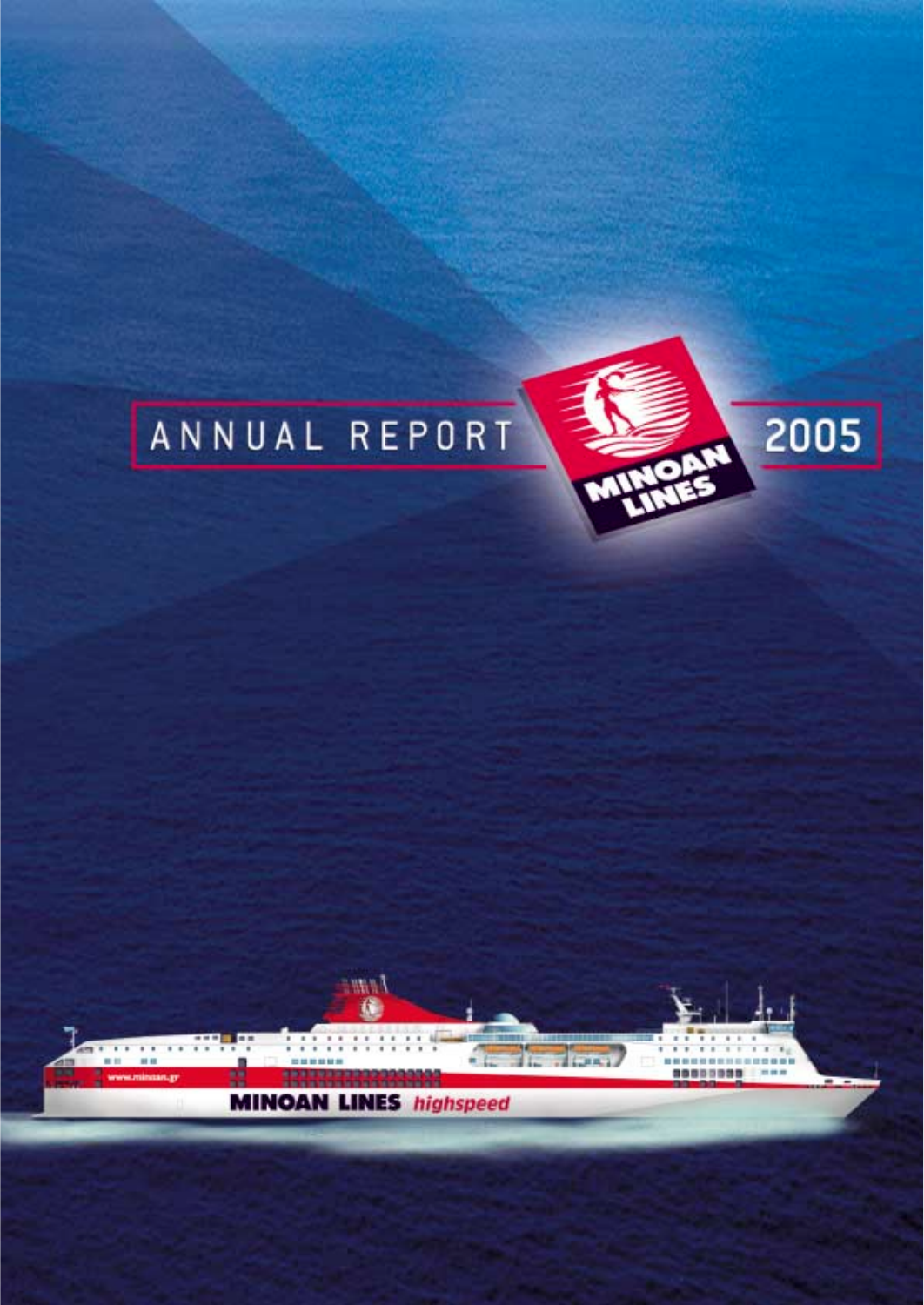

## In compliance with the terms of the decision 7/372–15/2/2006 of the Greek Capital Market Committee

## In accordance with the International Financial Reporting Standards

The Annual Report 2005 is now available for all investors in printed form, at the Company's Headoffice (17, 25th August str. - Heraklion Crete) and in electronic form via the Internet. It can be downloaded either from Minoan Lines web site (www.minoan.gr) or the Athens Stock Exchange Market web site (www.ase.gr) by clicking on the appropriate link.

Heraklion, May 2006

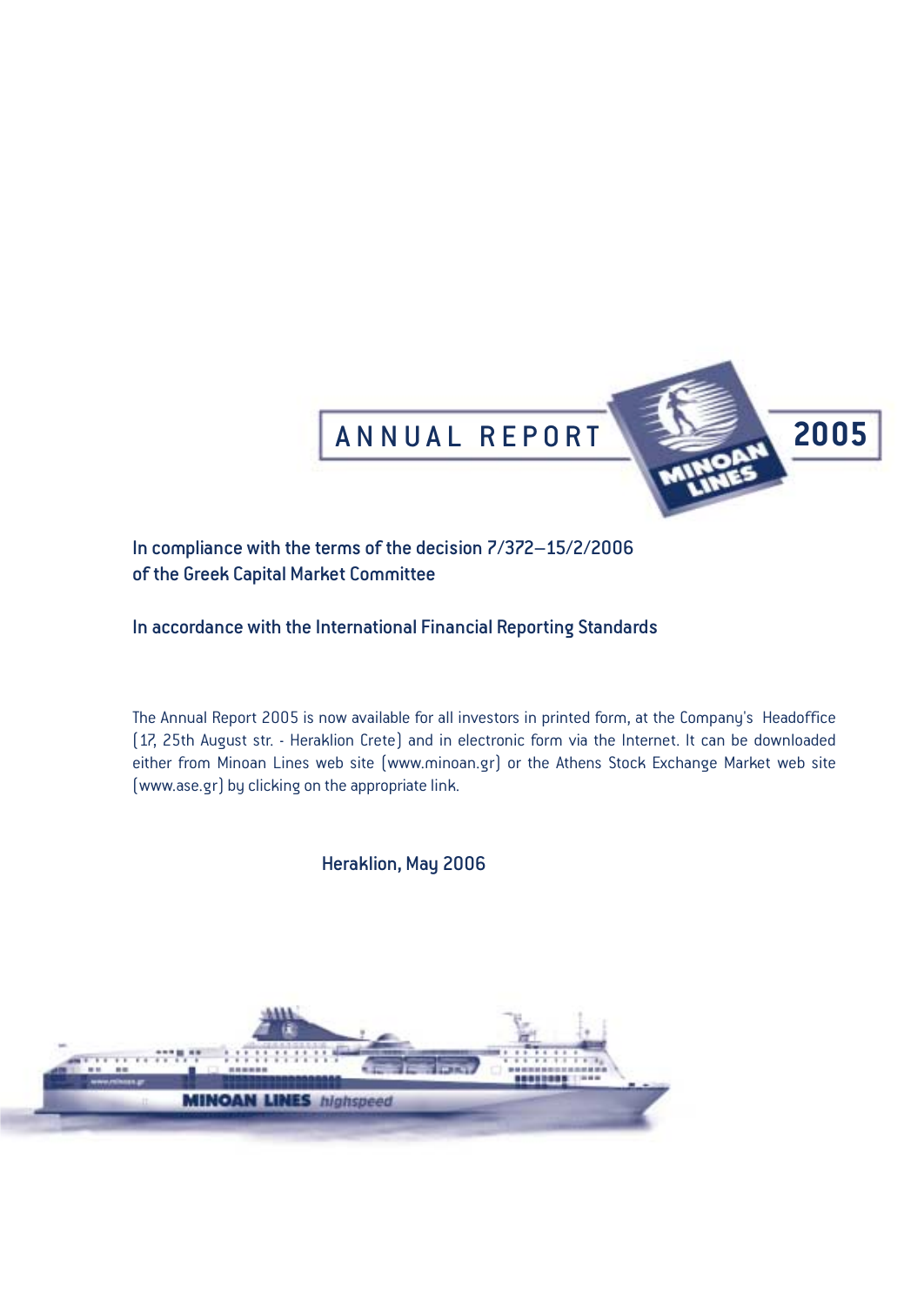|     | <b>CONTENTS</b>                                                                                                        |                          |  |
|-----|------------------------------------------------------------------------------------------------------------------------|--------------------------|--|
|     | <b>Key Financial Data</b>                                                                                              | $\overline{4}$           |  |
|     | The agenda of the Ordinary General Shareholder's Meeting                                                               | $6\phantom{1}6$          |  |
|     | Report of the board of Directors of "MINOAN LINES SHIPPING S.A."<br>to the Financial Statements as of 31 December 2005 | $\overline{\phantom{0}}$ |  |
| 1.  | <b>Information about the Company</b>                                                                                   | 12                       |  |
| 1.1 | <b>General Information</b>                                                                                             | 12                       |  |
| 1.2 | The Fleet                                                                                                              | 12                       |  |
| 1.3 | Fair value / Fleet Policy                                                                                              | 12                       |  |
| 1.4 | Quality and safety Certifications                                                                                      | 13                       |  |
| 2.  | <b>Share Price Performance</b>                                                                                         | 14                       |  |
| 2.1 | Share Price Performance and Monthly Trading Volume For the Year 2005                                                   | 14                       |  |
| 2.2 | <b>Share Data</b>                                                                                                      | 15                       |  |
| 3.  | Information about the Management, the Organizational Structure                                                         |                          |  |
|     | and the Human resources of the Company                                                                                 | 16                       |  |
| 3.1 | Management                                                                                                             | 16                       |  |
| 3.2 | <b>Human Resources</b>                                                                                                 | 17                       |  |
| 3.3 | Shareholders' and Investors' Services                                                                                  | 17                       |  |
| 3.4 | <b>Organizational Chart</b>                                                                                            | 18                       |  |
| 4.  | <b>The Company's Traffic Volumes</b>                                                                                   | 19                       |  |
| 5.  | <b>Financial Data</b>                                                                                                  | 20                       |  |
| 5.1 | <b>Income Statement</b>                                                                                                | 20                       |  |
| 5.2 | <b>Balance Sheet</b>                                                                                                   | 24                       |  |
| 6.  | <b>Group Financial Statements</b>                                                                                      | 27                       |  |
| 7.  | <b>Affiliated Companies</b>                                                                                            | 29                       |  |
| 7.1 | Subsidiaries - Consolidated Financial Data                                                                             | 29                       |  |
| 8.  | <b>Information about the Current Fiscal Year</b>                                                                       | 30                       |  |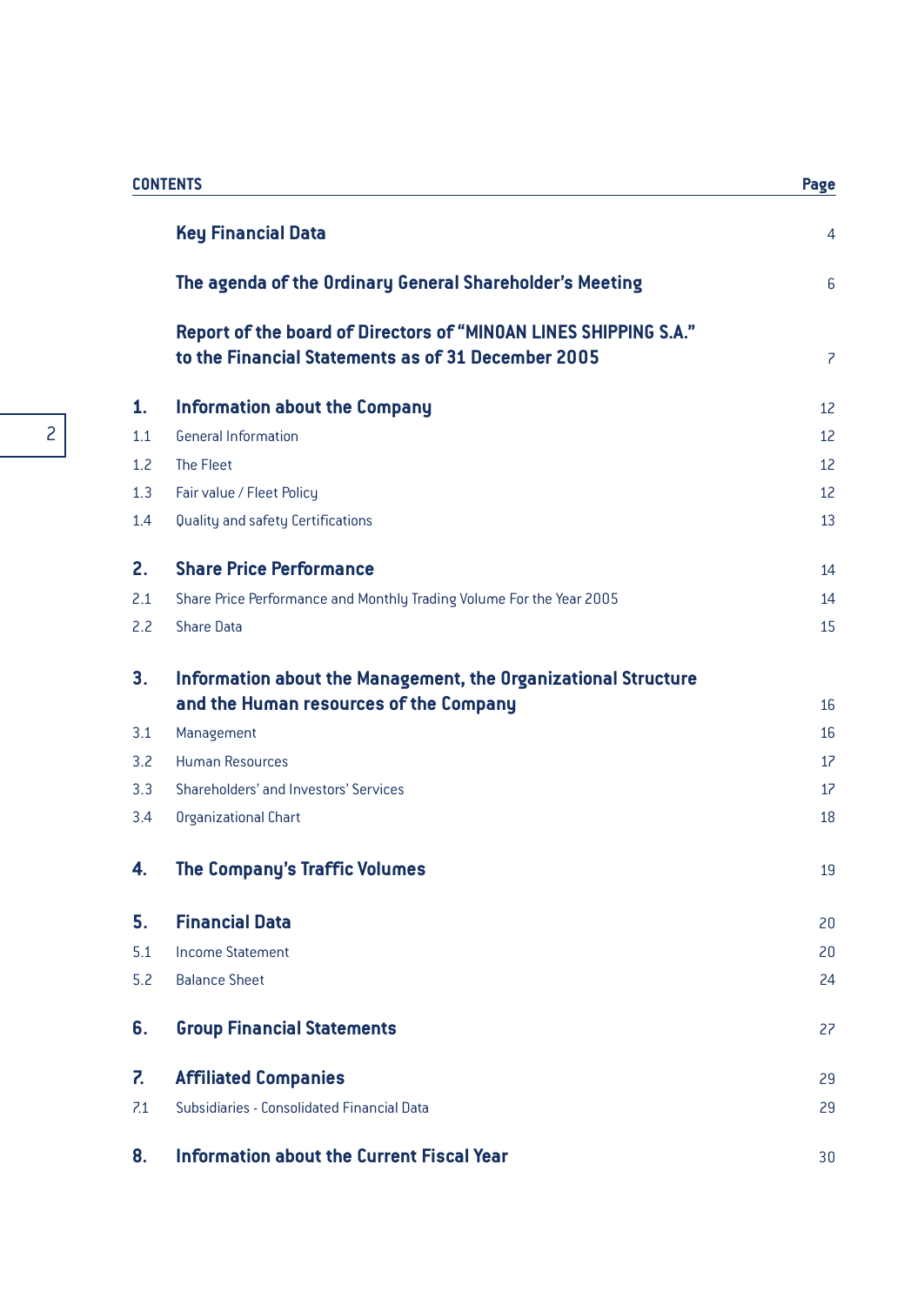#### **CONTENTS Page**

| <b>Appendix</b>                                                                          | 31 |
|------------------------------------------------------------------------------------------|----|
| Annual Financial Statements for the Fiscal Year 2005 [1/1-31/12/2005]                    | 32 |
| Auditor's Report on the Annual Financial Statements for the year ended 2005              | 62 |
| Annual Consolidated Financial Statements for the Fiscal Year 2005 [1/1-31/12/2005]       | 63 |
| Auditor's Report on the Annual Consolidated Financial Statements for the year ended 2005 | 93 |
| Related-party transactions                                                               | 94 |
| Company announcements for the Fiscal Year 2005 according to the article 10 Law-3401/2005 | 95 |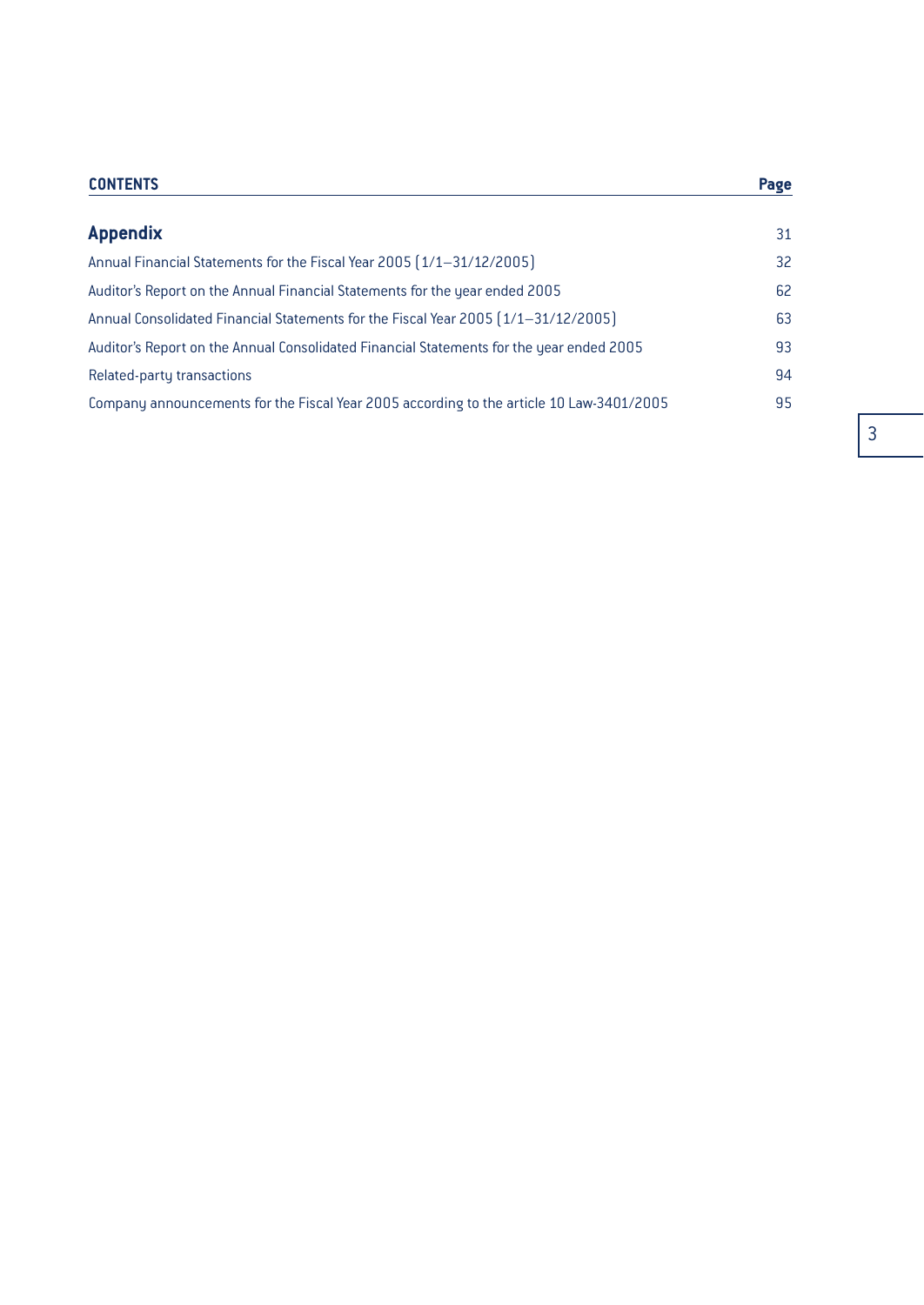# **MINOAN LINES SHIPPING S.A.**

**REGISTRATION NUMBER 11314/06/B/86/13**

#### **Condensed Financial Information for the year ended from January 1st to December 31st 2005 (published in accordance with the article 135 of the corporate law 2190, for companies prepare the annual financial statements according to the I.F.R.S.)**

The financial information set out below provides a general presentation of the financial position and results of MINOAN LINES SHIPPING S.A..We recommend to the reader, before any investment decision or transaction is performed with the Company, to visit the web site (at www.minoan.gr), where the Annual Financial Statements prepared in accordance with the International Financial Reporting Standards (I.F.R.S.) are available together with the auditors report

| <b>COMPANY INFORMATION</b>                 |                                                                                                                              |  |  |
|--------------------------------------------|------------------------------------------------------------------------------------------------------------------------------|--|--|
| Corporate Name:                            | MINOAN LINES SHIPPING S.A.                                                                                                   |  |  |
| Domicile:                                  | 17, 25 August str. 712 02 Heraklion-Crete-Greece                                                                             |  |  |
| Date of incorporation:                     | 25-5-1972                                                                                                                    |  |  |
| <b>Registration Number:</b>                | 11314/06/B/86/13                                                                                                             |  |  |
| V.A.T. Number:                             | 094049145                                                                                                                    |  |  |
| <b>Board of Directors:</b>                 | K.Klironomos-Chairman, E.Koulendakis-Vice Chairman, A.Maniadakis-Chief Executive Officer, M.Vavourakis-Member, K.Mamalakis-  |  |  |
|                                            | Member, I.Xenikakis-Member, G.Papageorgiou-Member, M.Papadakis-Member, S.Sarris-Member, I.Sbokos-Member, P.Jortzakis-Member, |  |  |
|                                            | E.Froudakis-Member.                                                                                                          |  |  |
| Fiscal year end:                           | 31/12/2005                                                                                                                   |  |  |
| Date of approval by the Board of Directors | 14/03/2006                                                                                                                   |  |  |
| Certified auditor accountant:              | Marios T.Kyriacou (A.M. SOEL 11121)                                                                                          |  |  |
| Audit company:                             | KPMG Kyriacou Certified Auditors S.A.                                                                                        |  |  |
| Type of auditor's report                   | Ungualified opinion - emphasis of matter                                                                                     |  |  |

| <b>BALANCE SHEET</b>                      |                 |                  |                    |                  |
|-------------------------------------------|-----------------|------------------|--------------------|------------------|
|                                           | The Group       |                  | <b>The Company</b> |                  |
| <b>ASSETS</b>                             | 31/12/2005      | 31/12/2004       | 31/12/2005         | 31/12/2004       |
| Non-current assets                        | 731.006.924,42  | 749.774.205,59   | 729.256.492,74     | 748.676.409,86   |
| Inventories                               | 4.048.037,97    | 3.723.449,92     | 4.048.037,97       | 3.723.449,92     |
| Customers                                 | 15.296.178,33   | 6.770.175,77     | 15.556.273,38      | 6.806.270,37     |
| Other current assets                      | 39.205.565,68   | 59.706.447,39    | 38.256.310,02      | 59.121.745,66    |
| <b>TOTAL ASSETS</b>                       | 789.556.706,40  | 819.974.278,67   | 787.117.114,11     | 818.327.875,81   |
| <b>EQUITY AND LIABILITIES</b>             |                 |                  |                    |                  |
| Interest bearing loans and borrowings     | 425.344.867,39  | 476.076.736.87   | 425.344.867,39     | 476.076.736,87   |
| Other long-term liabilities               | 7.646.878,44    | 12.992.988,85    | 7.570.204,10       | 12.937.563,80    |
| Short-term borrowings                     | 56.583.893,59   | 51.368.406,02    | 56.583.893,59      | 51.368.406,02    |
| Bank overdrafts and short-term borrowings | 48.909.926,24   | 31.332.914,75    | 48.706.499,72      | 31.314.493,13    |
| <b>TOTAL LIABILITIES (a)</b>              | 538.485.565,66  | 571.771.046,49   | 538.205.464,80     | 571.697.199,82   |
| <b>Share Capital</b>                      | 159.583.500,00  | 159.583.500,00   | 159.583.500,00     | 159.583.500,00   |
| Reserves                                  | 96.194.729,23   | 103.836.528,48   | 96.158.600,50      | 103.806.686,60   |
| <b>Retained Earnings</b>                  | $-4.761.880,46$ | $-15.277.429.73$ | $-6.830.451,19$    | $-16.759.510.61$ |
| <b>Total Shareholders Equity (b)</b>      | 251.016.348,77  | 248.142.598,75   | 248.911.649,31     | 246.630.675,99   |
| Minority interest                         | 54.791,97       | 60.633,43        | 0,00               | 0,00             |
| <b>TOTAL EQUITY [c]</b>                   | 251.071.140,74  | 248.203.232,18   | 248.911.649,31     | 246.630.675,99   |
| TOTAL EQUITY AND LIABILITIES [a]+[b]+[c]  | 789.556.706,40  | 819.974.278,67   | 787.117.114,11     | 818.327.875,81   |

| <b>INCOME STATEMENT</b>                                                     |                  |                  |                   |                    |                  |                  |                  |                  |
|-----------------------------------------------------------------------------|------------------|------------------|-------------------|--------------------|------------------|------------------|------------------|------------------|
|                                                                             | The Group        |                  |                   | <b>The Company</b> |                  |                  |                  |                  |
|                                                                             | 1/1-31/12/2005   | 1/10-31/12/2005  | $1/1/-31/12/2004$ | 1/10-31/12/2004    | 1/1-31/12/2005   | 1/10-31/12/2005  | 1/1-31/12/2004   | 1/10-31/12/2004  |
| Revenue                                                                     | 204.808.782,81   | 40.252.506,97    | 192.182.714,87    | 36.848.042,13      | 204.197.670,14   | 40.093.655,47    | 191.550.022,08   | 36.678.446,73    |
| Cost of sales                                                               | -122.410.754.75  | $-28.333.026.83$ | -104.647.208,59   | $-22.817.090.62$   | -121.589.986,03  | $-28.032.150.33$ | -103.871.411.39  | $-22.552.981,06$ |
| <b>Gross profit</b>                                                         | 82.398.028.06    | 11.919.480,14    | 87.535.506.28     | 14.030.951.51      | 82.607.684.11    | 12.061.505.14    | 87.678.610.69    | 14.125.465,67    |
| Other operating income                                                      | 2.385.925,18     | 2.142.535,38     | 549.463,52        | 125.920,80         | 2.384.199,20     | 2.141.768,17     | 540.848.88       | 117.883,33       |
| Administrative expenses                                                     | $-9.292.676,70$  | $-2.756.423.03$  | $-9.862.033,44$   | $-2.961.769,27$    | $-9.071.538,60$  | $-2.736.506,76$  | $-9.576.060,72$  | $-2.843.598.99$  |
| Distribution expenses                                                       | -18.566.348,94   | $-3.976.939.25$  | $-18.102.580,60$  | $-4.466.711.94$    | $-19.211.455.89$ | $-4.138.399,70$  | $-18.718.541.88$ | $-4.665.588,79$  |
| Other operating expenses                                                    | $-672.834,18$    | $-469.789.18$    | $-1.731.386,54$   | $-1.352.469.69$    | $-671.951,19$    | $-469.432,72$    | $-1.731.236.49$  | $-1.352.319,64$  |
| Operating profit before tax, depreciation,                                  |                  |                  |                   |                    |                  |                  |                  |                  |
| financing and investing costs                                               | 56.252.093,42    | 6.858.864,06     | 58.388.969,22     | 5.375.921,41       | 56.036.937,63    | 6.858.934,13     | 58.193.620,48    | 5.381.841,58     |
| Depreciation and amortization                                               | $-20.709.559,04$ | $-4.966.898,71$  | $-21.149.258,37$  | $-5.280.408,58$    | $-20.700.307.92$ | $-4.963.178.93$  | $-21.140.089,67$ | $-5.279.178.30$  |
| <b>Operating profit before financing costs</b>                              | 35.542.534,38    | 1.891.965,35     | 37.239.710,85     | 95.512,83          | 35.336.629,71    | 1.895.755,20     | 37.053.530,81    | 102.663,28       |
| Net financial expense                                                       | -17,786.091,36   | $-10.265.465,05$ | -28.829.497,27    | $-8.756.605,28$    | -18.308.445,04   | $-6.415.372.08$  | $-25.622.962,34$ | $-6.113.173.06$  |
| Profit (Loss) before tax                                                    | 17.756.443.02    | $-8.373.499,70$  | 8.410.213.58      | $-8.661.092,45$    | 17.028.184,67    | $-4.519.616,88$  | 11.430.568,47    | $-6.010.509,78$  |
| Income tax expense                                                          | 145.725,08       | 26.308,35        | $-636.054,66$     | $-630.062,57$      | 6.525,25         | 6.525,25         | $-773.704,25$    | $-628.119.85$    |
| Net Profit (loss) for the year                                              | 17.610.717,94    | $-8.399.808,05$  | 9.046.268,24      | $-8.031.029,88$    | 17.021.659,42    | $-4.526.142,13$  | 12.204.272,72    | $-5.382.389,93$  |
| Atributable to:                                                             |                  |                  |                   |                    |                  |                  |                  |                  |
| Equity holders of the parent                                                | 17.612.845,90    | $-8.398.435.02$  | 9.055.632,64      | $-8.027.961,02$    | 17.021.659,42    | $-4.526.142,13$  | 12.204.272,72    | $-5.382.389.93$  |
| Minority interest                                                           | $-2.127,96$      | $-1.373,03$      | $-9.364,40$       | $-3.068,86$        | 0,00             | 0,00             | 0,00             | 0,00             |
| Basic and diluted earnings per share $\left( \text{in } \mathbb{E} \right)$ | 0,25             | $-0,12$          | 0,13              | $-0,11$            | 0,24             | $-0,06$          | 0,17             | $-0,08$          |

| STATEMENT OF CHANGES IN EQUITY                                               |                  |                 |                    |                 |
|------------------------------------------------------------------------------|------------------|-----------------|--------------------|-----------------|
|                                                                              | <b>The Group</b> |                 | <b>The Company</b> |                 |
|                                                                              | 31/12/2005       | 31/12/2004      | 31/12/2005         | 31/12/2004      |
| Total equity $(1/1/2005$ and $1/1/2004$ respectively                         | 248.203.232,18   | 242.833.216.20  | 246.630.675.99     | 238.101.285.77  |
| Dividends paid                                                               | $-7.096.313,50$  | $-1.419.529.83$ | $-7.092.600.00$    | $-1.418.520,00$ |
| Net loss recognised directly in equity                                       | $-7.646.495.88$  | $-2.256.722.43$ | $-7.648.086.10$    | $-2.256.362,50$ |
| Net loss/profit after tax for the year                                       | 17.610.717,94    | 9.046.268.24    | 17.021.659,42      | 12.204.272,72   |
| Purchase [sale] of own shares                                                |                  |                 |                    |                 |
| Total equity at the end of the year [31/12/2005 and 31/12/2004 respectively] | 251.071.140.74   | 248.203.232.18  | 248.911.649.31     | 246.630.675.99  |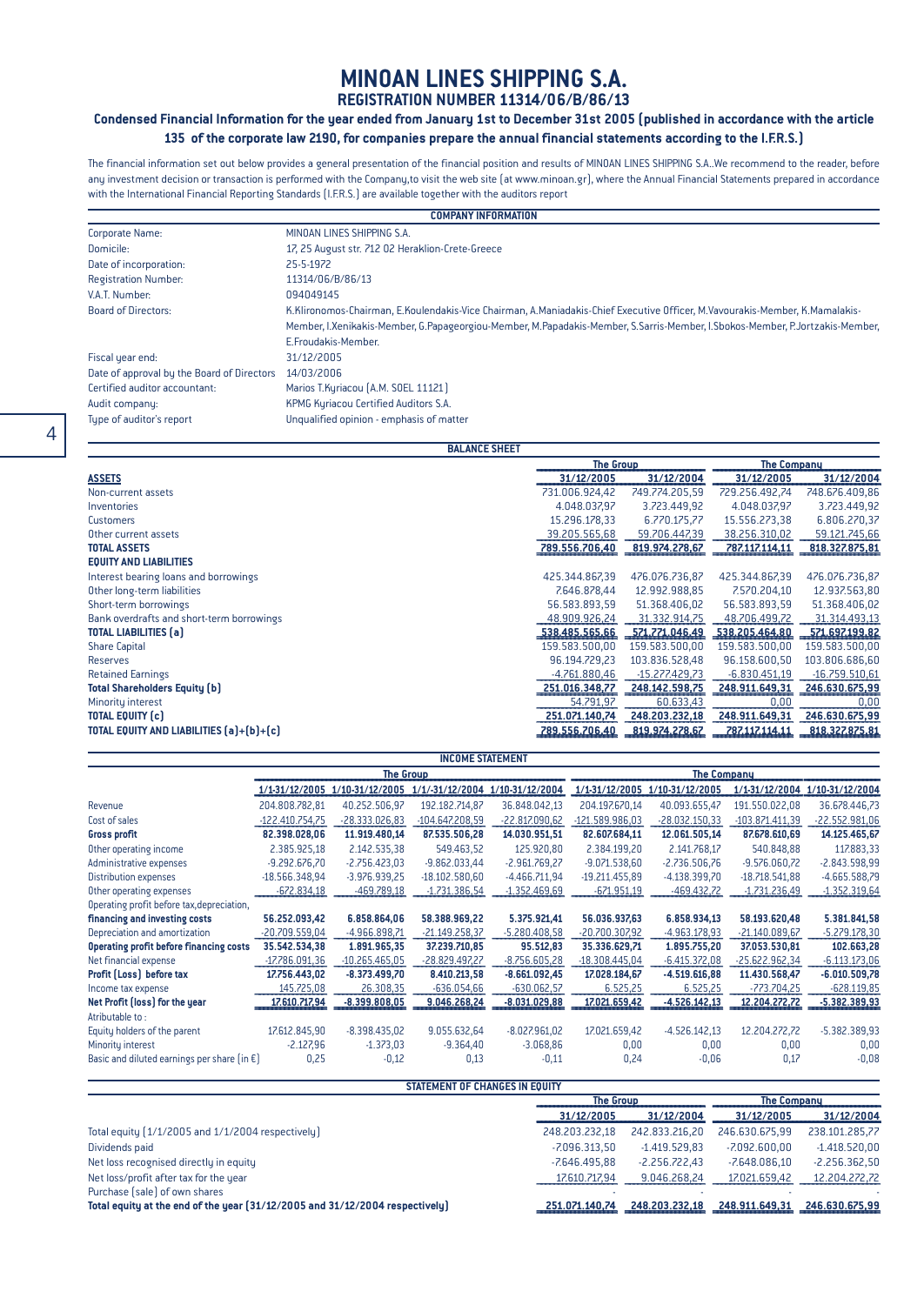| RECONCILIATION OF EQUITY AT THE BEGINNING OF THE YEAR [1/1/2005 AND 1/1/2004 RESPECTIVELY]                      |                                        |                 |                 |                 |
|-----------------------------------------------------------------------------------------------------------------|----------------------------------------|-----------------|-----------------|-----------------|
| BETWEEN GREEK GENERAL ACCEPTED ACCOUNTING PRINCIPLES AND INTERNATIONAL FINANCIAL REPORTING STANDARDS (I.F.R.S.) | <b>The Group</b><br><b>The Company</b> |                 |                 |                 |
|                                                                                                                 | 01/01/2005                             | 01/01/2004      | 01/01/2005      | 01/01/2004      |
| Equity balance at the beginning of the year, excluding minority interest                                        |                                        |                 |                 |                 |
| $[1/1/2005$ and $1/1/2004$ respectively) according to Greek G.A.A.P.                                            | 240.595.764.45                         | 236.585.864.18  | 243.312.160.22  | 240.479.670.42  |
| Write-off of establishment cost and various intangible assets                                                   | $-2.661.760.74$                        | $-4.761.428.46$ | $-2.652.967.43$ | -4.736.456.24   |
| Valuation of fixed assets to deemed cost, recomputation                                                         |                                        |                 |                 |                 |
| depreciation charges and recognition of finance lease                                                           | 4.971.236.84                           | 8.166.138.82    | 2.364.691.00    | 5.559.592,98    |
| Adjustment due to valuation of investments and equity securities                                                | 6.963.942,29                           | 11.246.983.80   | 5.333.376.29    | 5.272.347,40    |
| Reclassification of government grants from equity                                                               |                                        |                 |                 |                 |
| to deferred income                                                                                              | $-5.575.626.87$                        | $-5.768.746.81$ | $-5.575.626.87$ | $-5.768.746.81$ |
| Adjustment to provision according to I.F.R.S.                                                                   | $-3.243.557.22$                        | $-4.125.122.99$ | $-3.243.557.22$ | $-4.123.641.98$ |
| Reversal of dividends not declared                                                                              | 7.092.600,00                           | 1.418.520,00    | 7.092.600,00    | 1.418.520,00    |
| Equity at the beginning of the period, excluding minority interest                                              |                                        |                 |                 |                 |
| [1/1/2005 and 1/1/2004 respectively] adjusted according to I.F.R.S.                                             | 248.142.598.75                         | 242.762.208.54  | 246.630.675,99  | 238.101.285,77  |

| <b>CASH FLOW STATEMENT</b>                                           |                  |                  |                    |                  |
|----------------------------------------------------------------------|------------------|------------------|--------------------|------------------|
|                                                                      | <b>The Group</b> |                  | <b>The Company</b> |                  |
| <b>Cash flows from operating activities</b>                          | $1/1-31/12/2005$ | 1/1-31/12/2004   | 1/1-31/12/2005     | 1/1-31/12/2004   |
| <b>Profit before Tax</b>                                             | 17.756.443,02    | 8.410.213,58     | 17.028.184,67      | 11.430.568,47    |
| Adjustments for:                                                     |                  |                  |                    |                  |
| Depreciation and amortization                                        | 20.709.559,04    | 21.149.258,37    | 20.700.307,92      | 21.140.089,67    |
| Provisions                                                           | 741.006,09       | 1.898.669,40     | 722.672,07         | 1.877.602,75     |
| Unrealised foreign exchange differences                              | 342.825,50       | $-381.847.99$    | 342.825,50         | -381.847,99      |
| Gain (loss) from tangible asset disposal                             | $-10.289.160.82$ | 721.390,68       | $-9.755.315.99$    | $-2.562.044,91$  |
| <b>Financial expenses</b>                                            | 25.648.839,32    | 27.650.266,96    | 25.637.348,17      | 27.635.657,05    |
| Other non-monetary income (expenses)                                 | $-192.661,52$    | $-69.015,00$     | $-192.661,52$      | $-69.015,00$     |
| Operating results before changes in working capital                  | 54.716.850,63    | 59.378.936,00    | 54.483.360,82      | 59.071.010,04    |
| Increase in inventories                                              | $-324.588,05$    | 153.845,01       | $-324.588,05$      | 153.845,01       |
| Increase in trade and other receivables                              | $-7.795.797.61$  | $-5.206.552.75$  | $-7.653.871.85$    | $-5.427.174.02$  |
| (Increase) Decrease in liabilities                                   | 9.620.375,89     | $-6.840.284,80$  | 9.432.455,77       | $-6.642.025,00$  |
| Interest and related expenses paid                                   | $-22.996.137.42$ | $-25.738.160,08$ | $-22.984.646,27$   | $-25.723.550,17$ |
| Taxes paid                                                           | $-145.725.08$    | 636.054,66       | $-6.525,25$        | 773.704,25       |
| Cash flow from operating activities (a)                              | 33.074.978,36    | 22.383.838,04    | 32.946.185,17      | 22.205.810,11    |
| <b>Cash flows from investing activities</b>                          |                  |                  |                    |                  |
| Acquisition of subsidiaries and associates net of cash               |                  | $-265.570,00$    |                    | $-265.570,00$    |
| Purchase of tangible and intangible assets                           | -584.839,84      | $-864.207,99$    | $-581.529,50$      | $-837.237,71$    |
| Proceeds from tangible and intangible assets disposal                | 23.052.679,03    | 50.271.405,87    | 23.052.679,03      | 50.271.405,87    |
| Increase in other long-term assets                                   | $-3.651,00$      | $-3.722,85$      | $-3.651,00$        | $-3.671,20$      |
| Interest income received                                             | 94.331,79        | 224.289,93       | 92.617,85          | 223.685,40       |
| Dividends received                                                   | 166.402,74       | 1.278.740,65     | 296.554,79         | 1.304.766,14     |
| Cash flow from investing activities [b]                              | 22.724.922,72    | 50.640.935,61    | 22.856.671,17      | 50.693.378,50    |
| <b>Cash flows from financing activities</b>                          |                  |                  |                    |                  |
| Proceeds from the issue of share capital                             |                  |                  |                    |                  |
| Proceeds from the issue of short term borrowings                     |                  |                  |                    |                  |
| Repayment of long/short term borrowings                              | $-45.666.054,55$ | $-72.843.109.64$ | $-45.666.054,55$   | $-72.843.109.64$ |
| Repayment of finance lease liabilities                               | $-74.128.93$     | $-70.945,25$     | $-74.128.93$       | $-70.945,25$     |
| Dividends paid                                                       | $-6.852.627,03$  | $-1.944.233,39$  | $-6.848.905,93$    | $-1.840.786,81$  |
| Cash flow from financing activities [c]                              | $-52.592.810,51$ | $-74.858.288,28$ | $-52.589.089,41$   | $-74.754.841,70$ |
| Net increase/(decrease) in cash and and cash equivalents (a)+(b)+(c) | 3.207.090,57     | $-1.833.514,63$  | 3.213.766,93       | $-1.855.653,09$  |
| Cash and cash equivalents at the beggining of the year               | 1.135.679,00     | 2.969.193,63     | 997.850,85         | 2.853.503,94     |
| Cash and cash equivalents at the end of the year                     | 4.342.769,57     | 1.135.679,00     | 4.211.617,78       | 997.850,85       |
|                                                                      |                  |                  |                    |                  |

Notes and information:

**1.**The companies included in the financial statements for the year ended 31/12/2005 are stated below:

| Company                                                                             | <b>Group interest</b> | <b>Domicile</b>        | <b>Consolidation Method</b> |
|-------------------------------------------------------------------------------------|-----------------------|------------------------|-----------------------------|
| MINOAN LINES S.A.                                                                   | parent                | Heraklion-Crete        | Fullu                       |
| MINOAN CRUISES S.A.                                                                 | 80.28%                | Heraklion-Crete        | Fully                       |
| MINOAN AGENCIES S.r.I.                                                              | 95.00%                | Ancona-Italy           | Fully                       |
| KRITIKI FILOXENIA S.A.                                                              | 99.99%                | <b>Heraklion-Crete</b> | Fully                       |
| ATHINA A.V.E.E.                                                                     | 99.99%                | Heraklion-Crete        | Fully                       |
| EUROPEAN THALASSIC AGENCIES SHIPPING MANAGEMENT AND CONSULTANTS (under liquidation) | 100.00%               | Panamas-America        | Fullu                       |
| <b>HELLENIC SEAWAYS MARITIME S.A.</b>                                               | 33.31%                | Piraeus-Greece         | Equity                      |
| MEDITERRANEAN FERRIES S.r.l. (under liquidation)                                    | 50.00%                | Genova-Italu           | Equity                      |

**2.**The main accounting policies of 31/12/2004 have been adopted. **3.**The parent company has not been audited by the tax authorities for the fiscal years 2000-2005 while the subsidiaries and associates have not been audited from the date of their establishment except for: a) the companies ATHINA A.V.E.E., MINOAN CRUISES S.A. and HELLENIC SEAWAYS MARITIME S.A. that have been audited until the fiscal year 1999 and b) the company EUROPEAN THALASSIC AGENCIES SHIPPING MANAGEMENT AND CONSULTANTS S.A. that its fiscal issues have been finalized. **4.** For securing the outstanding debt at 31/12/2005 amounting € 453.844.867.39, have been registered on the property,plant,equipment and the vessels of the above stated financial statements the following mortgages : a) first and second preferred mortgages on the vessels amounting € 408.675.783,00 and € 158.000.000,00 respectively b) mortgages on the land and buildings amounting € 17.154.748,66 c) 25.850.775 shares pledged owned by the parent company. **5.**There are no outstanding disputes at the court or any arbitration against the Company and consolidated companies, which may have substantial effects on their financial position. **6.** The personnel empoyed by the Group at the year ended 31/12/2005 was 931 persons. **7**. Earnings per share are calculated on the weighted average number of shares outstanding. **8.** The total revenues and purchases for the year ended (1/1-31/12/2005) resulting from transactions between the parent and its subsidiaries and associates amounted to € 62.106,13 and € 1.048.708,40 respectively, The receivables and payables as of 31/12/2005 of the parent and its subsidiaries and associates amounted to € 486.187,14 and € 281.313,41 respectively. **9.** The consolidated revenue for the year ended 1/1-31/12/2005 according to STAKOD 03 is analyzed as follow: 611.0 Revenue from vessel operations € 171.501.462,09, 553.1 Revenue from restaurants on board € 11.612.836,80, 521.4 Revenue from shops on board € 11.576.347,90, 554.1 Revenue from bars on board € 7.610.825,02, 927.1 Revenue from slot machines € 1.876.438,87, 634.0 Revenue from other transportation activities € 555.428,19, 702.0 Revenue from rent  $\epsilon$  75.443.94

| <b>Heraklion March 14th 2006</b> |                             |                              |                         |  |  |
|----------------------------------|-----------------------------|------------------------------|-------------------------|--|--|
| THE CHAIRMAN OF THE BOARD        | THE CHIEF EXECUTIVE OFFICER | THE CHIEF FINANCIAL OFFICER  | THE CHIEF ACCOUNTANT    |  |  |
| KONSTANTINOS KLIRONOMOS          | ANTONIOS MANIADAKIS         | GEORGIOS VASSILOKONSTANDAKIS | <b>DIMITRA BATSI</b>    |  |  |
| <b>ID C Nr K 980430</b>          | <b>ID C Nr X 850531</b>     | <b>ID C Nr X 945118</b>      | <b>ID C Nr P 487723</b> |  |  |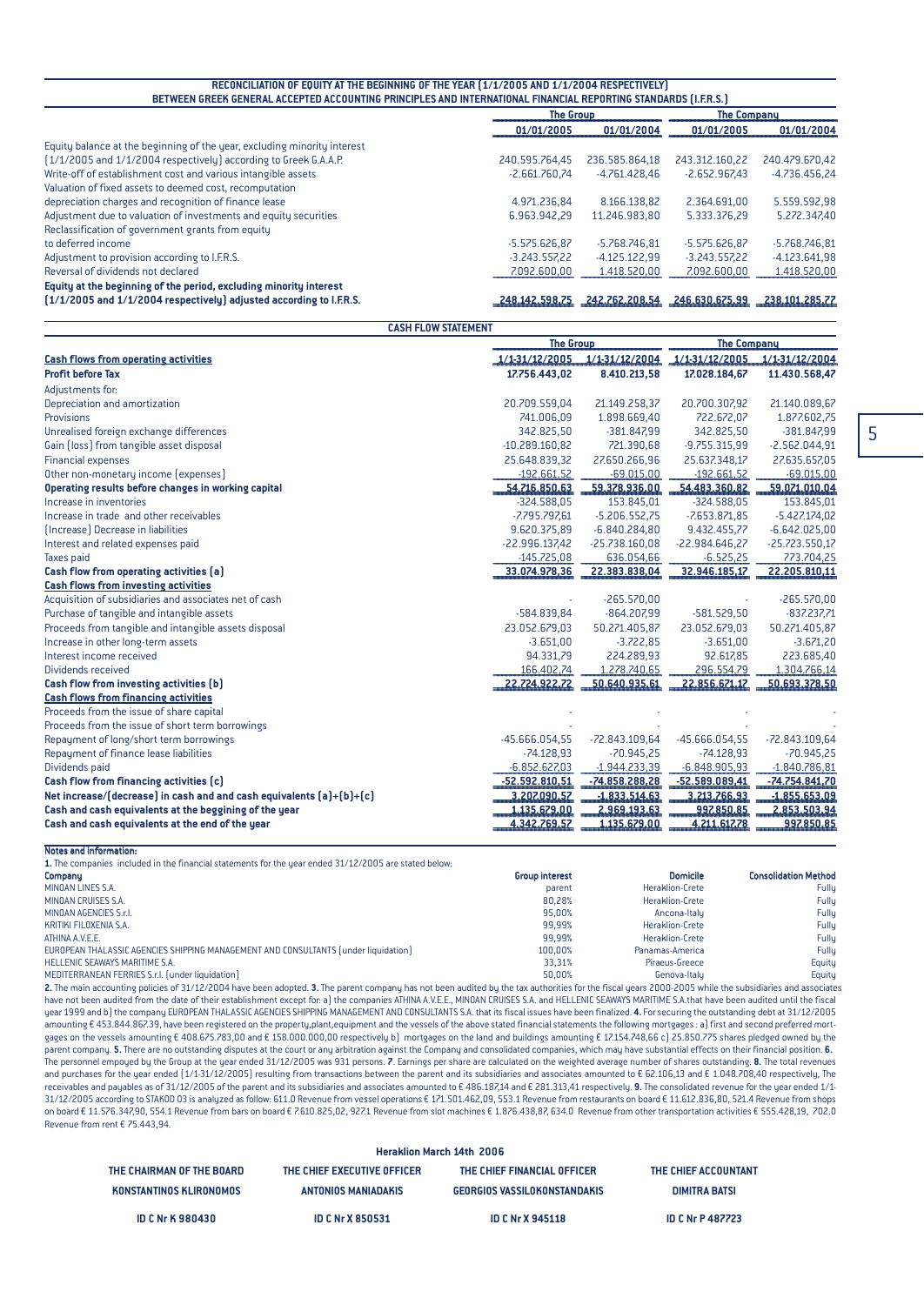## **The agenda of the Ordinary General Shareholder's Meeting**

- 1. Submission for approval of the Annual Financial Statements of the Company of the fiscal year from 1st January 2005 to 31st December 2005, the Management Report of the Board of Directors and the Report of the Certified Auditors.
- 2. Release of the members of the Board of Directors and the Auditors from any responsibility for compensation for the financial statements and the management of the Company for the abovementioned fiscal year.
- 3. Approval of the compensation and expenses paid to the Members of the Board of Directors and the General Manager for the fiscal year 2005.
- 4. Election of four (4) ordinary and two (2) substitute members of the Board of Directors pursuant to article 18 of the Company's Article of Association and L. 3016/2002.
- 5. Election and remuneration of the Sworn-in Auditors for the fiscal year 2006.
- 6. Disposal of a part from the Company's other reserves to offset the retained losses resulted from the implementation of International Financial Reporting Standards.
- 7. Amendment of Article 2 (mission of the company) of the Article of Association, for the purpose of constraining the company's mission to the current operating status.
- 8. Amendment of Article 6, Article 8 (second paragraph) and Article 39 (third paragraph) of the Article of Association.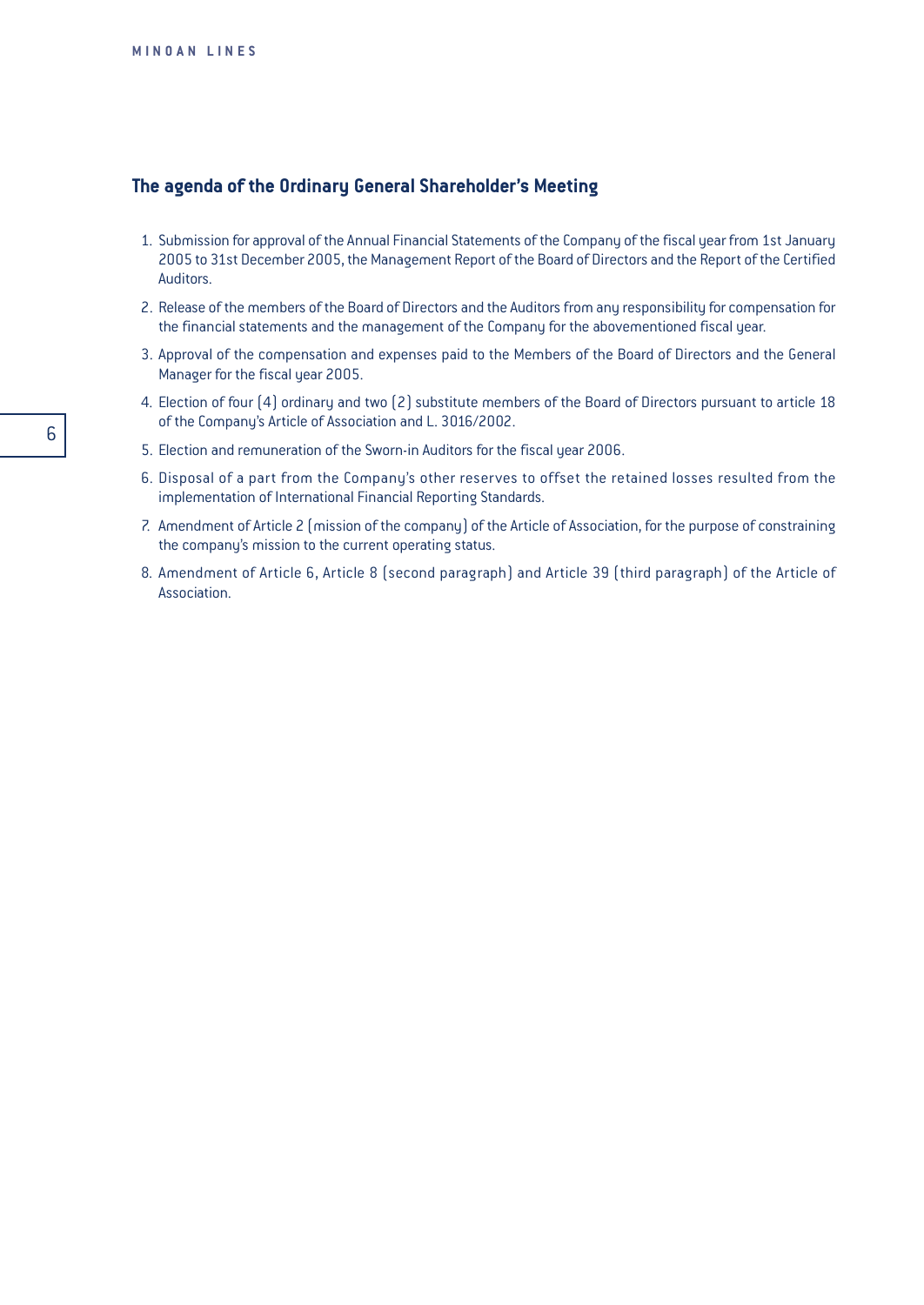## **REPORT OF THE BOARD OF DIRECTORS OF 'MINOAN LINES SHIPPING S.A.' TO THE FINANCIAL STATEMENTS AS OF 31 DECEMBER 2005**

The Board of Directors' Report of the 'MINOAN LINES SHIPPING S.A' (hereinafter refered to as 'MINOAN LINES' or 'the Company') was prepared in accordance with article 136 of the Codified Law 2190/1920 and refers to the Annual Financial Statements and Consolidated Financial Statements as of 31 December 2005 and for the year then ended, which have been prepared for the first time in accordance with International Financial Reporting Standards (I.F.R.S.)

#### **To the Shareholders**

Ladies and Gentlemen,

We present to you the financial results of both, the Group and the Parent Company, as well as the most significant events that underlined the performance of the Company's business activity within 2005.

#### **Overview**

The year 2005 was highly marked by two factors that determined, in general terms, the financial results of the Company as also of the other companies operating in the sector.

The dramatic increase in the fuel price that reached 45%, constitutes the most critical factor that limited significantly all of the companies' operational profitability, while the improvement in tourism lead to revenue increase affecting the whole sector, offsetting thus, a part of the loss resulting from the above-mentioned constant fuel price increase.

#### **The Company**

#### Traffic statistics

The Company managed to maintain its leading position for the year 2005 in both, the two target markets of its operation. In particular:

- Heraklion Piraeus Route: The Company achieved to increase significantly its traffic volumes in all categories carrying in total, 950 thous. passengers  $(+8,6\%)$ , 124 thous. cars  $(+3,9\%)$  and 61 thous. trucks  $(+9,5\%)$  while the market shares for the aforementioned categories reached 70,9%, 62,3% and 49,6%, respectively.
- North Adriatic Routes (Ancona Venice Routes): The Company carried in total, 590 thous. passengers, 160 thous. cars and 92 thous. trucks while the respective market shares in the particular markets reached 37,1%, 39,8% and 34,8% moving her into the first place amongst the competition.

#### Analysis of the Balance Sheet - Financial Results 2005

2005 was the year that the listed companies firstly adopted the International Financial Reporting Standards.

The most significant items of the Balance Sheet and Income Statement of the Company that have been prepared in accordance with I.F.R.S., are presented below:

- The 'Non-Current Assets' amounted to  $E729,26$  million against  $E748,68$  of the previous year reduced by  $E19,42$ million (-2,6%), due to the depreciation of the year and the sale of the F/B Daedalus.
- The 'Current Assets' have decreased by  $E11,79$  million (-16,9%) and amounted to  $E57,86$  million against  $E69,65$ million of the previous year, a result mainly attributed to the sale of the Company's stake in FORTHnet S.A. and ANEK S.A.
- The 'Equity' increased by  $E2,28$  million  $(+0,9\%)$  and reached  $E248,91$  million against  $E246,63$  million of the previous year.
- The 'Total Liabilities' decreased by  $E33,49$  million (-5,9%) and amounted to  $E538,21$  million against  $E571,70$ million of 2004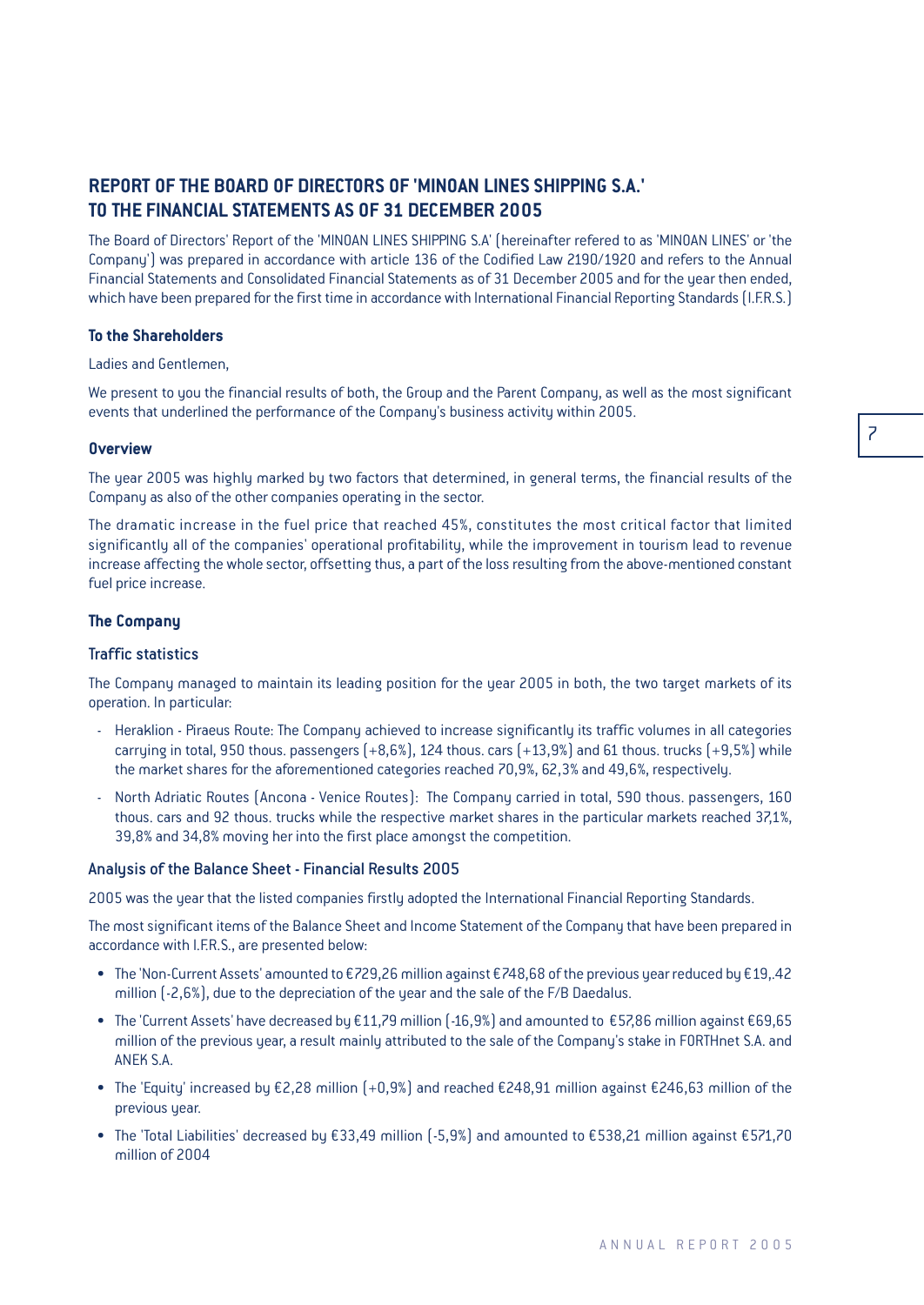- The 'Revenues' increased by  $E12.65$  million (+6.6%) and reached  $E204.20$  million, which is the highest level ever achieved since the beginning of the Company's operations.
- The 'Cost of Sales before depreciation' increased by  $E17,72$  million  $[+17,1%]$  as compared to the previous year, reaching  $E121,59$  million, a fact owing mainly to the increase in fuel price.
- The 'Other Operating Income' presented significant increase as compared to the previous year mainly due to the gain from the sale of  $F/B$  Daedalus of  $E2,08$  million
- The 'Distribution expenses and Administration expenses before depreciation' were maintained at the previous year levels and amounted to  $E28,28$  million. The ratio of the particular item to the Revenues reduced from 14,8% in 2004 to 13,9% in 2005.
- The 'Operating Profit before tax, depreciation, financing and investing costs' reached  $E$ 56,04 million against €58,19 million of 2004 while the respective margin was shaped at 27,4%
- The 'Financial Expenses' decreased by 28,5% reaching  $£18,31$  million against  $£25,62$  million of the previous year. This reduction is mainly attributed to the gains from the sale of the Company's stake in FORTHnet S.A. and ANEK S.A amounting to  $E$ 7,17 million
- The 'Net Profit After taxation' amounted to  $E17,02$  million against  $E12,20$  million of 2004 an improvement of €4,82 million  $(+39,5%)$

#### 2005 - Significant events

Last year MINOAN LINES:

- Liquidated, in February, its participation (6,8%) to AEGEAN AIRLINES while, at the same time, increased its participation in Hellenic Seaways by 1,7%. This amounts to 33,3% of the associated company's share capital.
- Liquidated, during the period July August its participation in FORTHnet S.A. and ANEK S.A.
- Sold, in October, the F/B DAEDALUS that was the last and oldest vessel of the Company's fleet, which would have reached its age limit in 2006. The profit from this particular sale amounted to  $\epsilon$ 2,08 million.
- Was certified, in October, according to the International Environmental Management system (model) ISO 14001:2004, by the Germanischer Lloyd.
- Proceeded, in November, into hedging by contracting the relevant agreements with the banks in order to compensate its interest risk and protect itself from a potential increase of interest rates. These particular contracts (agreements) cover almost 50% of the balanced due of the loans for the next five years.
- Was awarded, in November, within the framework of the Greek Shipping Awards, the prize of the "Passenger Line of the Year" by the prestigious, international shipping newspaper Lloyd's List.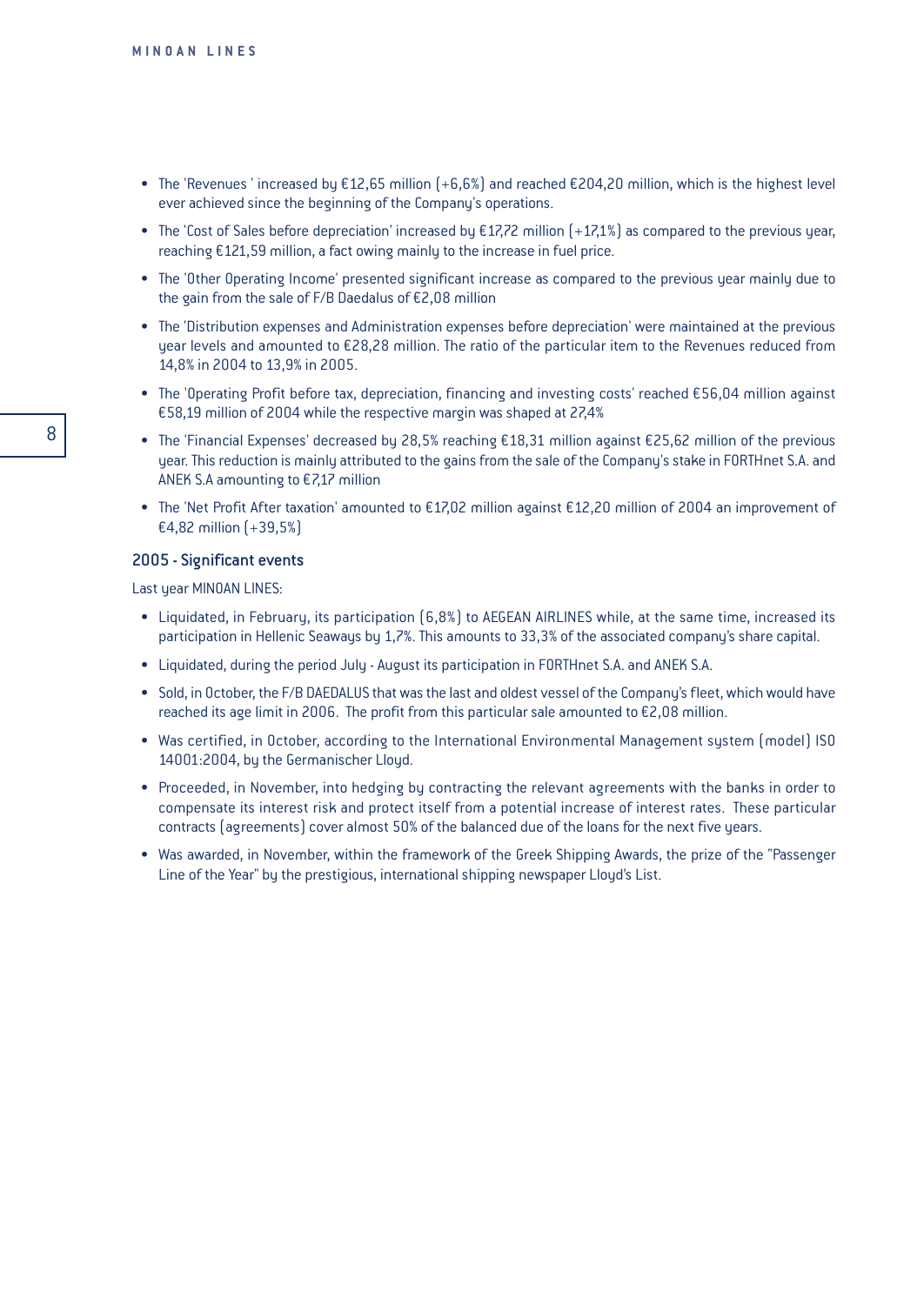#### **The Group**

The tables below list the companies in which MINOAN LINES, as parent company has a majority holding and therefore consolidated by the full consolidation method (subsidiaries) as well as the companies in which the parent has neither majority holding nor control over them (associates) and therefore accounted for by the Equity method.

Companies consolidated by the method of 'full consolidation'

| <b>Name</b>                                                         | % of participation |
|---------------------------------------------------------------------|--------------------|
| EUROPEAN THALASSIC AGENCIES SHIPPING MANAGEMENT & CONSULTANTS S.A.* | 100.00%            |
| KRITIKI FILOXENIA S.A.                                              | 99,99%             |
| ATHINA A.V.E.E.                                                     | 99.99%             |
| MINOAN AGENCIES S.r.I.                                              | 95,00%             |
| <b>MINOAN CRUISES S.A.</b>                                          | 80,28%             |
| * under liquidation                                                 |                    |

#### Companies accounted for under the equity method

| <b>Name</b>                                       | % of participation |
|---------------------------------------------------|--------------------|
| MEDITERRANEAN FERRIES S.r.I.*                     | 50.00%             |
| <b>HELLENIC SEAWAYS S.A. - GROUP OF COMPANIES</b> | 33.31%             |
|                                                   |                    |

*\* under liquidation*

#### **Consolidated Balance Sheet - Financial Results**

The table below sets out in summary the consolidated balance sheet as well as the income statement of the Group, compared with the corresponding items of the previous year.

|                                                                          |        |        |          | Change   |
|--------------------------------------------------------------------------|--------|--------|----------|----------|
| $(in \in$ million                                                        | 2005   | 2004   | €        | X        |
| <b>Balance Sheet</b>                                                     |        |        |          |          |
| <b>Non Current Assets</b>                                                | 731,01 | 749,77 | $-18,76$ | $-2,5%$  |
| <b>Current Assets</b>                                                    | 58,55  | 70,20  | $-11,65$ | $-16,6%$ |
| <b>Total Equity</b>                                                      | 251,07 | 248,20 | 2,87     | $+1,2%$  |
| <b>Total Liabilities</b>                                                 | 538,49 | 571,77 | $-33,28$ | $-5,8%$  |
| <b>Income Statement</b>                                                  |        |        |          |          |
| <b>Revenues</b>                                                          | 204,81 | 192,18 | 12,63    | $+6,6%$  |
| <b>Cost of Sales</b>                                                     | 122,41 | 104,65 | 17,76    | $+17,0%$ |
| <b>Distribution Expenses and Administration Expenses</b>                 | 27,86  | 27,96  | $-0,10$  | $-0,4%$  |
| Operating Profit before tax, depreciation, financing and investing costs | 56,25  | 58,39  | $-2,14$  | $-3,7%$  |
| <b>Depreciation and Amortization</b>                                     | 20,71  | 21,15  | $-0,44$  | $-2,1%$  |
| <b>Financial Expenses, net</b>                                           | 17,79  | 28,83  | $-11,04$ | $-38,3%$ |
| <b>Net Profit after taxation</b>                                         | 17,61  | 9,05   | 8,56     | $+94.7%$ |

The difference in the Group's Net Profit as compared with this of the Parent is due to the share of profit from its associated company HELLENIC SEAWAYS, of which the consolidated net profit for the year 2005 in accordance with I.F.R.S. reached approximately  $E2$  million.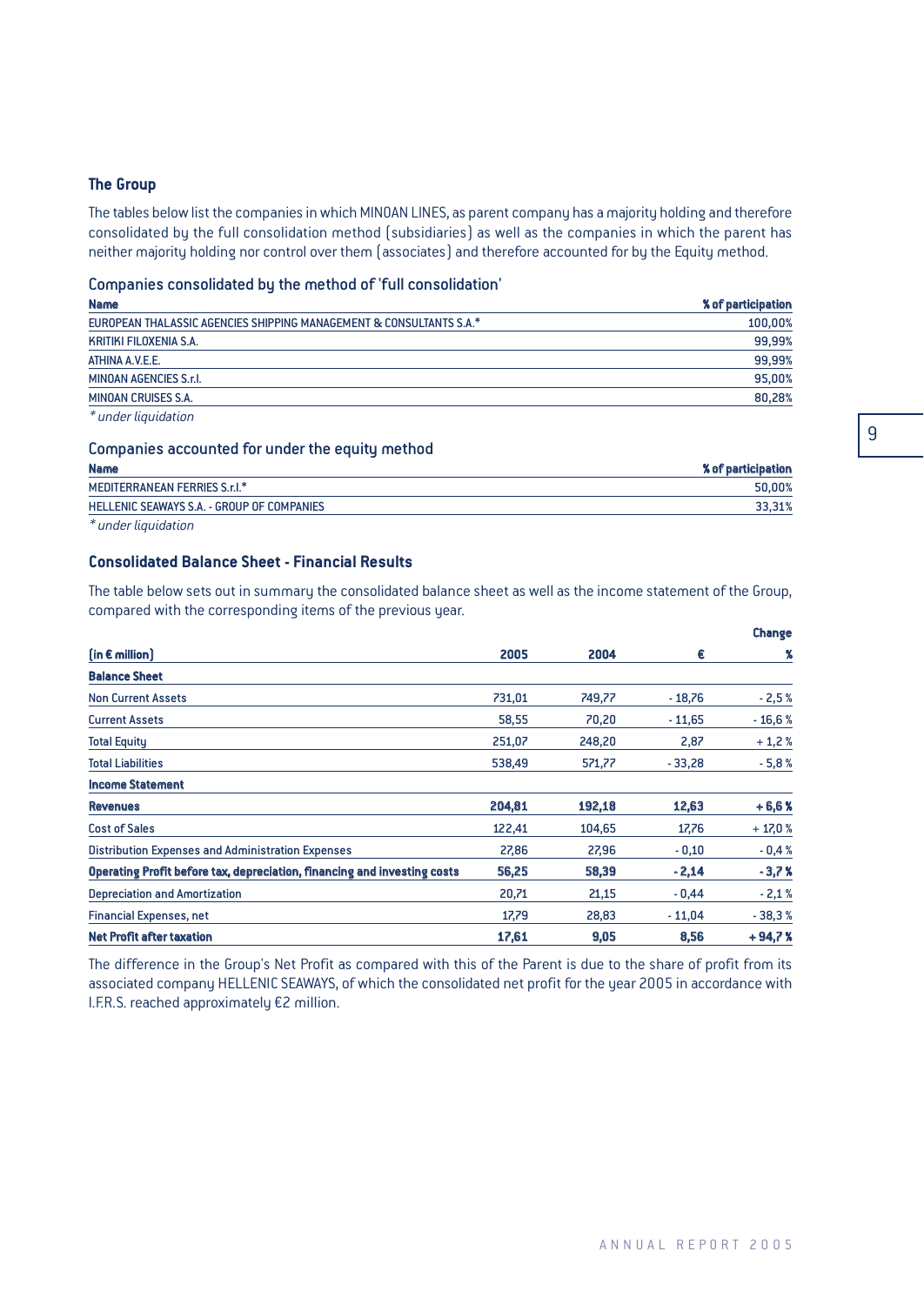The table below provides a summary of financial data of the subsidiaries that were consolidated in the year 2005, according to their respective financial statements.

| $(in \in$ million]               | <b>EUROPEAN THALASSIC</b><br><b>AGENCIES SHIPPING</b><br><b>MANAGEMENT &amp;</b><br><b>CONSULTANTS S.A.*</b> | <b>KRITIKI</b><br><b>FILOXENIA</b><br>S.A. | <b>ATHENA</b><br>A.V.E.E. | <b>MINOAN</b><br><b>AGENCIES</b><br>S.r.l. | <b>MINOAN</b><br><b>CRUISES</b><br>S.A. |
|----------------------------------|--------------------------------------------------------------------------------------------------------------|--------------------------------------------|---------------------------|--------------------------------------------|-----------------------------------------|
| <b>Non Current Assets</b>        | 0,00                                                                                                         | 3,28                                       | 5,20                      | 0,03                                       | 0,00                                    |
| <b>Current Assets</b>            | 0,01                                                                                                         | 0,03                                       | 0,19                      | 0,44                                       | 0,27                                    |
| Equity                           | $-0,03$                                                                                                      | 3,23                                       | 5,35                      | 0,14                                       | 0,24                                    |
| <b>Total Liabilities</b>         | 0,04                                                                                                         | 0,08                                       | 0,04                      | 0,33                                       | 0,03                                    |
| <b>Revenues</b>                  | 0,00                                                                                                         | 0,00                                       | 0,08                      | 1,60                                       | 0,00                                    |
| <b>Net Profit After Taxation</b> | $-0,01$                                                                                                      | 0,02                                       | 0,03                      | 0,08                                       | $-0,03$                                 |
| $*$                              |                                                                                                              |                                            |                           |                                            |                                         |

*\* under liquidation*

#### **Events held within 2006**

- In January 2006, the Company paid the fine imposed by the European General Competition Committee, in respect to the 1987-1993 period, amounted to  $\epsilon$  4,49 milion after the final rejection of its appeal. This fact will not affect the financial results for the year 2006 since the Company has already recorded the relevant provision together with the accrued interest in previous years.
- In February 2006, the Company managed to sell its real estate in Patras instead of a price of  $\epsilon$ 351 thous.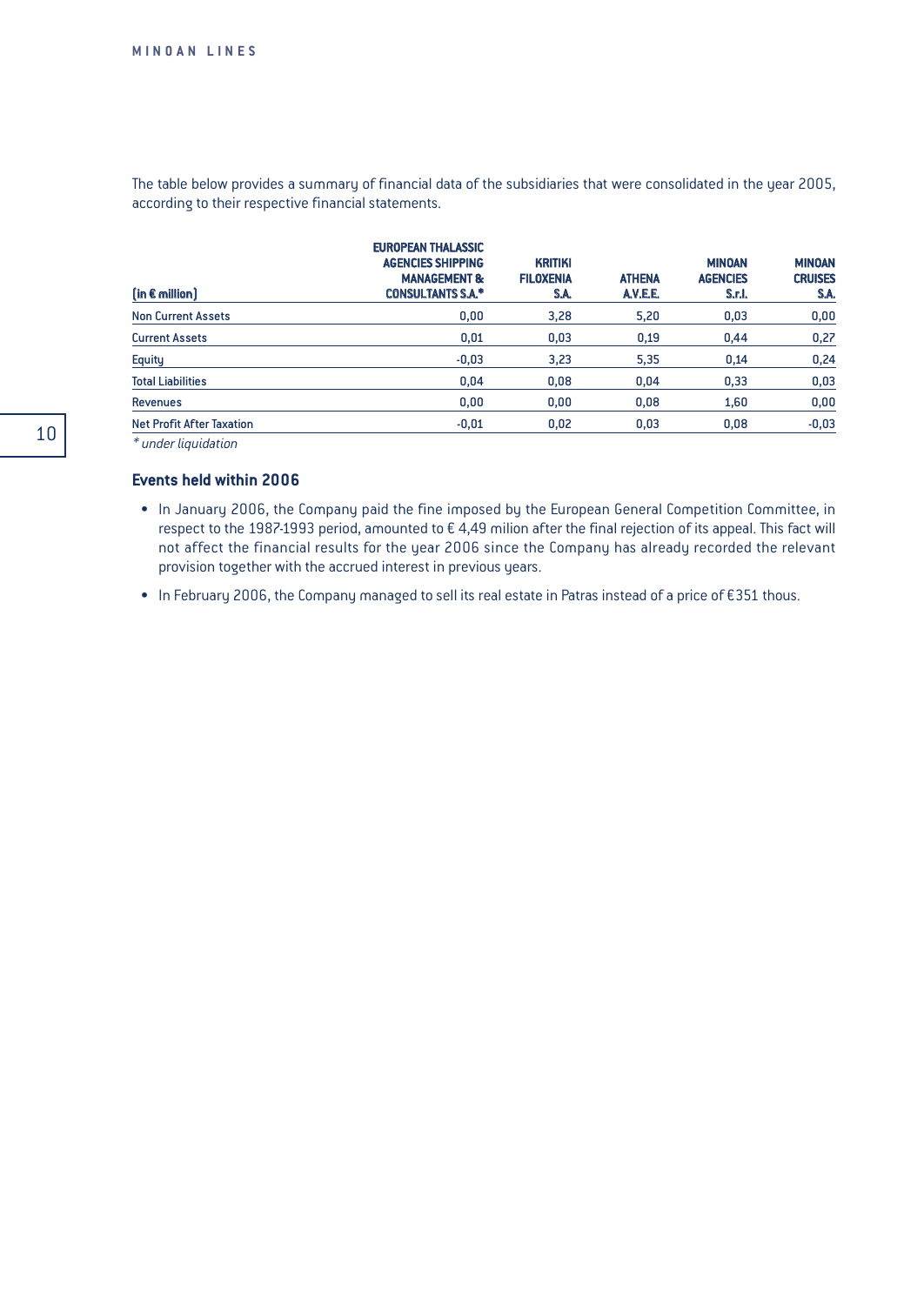In the 'Notes to the Financial Statements' you may find the complete financial analysis so of the Company as also of the Group. From the data presented above together with the accompanying financial statements, you will be able to obtain a full view of both, Company's and Group's financial performance for the year 2005.

The current General Assembly Meeting marks the expiration of the term in office of the Chairman of the Board Mr. Konstantinos Klironomos and the members of the Board Messrs., Ioannis Xenikakis, Minas Papadakis and Evangelos Froudakis.

The present General Assembly Meeting is called to elect, for a term of three-years, four (4) regular Board members and two (2) substitute Board members, in accordance with Article 17 of the Articles of Association and the L. 3016/2002 as well as to appoint statutory auditors for the year 2006.

In conclusion, we wish to extend our gratitude to:

- Our shareholders, for the contribution and continuous support to our Company
- ñ Our customers, the passenger public and the transport companies for their preference in the vessels of our Company, recompensing this way the efforts made for continuing improvement of the quality of our services.
- Particular thanks we owe to express to the agent banks, CITIBANK Shipping Bank and Piraeus Bank, to Pancreta Bank and to all the banks, which collaborate with us, for the spirit of confidence and trust towards our Company.
- All of our direct and indirect co-operators for the excellent co-operation.
- The personnel of our Company, who with dedication and professionalism contributes significantly to the progress of the Company.

Feeling confident that we have performed with loyalty and dedication the task assigned, we remain for your fair and constructive comments that might assist the new Board of Directors to continue the increasingly upward course of our Company.

> Heraklion, 14 March 2006 For and on Behalf of the Board Of Directors

The Chairman The Chief Executive Officer

Konstantinos Klironomos **Antonios Maniadakis**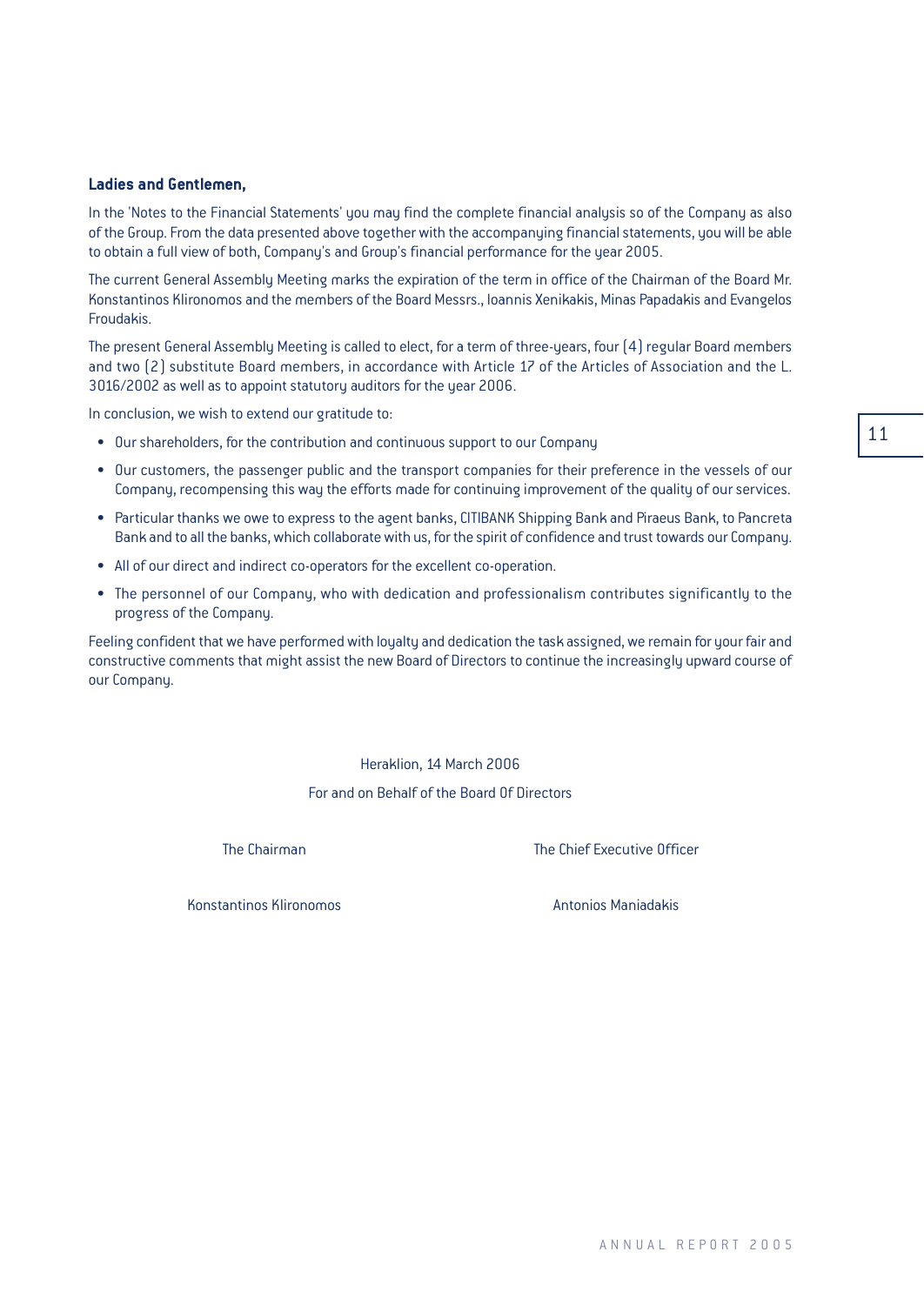## **1. INFORMATION ABOUT THE COMPANY**

### **1.1 GENERAL INFORMATION**

The Company was established on 25/05/1972 (FEK 939/25.05.1972) with the discrete title 'MINOAN LINES. Its headquarters are based on the Heraklion Crete Municipality (17, 25th Avgoustou Str.) while the duration of its life has been set up to the year 2052, with the right of further extension. MINOAN LINES operate in the passenger ferry shipping sector (E.S.Y.E code: 611) both in Domestic and International sea routes.

### **1.2 THE FLEET**

The fleet of the Company is consisted of 7 (H/S/F) car-passenger ferries with average age of 4,9 years, and of a total transport capacity of 12.454 passengers and 5.230 vehicles, with the option of alternate loading in private cars and trucks. The vessels are routed in the Adriatic Sea covering itineraries between Greece and Italy as well as in the Aegean Sea (Piraeus – Heraklion route)

| Vessel H/S/F                         | <b>KNOSSOS</b><br><b>PALACE</b> | <b>FESTOS</b><br><b>PALACE</b> | <b>OLYMPIA</b><br><b>PALACE</b> | <b>EUROPA</b><br><b>PALACE</b> | <b>IKARUS</b><br><b>PALACE</b> | <b>PASIPHAE</b><br><b>PALACE</b> | <b>ARIADNE</b><br><b>PALACE</b> |
|--------------------------------------|---------------------------------|--------------------------------|---------------------------------|--------------------------------|--------------------------------|----------------------------------|---------------------------------|
| Length (m.)                          | 214,00                          | 214,00                         | 214,00                          | 214,00                         | 200.65                         | 200,65                           | 212,00                          |
| Breadth [ m.]                        | 26,40                           | 26,40                          | 26,40                           | 26,40                          | 25,80                          | 25,80                            | 25,00                           |
| Draught [ m. ]                       | 7,10                            | 7,10                           | 7,10                            | 7,10                           | 6,60                           | 6,60                             | 6,60                            |
| Speed (knots)                        | 31,60                           | 31,60                          | 31,60                           | 31,60                          | 27,00                          | 27,00                            | 30,00                           |
| <b>Number of Passengers</b>          | 2.190                           | 2.190                          | 1.912                           | 1.912                          | 1.500                          | 1.500                            | 1.250                           |
| <b>Number of Beds</b>                | 758                             | 758                            | 732                             | 732                            | 700                            | 678                              | 412                             |
| <b>Number of Private Cars [only]</b> | 700                             | 700                            | 821                             | 821                            | 819                            | 819                              | 550                             |
| Combination                          |                                 |                                |                                 |                                |                                |                                  |                                 |
| Trucks / Private Cars                | 113/100                         | 113/100                        | 104/110                         | 104/110                        | 122/110                        | 122/110                          | 103/104                         |
| Year of building                     | 2000                            | 2001                           | 2001                            | 2002                           | 1997                           | 1998                             | 2002                            |

#### The technical specifications of the vessels are shown below:

### **1.3 Fair value/Fleet Policy**

The average market value of the fleet of MINOAN LINES reached  $\epsilon$  631.000 thous. based on recent appraisals (March 2006) by the firms Brax Shipping and Masters' Cruise and Ferry Shipbroking.

| $(in \in$ million]     |                      | <b>Masters' Cruise</b> |         |
|------------------------|----------------------|------------------------|---------|
| <b>Vessel</b>          | <b>Brax Shipping</b> | and Ferry Shipbroking  | Average |
| <b>IKARUS PALACE</b>   | 85,000               | 80,000                 | 82.500  |
| <b>PASIPHAE PALACE</b> | 85,000               | 80,000                 | 82.500  |
| <b>KNOSSOS PALACE</b>  | 92.000               | 105.000                | 98.500  |
| <b>FESTOS PALACE</b>   | 92.000               | 105.000                | 98.500  |
| <b>OLYMPIA PALACE</b>  | 95,000               | 100.000                | 97.500  |
| <b>EUROPA PALACE</b>   | 95,000               | 100.000                | 97.500  |
| <b>ARIADNE PALACE</b>  | 73,000               | 75,000                 | 74.000  |
| <b>TOTAL</b>           | 617.000              | 645.000                | 631.000 |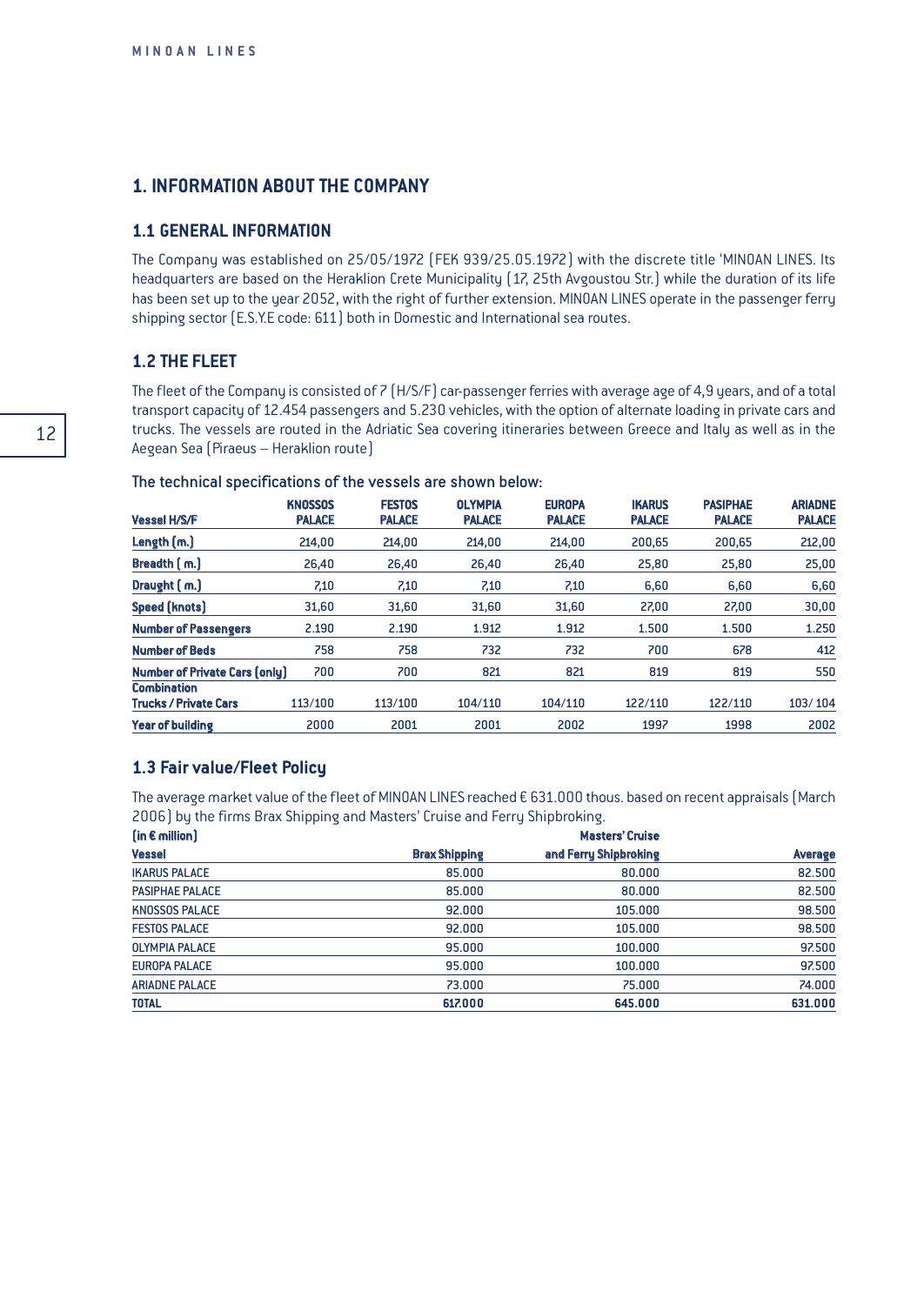### **1.4 QUALITY AND SAFETY CERTIFICATIONS**

The Company having as primary aims the safe and qualitative transportation of people, it continuously seeks to improve and upgrade the services offered on board. Its efforts have been certified by the most prestigious quality and safety organizations.

In particular, the Company has been certified:

- in accordance with the ISO 9001-2000 Certification by the Germanischer Lloyd for "Safe and Quality transport of passengers and vehicles by sea" and in accordance with the ISO 14001:2004 (Environmental Management System) for the "transport of people and vehicles by sea" by the same organization.
- by the Mercantile Marine Ship Survey in accordance with ISM Code (International Safety Management) for "Safe transport on board"
- By TUV Hellas with Hazardous Critical Control Point (H.A.C.C.P) that warrants the hygiene in storage, production and disposal of food and beverages on board, securing on the best authority the high quality of rendered services.
- By the Ministry of Mercantile Marine with International Ship and Port facilities Security (I.S.P.S. Code) certification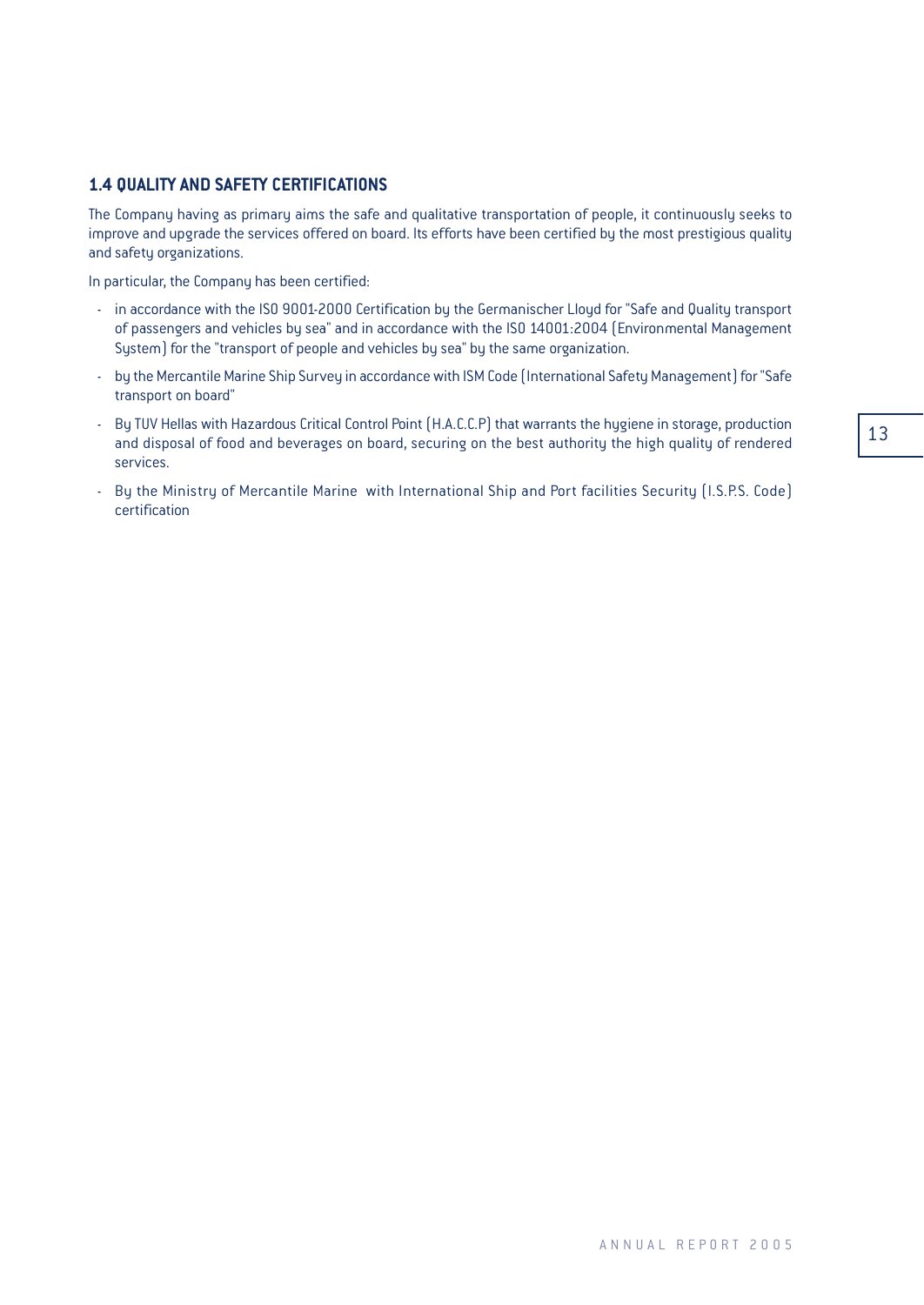## **2. SHARE PRICE PERFORMANCE**

Minoan Lines' shares are listed on the Athens Stock Exchange since May 1998 while, in November 2005 was entered to the large cap index. The share negotiates under the category of "Travel and Leisure".

## **2.1 SHARE PRICE PERFORMANCE AND MONTHLY TRADING VOLUME FOR THE YEAR 2005**

The table below shows the monthly closing price, the value and the volume of the total monthly transactions:

| $(in \in )$ | (items)                            | $(in \in)$                            |
|-------------|------------------------------------|---------------------------------------|
| Price*      | <b>Total Montly Trading Volume</b> | <b>Montly Value of Trading Volume</b> |
| 2,51        | 6.151.216                          | 14.687.708,46                         |
| 3,00        | 14.649.630                         | 44.443.455,32                         |
| 3,00        | 2.442.566                          | 11.786.178,28                         |
| 3,14        | 1.709.329                          | 5.351.287,32                          |
| 3,10        | 904.871                            | 2.832.733,65                          |
| 2,71        | 1.030.555                          | 2.452.776,37                          |
| 2,87        | 1.051.509                          | 2.841.403,83                          |
| 2,59        | 672.230                            | 1.837.722,82                          |
| 2,75        | 1.864.628                          | 5.022.528,62                          |
| 3,00        | 1.604.858                          | 4.659.580,17                          |
| 3,08        | 3.085.129                          | 9.475.980,77                          |
| 3,18        | 1.315.356                          | 4.179.473,14                          |
|             | 36.481.877                         | 109.570.828,75                        |
|             | 145.928                            | 438.283,32                            |
|             |                                    |                                       |

*\* : closing at month end*

#### MINOAN LINES' STOCK PERFORMANCE RELATIVE TO THE A.S.E. GENERAL INDEX FOR 2005

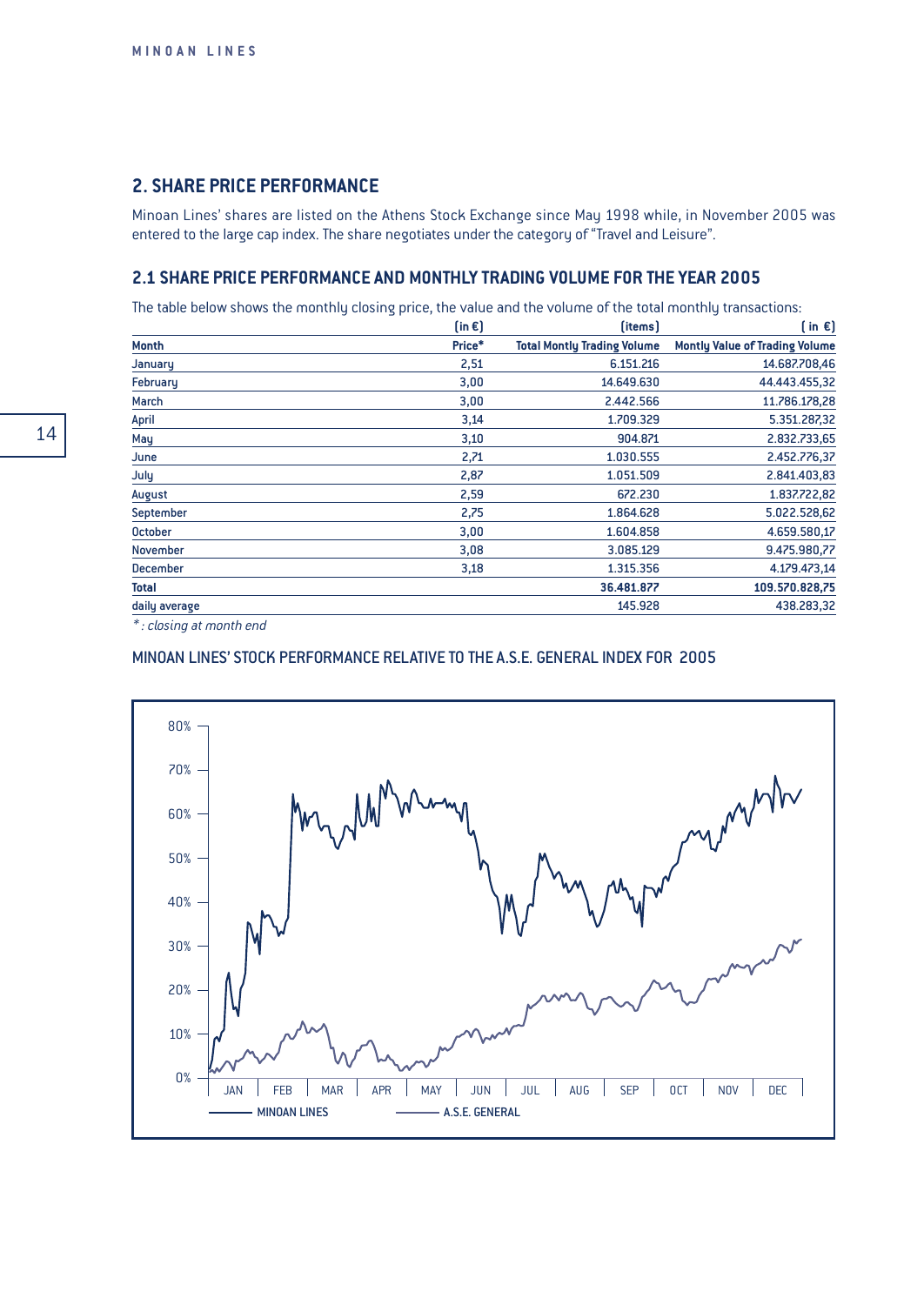## **2.2 SHARE DATA**

MINOAN LINES Stock symbols are:

| $\bullet$ A.S.E. | <b>MINOA</b>    |
|------------------|-----------------|
| • Reuters        | MILr.AT         |
| • Bloomberg      | <b>MINOA GA</b> |

The Company's share participates in the composition of the following Athens Stock Exchange Indices

| Code             |
|------------------|
| GD               |
| FTSEI            |
| <b>FTSEA</b>     |
| <b>SAGD</b>      |
| <b>EPS50</b>     |
| DTA              |
| D <sub>0</sub> M |
|                  |

#### Share Financial Data 2005

| Num of shares outstanding                    | (items) 70.926.000                        |
|----------------------------------------------|-------------------------------------------|
| Market Capitalization 31/12/2004             | $(in \in)$ 136.177.920,00                 |
| Market Capitalization 31/12/2005             | $(in \in)$ 225.544.680,00                 |
| Share price at 31/12/2004*                   | $\left[\text{in } \mathsf{E}\right]$ 1,92 |
| Share price at 31/12/2005*                   | $(in \in)$ 3,18                           |
| Performance for the year                     | 65,6%                                     |
| Performance relative to A.S.E. General Index | 25,9%                                     |
| Lowest Share value 2005*                     | $(in \in) 1,96$                           |
| Highest Share value 2005*                    | $(in \in)$ 3,24                           |
| Average Value 2005*                          | $(in \in)$ 2,86                           |
|                                              |                                           |

*\* : Closing price*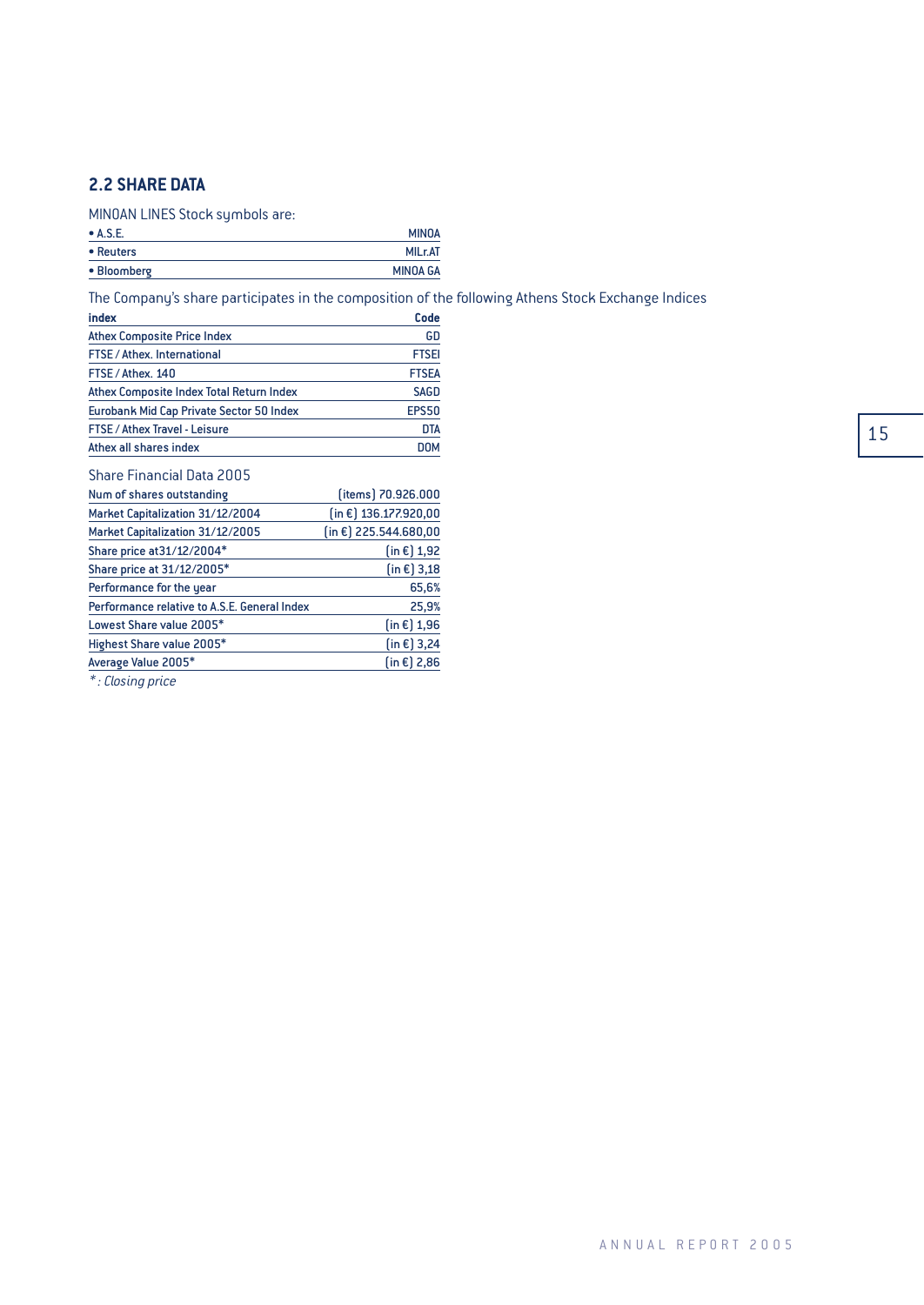## **3. INFORMATION ABOUT THE MANAGEMENT, THE ORGANIZATIONAL STRUCTURE AND THE HUMAN RESOURCES OF THE COMPANY**

#### **3.1 MANAGEMENT**

The supreme Company's instrument is the General Shareholder Meeting which elects the 12-member Board of Directors, three (3) of which are executive and nine (9) are non-executive members. Four (4) of the non executive members are fully independent.

The form of the Board of Directors, as at 31/12/2005, which had been elected by the decisions of the General Shareholders Meetings and in accordance with the Board of Directors record (n. 390 13/6/2005), is as follows:

| <b>Name</b>                    |                                             | <b>Term of office until</b> |
|--------------------------------|---------------------------------------------|-----------------------------|
| <b>Klironomos Konstantinos</b> | Chairman                                    | <b>AGM 2006</b>             |
| Kouledakis Emmanouil           | <b>Vice Chairman</b>                        | <b>AGM 2008</b>             |
| <b>Maniadakis Antonios</b>     | <b>Chief Executive Officer</b>              | <b>AGM 2007</b>             |
| <b>Vavourakis Michael</b>      | Director - Non Executive member             | <b>AGM 2007</b>             |
| <b>Mamalakis Konstantinos</b>  | Director - Non Executive member             | <b>AGM 2007</b>             |
| <b>Xenikakis loannis</b>       | Director - Non Executive member             | <b>AGM 2006</b>             |
| Papageorgiou Georgios          | Director - Independent Non Executive member | <b>AGM 2008</b>             |
| <b>Papadakis Minas</b>         | Director - Independent Non Executive member | <b>AGM 2006</b>             |
| <b>Sarris Stylianos</b>        | Director - Non Executive member             | <b>AGM 2008</b>             |
| <b>Sbokos Yiannis</b>          | Director - Non Executive member             | <b>AGM 2008</b>             |
| <b>Jortzakis Pantelis</b>      | Director - Independent Non Executive member | <b>AGM 2007</b>             |
| <b>Froudakis Evangelos</b>     | Director - Independent Non Executive member | <b>AGM 2006</b>             |

The Company is represented, in accordance with the Aticle of Association, by the Chairman of the Board and the Chief Executive Officer. In the case of absence or impediment of the Chairman of the Board, the Vice Chairman has been authorized to replace him.

The compensations paid to the Directors of the Board for the fiscal year of 2005 reached  $\epsilon$  534 thous.

#### Board Committees

The Directors of the Board take part in several committees, which assembled under certain circumstances to facilitate their work.

The committees are:

- a. Internal Audit committee
- b. Financial and remuneration committee
	- Supply chain sub-committee
- c. Technical committee
- d. Commercial committee

The Audit committee consists of non-executive Directors. The main responsibilities are:

- To supervise and coordinate the work of Internal Audit department assessing and approving the suggested proposals.
- To assess the adequacy and the effectiveness of internal control system and the organizational structure as well as securing Company's objectives by suggesting structure-improving measures.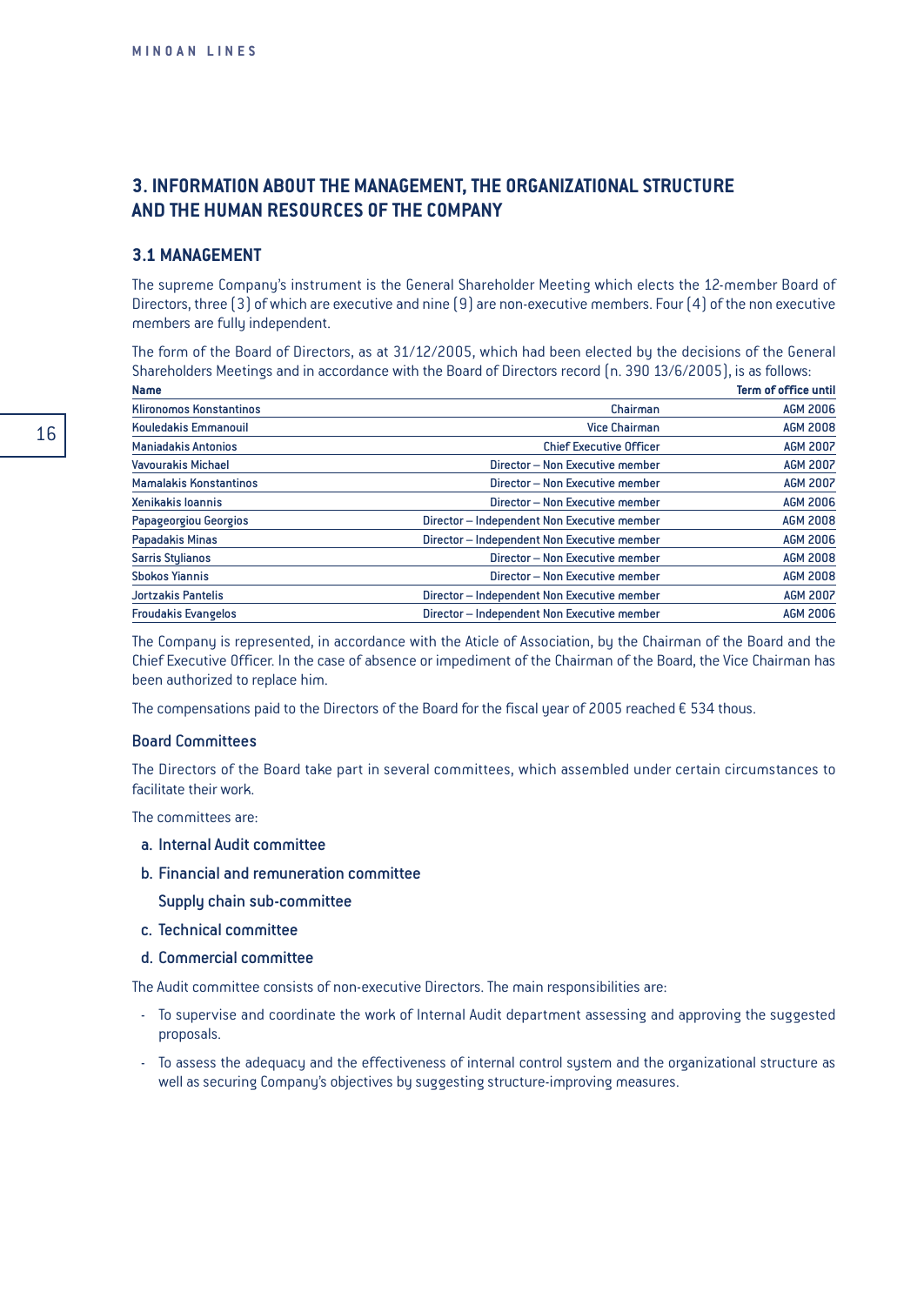### **3.2 HUMAN RESOURCES**

The average number of the Company's employees for the years 2004 and 2005 is indicated on the table below:

|                       |                | 2005                             |                | 2004                             |
|-----------------------|----------------|----------------------------------|----------------|----------------------------------|
|                       | <b>Persons</b> | Salaries (In thous. $\epsilon$ ) | <b>Persons</b> | Salaries (In thous. $\epsilon$ ) |
| <b>Employees</b>      | 908            | 41.760                           | 1.066          | 41.272                           |
| Wage earner employees |                | 607                              | 10             | 515                              |
| <b>Total</b>          | 917            | 42.367                           | 1.076          | 41.787                           |

### **3.3 SHAREHOLDERS' AND INVESTORS' SERVICES**

The investors knowledge in several company's issues are being updated in regular basis via press releases, letters, company announcements and presentations.

The following departments provide systematic and symmetrical information to the Company's shareholders and investors:

- a. Investor Relations and Company Announcements department
- b. Shareholder Service department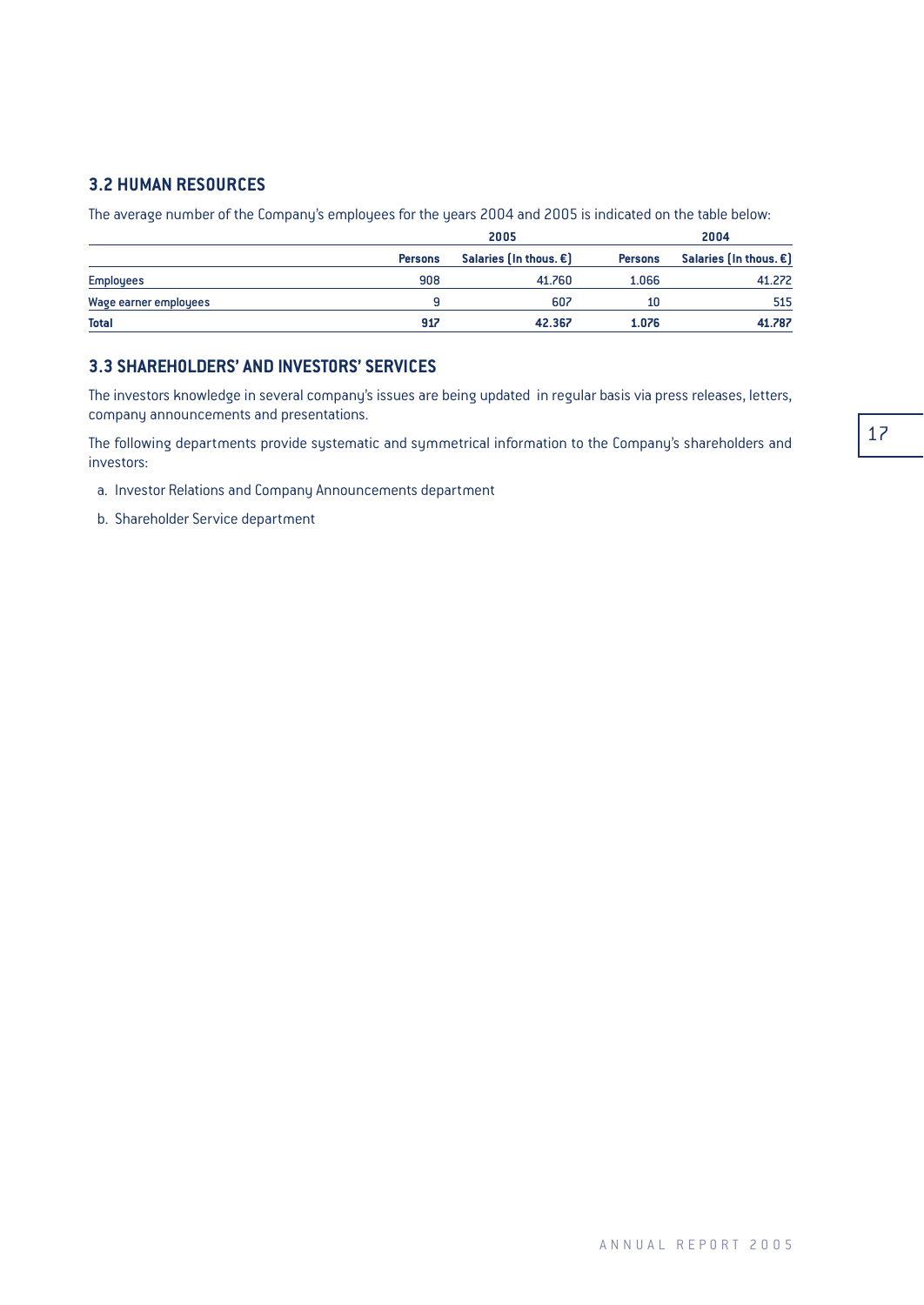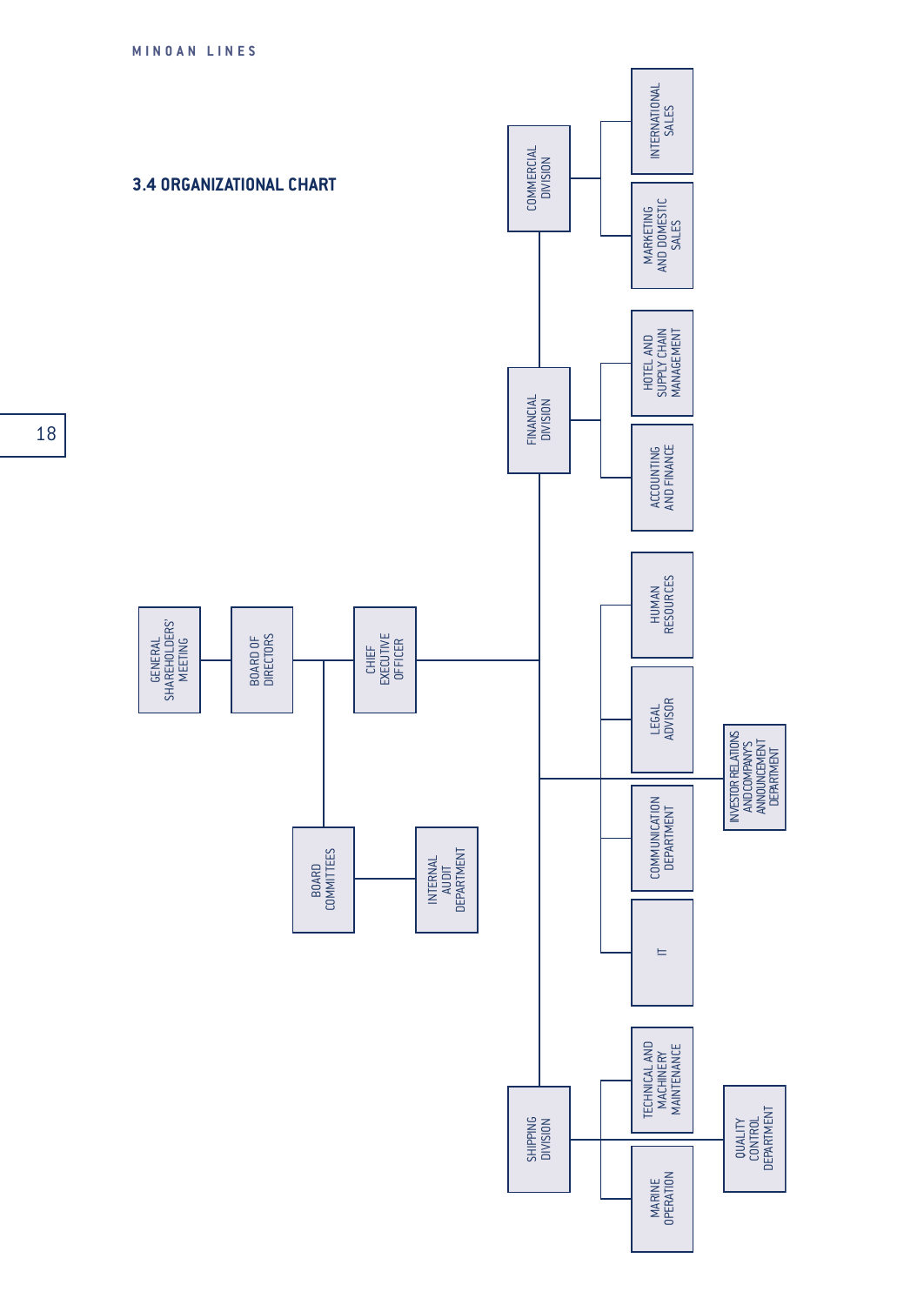## **4. THE COMPANY'S TRAFFIC VOLUMES**

The main Company's operational routes are those connecting Greece and Italy (International routes) as well as the Domestic route between Crete and the mainland of Greece (Heraklion – Piraeus route).

#### North Adriatic Routes

The year 2005, the Company operated in the particular market with the vessels OLYMPIA PALACE and EUROPA PALACE as regards the "Patras – Igoumenitsa – Ancona route" while the vessels IKARUS PALACE, PASIPHAE PALACE and ARIADNE PALACE occupied in the "Patras – Corfu – Igoumenitsa – Venice" line showing significant increase in both, passengers and private cars traffic volumes by 10,1% and 8,3% respectively, while the truck volumes presented a relative low decrease by 3,9% as compared to the 8,1% of the total reduction of the North Adriatic market.

The Company's traffic volumes per transport category for the last two years are demonstrated on the table below:

#### **TRAFFIC VOLUMES IN NORTH ADRIATIC (ANCONA & VENICE)**

| (in thous.)       | 2005 | 2004 | change [%] |
|-------------------|------|------|------------|
| <b>Passengers</b> | 590  | 536  | 10,1%      |
| Cars              | 160  | 147  | 8,3%       |
| <b>Trucks</b>     | 92   | 95   | $-3,9%$    |

#### Domestic Routes

On the "Heraklion- Piraeus" route, the Company occupied the new-building vessels KNOSSOS PALACE and FESTOS PALACE while the F/B DAEDALUS served the "Heraklion – Thessaloniki" route. MINOAN LINES had also presence in the "Patras – Corfu" itinerary as a part of the Venice Route. In total the company carried 1.182 thous. passengers, 149 thous. private cars, and 71 thous. trucks.

On the "Heraklion – Piraeus" route, which comprises the core of the Company business activities in the domestic market, MINOAN LINES achieved to improve significantly its traffic performance in every traffic category.

The total traffic volumes for the period 2004 - 2005 in passengers, private cars, and trucks categories are presented below:

#### **"PIRAEUS – HERAKLION" ROUTE TRAFFIC**

| (in thous.)       | 2005 | 2004 | change [%] |
|-------------------|------|------|------------|
| <b>Passengers</b> | 950  | 874  | 8,6%       |
| Cars              | 124  | 109  | 13,9%      |
| <b>Trucks</b>     | ы    | 56   | 9,5%       |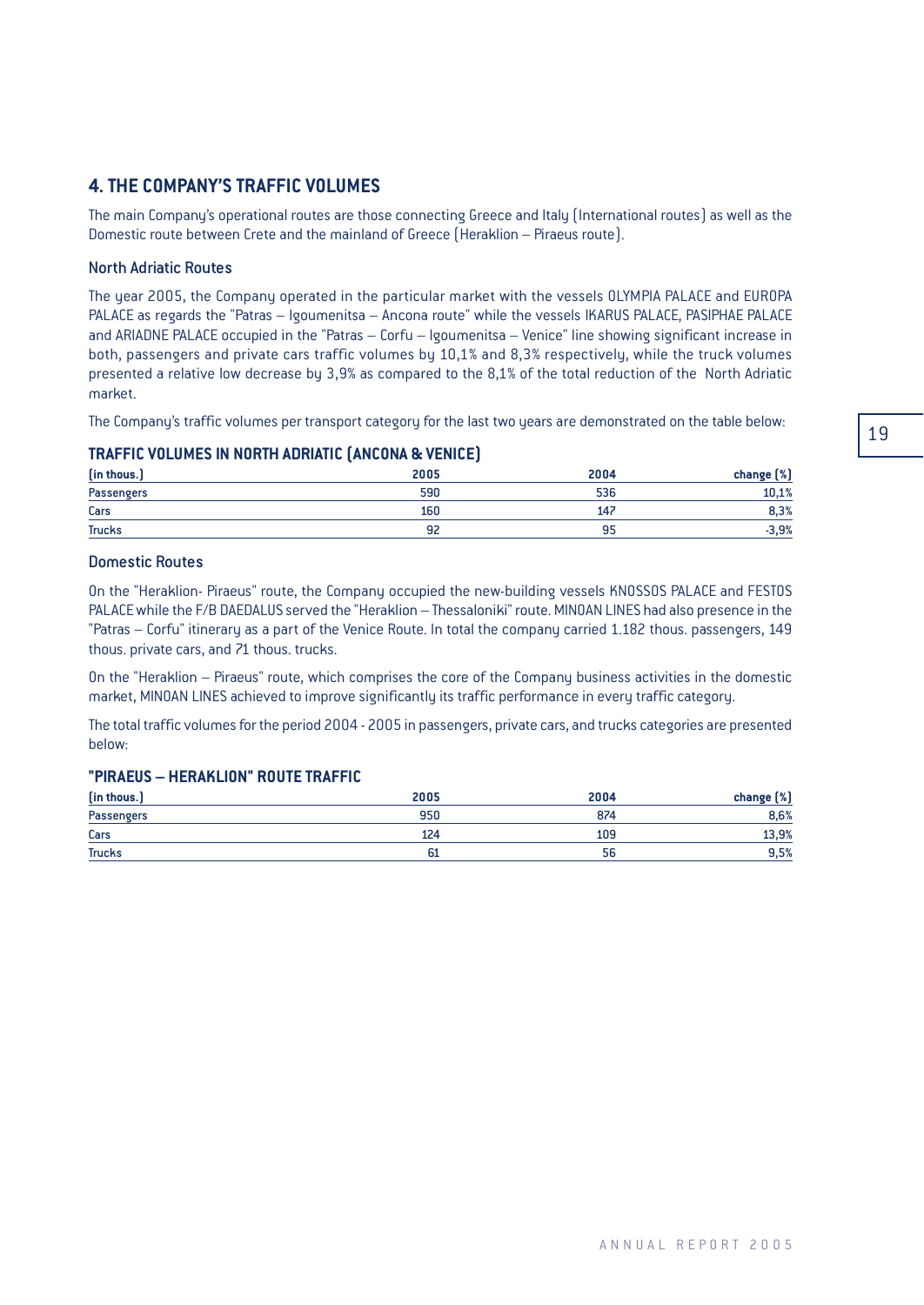## **5. FINANCIAL DATA**

## **5.1 INCOME STATEMENT**

The Income Statement for the year 2005 versus 2004 is analyzed as follows:

| Amounts in thous. €                       | 2005    | 2004    |
|-------------------------------------------|---------|---------|
| <b>Revenue from fares</b>                 | 169.494 | 160.478 |
| <b>Revenues on board</b>                  | 30.800  | 27.558  |
| <b>Other Revenues</b>                     | 3.904   | 3.514   |
| <b>Total Revenue</b>                      | 204.198 | 191.550 |
| Less: Cost of Sales (before depreciation) | 121.590 | 103.871 |
| <b>Gross Profit</b>                       | 82.608  | 87.679  |
| gross profit margin                       | 40,5%   | 45,8%   |
| Add: Other Operating Income               | 2.384   | 541     |
| <b>Total</b>                              | 84.992  | 88.220  |
| Less: General and Administrative Expenses | 9.072   | 9.576   |
| <b>General Sales Expenses</b>             | 19.211  | 18.719  |
| <b>Other Operating Expenses</b>           | 672     | 1.731   |
| <b>Total Expenses</b>                     | 28.955  | 30.026  |
| <b>Operating Result (EBITDA)</b>          | 56.037  | 58.194  |
| <b>EBITDA</b> margin                      | 27,4%   | 30,4%   |
| <b>Less: Depreciation</b>                 | 20.700  | 21.140  |
| Earnings before Interest and Taxes (EBIT) | 35.337  | 37.054  |
| <b>EBIT margin</b>                        | 17,3%   | 19,3%   |
| <b>Add: Financial Income</b>              | 8.245   | 2.562   |
| <b>Less: Financial Expenses</b>           | 26.554  | 28.185  |
| <b>Profit/Loss before Taxes</b>           | 17.028  | 11.431  |
| Less: Income Taxes                        | 6       | $-773$  |
| <b>Net Profit after Taxes</b>             | 17.022  | 12.204  |
| net profit margin                         | 8,3%    | 6,4%    |

#### **Revenue**

The total amount of the Company sales for the year 2005 reached  $\epsilon$  204.198 thous. against  $\epsilon$  191.550 thous. in 2004 presenting increase by 6,6%. The analysis of the revenues per category, is given below:

#### REVENUE

| Amounts in thous, $\epsilon$           | 2005    | 2004    |
|----------------------------------------|---------|---------|
| Revenue from passenger fares           | 65.914  | 62.496  |
| Revenue from car fares                 | 22.088  | 20.287  |
| Revenue from truck fares               | 81.492  | 77.695  |
| Revenue from restaurants - bars        | 22.440  | 20.275  |
| Revenue from shops on board            | 8.360   | 7.282   |
| Revenue from slot machines             | 1.851   | 1.947   |
| <b>Revenue from Charters - Cruises</b> | 1.088   | 527     |
| <b>Other Revenues</b>                  | 965     | 1.040   |
| <b>Total</b>                           | 204.198 | 191.550 |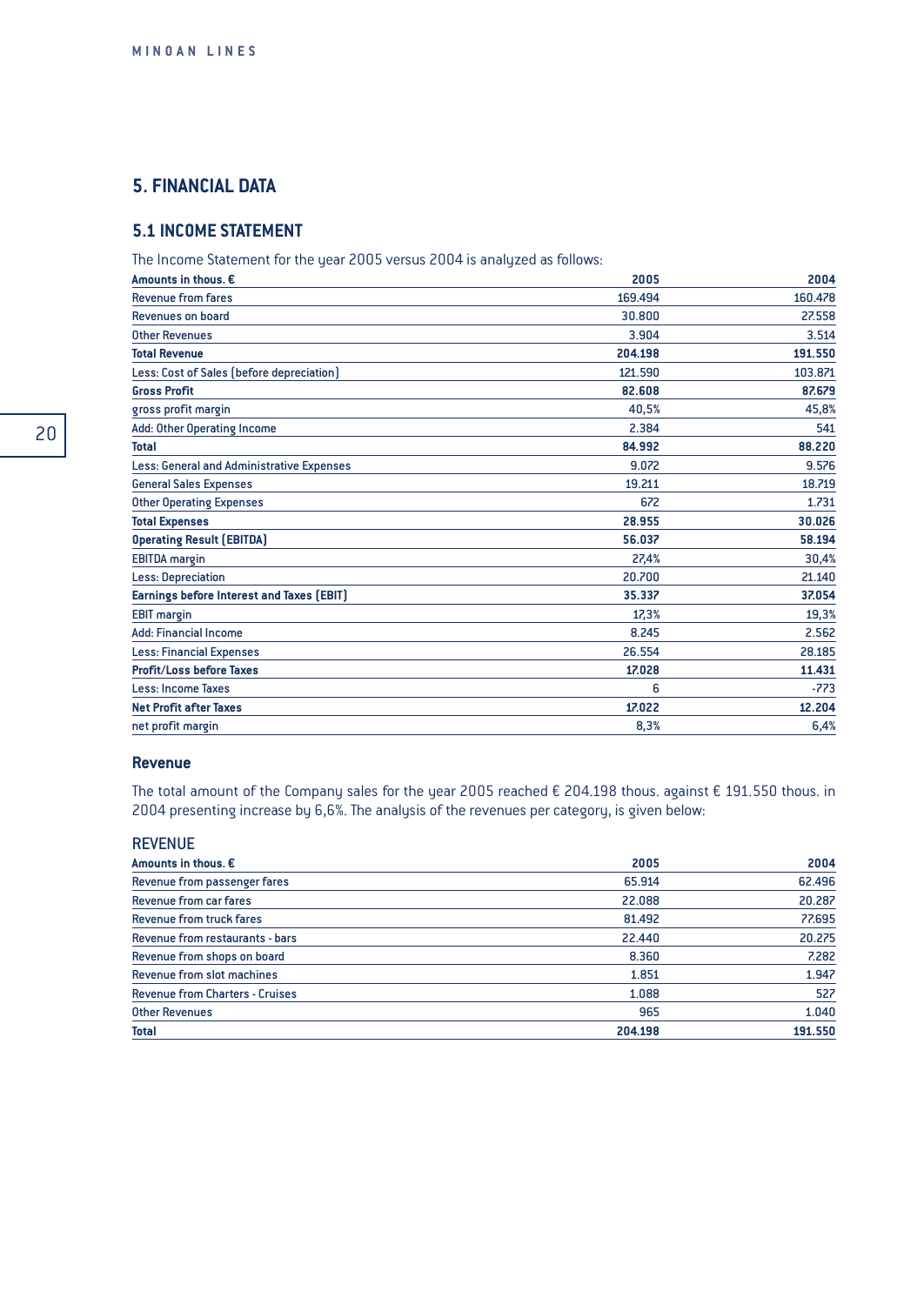#### **Cost of sales**

The cost of sales reached  $\epsilon$  121.590 thous. recording increase of 17,1% in relation to the previous year, a fact owing to the dramatic increase of the fuel price. Result of this increase was the reduction of the Gross Profit Margin by 5,3 % reaching 40,5%.

#### COST OF SALES (before depreciation)

| Amounts in thous, $\epsilon$                 | 2005    |        | 2004    |        |
|----------------------------------------------|---------|--------|---------|--------|
| <b>Bunkers and Lubricants</b>                | 53.651  | 44.1%  | 39.910  | 38,4%  |
| <b>Crew salaries and social contribution</b> | 32.381  | 26,6%  | 32.563  | 31,3%  |
| Food - Beverages - Shops merchandize         | 12.590  | 10,4%  | 11.567  | 11,1%  |
| <b>Repairs and Maintenance</b>               | 8.517   | 7,0%   | 5.589   | 5,4%   |
| <b>Port Expenses</b>                         | 8.042   | 6,6%   | 7.584   | 7,3%   |
| <b>Vessels Insurance</b>                     | 2.887   | 2,4%   | 3.040   | 2,9%   |
| <b>Other Expenses</b>                        | 3.521   | 2,9%   | 3.618   | 3,5%   |
| <b>Total</b>                                 | 121.590 | 100.0% | 103.871 | 100,0% |
| gross profit margin                          | 40,5%   |        | 45,8%   |        |

#### **Other Income**

The item, "Other Income" reached  $\epsilon$  2.384 thous. against  $\epsilon$  541 thous., of 2004. It primarily includes the gain from the sale of F/B DAEDALUS amounted to  $\epsilon$  2.084 thous.

#### **General Operating Expenses**

The Company's efforts to keep the expenditures in a low level resulted to the reduction of general and administrative expenses by  $E504$  thous. while represent the 4,4% (against 5% in 2004) as related to the company's total revenue for the year 2005.

#### ADMINISTRATIVE EXPENSES (before depreciation)

| Staff cost<br><b>Third Party Salaries</b>  | 2005  | 2004  |
|--------------------------------------------|-------|-------|
|                                            | 6.016 | 5.818 |
|                                            | 816   | 1.027 |
| <b>Computer Expenses</b>                   | 352   | 374   |
| Telephone - Post charges                   | 332   | 345   |
| <b>Donations-Grants-PR expenses</b>        | 155   | 182   |
| <b>Subscription - Publishing</b>           | 139   | 135   |
| Electricity cleaning and other expenses    | 138   | 131   |
| <b>Travel Expenses</b>                     | 78    | 104   |
| <b>Repairs and Maintenance</b>             | 72    | 46    |
| Other expenses                             | 768   | 439   |
| <b>Employee Defined Benefit obligation</b> | 206   | 976   |
| <b>Total</b>                               | 9.072 | 9.576 |
| % of Total Revenue                         | 4.4%  | 5,0%  |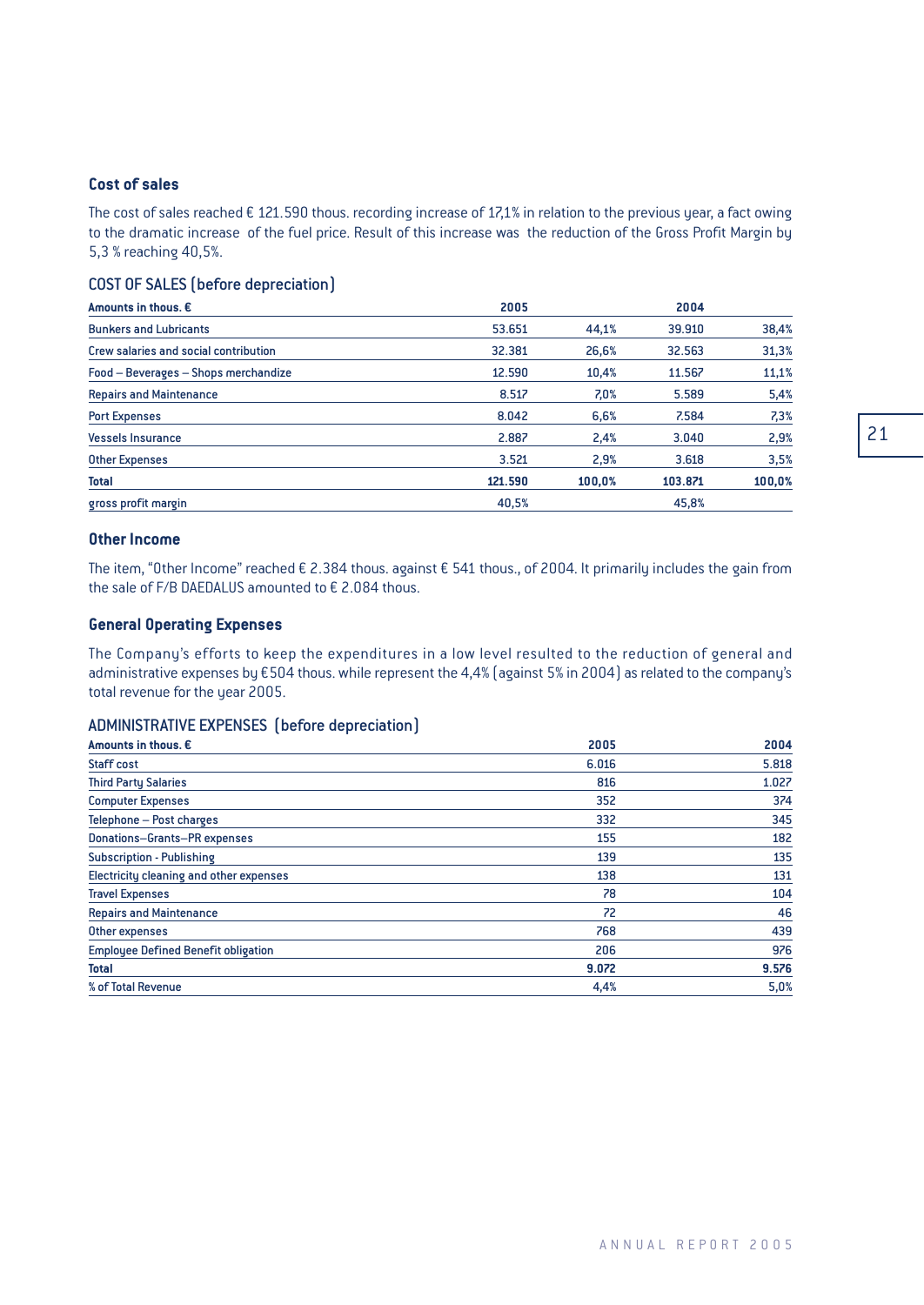The percentage of the general sales expenses as part of the Total Revenue was reduced to 9,4% from 9,8% in 2004

#### DISTRIBUTION EXPENSES (before depreciation)

| Amounts in thous, $\epsilon$               | 2005   | 2004   |
|--------------------------------------------|--------|--------|
| <b>Ticket Commissions</b>                  | 12.272 | 11.963 |
| <b>Staff cost</b>                          | 3.850  | 3.417  |
| Marketing and Advertising expenses         | 2.013  | 2.456  |
| <b>Stationary Expenses</b>                 | 247    | 159    |
| Electricity, cleaning and other expenses   | 239    | 206    |
| Telephone - Post charges                   | 99     | 103    |
| Other Expenses                             | 374    | 332    |
| <b>Employee Defined Benefit obligation</b> | 116    | 82     |
| <b>Total</b>                               | 19.211 | 18.719 |
| % of Total Revenue                         | 9,4%   | 9,8%   |

#### Other Operating Expenses

The item, "other operating expenses" reached  $\epsilon$  672 thous. including mainly the loss from the "Doubtful Debts".

#### Financial Income

The significant increase of the particular item for the year 2005 is mainly attributed to the gain from the sale of the Company's stake in FORTHnet S.A..

### FINANCIAL INCOME

| Amounts in thous. $\bm{\epsilon}$                  | 2005  | 2004  |
|----------------------------------------------------|-------|-------|
| Dividend Income                                    | 297   | 1.353 |
| <b>Gains from sale of FORTHnet stake</b>           | 7.680 | 451   |
| Gains on disposal of available for sale securities | 119   |       |
| Foreign exchange gains                             | 57    | 535   |
| Interest and related income                        | 93    | 224   |
| <b>Total</b>                                       | 8.245 | 2.562 |

#### Financial Expenses

The reduction of the Financial Expenses item by  $\epsilon$  1.631 thous. is mainly due to the significant decrease of the Bank debt.

#### FINANCIAL EXPENSES

| Amounts in thous, $\epsilon$                      | 2005   | 2004   |
|---------------------------------------------------|--------|--------|
| Loss on disposal of available for sale securities | 516    | 92     |
| Interest expense and bank commissions             | 24.765 | 27.223 |
| <b>Commissions on Letters of Guarantee</b>        | 54     | 64     |
| <b>Credit card commissions</b>                    | 135    | 115    |
| Foreign exchange losses                           | 400    | 276    |
| Amortization of Loans restructuring cost          | 504    | 234    |
| Interest Expense on European Committee's fine     | 180    | 182    |
| <b>Total</b>                                      | 26.554 | 28.185 |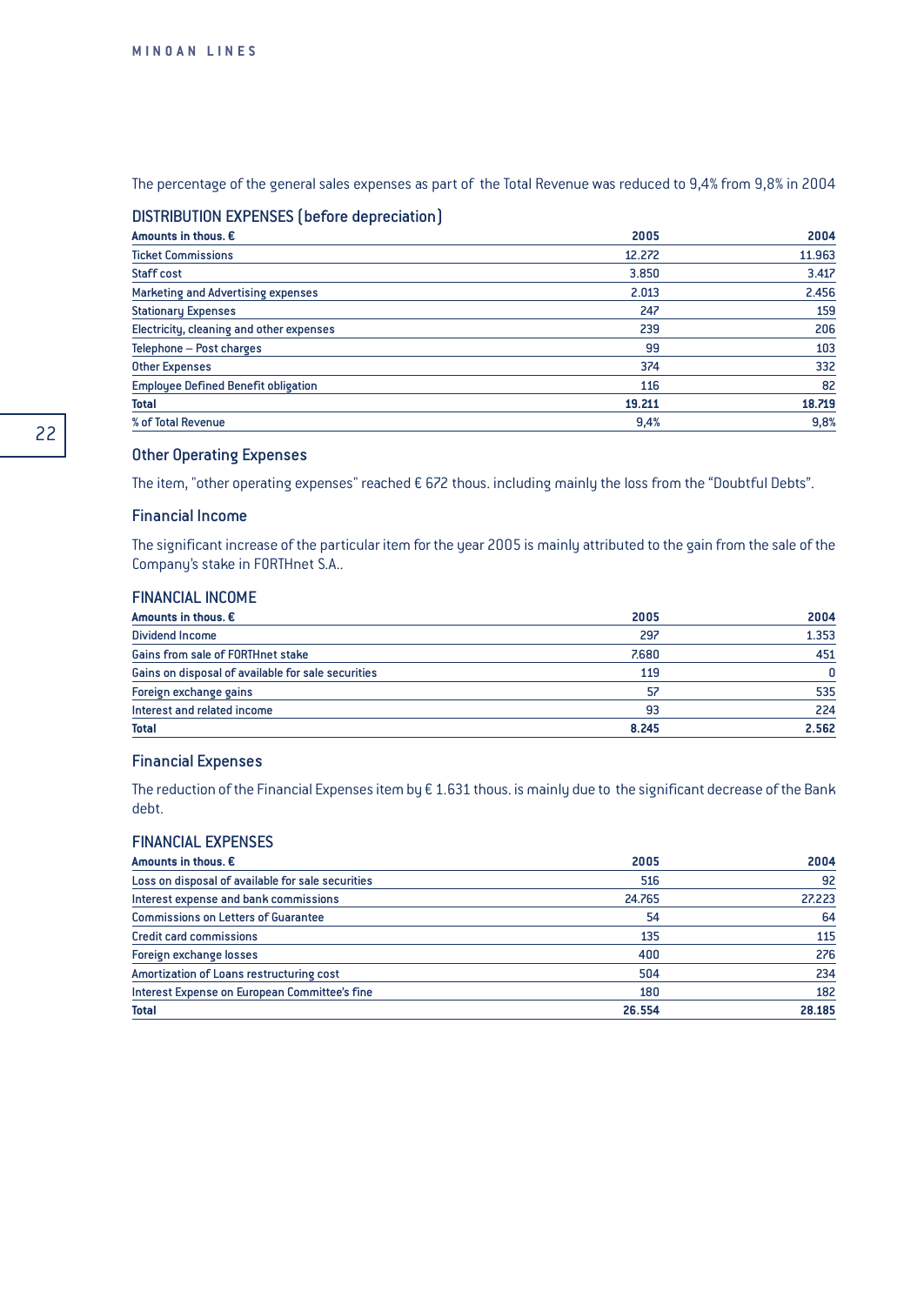#### **Depreciation**

The item of "Property, Plant and Equipment" has been depreciated for the year 2005 of a total amount of  $\epsilon$  20.700 thous. decreased by 2,1% in relation to 2004, a fact owing to the reduction of the depreciation cost of the vessel DAEDALUS due to her sale in October of 2005.

The Company applies specific depreciation methods to its vessels. In particular, the residual value of the vessel is substracted from the acquisition cost and the remaining amount is depreciated to thirty-five (35) years

| <b>Vessel</b>          | <b>Depreciation</b> |
|------------------------|---------------------|
| <b>DAEDALUS</b>        | 774                 |
| <b>IKARUS PALCE</b>    | 2.378               |
| <b>PASIPHAE PALACE</b> | 2.426               |
| <b>KNOSSOS PALACE</b>  | 3.097               |
| <b>FESTOS PALACE</b>   | 3.114               |
| <b>OLYMPIA PALACE</b>  | 2.786               |
| <b>EUROPA PALACE</b>   | 2.790               |
| <b>ARIADNE PALACE</b>  | 2.201               |
| <b>Total</b>           | 19.566              |

It should be noted, that in the Company's financial statements, the depreciation to the vessels is recognised to the "cost of sales" item, while the depreciation to other assets is included either in the general and administrative expenses or in the distribution expenses as the following table indicates:

#### **DEPRECIATION**

| Amounts in thous, $\epsilon$   | 2005   |
|--------------------------------|--------|
| <b>Cost of Sales</b>           | 19.566 |
| <b>Administrative expenses</b> | 1.008  |
| <b>Distribution expenses</b>   | 126    |
| <b>Total</b>                   | 20,700 |

### Net Profit after tax

The Net Profit of the Company reached  $\epsilon$  17.022 thous. versus  $\epsilon$  12.204 thous. in 2004 increased by 39,5%.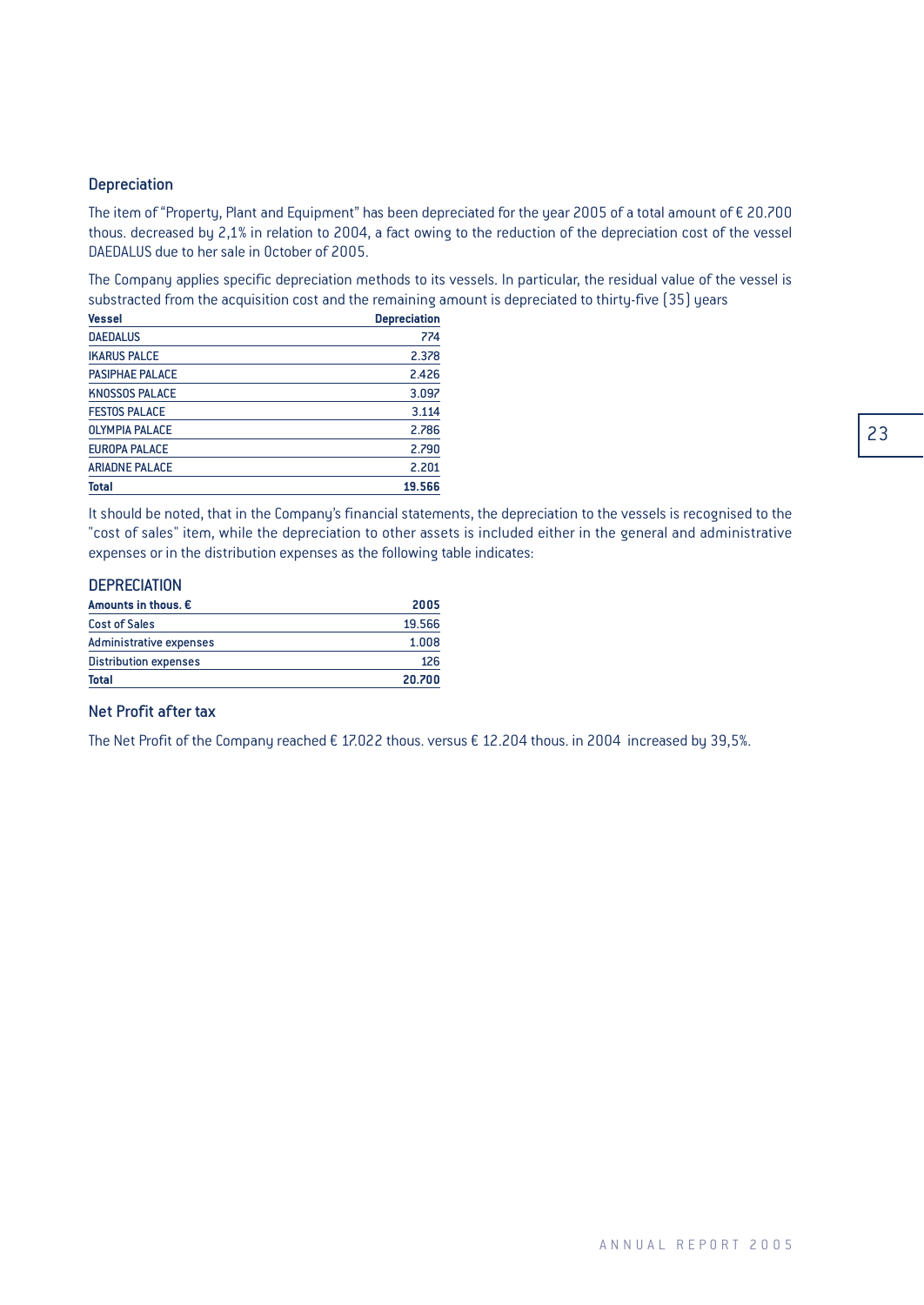## **5.2 BALANCE SHEET**

| The Balance Sheet items for the year 2005 as compared to 2004 along with their analysis are presented below: |          |           |
|--------------------------------------------------------------------------------------------------------------|----------|-----------|
| Amounts in thous. €                                                                                          | 2005     | 2004      |
| <b>ASSETS</b>                                                                                                |          |           |
| <b>NON CURRENT ASSETS</b>                                                                                    |          |           |
| <b>Vessels</b>                                                                                               | 688.008  | 692.382   |
| (Less: Accumulated Depreciation)                                                                             | 39.002   | 21.325    |
| <b>Other Assets</b>                                                                                          | 16.835   | 16.602    |
| (Less: accumulated Depreciation)                                                                             | 6.161    | 5.030     |
| <b>UNAMORTIZED NON CURRENT ASSETS</b>                                                                        | 659.680  | 682.629   |
| <b>Investments in Subsidiaries</b>                                                                           | 3.466    | 3.466     |
| <b>Investments in Associates</b>                                                                             | 66.080   | 62.547    |
| Other long term assets                                                                                       | 31       | 35        |
| <b>TOTAL NON CURRENT ASSETS</b>                                                                              | 729.256  | 748.676   |
| <b>CURRENT ASSETS</b>                                                                                        |          |           |
| <b>Inventories</b>                                                                                           | 4.048    | 3.723     |
| <b>Trade Receivables</b>                                                                                     | 43.134   | 36.562    |
| Securities available for sale                                                                                | 65       | 22.201    |
| <b>Cash and Cash equivalents</b>                                                                             | 4.212    | 998       |
| <b>Other current Assets</b>                                                                                  | 6.402    | 6.168     |
| <b>TOTAL CURRENT ASSETS</b>                                                                                  | 57.861   | 69.651    |
| <b>TOTAL ASSETS</b>                                                                                          | 787.117  | 818.328   |
| SHAREHOLDERS EQUITY AND LIABILITIES                                                                          |          |           |
| <b><i>SHARE CAPITAL</i></b>                                                                                  |          |           |
| <b>Issued Capital</b>                                                                                        | 159.584  | 159.584   |
| <b>Share Premium</b>                                                                                         | 26.943   | 26.943    |
| <b>Fair value Reserves</b>                                                                                   | 0        | 7.648     |
| <b>Other Reserves</b>                                                                                        | 69.216   | 69.216    |
| <b>Retained Earnings</b>                                                                                     | $-6.830$ | $-16.760$ |
| <b>TOTAL SHAREHOLDERS EQUITY</b>                                                                             | 248.912  | 246.631   |
| <b>LIABILITIES</b>                                                                                           |          |           |
| <b>NON CURRENT LIABILITIES</b>                                                                               |          |           |
| Interest bearing loans and borrowings                                                                        | 425.345  | 476.077   |
| <b>Employee defined benefits obligations</b>                                                                 | 2.130    | 2.873     |
| <b>Other Provisions</b>                                                                                      | 57       | 4.489     |
| <b>Deferred Government Grants</b>                                                                            | 5.383    | 5.576     |
| <b>TOTAL NON CURRENT LIABILITIES</b>                                                                         | 432.915  | 489.014   |
| <b>CURRENT LIABILITIES</b>                                                                                   |          |           |
| <b>Bank overdrafts</b>                                                                                       | 28.084   | 22.868    |
| Current Portion of Interest - bearing loans and borrowings                                                   | 28.500   | 28.500    |
| <b>Trade and other payables</b>                                                                              | 48.706   | 31.314    |
| <b>TOTAL CURRENT LIABILITIES</b>                                                                             | 105.290  | 82.683    |
| <b>TOTAL LIABILITIES</b>                                                                                     | 538.205  | 571.697   |
| TOTAL EQUITY AND LIABILITIES                                                                                 | 787.117  | 818.328   |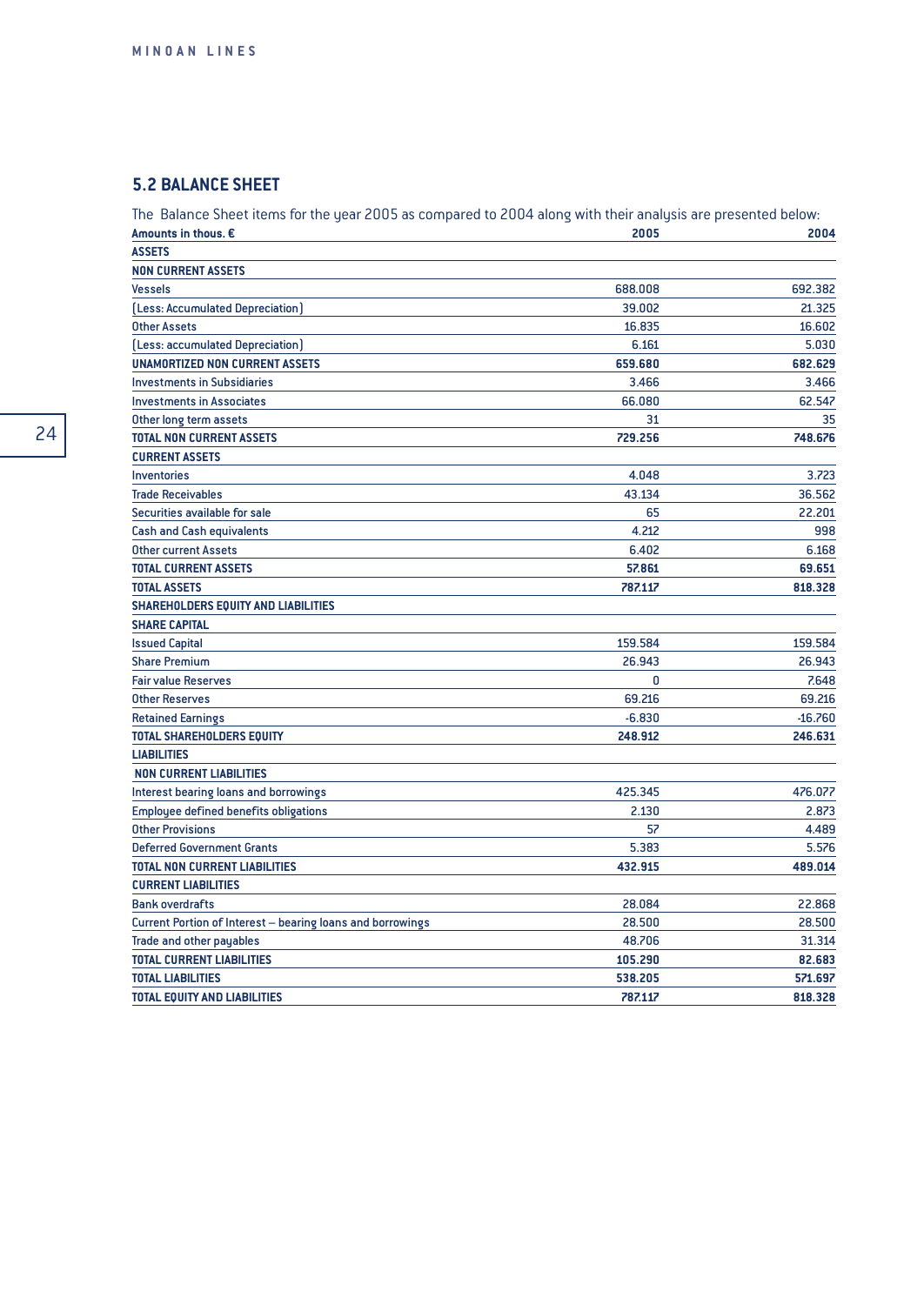#### **Non Current Assets**

On December 31<sup>st</sup> 2005, the unamortized value of the vessels represented the 82,5% approximately, of the Total Assets. The change (reduction) of the non current assets for the year 2005 by 2,6% in respect to 2004 is mainly due to the sale of the F/B DAEDALUS and the depreciation applied within the year.

#### **Participations**

The amount of the Company's participations as at 31/12/2005 reached  $\epsilon$  66.080 thous. against  $\epsilon$  62.547 thous. of 2004. The presenting increase of  $\epsilon$ 3.533 thous. is solely attributed to the increase of the Company's stake in HELLENIC SEAWAYS S.A.

### **Trade and Other Receivables**

The Trade and Other Receivables, reached  $\epsilon$  49.536 thous. showing an increase in relation to 2004 by 15,9%

#### TRADE AND OTHER RECEIVABLES

| Amounts in thous, $\epsilon$                         | 2005   | 2004   |
|------------------------------------------------------|--------|--------|
| Customers - Checks receivables (post dated)          | 42.234 | 35.399 |
| Trade receivables due from affiliates and associates | 257    | 451    |
| <b>Other Accounts Receivables</b>                    | 643    | 712    |
| <b>Prepaid expenses</b>                              | 6.308  | 6.122  |
| <b>Accrued Income</b>                                | 35     | 16     |
| Other prepayments and accrued income                 | 59     | 30     |
| <b>Total</b>                                         | 49.536 | 42.729 |

#### **Long Term and Short Term Bank Debt**

On December 31st 2005, the bank debt reached  $\epsilon$  453.845 thous. reduced by  $\epsilon$  50.732 thous. in relation to 2004. A fact owing to the partially payment of the short term debt resulted from the sale of the Company's stake in FORTHnet and ANEK, the sale of F/B DAEDALUS as well as from the payment of the annual principal.

#### **Other long term liabilities**

This item includes the Company's provisions as well the amount already granted from the Norwegian Government for the building of the vessel IKARUS PALACE.

#### OTHER LONG TERM LIABILITIES

| Amounts in thous, $\epsilon$                            | 2005  | 2004   |
|---------------------------------------------------------|-------|--------|
| Grants                                                  | 5.383 | 5.576  |
| Employee defined benefit obligation                     | 2.130 | 2.873  |
| European Competition Committee Fine (interest included) |       | 4.311  |
| <b>Provisions</b>                                       | 57    | 178    |
| <b>Total</b>                                            | 7.570 | 12.938 |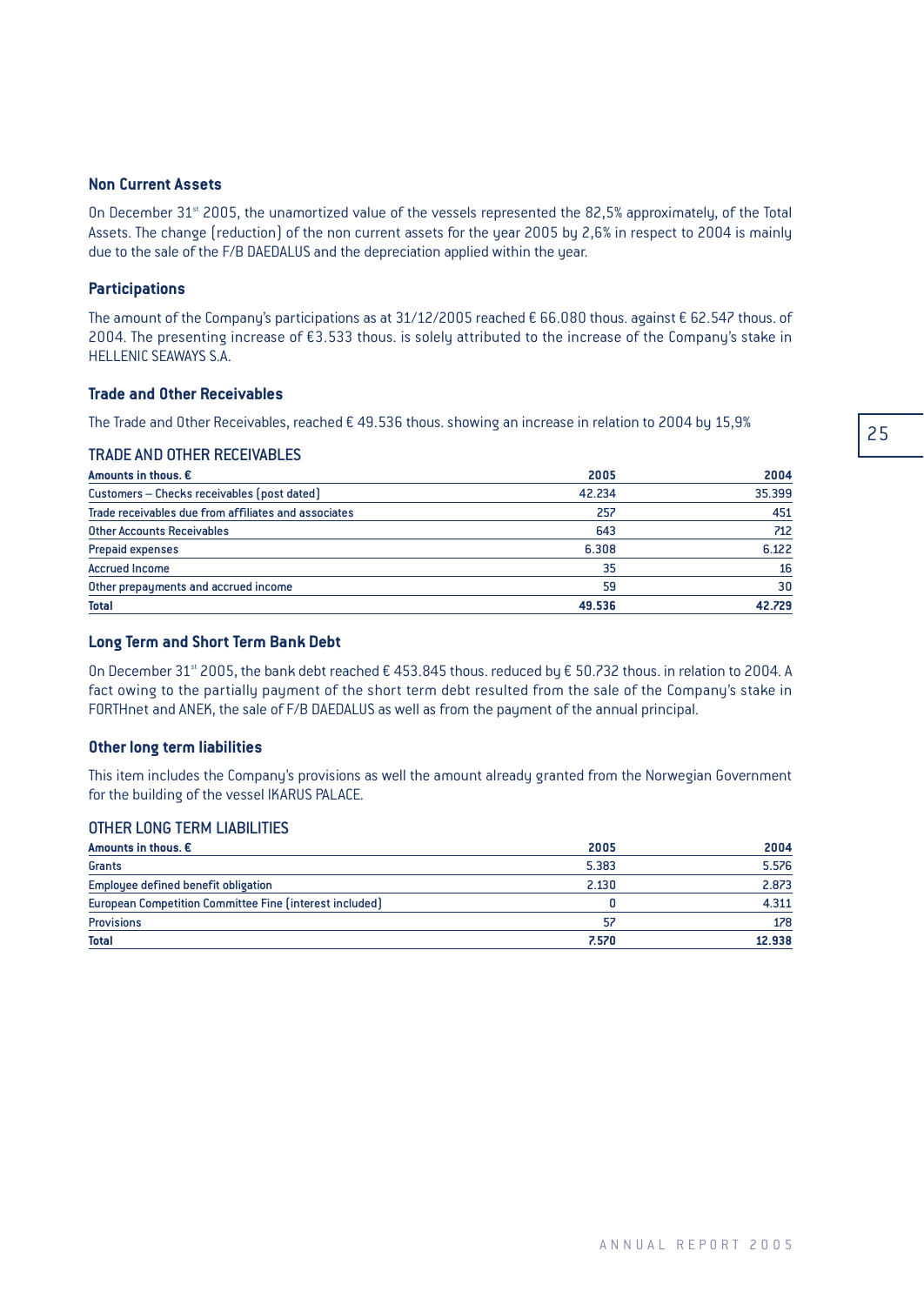#### **Other short term liabilities**

The "Other Short Term Liabilities" item, reached  $\epsilon$  48.706 thous. against  $\epsilon$  31.314 of 2004, a fact owing mainly to the increase of the item "Suppliers and Postdated Checks" due to the fuel price increase and the fine obligation imposed by the European Court after its final decision against the Company.

#### OTHER SHORT TERM LIABILITIES

| Amounts in thous, $\epsilon$                               | 2005   | 2004   |
|------------------------------------------------------------|--------|--------|
| Suppliers-Post dated Checks payable                        | 29.847 | 18.604 |
| Withholding Taxes - Social Security Contributions payables | 4.150  | 2.810  |
| Dividend payable                                           | 654    | 411    |
| <b>Sundry Creditors</b>                                    | 4.319  | 4.859  |
| European Competition Committee Fine (interest included)    | 4.492  | 0      |
| <b>Accrued Expenses</b>                                    | 3.083  | 3.097  |
| Customer advances                                          | 1.181  | 616    |
| Deferred Income                                            | 699    | 537    |
| Payables to affiliates and associates                      | 281    | 382    |
| <b>Total</b>                                               | 48.706 | 31.314 |

## **Equity**

The Company's Equity reached  $\epsilon$  248.912 thous. increased by  $\epsilon$  2.281 thous. versus 2004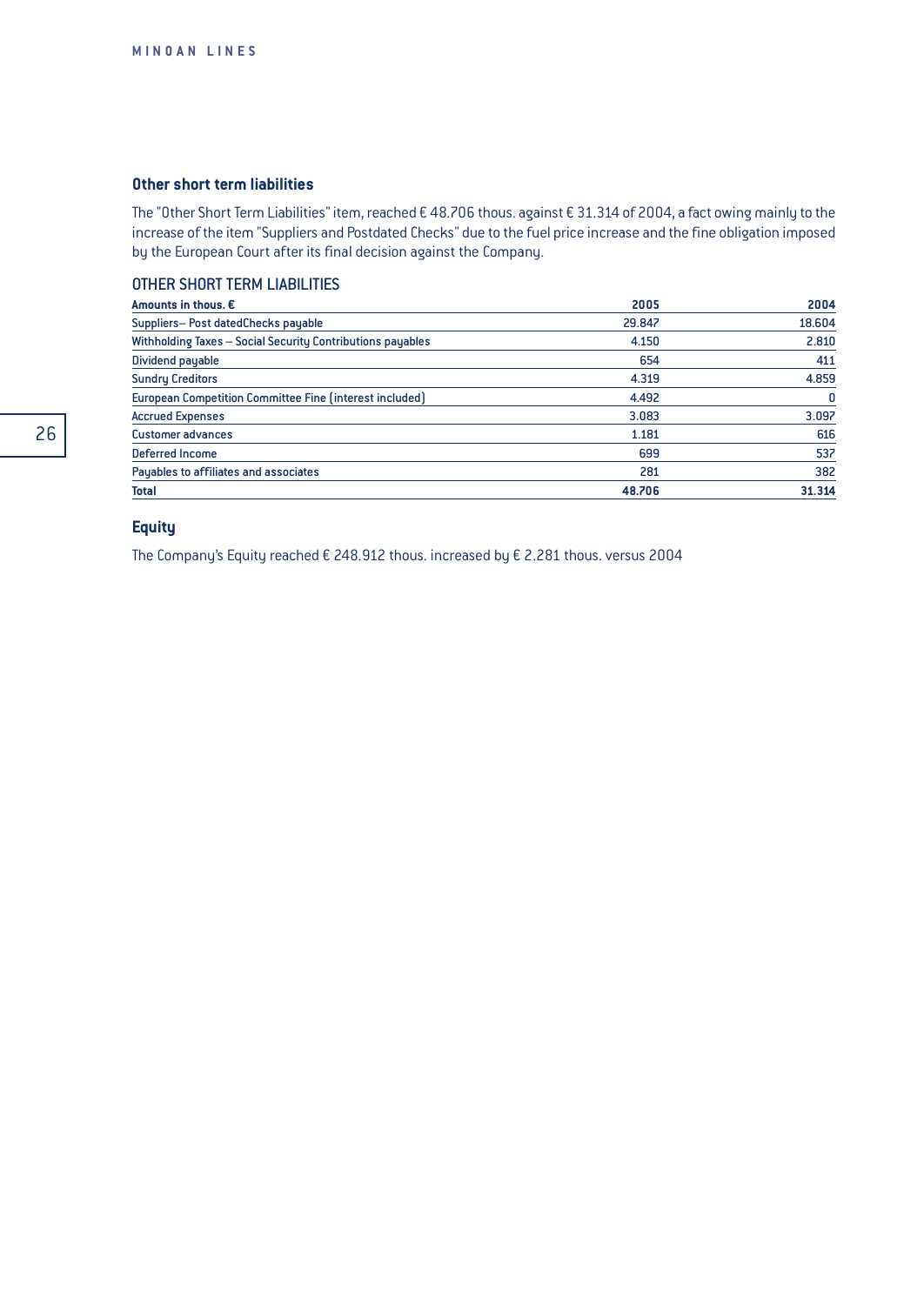## **6. GROUP FINANCIAL STATEMENTS**

The Balance Sheet and the Income Statement of the Group for the last two years are presented below:

| <b>BALANCE SHEET</b>                                       |          |           |
|------------------------------------------------------------|----------|-----------|
| Amounts in thous. €                                        | 2005     | 2004      |
| <b>ASSETS</b>                                              |          |           |
| <b>NON CURRENT ASSETS</b>                                  |          |           |
| <b>Vessels</b>                                             | 688.008  | 692.382   |
| (Less: Accumulated Depreciation)                           | 39.002   | 21.325    |
| Other Assets                                               | 22.926   | 22.689    |
| (Less: Accumulated Depreciation)                           | 7.025    | 5.884     |
| <b>UNAMORTIZED NON CURRENT ASSETS</b>                      | 664.908  | 687.863   |
| <b>Investments in Associates</b>                           | 66.063   | 61.871    |
| Other long term assets                                     | 37       | 41        |
| <b>TOTAL NON CURRENT ASSETS</b>                            | 731.007  | 749.774   |
| <b>CURRENT ASSETS</b>                                      |          |           |
| <b>Inventories</b>                                         | 4.048    | 3.723     |
| <b>Trade Receivables</b>                                   | 43.675   | 36.958    |
| Securities available for Sale                              | 65       | 22.201    |
| <b>Cash and cash equivalents</b>                           | 4.343    | 1.136     |
| <b>Other current Assets</b>                                | 6.420    | 6.182     |
| <b>TOTAL CURRENT ASSETS</b>                                | 58.550   | 70.200    |
| <b>TOTAL ASSETS</b>                                        | 789.557  | 819.974   |
| <b>EQUITY AND LIABILITIES</b>                              |          |           |
| <b>EQUITY</b>                                              |          |           |
| <b>Share Capital</b>                                       | 159.584  | 159.584   |
| <b>Share Premium</b>                                       | 26.943   | 26.943    |
| <b>Fair value Reserves</b>                                 | 0        | 7.648     |
| <b>Other Reserves</b>                                      | 69.252   | 69.246    |
| <b>Retained Earnings</b>                                   | $-4.762$ | $-15.277$ |
| EQUITY ATTRIBUTED TO THE SHAREHOLDERS                      | 251.016  | 248.143   |
| <b>MINORITY INTEREST</b>                                   | 55       | 61        |
| <b>TOTAL EQUITY</b>                                        | 251.071  | 248.203   |
| <b>LIABILITIES</b>                                         |          |           |
| <b>NON CURRENT LIABILITIES</b>                             |          |           |
| <b>Interest bearing loans and borrowings</b>               | 425.345  | 476.077   |
| <b>Employee defined benefit obligations</b>                | 2.201    | 2.925     |
| <b>Other Provisions</b>                                    | 63       | 4.492     |
| <b>Deferred Government Grants</b>                          | 5.383    | 5.576     |
| <b>TOTAL NON CURRENT LIABILITIES</b>                       | 432.992  | 489.070   |
| <b>CURRENT LIABILTIES</b>                                  |          |           |
| <b>Bank overdrafts</b>                                     | 28.084   | 22.868    |
| Current portion of Interest - bearing loans and borrowings | 28.500   | 28.500    |
| Trade and other payables                                   | 48.910   | 31.333    |
| <b>TOTAL CURRENT LIABILITIES</b>                           | 105.494  | 82.701    |
| <b>TOTAL LIABILITIES</b>                                   | 538.486  | 571.771   |
| <b>TOTAL EQUITY AND LIABILITIES</b>                        | 789.557  | 819.974   |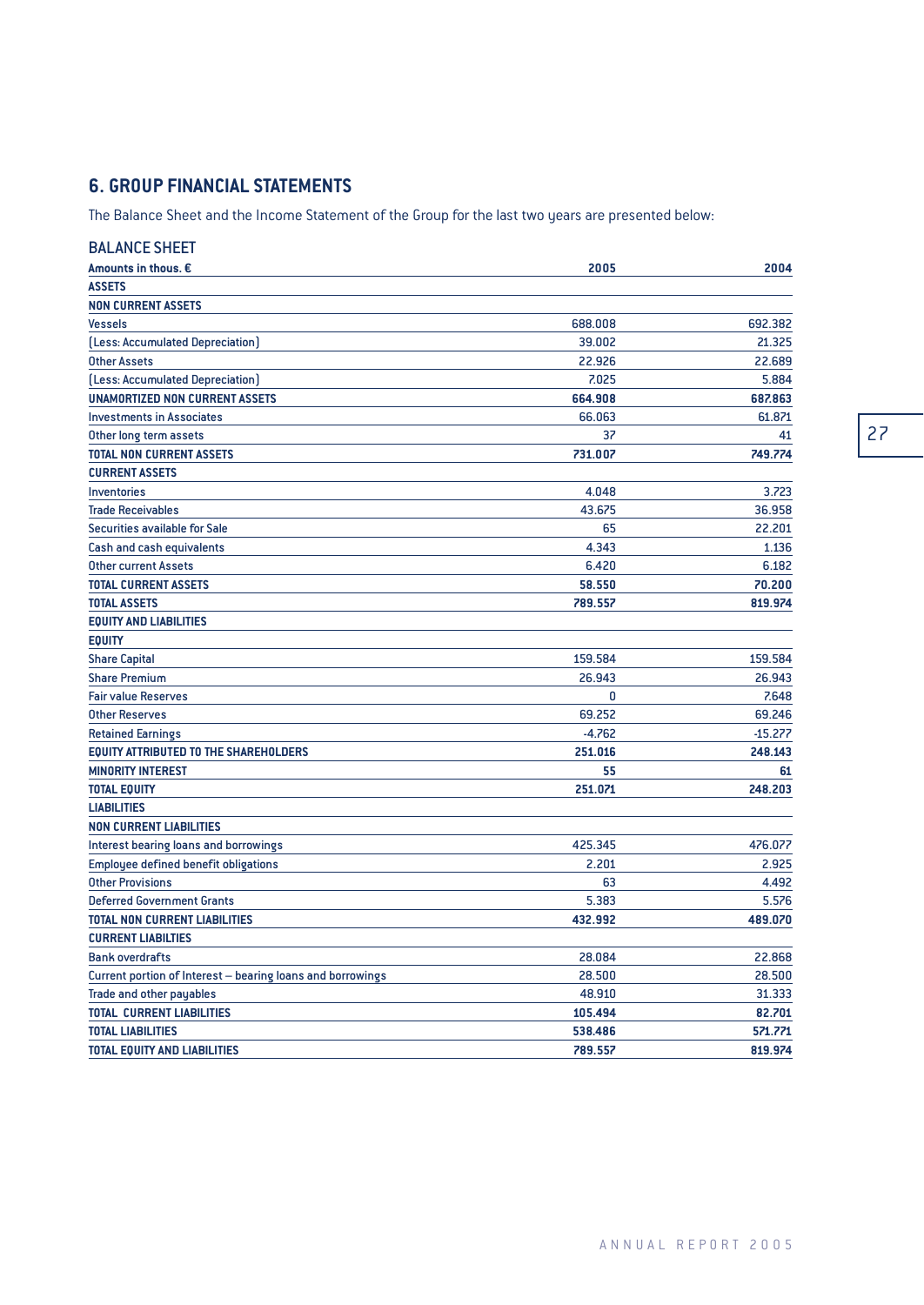### INCOME STATEMENT

| Amounts in thous.€                                  | 2005    | 2004     |
|-----------------------------------------------------|---------|----------|
| <b>Revenue from fares</b>                           | 169.494 | 160.478  |
| <b>Revenues on board</b>                            | 30.800  | 27.558   |
| <b>Other Revenues</b>                               | 4.515   | 4.147    |
| <b>Total Revenue</b>                                | 204.809 | 192.183  |
| Less: Cost of Sales (before depreciation)           | 122.411 | 104.647  |
| <b>Gross Profit</b>                                 | 82.398  | 87.536   |
| gross profit margin                                 | 40,2%   | 45,5%    |
| Add: Other Operating Income                         | 2.386   | 549      |
| <b>Total</b>                                        | 84.784  | 88.085   |
| Less: General and Administrative Expenses           | 9.293   | 9.862    |
| <b>General Sales Expenses</b>                       | 18.566  | 18.103   |
| <b>Other Operating Expenses</b>                     | 673     | 1.731    |
| <b>Total Expenses</b>                               | 28.532  | 29.696   |
| <b>Operating Result (EBITDA)</b>                    | 56.252  | 58.389   |
| <b>EBITDA</b> margin                                | 27,5%   | 30,4%    |
| <b>Less: Depreciation</b>                           | 20.710  | 21.149   |
| Earnings before Interest and Taxes (EBIT)           | 35.543  | 37.240   |
| <b>EBIT margin</b>                                  | 17,4%   | 19,4%    |
| <b>Add: Financial Income</b>                        | 8.117   | 1.311    |
| <b>Less: Financial Expenses</b>                     | 26.565  | 28.200   |
| <b>Gains/Losses from Associates</b>                 | 662     | $-1.941$ |
| <b>Profit/Loss Before Taxes</b>                     | 17.756  | 8.410    |
| Less: Income Taxes                                  | 146     | $-636$   |
| <b>Net Profit after Taxes</b>                       | 17.611  | 9.046    |
| Less: Minority Interest                             | $-2$    | $-9$     |
| <b>Net Profit after Taxes and Minority Interest</b> | 17.613  | 9.056    |
| net profit margin                                   | 8,6%    | 4,7%     |

The deviation of the Net Profits of the Group in relation to the respective profits of the Parent is mainly attributed to the gain from the Company's stake in HELLENIC SEAWAYS, of which the net consolidated profits for the fiscal year of 2005 in accordance with International Financial Reporting Standards reached approximately  $\epsilon$  2 million.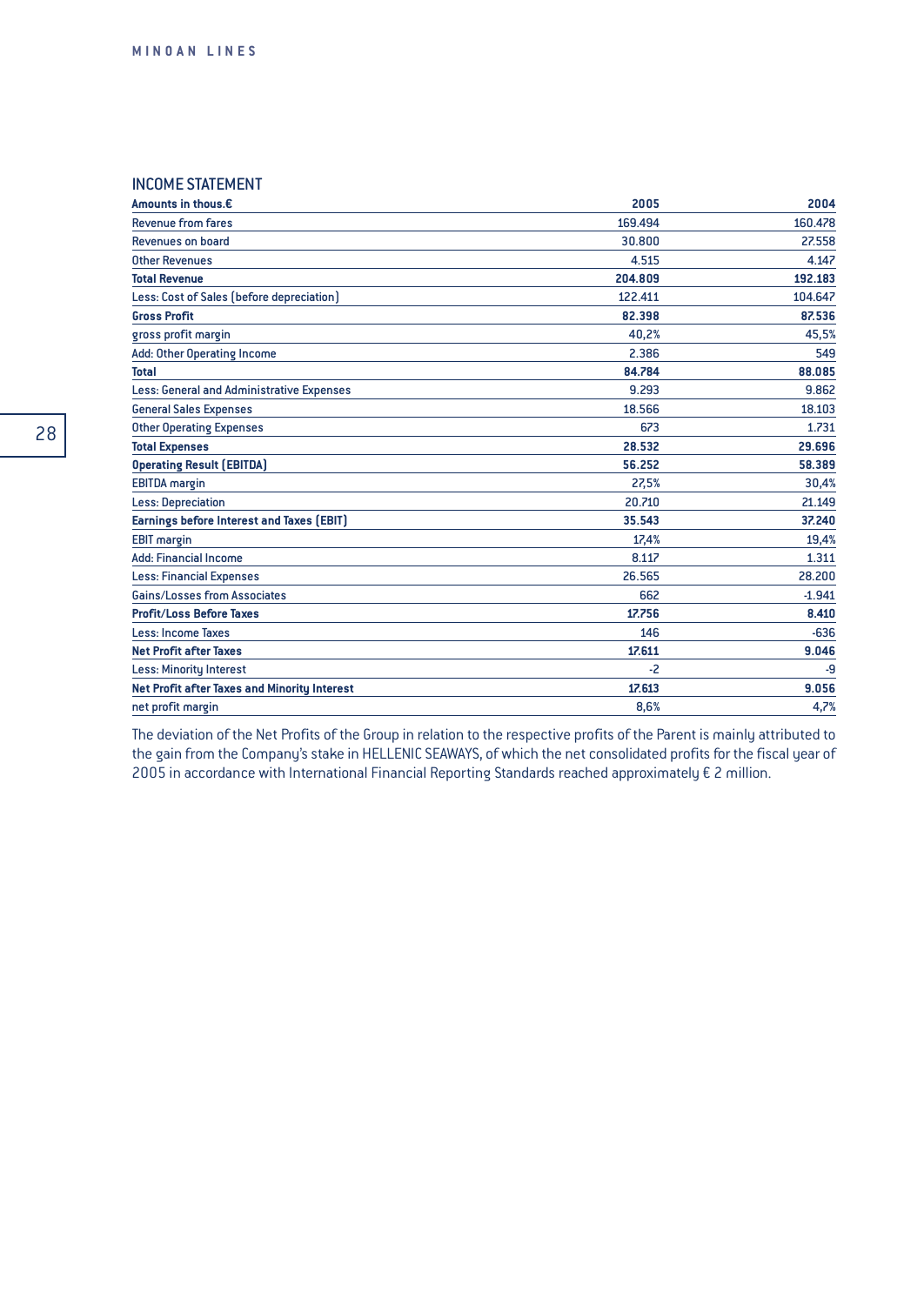## **7. AFFILIATED COMPANIES**

On December 31<sup>st</sup> 2005, MINOAN LINES participated in the following Companies holding over 20% of their share capital.



*\* : under liquidation*

### **7.1 SUBSIDIARIES - CONDENSED FINANCIAL DATA**

On the table below the fundamentals of the subsidiaries are set out:

| Amounts in thous, $\epsilon$ | <b>EUROPEAN THALASSIC</b><br><b>AGENCIES SHIPPING</b><br><b>MANAGEMENT &amp;</b><br><b>CONSULTANTS S.A.*</b> | <b>KRITIKI</b><br><b>FILOXENIA</b><br>S.A. | <b>ATHENA</b><br>A.V.E.E. | <b>MINOAN</b><br><b>AGENCIES</b><br>S.r.l. | <b>MINOAN</b><br><b>CRUISES</b><br>S.A. |
|------------------------------|--------------------------------------------------------------------------------------------------------------|--------------------------------------------|---------------------------|--------------------------------------------|-----------------------------------------|
| <b>Non Current Assets</b>    |                                                                                                              | 3.282                                      | 5.200                     | 33                                         | 0                                       |
| <b>Current Assets</b>        | 13                                                                                                           | 26                                         | 193                       | 437                                        | 267                                     |
| <b>Equity</b>                | $-34$                                                                                                        | 3.225                                      | 5.354                     | 142                                        | 237                                     |
| <b>Liabilities</b>           | 47                                                                                                           | 83                                         | 39                        | 258                                        | 30                                      |
| Revenue                      |                                                                                                              | 0                                          | 75                        | 1.604                                      | 0                                       |
| Net Profit/Loss after tax    | $-13$                                                                                                        | 22                                         | 26                        | 79                                         | $-31$                                   |

*\* : under liquidation*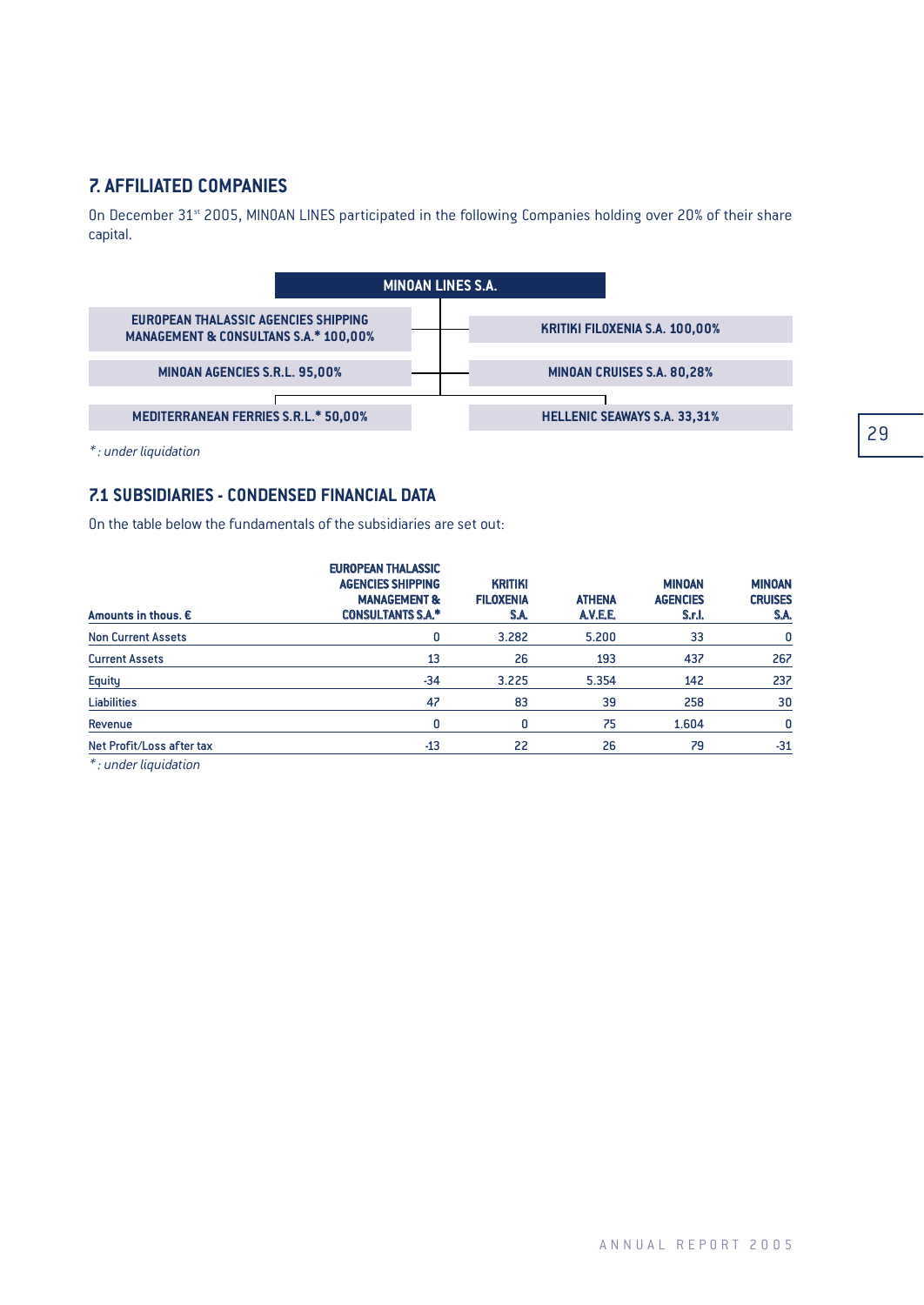## **8. INFORMATION ABOUT THE CURRENT FISCAL YEAR**

#### **Sales - Liquidations**

On February 21st 2006, the Company sold a private real estate in Patras instead of  $\epsilon$  351 thous. while on March 30<sup>th</sup> 2006 liquidated its stake in the subsidiary MINOAN AGENCIES instead of  $\epsilon$  1,42 million. The gains from the aforementioned sales, amounted to  $\epsilon$  1,45 million, will be recorded in current's year Income Statement.

#### **Prospects for 2006**

The current year is highly marked by the presumable increase of the tourism and the high fuel prices which burdens heavily the Company's operating cost.

Within the framework described above, MINOAN LINES plan their future strategy focusing the attention on the passenger ferry sector solely. Great emphasis is given to the field of marketing and sales, adopting modern customer centric techniques. Ultimate purpose is to create added value to the customers at maximum levels. The establishment of MINOAN ESCAPE, an independent travel organization moves towards that direction.

Keeping the same pace of hard work the Company is optimistic that the planned targets for the year 2006 will be finally achieved reinforcing its leading position in the market.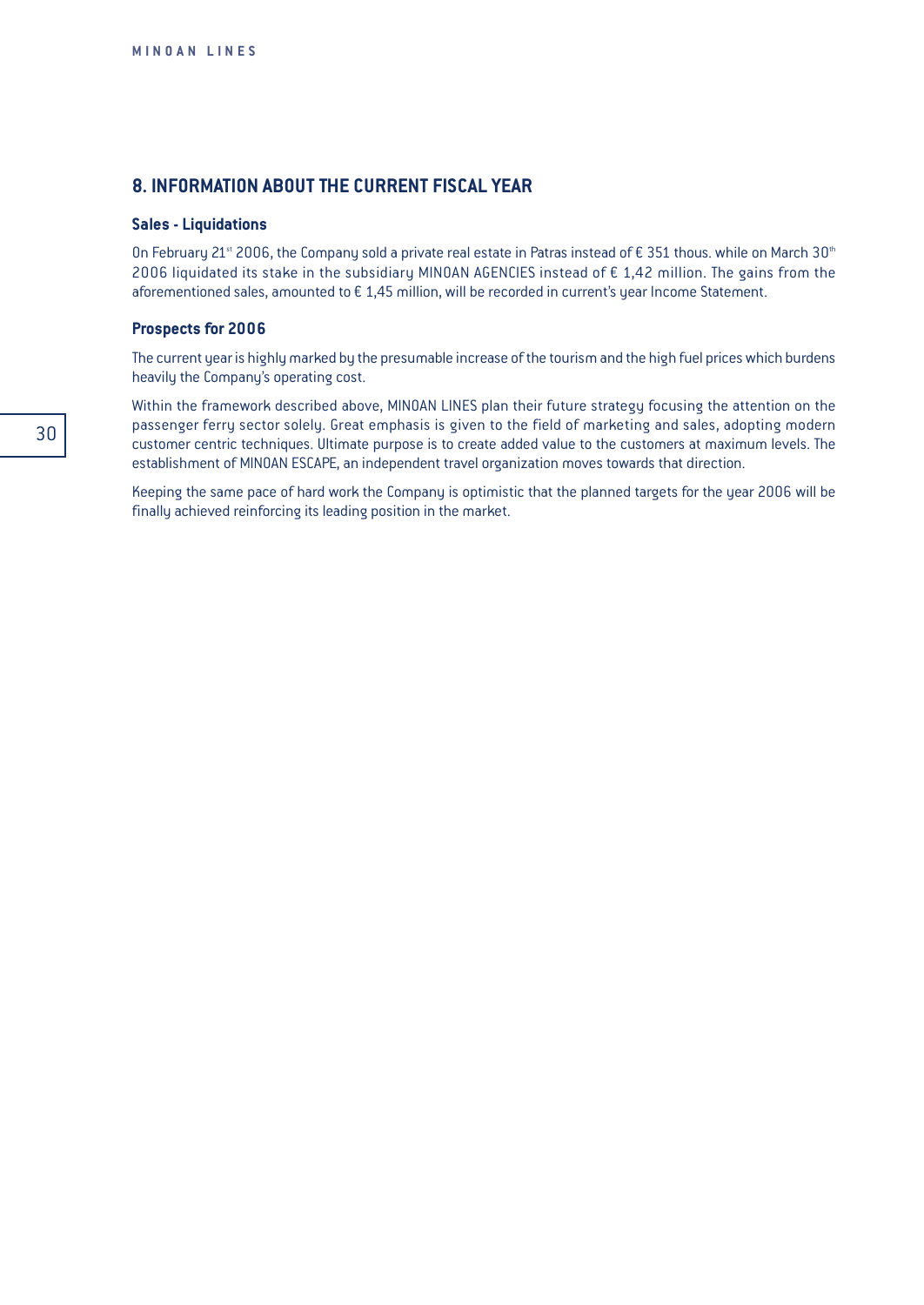## **APPENDIX**

**Annual Financial Statements for the Fiscal Year 2005 (1/1–31/12/2005)**

**Auditor's Report on the Annual Financial Statements for the year ended 2005**

**Annual Consolidated Financial Statements for the Fiscal Year 2005 (1/1–31/12/2005)**

**Auditor's Report on the Annual Consolidated Financial Statements for the year ended 2005**

**Related-party transactions**

**Company announcements for the Fiscal Year 2005 according to the article 10 Law-3401/2005**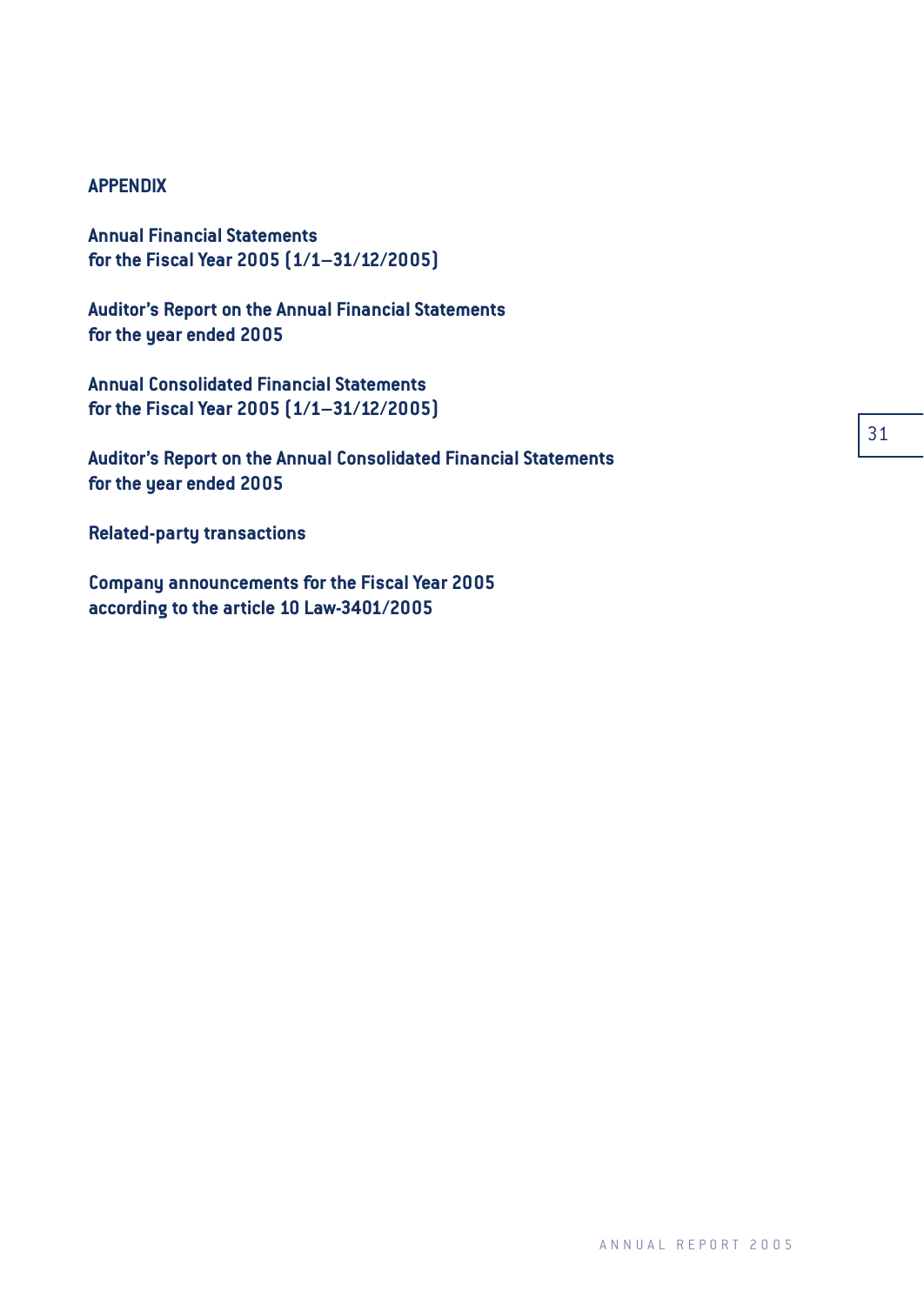## **FINANCIAL STATEMENTS FOR THE YEAR ENDED 2005 (1/1-31/12/2005)**

The Accompanying Annual Financial Statements have been approved by the Board of Directors on 14/3/2006 and have been uploaded to the Company's website (www.minoan.gr).

| <b>Income Statement</b>                                              | <b>Note</b> | 1/1 - 31/12/2005  | 1/1 - 31/12/2004 |
|----------------------------------------------------------------------|-------------|-------------------|------------------|
| Revenue                                                              | 3.1         | 204.197.670,14    | 191.550.022,08   |
| <b>Cost of Sales</b>                                                 | 3.2         | $-141.156.112,43$ | -123.834.187,22  |
| <b>Gross Profit</b>                                                  |             | 63.041.557.71     | 67.715.834,86    |
| <b>Other Operating Income</b>                                        | 3.3         | 2.384.199,20      | 540.848,88       |
| <b>Distribution expenses</b>                                         |             | -19.337.161,38    | -18.846.123,02   |
| <b>Administrative expenses</b>                                       |             | $-10.080.014,63$  | -10.625.793,42   |
| <b>Other Operating expenses</b>                                      | 3.4         | $-671.951,19$     | $-1.731.236,49$  |
| <b>Operating profit before financing costs</b>                       |             | 35.336.629.71     | 37.053.530.81    |
| <b>Financial income</b>                                              | 3.5         | 8.245.325,55      | 2.562.044,91     |
| <b>Financial expenses</b>                                            | 3.6         | $-26.553.770,59$  | -28.185.007,25   |
| <b>Profit before tax</b>                                             |             | 17.028.184.67     | 11.430.568,47    |
| Income Tax expense                                                   | 3.8         | $-6.525,25$       | 773.704,25       |
| Profit/[Loss] after tax                                              |             | 17.021.659,42     | 12.204.272,72    |
| Basic and diluted earnings per Share after Taxation (in $\epsilon$ ) | 4.2         | 0,24              | 0,17             |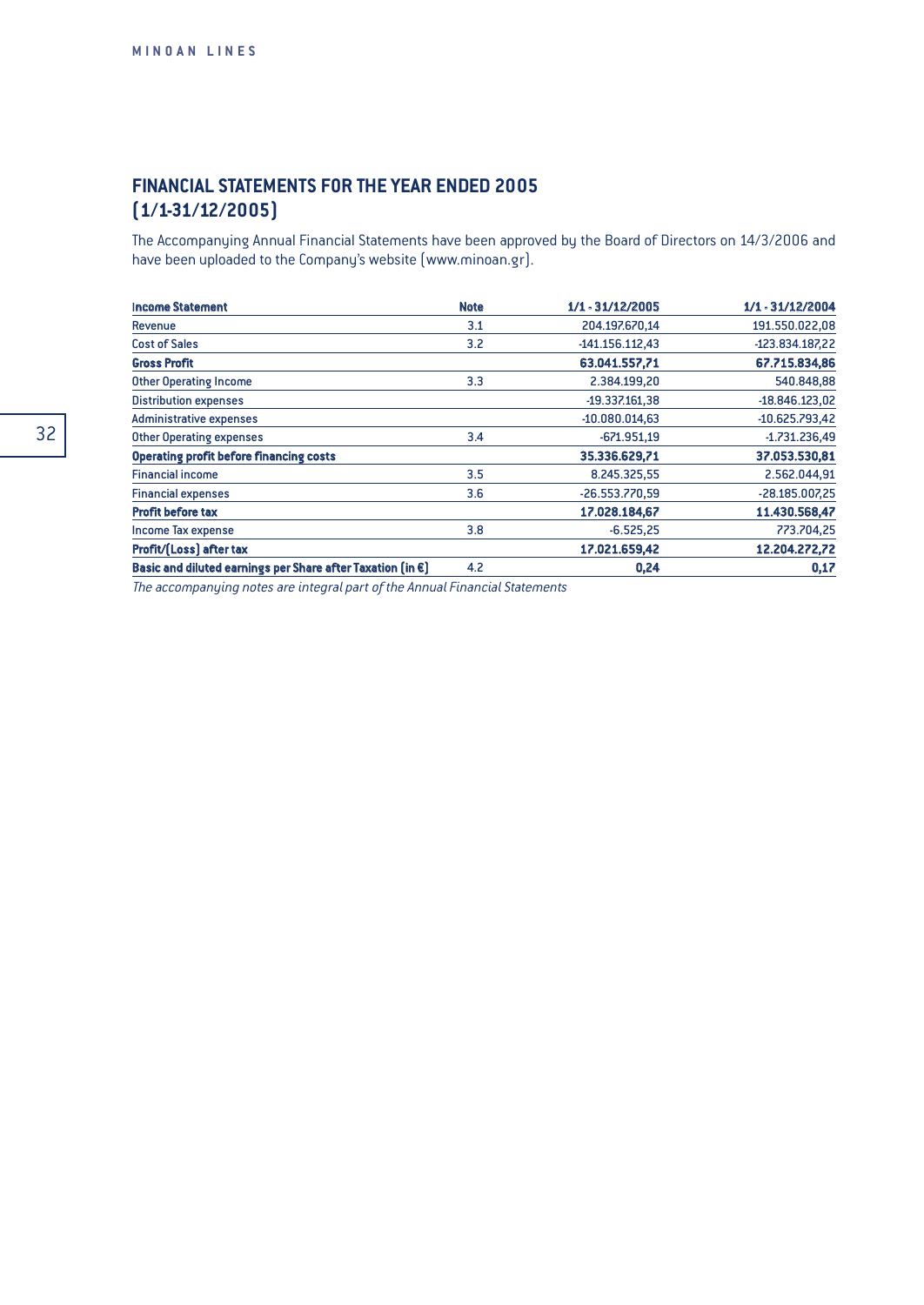| <b>Balance Sheet</b>                                      | <b>Notes</b> | 31/12/2005      | 31/12/2004       |
|-----------------------------------------------------------|--------------|-----------------|------------------|
| <b>Assets</b>                                             |              |                 |                  |
| Property, plant and equipment                             | 3.9          | 659.679.880,69  | 682.628.931,25   |
| <b>Investments in subsidiaries</b>                        | 3.10         | 3.465.551,47    | 3.465.551,47     |
| <b>Investments in associates</b>                          | 3.11         | 66.080.097,17   | 62.546.772,67    |
| Other long term assets                                    |              | 30.963,41       | 35.154,47        |
| <b>Total non-current assets</b>                           |              | 729.256.492,74  | 748.676.409,86   |
| <b>Inventories</b>                                        | 3.12         | 4.048.037,97    | 3.723.449,92     |
| <b>Trade and other receivables</b>                        | 3.13         | 43.134.359,86   | 36.561.795,68    |
| Available -for- sale securities                           | 3.14         | 64.508,30       | 22.200.796,15    |
| Other current assets                                      | 3.13         | 6.402.097,46    | 6.167.573,35     |
| <b>Cash and cash equivalents</b>                          | 3.15         | 4.211.617,78    | 997.850,85       |
| <b>Total current assets</b>                               |              | 57.860.621,37   | 69.651.465,95    |
| <b>Total assets</b>                                       |              | 787.117.114,11  | 818.327.875,81   |
| <b>Equity and liabilities</b>                             |              |                 |                  |
| Equity                                                    |              |                 |                  |
| Share capital                                             | 3.16         | 159.583.500,00  | 159.583.500,00   |
| Share premium                                             | 3.16         | 26.942.576,38   | 26.942.576,38    |
| <b>Fair value reserves</b>                                | 3.14         |                 | 7.648.086,10     |
| Other reserves                                            | 3.17         | 69.216.024,12   | 69.216.024,12    |
| <b>Retained earnings</b>                                  |              | $-6.830.451,19$ | $-16.759.510,61$ |
| <b>Total Equity</b>                                       |              | 248.911.649,31  | 246.630.675,99   |
| <b>Non current liabilities</b>                            |              |                 |                  |
| Interest-bearing loans and borrowings                     | 3.18         | 425.344.867,39  | 476.076.736,87   |
| <b>Employee defined benefit obligations</b>               | 3.19         | 2.130.389,35    | 2.872.966,53     |
| Deferred government grants                                | 3.20         | 5.382.506,39    | 5.575.626,87     |
| <b>Provisions</b>                                         | 3.21         | 57.308,36       | 4.488.970,40     |
| <b>Total non-current liabilities</b>                      |              | 432.915.071,49  | 489.014.300,67   |
| <b>Current liabilities</b>                                |              |                 |                  |
| <b>Bank overdrafts</b>                                    | 3.18         | 28.083.893,59   | 22.868.406,02    |
| Current portion of interest -bearing loans and borrowings | 3.18         | 28.500.000,00   | 28.500.000,00    |
| Trade and other payables                                  | 3.22         | 48.706.499,72   | 31.314.493,13    |
| <b>Total current liabilities</b>                          |              | 105.290.393,31  | 82.682.899,15    |
| <b>Total liabilities</b>                                  |              | 538.205.464,80  | 571.697.199,82   |
| <b>Total Equity and liabilities</b>                       |              | 787.117.114,11  | 818.327.875,81   |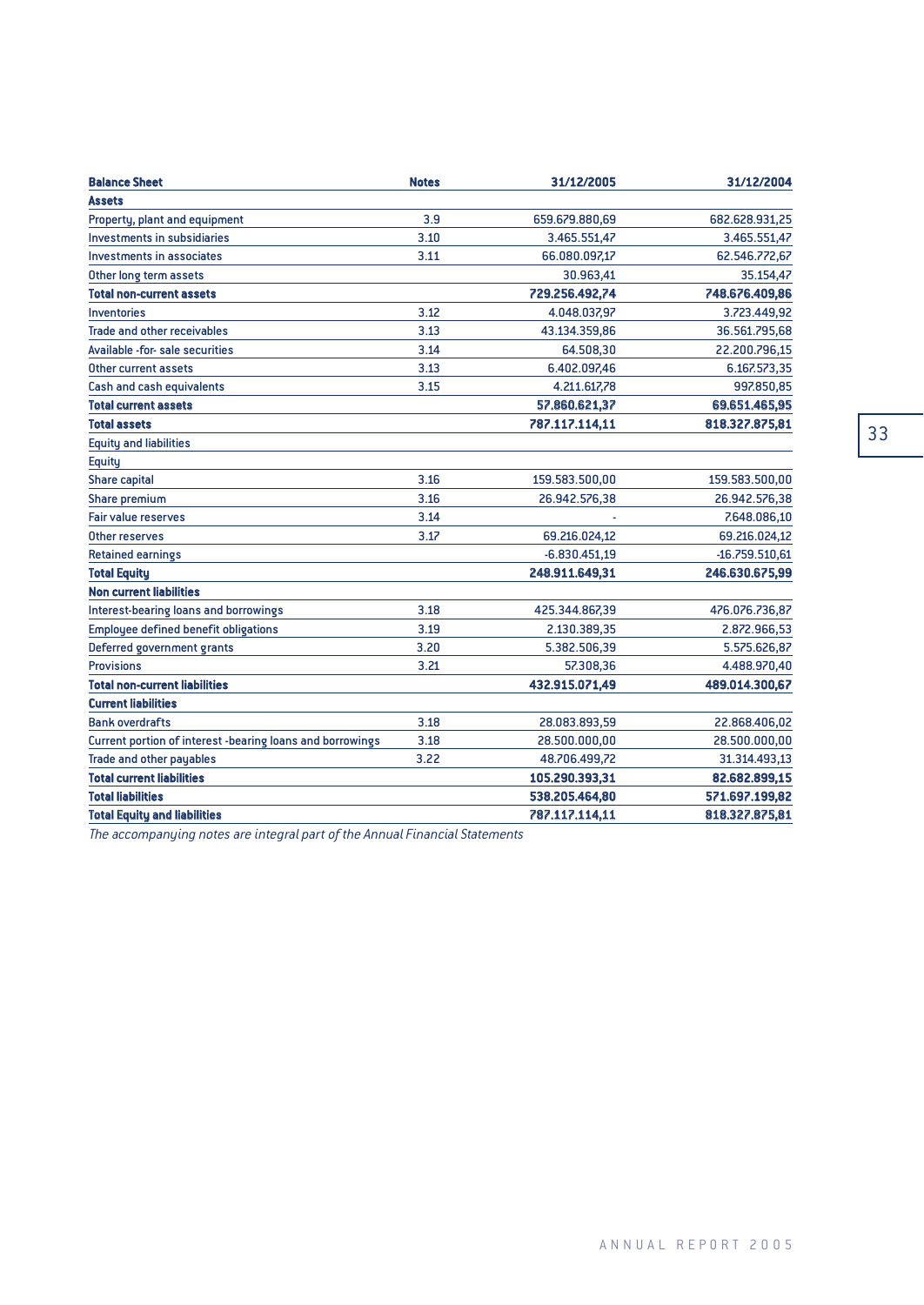| <b>Statement of Changes in Equity</b>                 | <b>Share Capital</b> |               | <b>Share Premium Fair Value Reserves</b> | <b>Other Reserves</b> | <b>Retained Earnings</b> | <b>Total Equity</b> |
|-------------------------------------------------------|----------------------|---------------|------------------------------------------|-----------------------|--------------------------|---------------------|
| Balance as at 1/1/2004 according to I.F.R.S.          | 159.583.500,00       | 26.942.576,38 | 9.904.448,60                             | 68.749.024,12         | $-27.078.263.33$         | 238.101.285,77      |
| Changes in equity for the year 1/1 - 31/12/2004       |                      |               |                                          |                       |                          |                     |
| Change in fair value of available-for-sale securities | ٠                    | ٠             | $-2.256.362,50$                          |                       | ٠                        | $-2.256.362,50$     |
| Dividends paid                                        |                      | ٠             | ٠                                        | ۰                     | $-1.418.520,00$          | $-1.418.520,00$     |
| <b>Statutory Reserve</b>                              |                      |               |                                          | 467.000,00            | $-467.000,00$            | 0,00                |
| Profit for the year 1/1 - 31/12/2004                  |                      | ٠             |                                          |                       | 12.204.272,72            | 12.204.272,72       |
| <b>Balance as at 31/12/2004</b>                       | 159.583.500,00       | 26.942.576,38 | 7.648.086,10                             | 69.216.024,12         | $-16.759.510.61$         | 246.630.675,99      |
| Balance as at 1/1/2005 according to I.F.R.S.          | 159.583.500,00       | 26.942.576,38 | 7.648.086,10                             | 69.216.024,12         | $-16.759.510.61$         | 246.630.675,99      |
| Changes in equity for the year 1/1 - 31/12/2005       |                      |               |                                          |                       |                          |                     |
| Change in fair value of available-for-sale securities |                      | ٠             | $-7.648.086,10$                          |                       | ٠                        | $-7.648.086,10$     |
| Dividends paid                                        |                      | ×             | ٠                                        | ٠                     | $-7.092.600,00$          | $-7.092.600,00$     |
| Profit for the year 1/1 - 31/12/2005                  |                      | ٠             | ٠                                        | ۰                     | 17.021.659,42            | 17.021.659,42       |
| <b>Balance as at 31/12/2005</b>                       | 159.583.500,00       | 26.942.576.38 | ٠                                        | 69.216.024,12         | $-6.830.451.19$          | 248.911.649.31      |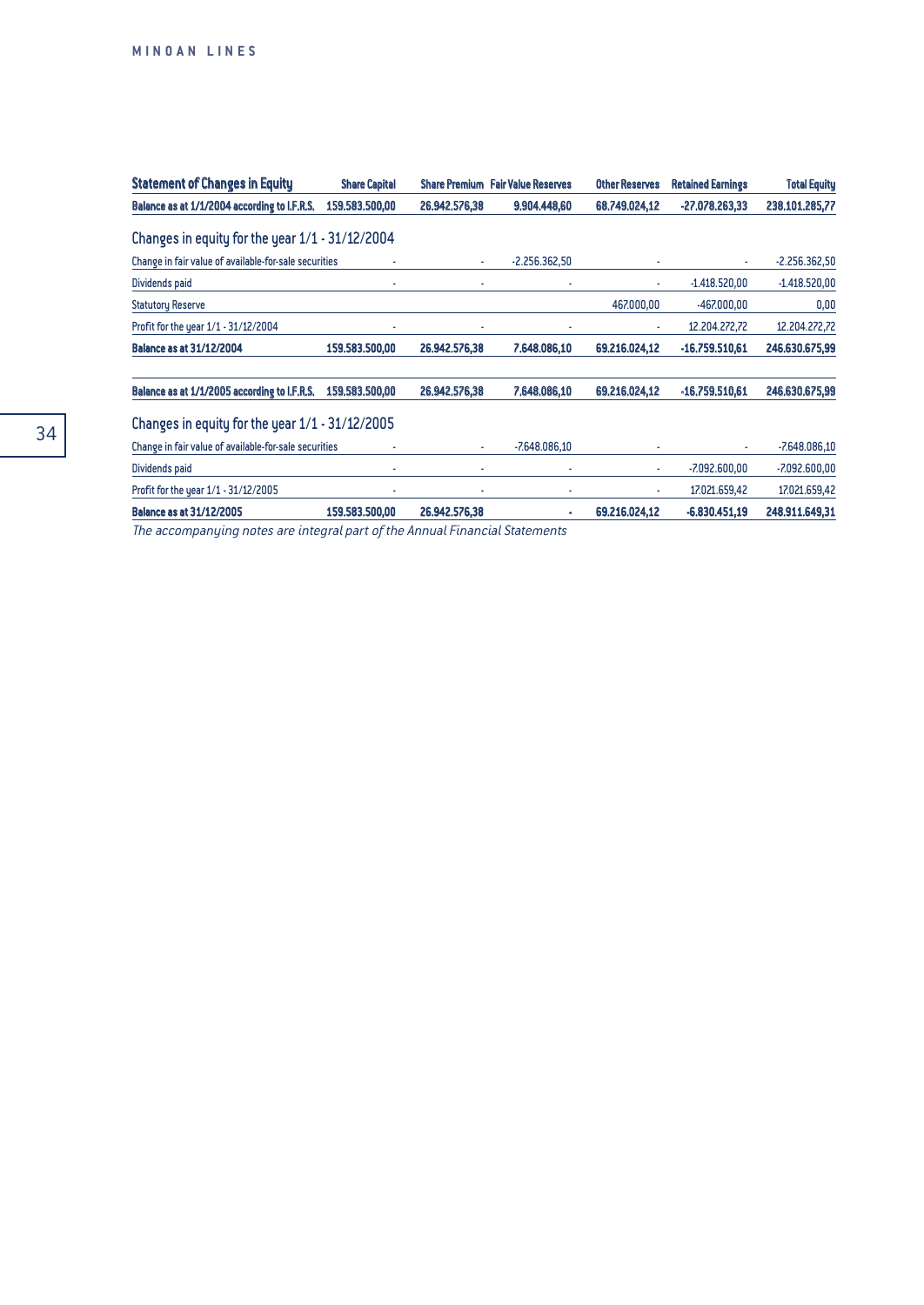| <b>Statement of Cash Flows</b>                                   | 1/1 - 31/12/2005 | 1/1 - 31/12/2004 |
|------------------------------------------------------------------|------------------|------------------|
| <b>Cash flow from Operating Activities</b>                       |                  |                  |
| <b>Profit before Tax</b>                                         | 17.028.184,67    | 11.430.568,47    |
| Adjustments for:                                                 |                  |                  |
| <b>Depreciation and amortization</b>                             | 20.700.307,92    | 21.140.089,67    |
| <b>Provisions</b>                                                | 722.672,07       | 1.877.602,75     |
| <b>Unrealized Foreign Exchange Differences</b>                   | 342.825,50       | -381.847,99      |
| Gain (Loss) from tangible asset disposal                         | $-9.755.315,99$  | $-2.562.044,91$  |
| <b>Financial expenses</b>                                        | 25.637.348,17    | 27.635.657,05    |
| Other non-monetary income (expenses)                             | $-192.661,52$    | $-69.015,00$     |
| Operating Results before changes in working capital              | 54.483.360,82    | 59.071.010,04    |
| (Increase) decrease in Inventories                               | $-324.588,05$    | 153.845,01       |
| Increase in Trade and other receivables                          | $-7.653.871.85$  | $-5.427.174,02$  |
| Decrease (Increase) in liabilities                               | 9.432.455,77     | $-6.642.025,00$  |
| Interest and related expenses paid                               | -22.984.646,27   | $-25.723.550,17$ |
| <b>Taxes paid</b>                                                | $-6.525,25$      | 773.704,25       |
| Cash flows from operating activities [a]                         | 32.946.185,17    | 22.205.810,11    |
| <b>Cash flow from Investing Activities</b>                       |                  |                  |
| Acquisition of subsidiaries and associates net of cash           |                  | $-265.570,00$    |
| Purchase of tangible and intangible assets                       | $-581.529,50$    | $-837.237,71$    |
| Proceeds from tangible and intangible assets disposal            | 23.052.679,03    | 50.271.405,87    |
| (Increase) in other long-term assets                             | $-3.651,00$      | $-3.671,20$      |
| Interest income received                                         | 92.617,85        | 223.685,40       |
| <b>Dividends received</b>                                        | 296.554,79       | 1.304.766,14     |
| <b>Cash flows from investing activities (b)</b>                  | 22.856.671,17    | 50.693.378,50    |
| <b>Cash flow from Financing activities</b>                       |                  |                  |
| Proceeds from the issue of share capital                         |                  |                  |
| Proceeds from the issue of short term borrowings                 |                  |                  |
| Repayment of long/short term borrowings                          | -45.666.054,55   | -72.843.109,64   |
| Repayment of finance lease liabilities                           | $-74.128,93$     | $-70.945,25$     |
| <b>Dividends paid</b>                                            | $-6.848.905,93$  | $-1.840.786,81$  |
| <b>Cash Flow from Financing activities (c)</b>                   | -52.589.089,41   | -74.754.841,70   |
| Net Increase/(Decrease) in cash and cash equivalents (a)+(b)+(c) | 3.213.766,93     | $-1.855.653,09$  |
| Cash and cash equivalents at the beginning of the year           | 997.850,85       | 2.853.503,94     |
| Cash and cash equivalents at the end of the year                 | 4.211.617,78     | 997.850,85       |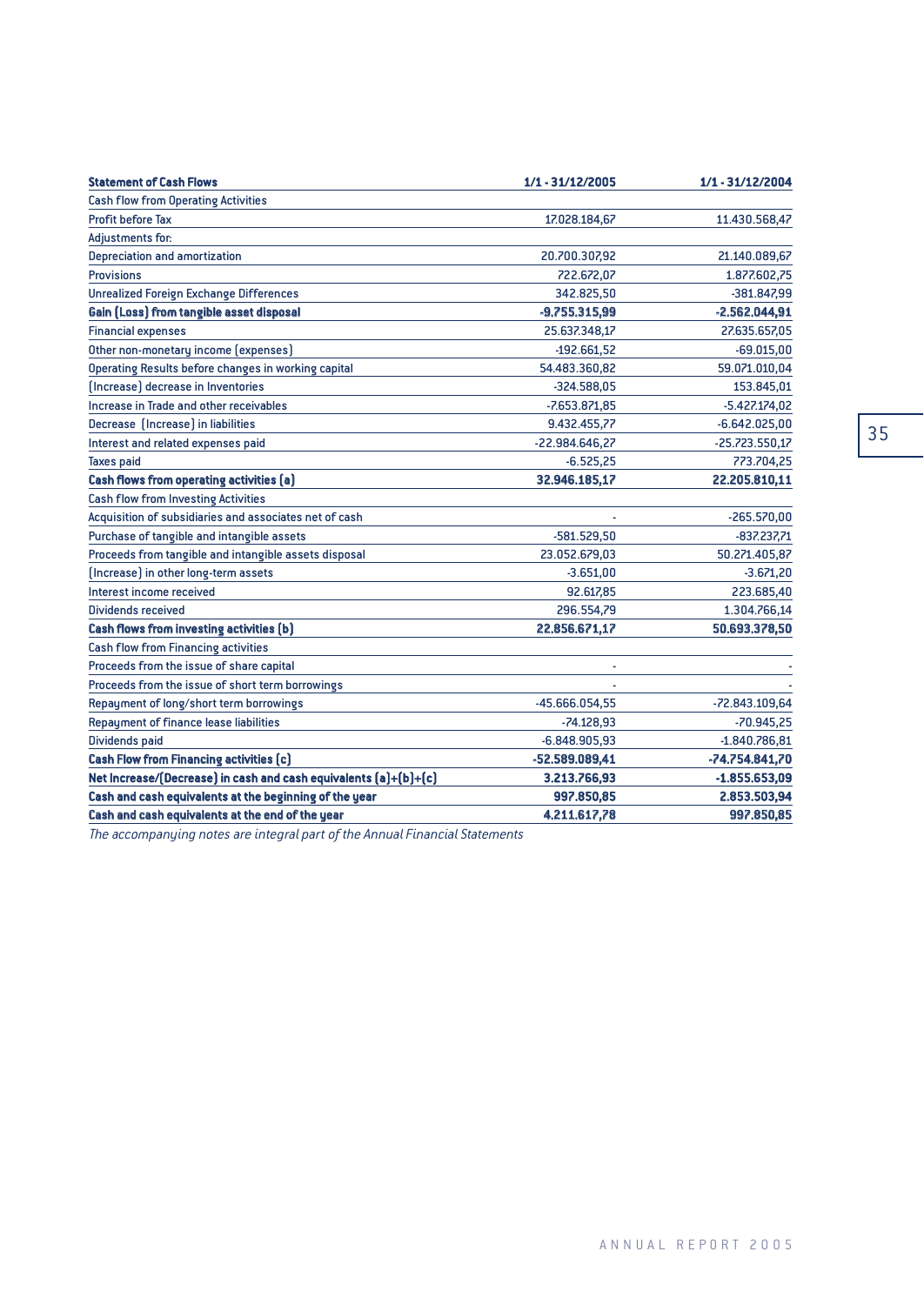# **NOTES TO THE FINANCIAL STATEMENTS FOR THE YEAR ENDED 2005 (1/1-31/12/2005)**

## **1. General Company's Information**

• General Information

The Company was established on 25/05/1972 (FEK 939/25.05.1972).

The Company's headquarters are based on the Heraklion Crete Municipality while its discrete title is "MINOAN LINES S.A."

It operates in the Ferry shipping sector both in Domestic and International sea routes.

The number of the personnel employeed for the year ended 31/12/2005 was 917 persons.

Minoan Lines' shares are listed on the Athens Stock Exchange (code: MINOA). The corresponding code under Reuters is MILr.AT and under Bloomberg is MINOA GA.

The total number of common shares outstanding at 31/12/2005 was 70.926.000, while the total market capitalization reached  $\epsilon$  225.544.680,00. Every share carries one voting right.

The Company's share participates in the composition of the following Athens Stock Exchange indices :

| <b>Index</b>                             | Code         |
|------------------------------------------|--------------|
| <b>Athex Composite Share Price Index</b> | GD           |
| <b>FTSE</b> / Athex International        | <b>FTSEI</b> |
| FTSE / Athex 140                         | <b>FTSEA</b> |
| Athex Composite Index Total Return Index | <b>SAGD</b>  |
| Eurobank Mid Cap Private Sector 50 Index | <b>EPS50</b> |
| <b>FTSE / Athex Travel-Leisure</b>       | <b>DTA</b>   |
| Athex All Share Index                    | <b>DOM</b>   |

• Management

The General Shareholders' Meeting elects the Board of Directors.

The Board of Directors constists of twelve members of which three are executive and nine are non-executive members.

Four among the non-executive members are acting independently.

The financial statements for the year ended 31/12/2005 have been approved by the Board of Directors on 14/03/2006.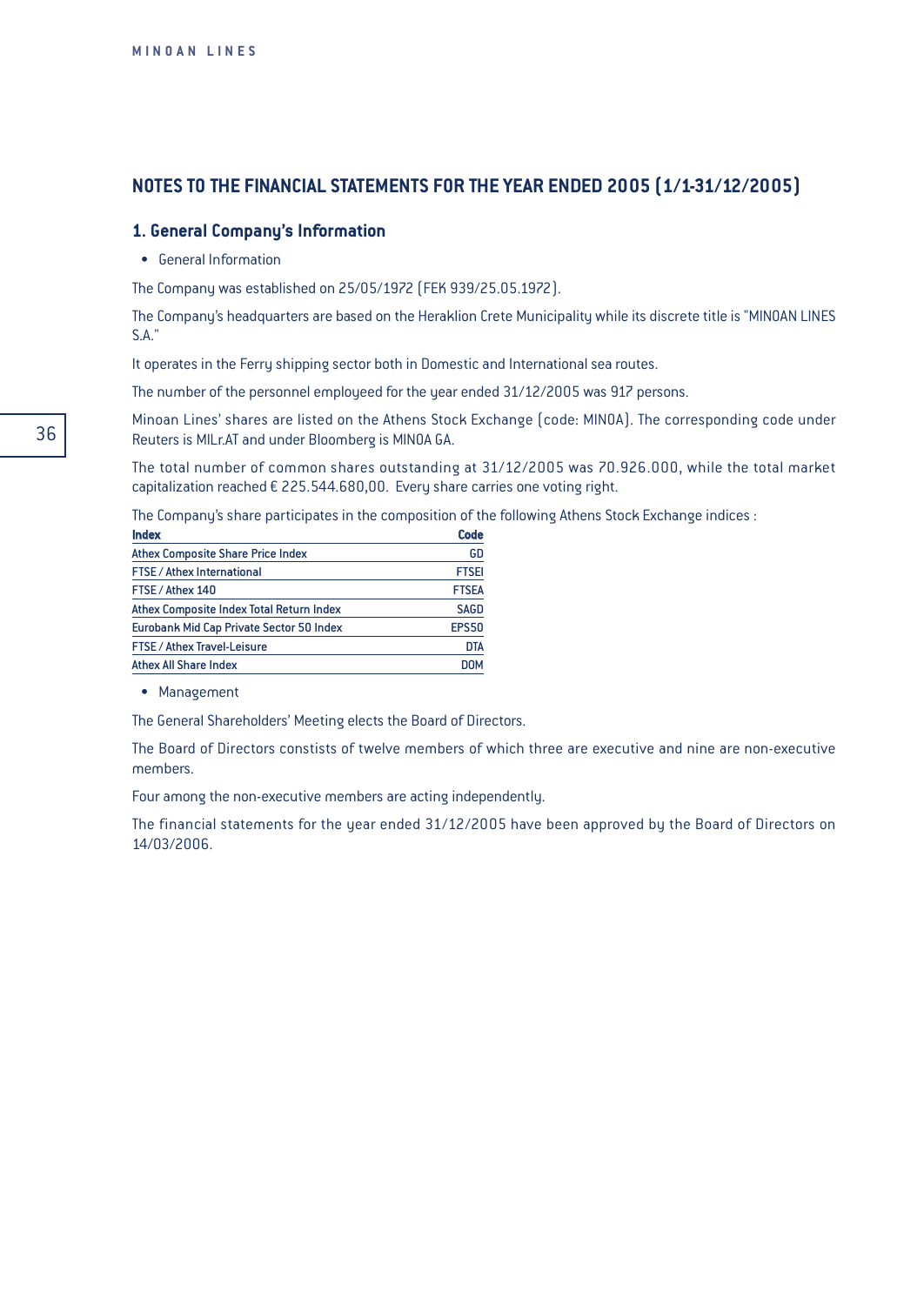# **2. Significant accounting policies**

The accounting policies applied during the composition of the financial statements for the fiscal year 2005 are presented below.

## **2.1 Basis of preparation**

The annual financial statements have been prepared in accordance with International Financial Reporting Standards (IFRS) as issued by the International Accounting Standards Committee and adopted by the European Union.

An explanation of the impact of the transition to IFRS on the financial position and comparative figures previously reported in accordance with Greek generally accepted accounting principles (Greek GAAP), is included in note 4.8. This note provides reconciliations between Greek G.A.A.P. and I.F.R.S. of balance sheet, equity and income statement accounts.

Until 31/12/2004, the Company's financial statements were prepared according to the Greek Corporate Law 2190/1920 and Greek Accounting Principles which in some cases are not in line with I.F.R.S. According to the European Union legislation (1606/2002) and Greek corporate law (3229/2004), companies listed in stock exchange markets were obliged to prepare their financial statements with a starting date of 1/1/2005 in accordance with I.F.R.S.. In reference to the I.F.R.S. 1 such companies are also obliged to provide comparative financial statements for one fiscal year (31/12/2004) at least. The Company has applied IFRS 1 to the opening balance sheet for the purposes of the transition to IFRS.

The financial statements are presented in Euro. They are prepared on the historical cost basis except for availablefor-sale securities that are stated at their fair value.

The preparation of the financial statements in conformity with IFRSs requires management to make judgements, estimates and assumptions that affect the application of policies and reported amounts of assets and liabilities, income and expenses. The estimates and relevant assumptions are based on historical experience and various other factors that are believed to be reasonable under the circumstances, the results of which form the basis of making the judgements about carrying values of assets and liabilities that are not readily apparent from other sources. Actual results may differ from these estimates.

The estimates and underlying assumptions are reviewed on an ongoing basis. Revisions to accounting estimates are recognized in the period in which the estimate is revised if the revision affects only that period, or in the period of the revision and future periods if the revision affects both current and future periods.

Judgements made by management in the application of IFRS that have significant effect on the financial statements refer to the useful and residual values of vessels. The estimates are not expected to be differentiated within the next 12 months.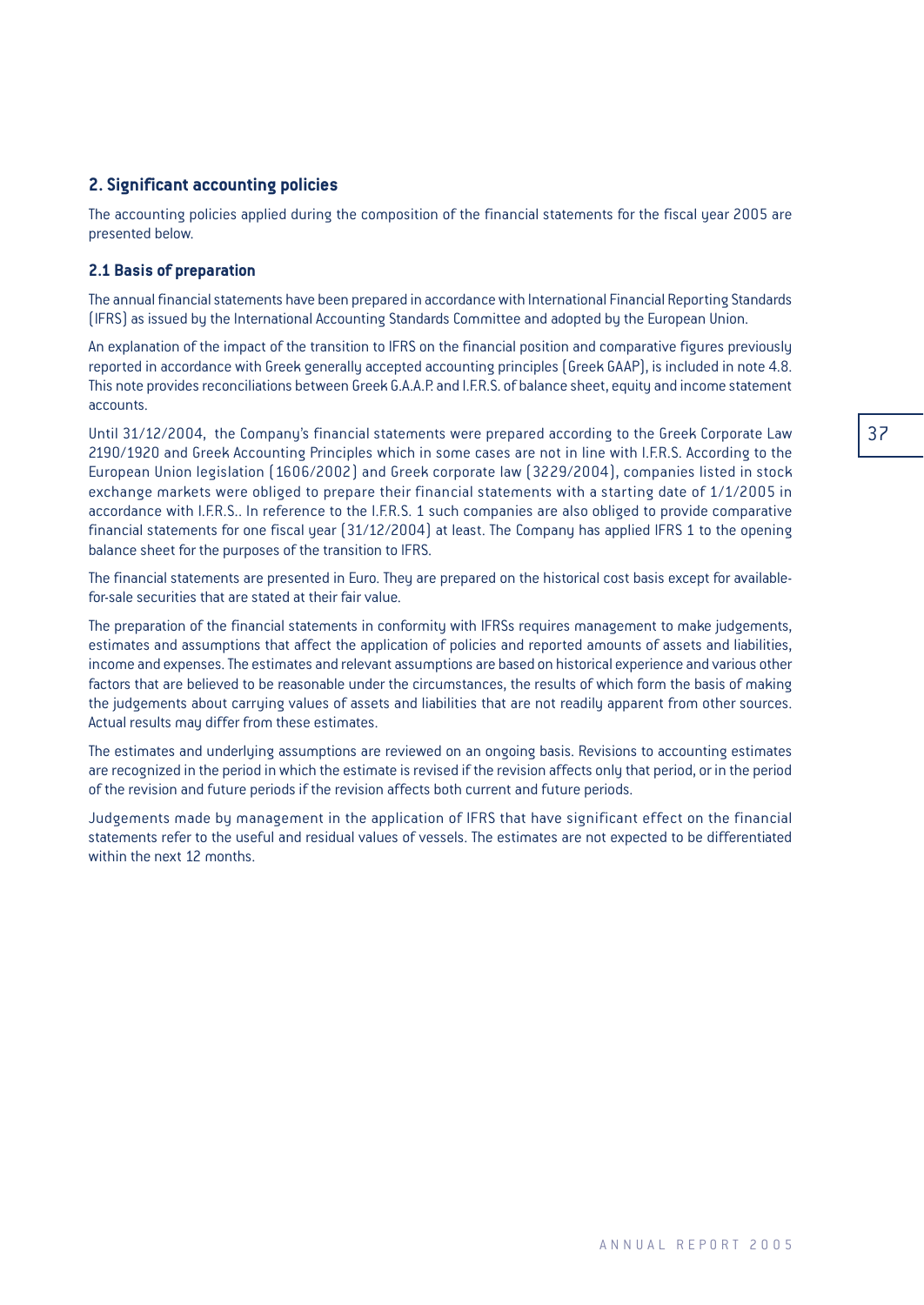#### **2.2 Property, Plant and Equipment**

Items of property, plant and equipment are stated at cost less accumulated depreciation and impairment losses, and increased by the subsequent additions.

a)Land, Buildings and Vessels have been revalued to fair value which has been determined by independent appraisals on or prior to the date of transition to IFRS [1 January 2004] which fair value has been considered as deemed cost.

b)The remaining tangible assets have been recorded at historical cost.

The table below show the effect on the carrying amount of the tangible assets as stated at the transition date:

#### Tangible assets recorded at deemed cost

| Deemed cost for I.F.R.S.                                                 | 10.507.448.65 |
|--------------------------------------------------------------------------|---------------|
| Carrying amount at the date of transition according to previous G.A.A.P. | 4.940.171.45  |
| Adjusted carrying amount                                                 | 5.567.277.20  |

The differences from the transition to I.F.R.S. for the year 2004 - arise from the recalculation of the depreciations based on the recent valuation of the acquisition cost and the expected future residual lives of the assets.

For the equipment acquired through a finance lease, the relevant leased asset and liability are recognized at an amount equal to the fair value of leased asset or, if lower, the present value of the minimum lease payments. The present value is measured with the discount interest rate referring to the lease contract. After the initial recognition the leased assets are depreciated over the terms of the lease agreements. The lease payments are apportioned between the finance charge and reduction of the outstanding liability.

The depreciation of vessels is calculated on the cost less the residual value. The residual values are based on the historical data and assumptions that, at the present time, are considered reasonable.

Depreciation is charged to the income statement on a straight-line basis over the estimated useful lives of each asset. Land is not depreciated.

| <b>Buildings</b>                       | 33 years   |
|----------------------------------------|------------|
| <b>Vessels</b>                         | 35 years   |
| Vessels' equipment                     | 4,16 years |
| <b>Transportation Means</b>            | 6,66 years |
| Furniture and relevant equipment       | 6,66 years |
| <b>Computers and Software</b>          | 4,16 years |
| Leased assets (Computers and Software) | 3 years    |

#### The estimated useful lives are as follows: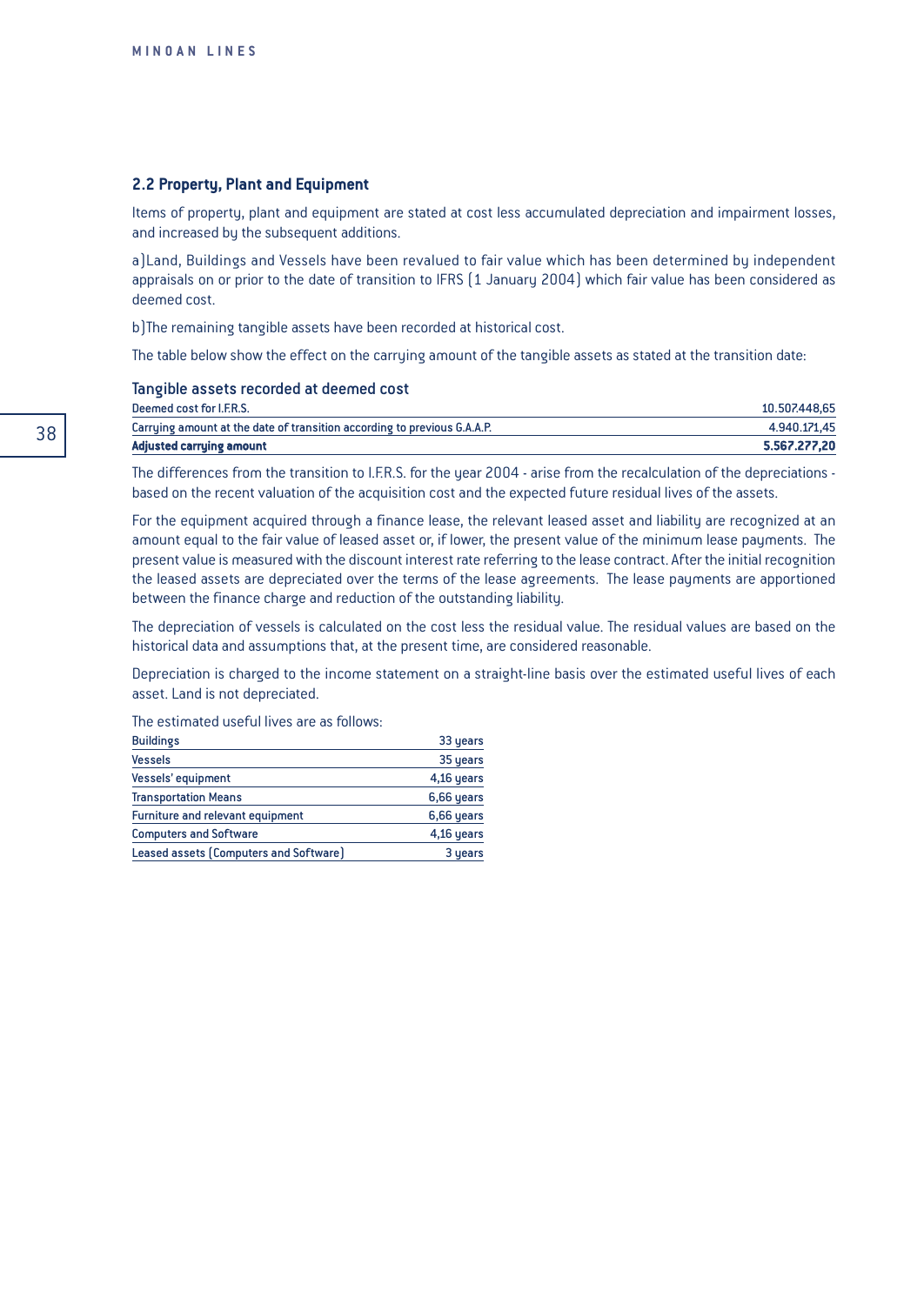# **2.3 Investments**

#### 2.3.a Subsidiaries

Subsidiaries are entities controlled by the Company. Control exists when the Company has the power directly or indirectly, to govern the financial and operating policies of an entity so as to obtain benefits from its activities. In assessing control, potential voting rights that presently are exercisable or convertible are taken into account.

In the Company's financial statements, participation in subsidiaries is presented at the acquisition cost less any impairment loss.

# 2.3.b Associates

Associates are those entities for which the Company has significant influence, but no control, over the financial and operating policies. In the Company's financial statements participation in associates is presented at the cost value less any impairment loss.

#### **2.4 Foreign currency transactions**

The financial statements are presented in Euro.

Transactions in foreign currencies are translated to Euro at the exchange rates ruling at the date of the transaction.

Monetary assets and liabilities denominated in foreign currencies at the balance sheet date are translated to Euro at the closing exchange rate on that date. Foreign exchange differences arising on translation are recognized in the income statement.

Non-monetary assets and liabilities are recognized at the exchange rate ruling at the date of the transaction.

### **2.5 Inventories**

Inventories are stated at the lower of cost and net realisable value. Net realisable value is the estimated selling price in the ordinary course of business, less the estimated costs of completion and selling expenses.

The cost of inventories is based on the FIFO (First In First Out) method.

# **2.6 Trade and Other Receivables**

Trade and Other Receivables are stated at the umamortised cost with the effective interest rate method, except of the cases which an impairment indication exists. In such cases a provision is determined while the item is estimated at the recoverable amount and the relevant loss is recognized at the income statement. Receivables with a short duration are not discounted.

# **2.7 Available for sale securities**

Available for sale securities include investments in entities that are listed on a stock exchange and non listed and are recognized at the initial acquisition cost less any transaction costs. Subsequent to the initial recognition available for sale securities for listed entities are stated at their fair value (the quoted bid price at the balance sheet date) and any resultant gain or loss is recognized directly in equity, except for impairment losses which are recognisd directly in the income statement. When these securities are disposed, the accumulated gain or loss that previously recognized in equity is recognized directly in the income statement. Securities not listed in the stock exchange for which there is no other method of reliably determining fair value are measured at acquisition cost (note 3.14).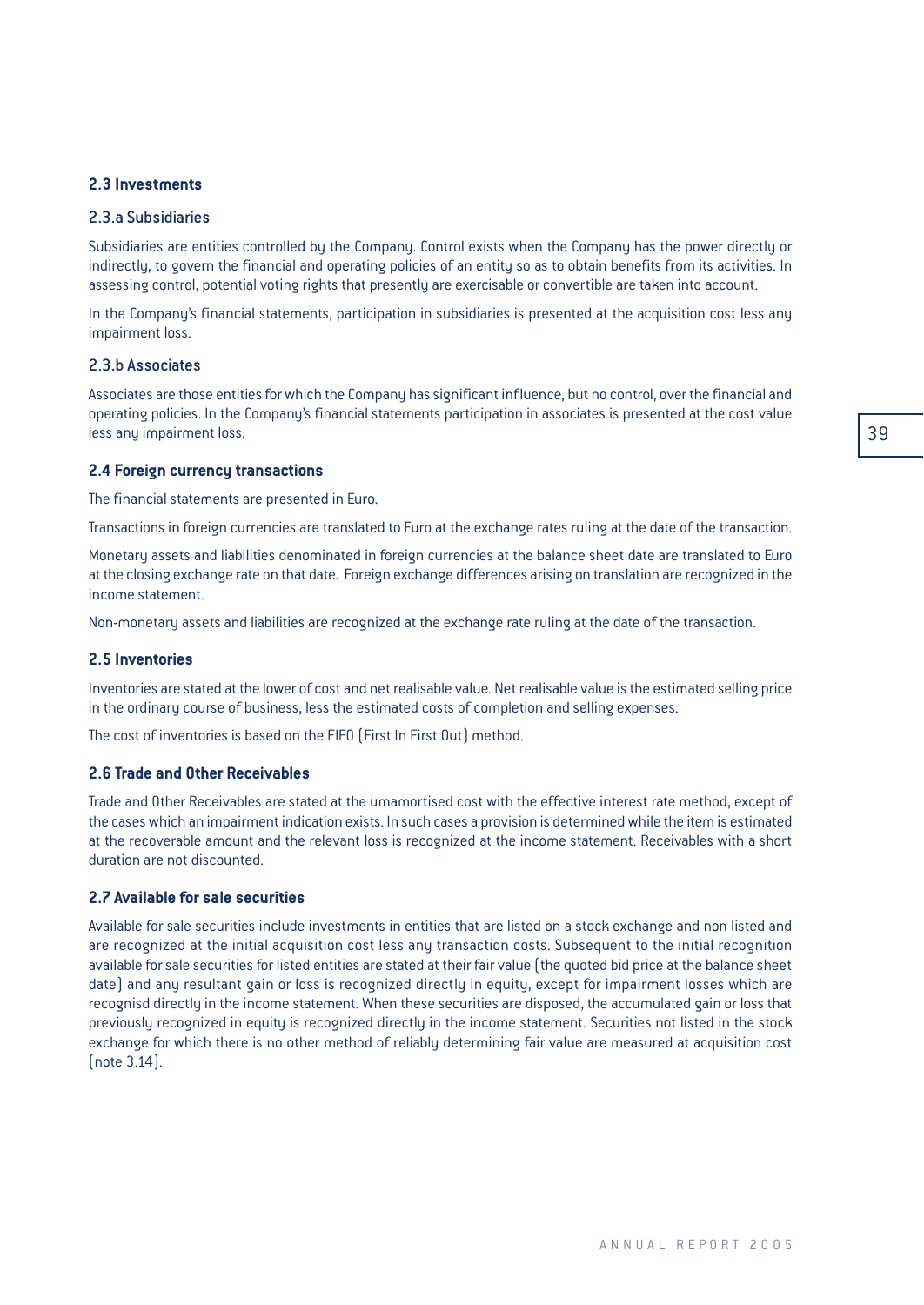#### **2.8 Cash and cash equivalents**

Cash and cash equivalents comprise of cash in hand and in banks, as well as short term investments of high liquidity, such as short-term balances due from banks maturing within three months after the date of the financial statements.

#### **2.9 Impairment of Assets**

The carrying amounts of Company's assets other than inventories are reviewed at each balance sheet date to determine if there is any indication of impairment. If any such indication exists, the asset's recoverable amount is estimated.

Impairment loss is recognized when the carrying amount of an asset exceeds its recoverable amount and it is recognized in the income statement.

#### **2.10 Calculation of recoverable amount and reversals of impairment**

The recoverable amount of the assets is the greater of their net selling price and value in use. In assessing value in use, the estimated future cash flows are discounted to their present value using a pre-tax discount rate that reflects current market assessments of the time value of money and the risks specific to the asset.

An impairment loss is reversed if there has been a change in the estimates used to determine the recoverable amount.

An impairment loss is reversed only to the extent that the asset's carrying amount does not exceed the carrying amount that would have been determined, net of depreciation or amortisation, if no impairment loss had been recognized.

### **2.11 Dividends**

Dividends payable are recognized as a liability at the time they are declared (approved) by the General Shareholder's Meeting.

#### **2.12 Employee Benefits**

The short term employee benefits are recognized as salaries expenses on an accrued basis.

A defined benefit plan is a pension plan that defines an amount of pension benefit that an employee will receive a lump sum payment on retirement.

The obligation recognized in respect of defined benefit pension plans is the present value of the future benefit that employees have earned in return for their service in the current and prior years. The calculation is determined by discounting the expected future cash flows at a rate that reflects the weighted average interest of the Government bonds.

The defined benefit obligation is calculated annually based on actuarial valuation performed by independent actuaries using the projected unit credit method.

Cumulative actuarial gains and losses arising from experience adjustments and changes, and actuarial assumption variations to the extent that they exceed 10 per cent of the greater of the accrued obligations and the fair value of plan assets are amortized in a period equal to the average remaining working lives of the employees.

## **2.13 Interest bearing borrowings**

The Company's interest bearing borrowings are initially measured at their fair value. Subsequent to initial recognition, the loans are stated at amortized cost.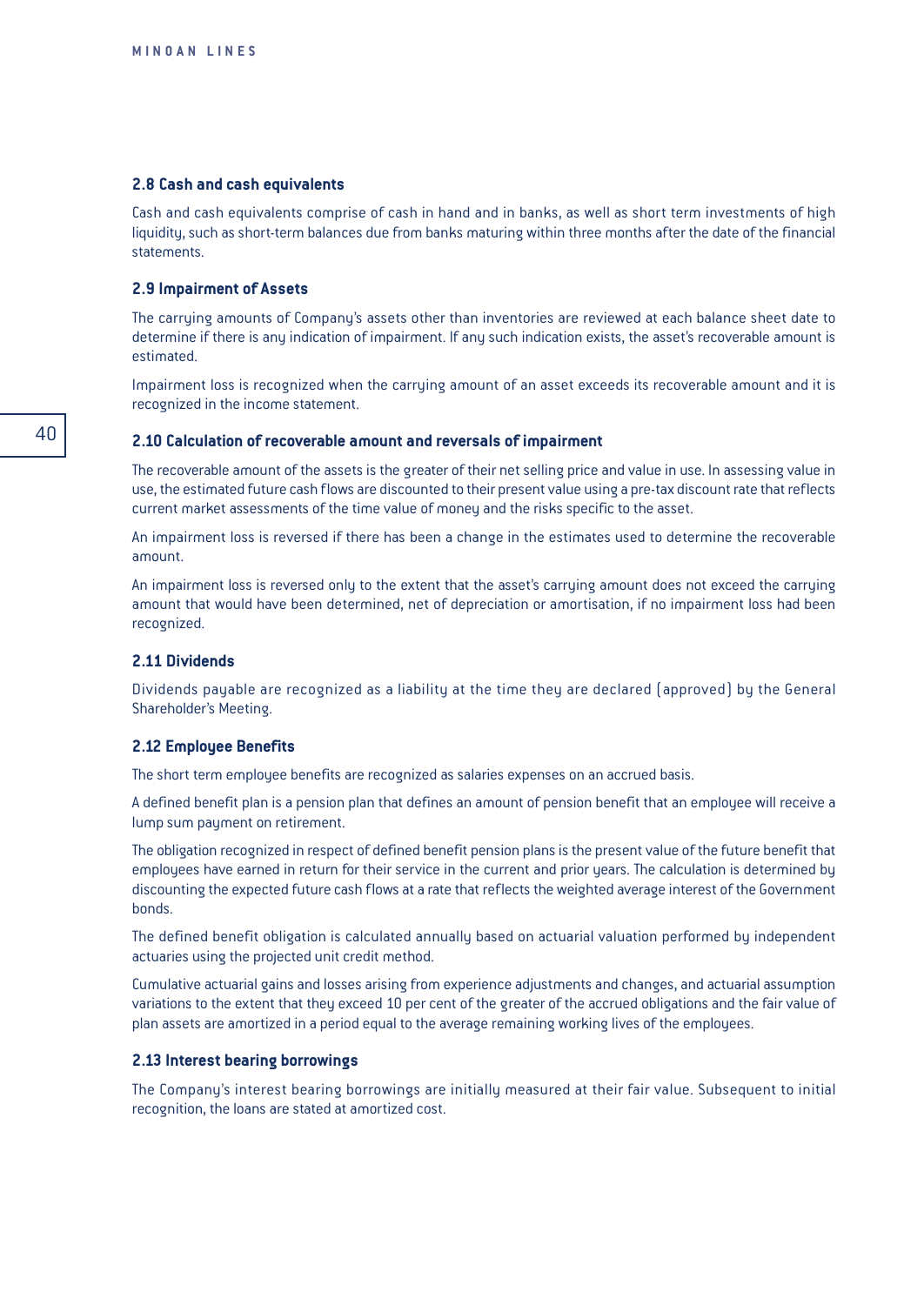# **2.14 Provisions**

A provision is recognized when the Company has a present contractual or legal obligation as a result of a past event and it is probable that an outflow of economic benefits will be required to settle the obligation and the amount has been reliably estimated.

Provisions are determined by discounting the expected future cash flows at a rate that reflects current market assessments of the time value of money.

At each reporting period provisions are re-assessed.

#### **2.15 Suppliers and other short term liabilities**

Suppliers and other short-term liabilities are stated at cost.

#### **2.16 Revenue**

#### 2.16.a Operating Revenue

Income from vessel's services (fares from passengers vehicles and trucks) is recognized in the income statement when the trip is completed which coincides when the services are rendered.

## 2.16.b Revenue from on-board services

Income from on-board services (shops, bars and restaurants services) is recognized in the income statement when the risks and rewards of ownership have been transferred to the buyer and the collection is reasonably assured.

#### 2.16.c Other income

Other income is recognized as revenue in the income statement when the services have been rendered.

#### 2.16.d Dividend income

Dividend income is recognized as revenue at the date the dividends are approved from the General Shareholder's Meeting.

#### 2.16.e Government Grants

Government grants are recognized in the balance sheet initially as deferred income where there is reasonable assurance that it will be received and that the Company will comply with the conditions attaching to it.Grants that compensate the Company for expenses incurred are recognized as revenue in the income statement on a systematic basis in the same periods in which the expenses are incurred. Grants that compensate the company for the cost of an asset are recognized in the income statement as other operating income on a systematic basis over the useful life of the asset.

# **2.17 Expenses**

#### 2.17.a Net Financing result

Net financing costs comprise interest payable on borrowings calculated using the effective interest rate method, interest receivable on funds invested, foreign exchange gains and losses, dividends income,

gains or losses from the sale of other investments and securities , and gains or losses on hedging instruments that are recognized in the income statement.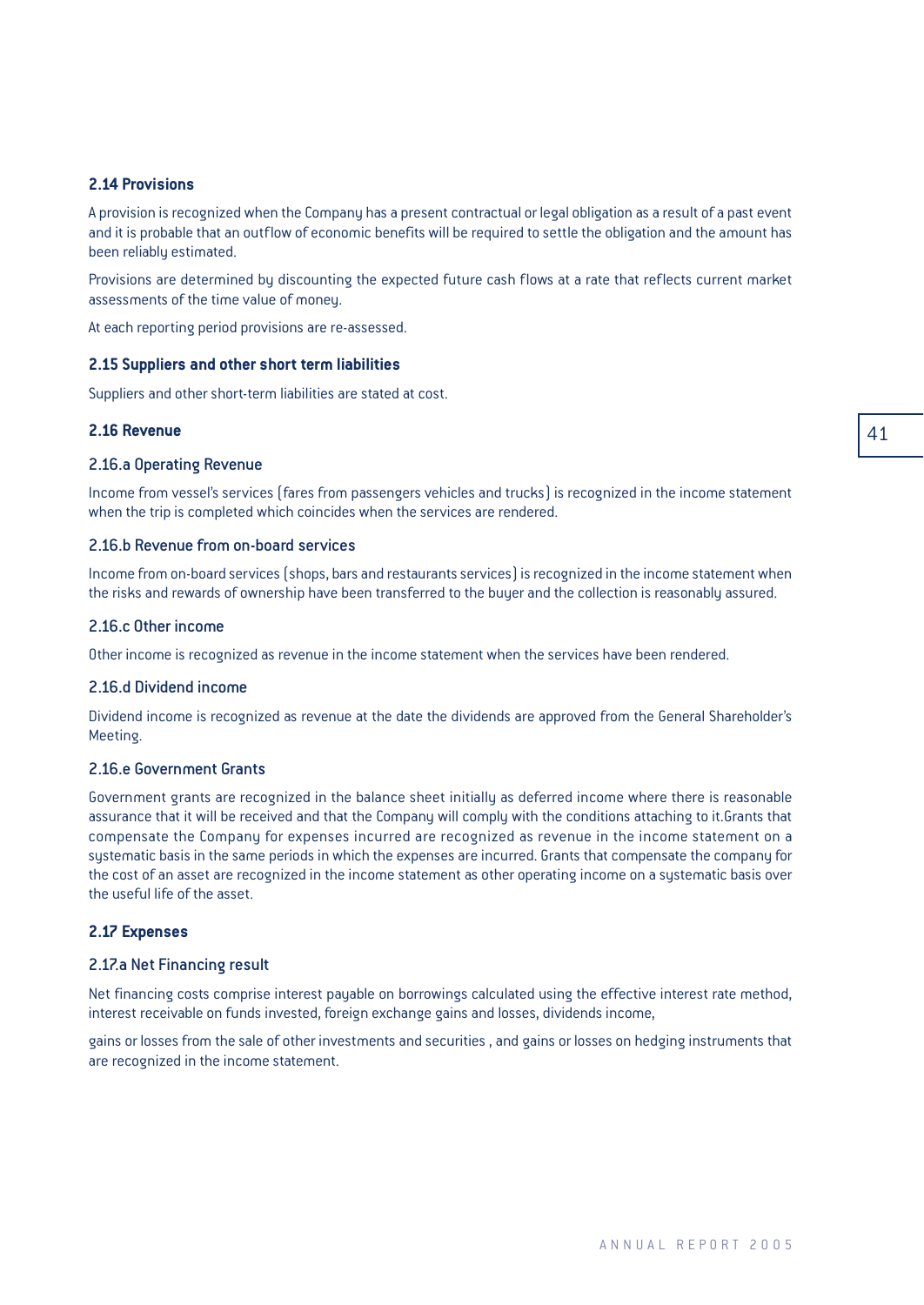# 2.17h Income Tax

Income Tax comprises current and deferred taxes. Current Tax is the expected tax payable on the taxable income for the year using tax rates enacted or substantially enacted at the balance sheet date, and any adjustment to tax payable in respect of previous years.

Deferred tax is provided using the balance sheet liability method, providing for temporary differences between the carrying amounts of assets and liabilities for financial reporting purposes and the amounts used for taxation purposes. Temporary differences are not provided for the initial recognition of assets or liabilities that affect neither accounting nor taxable profit and differences relating to investments in subsidiaries to the extent they will not reverse in the forseeable future. The amount of deferred tax provided is based on the expected manner of realisation or settlement of the carrying amount of assets and liabilities, using tax rates enacted or substantially enacted at the balance sheet date. A deferred tax asset is recognized only to the extent that it is probable that future taxable profits will be available against which the asset can be utilized. Deferred tax assets are reduced to the extent that it is no longer probable that the related tax benefit will be realized.

No deferred taxes are recognized in the Company's financial statements by reason of the special fiscal regime (shipping company ) according to the law 27/1975 indicating that no tax is imposed to the revenues acquired by vessels with greek flag. For other than vessel's profits the computation of taxable income is made after deducting the tax free amount which equals to the ratio of vessel's profit to the total gross profits of the Company. The applicable rates are 32% in 2005, 29% in 2006 and 25% in 2007.

Income tax is recognized in the income statement except to the extent that it relates to items recognized directly in equity, in which case it is recognized in equity. Any tax benefit recognized at the financial statements relates to the reimbursement of income tax of prior years from the tax authorities

# **2.18 Derivative financial instruments**

The Company uses derivative financial instruments to hedge its exposure to interest rate risks arising from financing activities. In accordance with its treasury policy, the Company does not hold or issue derivative financial instruments for trading purposes.

Derivative financial instruments are recognized initially at cost. Subsequent to initial recognition, derivative financial instruments are stated at fair value. The gain or loss on re-assessment to fair value is recognized directly in the income statement.

The fair value of interest rate swaps is the estimated amount that the Company would receive or pay to terminate the swap at the balance sheet date, taking into account current interest rates and the current creditworthiness of the swap counterparties.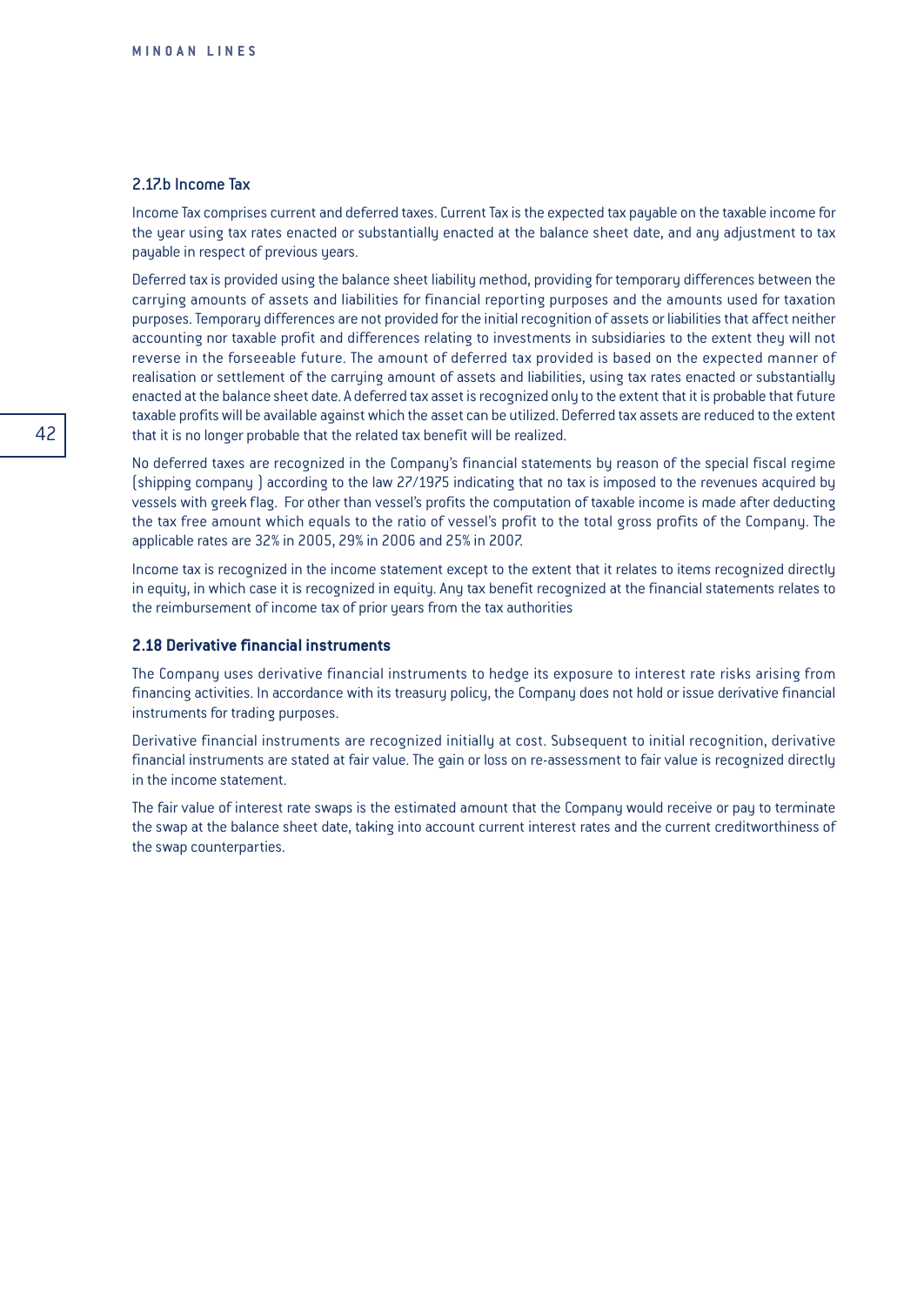# **3. Financial statement analyses**

# **3.1. Revenue**

Revenue is analyzed as follows:

|                                       | 31/12/2005     | 31/12/2004     |
|---------------------------------------|----------------|----------------|
| <b>Revenue from Vessel Operations</b> | 171.521.221.55 | 162.014.469,80 |
| Revenue from restaurant - bars        | 19.223.661.82  | 17.114.193,27  |
| Revenue from shops on board           | 11.576.347.90  | 10.443.681,78  |
| Revenue from slot machines            | 1.876.438.87   | 1.977.677,23   |
| <b>Totals</b>                         | 204.197.670.14 | 191.550.022,08 |

# **3.2. Cost of Sales**

Cost of sales is analyzed as follows:

| 31/12/2005     | 31/12/2004     |
|----------------|----------------|
| 32.383.812.38  | 32.565.148,03  |
| 53.650.970,91  | 39.910.115,50  |
| 8.517.289,15   | 5.589.327,93   |
| 12.590.341,89  | 11.567.038,89  |
| 14.447.571.70  | 14.239.781,04  |
| 19.566.126,40  | 19.962.775,83  |
| 141.156.112.43 | 123.834.187.22 |
|                |                |

# **3.3. Other Income**

Other income is analyzed as follows:

|                                          | 31/12/2005   | 31/12/2004 |
|------------------------------------------|--------------|------------|
| Gains from disposal of vessel (note 3.9) | 2.083.587,36 |            |
| <b>Commissions</b>                       | 142.838,21   | 137.178,92 |
| Rental revenue                           | 38.516.12    | 68.722,74  |
| <b>Revenue from Grants</b>               | 10.396.93    | 314.223,16 |
| Other revenue                            | 108.860.58   | 20.724,06  |
| <b>Totals</b>                            | 2.384.199,20 | 540.848,88 |

# **3.4 Other expenses**

Other expenses are analyzed as follows:

|                                      | 31/12/2005 | 31/12/2004   |
|--------------------------------------|------------|--------------|
| Impairment loss on trade Receivables | 400.817.65 | 1.258.764,22 |
| Third party claims                   |            | 193.000,00   |
| Other Expenses                       | 271.133.54 | 279.472,27   |
| <b>Totals</b>                        | 671.951.19 | 1.731.236,49 |

# **3.5. Financial Income**

Financial income is analyzed as follows:

|                                                               | 31/12/2005   | 31/12/2004   |
|---------------------------------------------------------------|--------------|--------------|
| Dividend Income from associates                               | 191.348.20   | 1.300.240,39 |
| Dividend Income from securities                               | 105.206.59   | 52.868,40    |
| Gain on disposal of available for sale securities (note 3.14) | 7.798.658,96 | 450.724,86   |
| Foreign exchange gains                                        | 57.493.95    | 534.525,86   |
| Interest and related income                                   | 62.605.08    | 223.685.40   |
| Interest rate swap income                                     | 30.012.77    |              |
| <b>Totals</b>                                                 | 8.245.325,55 | 2.562.044,91 |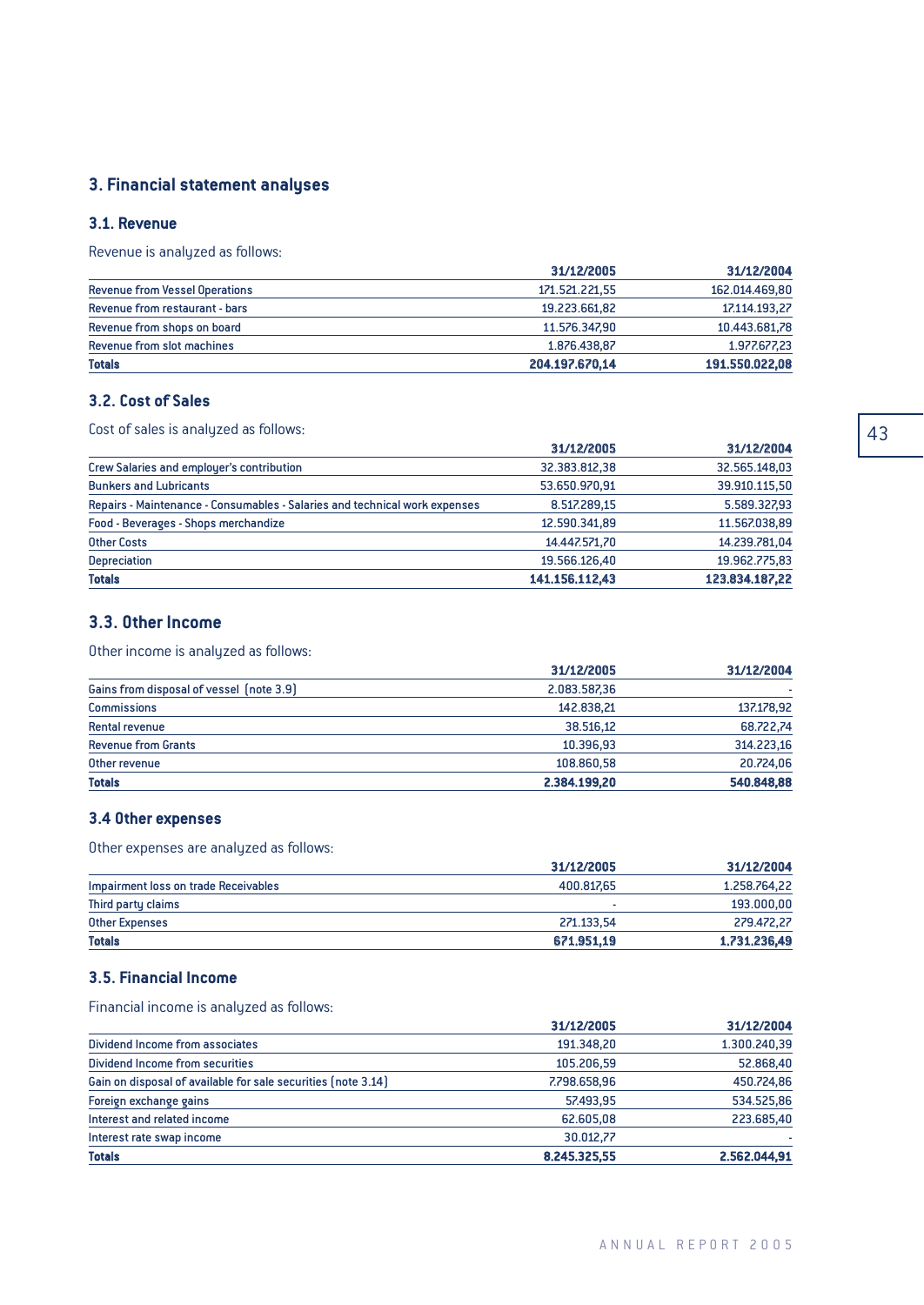# **3.6 Financial Expenses**

Financial expenses are analyzed as follows:

|                                                   | 31/12/2005    | 31/12/2004    |
|---------------------------------------------------|---------------|---------------|
| Loss on disposal of available for sale securities | 516.102.97    | 91.510,57     |
| Interest expense & bank commissions               | 24.764.721,66 | 27.223.014,91 |
| <b>Commissions on Letters of Guarantee</b>        | 53.918,41     | 63.759,83     |
| <b>Credit card commissions</b>                    | 134.813,77    | 115.279,40    |
| <b>Foreign Exchange Losses</b>                    | 400.319,45    | 275.551,30    |
| Amortization of Loans Restructuring Cost          | 503.768,79    | 233.602,91    |
| Interest Expense on European Committee's Fine     | 180.125.54    | 182.288,33    |
| <b>Totals</b>                                     | 26.553.770.59 | 28.185.007.25 |

# **3.7 Employee benefits**

Employee benefits are analyzed as follows:

| <b>Totals</b>                                | 42.366.929,46 | 41.787.041.38 |
|----------------------------------------------|---------------|---------------|
| Technical staff social security contribution | 90.218.34     | 83.755,06     |
| <b>Technical staff salaries</b>              | 516.596.20    | 431.033,57    |
| Personnel social security contribution       | 1.709.850,61  | 1.658.840,63  |
| <b>Personnel salaries</b>                    | 7.666.451.93  | 7.048.264,09  |
| Crew social security contribution            | 2.728.281.04  | 2.788.102,29  |
| <b>Crew salaries</b>                         | 29.655.531.34 | 29.777.045,74 |
|                                              | 31/12/2005    | 31/12/2004    |

# **3.8 Income taxes**

Income taxes are analyzed as follows:

|                              | 31/12/2005    | 31/12/2004 |
|------------------------------|---------------|------------|
| Income taxes returned        | 209.162.84    | 773.704,25 |
| Prior years' tax differences | $-211.664.65$ |            |
| Current tax provision        | $-4.023.44$   |            |
| <b>Totals</b>                | $-6.525.25$   | 773.704,25 |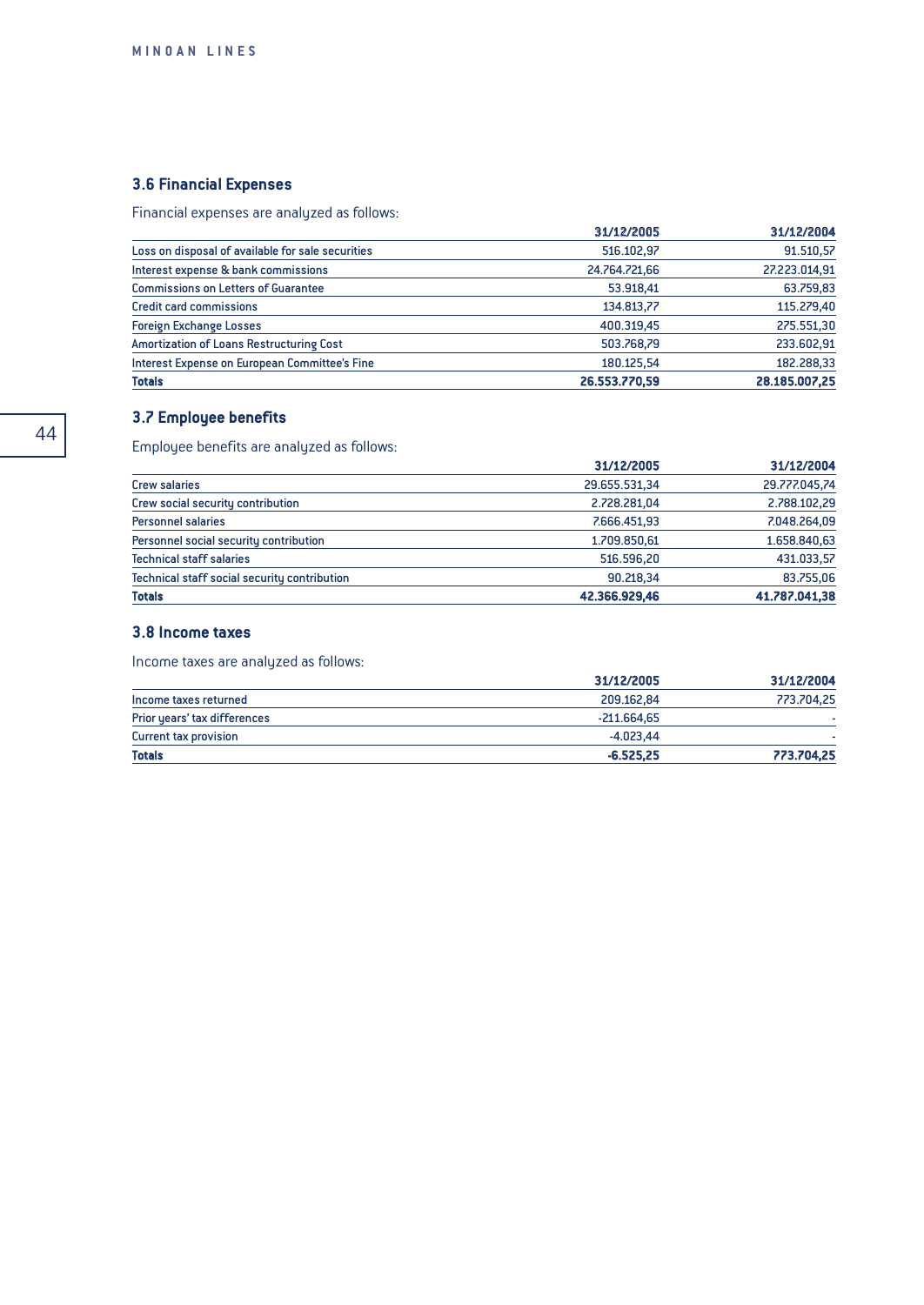# **3.9 Property, Plant and Equipment**

Property, Plant and Equipment are analyzed as follows:

|                                        | Land         |   | <b>Buildings</b><br><b>Technical works</b> | Transportation<br><b>Equipment</b> | <b>Vessels</b> | <b>Furniture and</b><br><b>Other Equipmnet</b> | <b>Computer</b><br><b>Software</b> | <b>Totals</b>  |
|----------------------------------------|--------------|---|--------------------------------------------|------------------------------------|----------------|------------------------------------------------|------------------------------------|----------------|
| Cost 1/1/2004                          | 2.944.535,60 |   | 7.562.913.05                               | 135,765,66                         | 743.387.849,05 | 3.834.185,76                                   | 2.497.055,57                       | 760.362.304.69 |
| Accumulated Depreciation 1/1/2004      |              |   | ٠                                          | 93.131,42                          | 3.447.656,81   | 2.840.080,86                                   | 1.557.941,54                       | 7.938.810,63   |
| <b>Acquisitions and additions 2004</b> |              | ٠ | ٠                                          | 23.551,11                          | 658.402.83     | 131.389.16                                     | 132.857,78                         | 946.200,88     |
| Disposals for the year 2004            |              | ۰ | ٠                                          | 12.102.41                          | 51.664.110.23  | 190.078.95                                     | 458.174,16                         | 52.324.465,75  |
| Less: Disposed assets depreciation     |              | ٠ | ٠                                          | 3.268.09                           | 2.085.367.54   | 177.757.19                                     | 457.398,93                         | 2.723.791,75   |
| Depreciation for the year 2004         |              | ٠ | 343.688.99                                 | 17.957.68                          | 19.962.775.83  | 392.534,51                                     | 423.132,68                         | 21.140.089,69  |
| <b>Carrying amounts</b>                |              |   |                                            |                                    |                |                                                |                                    |                |
| 31/12/2004                             | 2.944.535.60 |   | 7.219.224.06                               | 39.393.35                          | 671.057.076.55 | 720.637.79                                     | 648,063,90                         | 682.628.931.25 |

| Cost 1/1/2005                          | 2.944.535,60 | 7.562.913.05 | 147.214.36 | 692.382.141.65 | 3.775.495,97 | 2.171.739.19 | 708.984.039,82 |
|----------------------------------------|--------------|--------------|------------|----------------|--------------|--------------|----------------|
| Accumulated Depreciation 1/1/2005      | ٠            | 343.688.99   | 107.821.01 | 21.325.065,10  | 3.054.858.18 | 1.524.678.92 | 26.356.112,20  |
| <b>Acquisitions and additions 2005</b> |              | ٠            | 9.915,00   | 344.656.43     | 131.969.76   | 94.988.30    | 581.529,49     |
| Disposals for the year 2005            |              | ۰            | ۰          | 4.699.629.82   | 23.044,72    | ۰            | 4.722.674,54   |
| Less: Disposed assets depreciation     | ٠            | ۰            |            | 1.870.415.82   | 22.990.22    | ۰            | 1.893.406,04   |
| Depreciation for the year 2005         | ۰            | 343.689.00   | 13.193.27  | 19.566.126.40  | 306.164,36   | 471.134.89   | 20.700.307,92  |
| <b>Carrying amounts</b>                |              |              |            |                |              |              |                |
| 31/12/2005                             | 2.944.535.60 | 6.875.535.06 | 36.115.08  | 649.006.392.58 | 546.388.69   | 270.913.68   | 659.679.880.69 |

• On 26/10/2005 the Company sold the F/B DAEDALUS to the ADRIA FERRIES L.T.D. for total proceeds amounting to  $\epsilon$  4,88 million. The gain from the aforementioned sale amounted to approximately  $\epsilon$  2 million and is recorded in the income statement and specifically in the category Other Income.

• In Furniture and Other Equipment is included computer equipment held under a finance lease. Upon the expiry of the contract the Company has the right to purchase the equipment at a bargain purchase option. At the  $31/12/2005$  its net book value amounted to  $\epsilon$  106.200,00.

The analysis of depreciation of property plant and equipment charged to the various account in the income statement is as follows :

|                                | 31/12/2005    | 31/12/2004    |
|--------------------------------|---------------|---------------|
| <b>Cost of Sales</b>           | 19.566.126.40 | 19.962.775,83 |
| <b>Distribution Expenses</b>   | 125.705.49    | 127.581,14    |
| <b>Administrative Expenses</b> | 1.008.476.03  | 1.049.732,70  |
| <b>Totals</b>                  | 20,700,307,92 | 21.140.089,67 |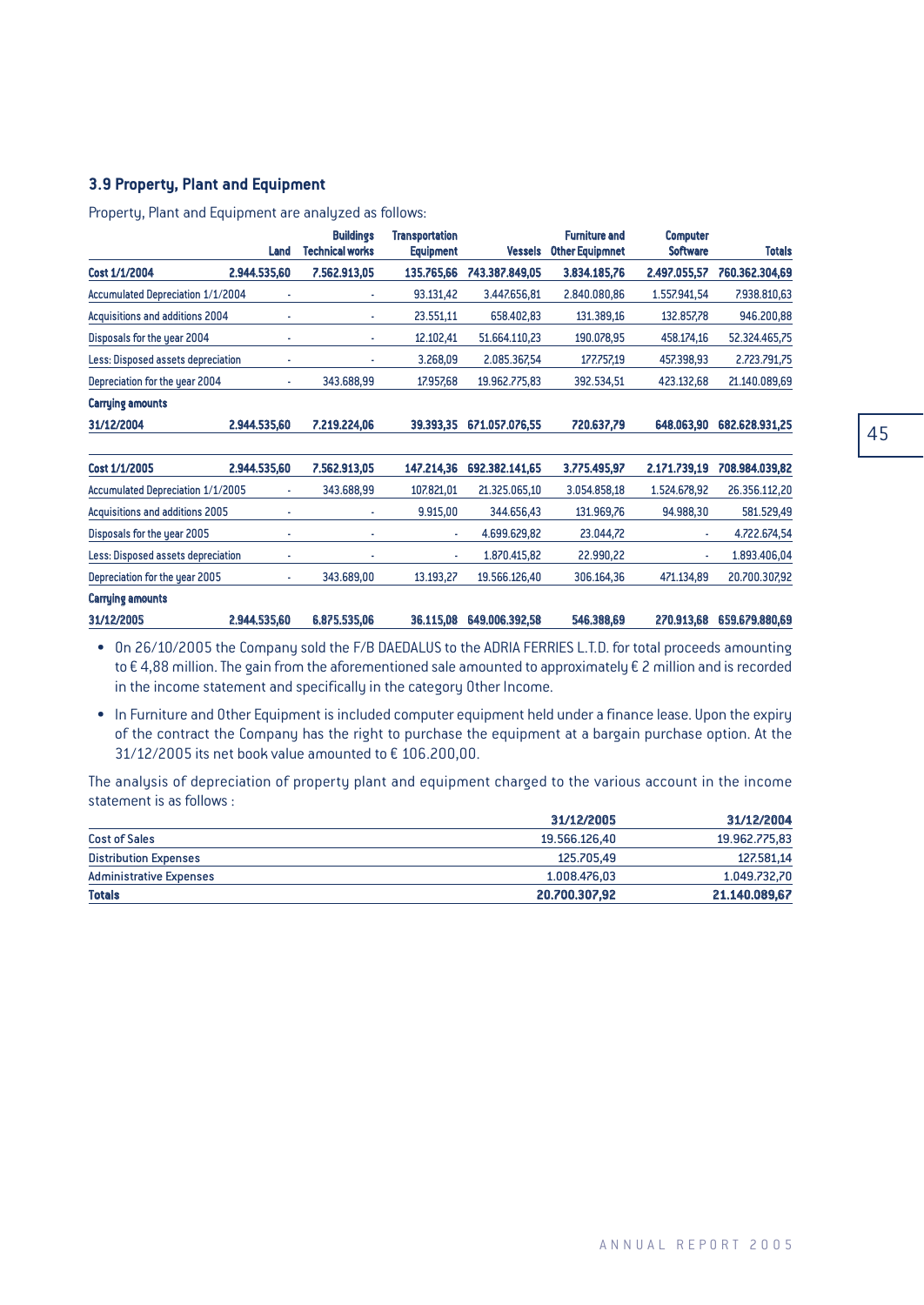# **3.10 Investments in subsidiaries**

The investments in subsidiaries are analyzed as follows:

| <b>Name</b>                                                        | <b>Headquarter</b>      | <b>Participation %</b> |              | Amount       |
|--------------------------------------------------------------------|-------------------------|------------------------|--------------|--------------|
|                                                                    |                         |                        | 31/12/2005   | 31/12/2004   |
| European Thalassic Agencies Shipping Management & Consultants S.A. | Panama                  | 100.00%                |              |              |
| Kritiki Filoxenia S.A.                                             | <b>Heraklion, Crete</b> | 99.99%                 | 3.203.196.84 | 3.203.196,84 |
| Minoan Agencies S.r.l.                                             | Ancona Italy            | 95.00%                 | 47,500,00    | 47.500,00    |
| <b>Minoan Cruises S.A.</b>                                         | <b>Heraklion, Crete</b> | 80.28%                 | 214.854.63   | 214.854,63   |
| <b>Totals</b>                                                      |                         |                        | 3.465.551,47 | 3.465.551.47 |

# **3.11 Investments in associates**

The investments in associates are analyzed as follows:

| <b>Name</b>                         | <b>Headquarter</b> | <b>Participation %</b> |            | Amount        |                             |
|-------------------------------------|--------------------|------------------------|------------|---------------|-----------------------------|
|                                     |                    | 31/12/2005             | 31/12/2004 | 31/12/2005    | 31/12/2004                  |
| Mediterranean Ferries S.r.L S.r.I.* | Genova, Italy      | 50.00%                 | 50.00%     |               |                             |
| <b>Hellenic Seaways S.A.</b>        | <b>Piraeus</b>     | 33.31%                 | 31.59%     | 66.080.097.17 | 62.546.772.67               |
| <b>Totals</b>                       |                    |                        |            |               | 66.080.097.17 62.546.772.67 |

# **3.12 Inventories**

The inventories are analyzed as follows:

| Totals      | 4.048.037.97 | 3.723.449,92 |
|-------------|--------------|--------------|
| Consumables | 1.532.368.22 | 1.184.560,99 |
| Merchandise | 2.515.669.75 | 2.538.888,93 |
|             | 31/12/2005   | 31/12/2004   |

# **3.13 Trade and other receivables**

Trade and other receivables and other current assets are analyzed as follows:

|                                                      |               | <b>Account Receivables</b>  |
|------------------------------------------------------|---------------|-----------------------------|
|                                                      | 31/12/2005    | 31/12/2004                  |
| <b>Customers</b>                                     | 15.556.273,38 | 6.806.270,37                |
| Cheques Receivable (post dated)                      | 26.678.478,72 | 28.593.433,59               |
| Trade receivables due from affiliates and associates | 256.542,12    | 450.580,78                  |
| <b>Other Accounts Receivable</b>                     | 643.065.64    | 711.510,94                  |
| <b>Totals</b>                                        | 43.134.359,86 | 36.561.795,68               |
|                                                      |               | <b>Other current assets</b> |
| <b>Prepaid expenses</b>                              | 6.308.003.04  | 6.121.893,43                |
| <b>Accrued income</b>                                | 35.200,95     | 16.098,72                   |
| Other prepayments and accrued income                 | 58.893.47     | 29.581,20                   |
| <b>Totals</b>                                        | 6.402.097,46  | 6.167.573,35                |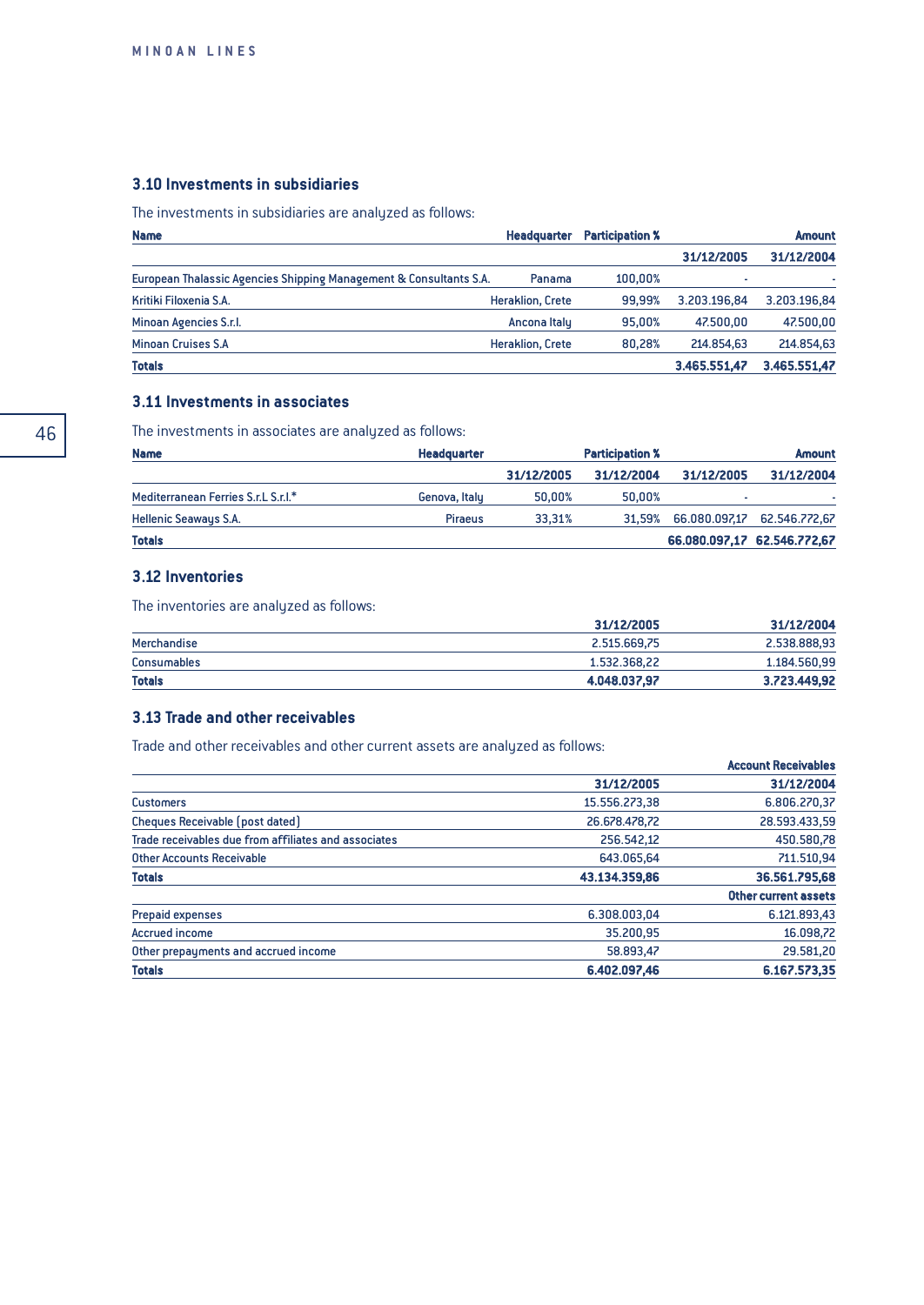# **3.14 Available for sale securities**

The available for sale securities are analyzed as follows:

|                                              | <b>Carrying amount</b> | <b>Fair Value Reserve</b> |
|----------------------------------------------|------------------------|---------------------------|
| <b>Equity Securities in Listed Companies</b> |                        |                           |
| Balance as at 1/1/2004 [a]                   | 20.660.262,44          | 9.904.448,60              |
| Balance as at 31/12/2004 [b]                 | 18.050.618,55          | 7.646.082,25              |
| Balance as at 31/12/2005 [c]                 |                        |                           |
| <b>Other Equity Securities</b>               |                        |                           |
| Balance as at 1/1/2004 [d]                   | 3.971.880,95           |                           |
| Balance as at 31/12/2004 [e]                 | 4.150.177,60           | 2.003,85                  |
| Balance as at 31/12/2005 [f]                 | 64.508,30              |                           |
| <b>Total Available for Sale Securities</b>   |                        |                           |
| Total as at $1/1/2004$ $(a+d)$               | 24.632.143.39          | 9.904.448.60              |
| Totals as at 31/12/2004 [b+e]                | 22.200.796,15          | 7.648.086,10              |
| Totals as at 31/12/2005 [c+f]                | 64.508.30              |                           |

The Fair Value Reserve includes the cummulative change on the fair value of the availables for sale securities untill their disposal.

During 2005, securities listed in the A.S.E. and mutual funds were sold resulting in a gain of € 7.195.720,32. Also, non-listed securities (total carrying amount of € 3.819.665,45) were sold resulting in a gain of € 85.677,73

## **3.15 Cash and cash equivalents**

Cash and cash equivalents are analyzed as follows:

| <b>Totals</b>                   | 4.211.617.78 | 997.850,85 |
|---------------------------------|--------------|------------|
| Cash in banks and time deposits | 3.978.995.08 | 835.152,55 |
| Cash on hand                    | 232.622.70   | 162.698,30 |
|                                 | 31/12/2005   | 31/12/2004 |

#### **3.16 Share Capital-Share Premium**

Share capital is divided into 70.926.000 common shares with a nominal value of 2,25 €uros each. The Share Premium is a result of the the increase of share capital which was approved by the Regular General Meeting of the Company's shareholders held on 16/5/1999. Every share carries one voting right.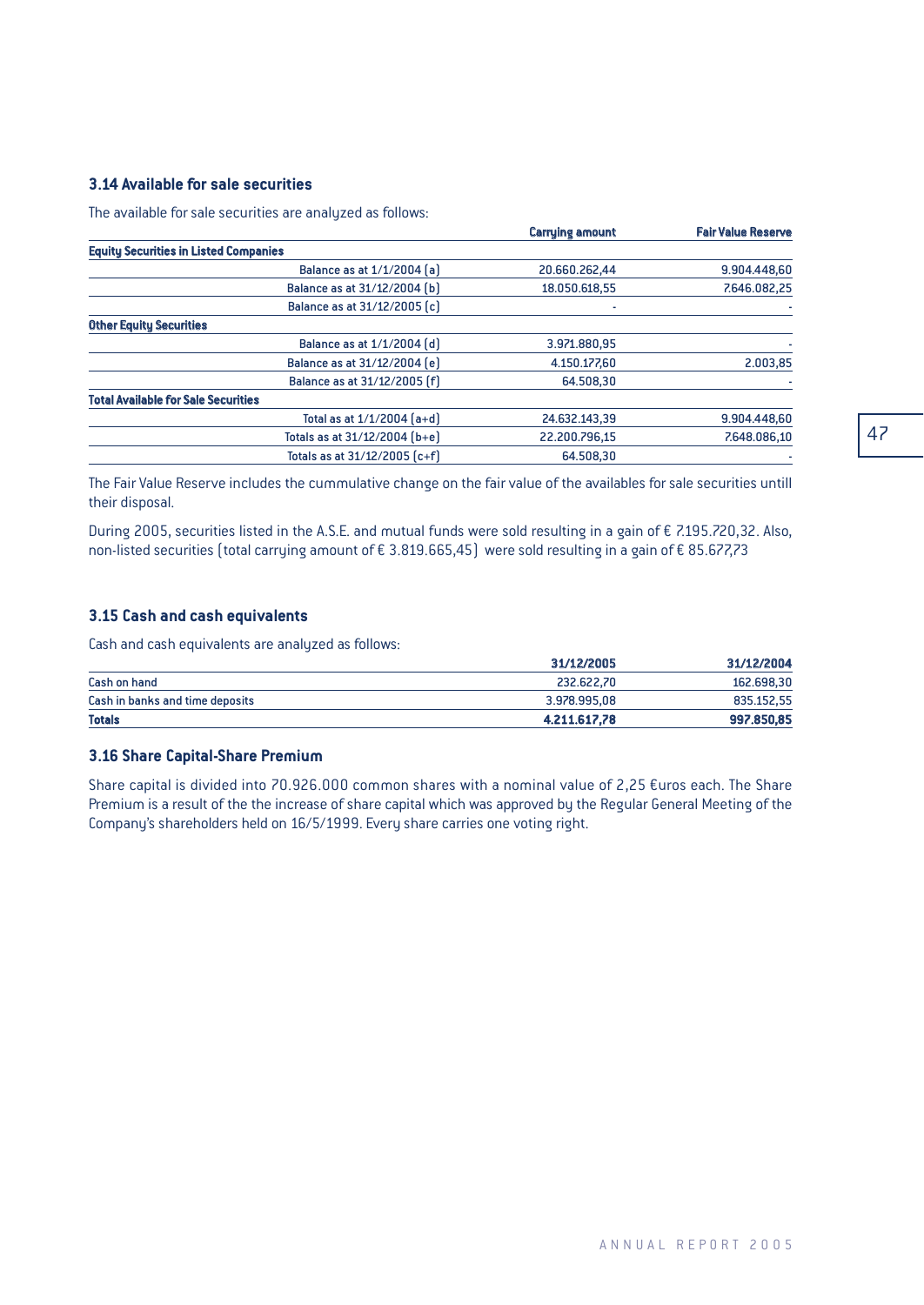# **3.17 Other Reserves**

The other reserves are analyzed as follows:

| <b>Totals</b>            | 69.216.024.12 | 69.216.024,12 |
|--------------------------|---------------|---------------|
| Tax-free reserves        | 2.556.610.09  | 2.556.610,09  |
| <b>Special Reserve</b>   | 56.978.689.06 | 56.978.689,06 |
| <b>Statutory Reserve</b> | 9.680.724.97  | 9.680.724,97  |
|                          | 31/12/2005    | 31/12/2004    |

Statutory reserve : According to the Greek corporate law, the Company is required to transfer 5% at least of its net profit to the statutory reserve, until such a reserve reaches 1/3 of the issued share capital. This reserve can be used exclusively before any distribution of dividends to off-set a deficit.

Special reserve: The reserve is established in accordance with the Company's Articles of Association. This reserve results from the balance of the annual earnings which remains after deducting the statutory reserve and the dividends.

Tax-free Reserves: Represent reserves formed from income taxed in a special way or tax-free reserves that were not distributed. According to the decisions of the Admistrative Courts in case of such reserves are distributed no income tax is calculated.

# **3.18 Long term debt -bank overdrafts - and current portion of long term interest bearing loans and borrowings**

|                                     | 31/12/2005      |                       |                 | 31/12/2004   |                   |
|-------------------------------------|-----------------|-----------------------|-----------------|--------------|-------------------|
|                                     | <b>Currencu</b> | Amounts in $\epsilon$ | <b>Currency</b> |              | Amounts in €      |
| Syndicate Loan - Agent Citibank     |                 | € 352.425.783,00      | €               |              | $-374.925.783,00$ |
| Syndicate Loan - Agent Piraeus Bank |                 | 72.919.084.39         | €               |              | $-98.622.990.33$  |
| Syndicate Loan - Agent Piraeus Bank |                 | ٠                     | <b>USD</b>      | 3.443.339.14 | 2.527.963.54      |
| <b>Totals</b>                       |                 | 425.344.867.39        |                 |              | 476.076.736.87    |

Interest - bearing loans and borrowings are analyzed as follows :

The current portion of the Interest - bearing loans and borrowings are analyzed as follows:

|                                     | 31/12/2005      |                       |                 | 31/12/2004 |                       |
|-------------------------------------|-----------------|-----------------------|-----------------|------------|-----------------------|
|                                     | <b>Currencu</b> | Amounts in $\epsilon$ | <b>Currency</b> |            | Amounts in $\epsilon$ |
| Syndicate Loan - Agent Citibank     |                 | € 22.500.000,00       | €               |            | $-22.500.000,00$      |
| Syndicate Loan - Agent Piraeus Bank |                 | 6.000.000,00          |                 |            | 5.850.048,07          |
| Syndicate Loan - Agent Piraeus Bank |                 |                       | usd             | 204.249.52 | 149.951,93            |
| <b>Totals</b>                       |                 | 28.500.000,00         |                 |            | 28.500.000,00         |

The weighted average interest rate of long-term debt for the years ended 31/12/2005 and 31/12/2004 was approximately 4,31% and 4,36%, respectively.

The Syndicate Loan agreements include certain covenants and the Company is required to provide information on a constant basis to the agent bank regarding its business activities.

The breakdown of the Syndicate Loans payments is analyzed below:

|                               | 31/12/2005     |
|-------------------------------|----------------|
| Payments within the next year | 28.500.000.00  |
| Payments from 1 to 5 years    | 215.340.117.39 |
| Payments over 5 years         | 210.004.750.00 |
| <b>Totals</b>                 | 453.844.867,39 |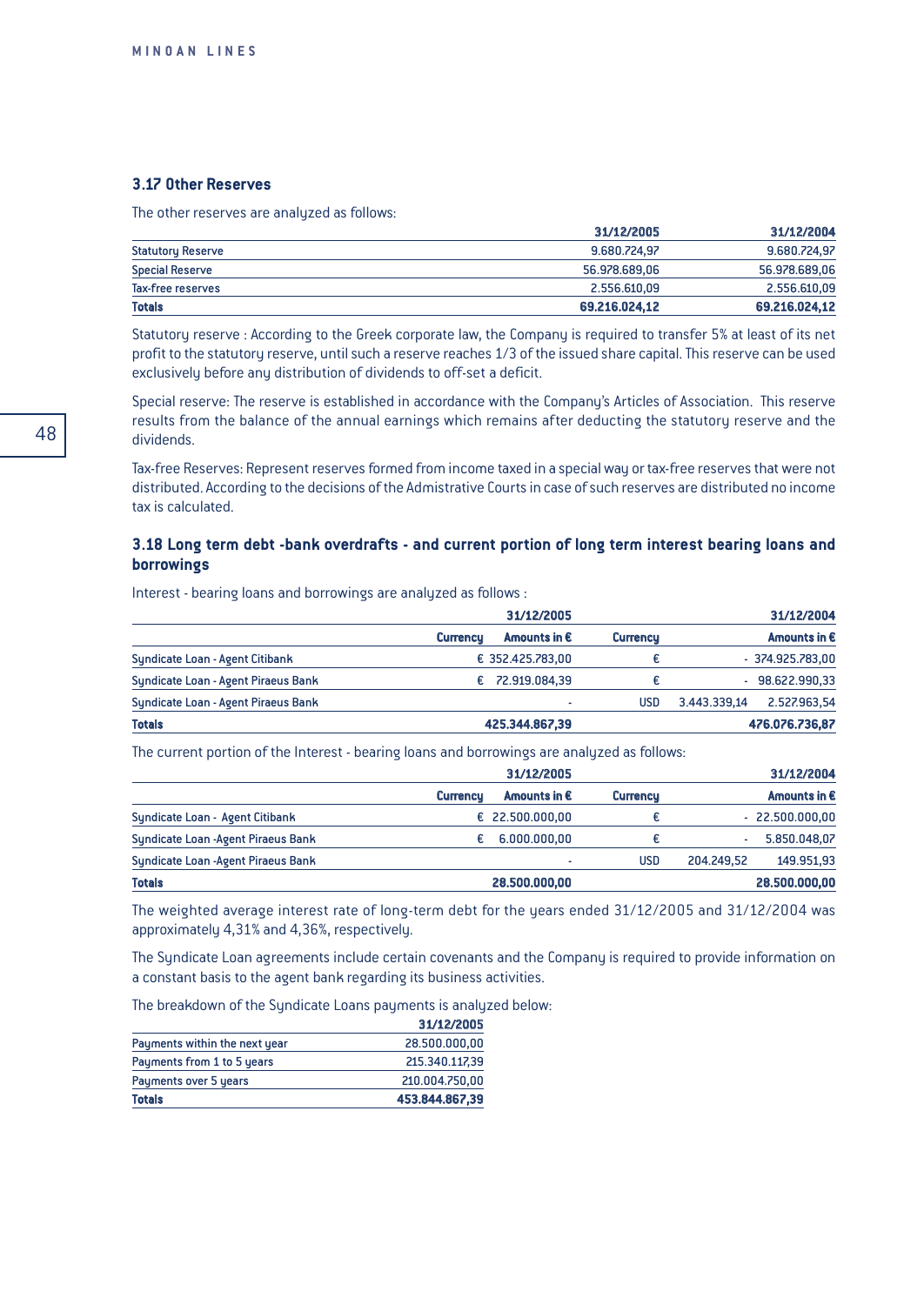The following mortgages have been registered in order to secure the aforementioned debt, of amount of  $\epsilon$ 453.844.867,39 :

| <b>Mortgage</b> | <b>Vessel</b>          | <b>Banks</b>              | Amount of Mortgage [€] |
|-----------------|------------------------|---------------------------|------------------------|
| 1st preferred   | <b>ARIADNE PALACE</b>  | Syndicate Loan -          | 408.675.783,00         |
|                 | <b>EUROPA PALACE</b>   | <b>Agent Citibank</b>     |                        |
|                 | <b>OLYMPIA PALACE</b>  |                           |                        |
|                 | <b>FESTOS PALACE</b>   |                           |                        |
|                 | <b>KNOSSOS PALACE</b>  |                           |                        |
|                 | <b>PASIPHAE PALACE</b> |                           |                        |
|                 | <b>IKARUS PALACE</b>   |                           |                        |
| 2nd preferred   | <b>ARIADNE PALACE</b>  | Syndicate Loan -          | 158.000.000.00         |
|                 | <b>EUROPA PALACE</b>   | <b>Agent Piraeus bank</b> |                        |
|                 | <b>OLYMPIA PALACE</b>  |                           |                        |
|                 | <b>FESTOS PALACE</b>   |                           |                        |
|                 | <b>KNOSSOS PALACE</b>  |                           |                        |
|                 | <b>PASIPHAE PALACE</b> |                           |                        |
|                 | <b>IKARUS PALACE</b>   |                           |                        |
|                 |                        |                           |                        |

Furthermore, pre-notations of € 13.154.748,66 have been registered on the Company's Land and Buildings and 25.850.775 shares of HELLENIC SEAWAYS MARITIME S.A, which the Company owns as at 31/12/2005, have been pledged.

Bank overdrafts at 31/12/2005 and 31/12/2004 amounted to € 28.083.893,59 and € 22.868.406,02 respectively while both are covered by post dated checks. The weighted average interest as at 31/12/2005 and 31/12/2004 was approximately 5,54% and 5,67% respectively.

# **3.19 Employee defined benefit obligations**

The employee defined benefit obligations are analyzed as follows:

| <b>Balance as at 1/1/2004</b>       | 1.999.609,34  |
|-------------------------------------|---------------|
| <b>Current service cost</b>         | 147.644,45    |
| Interest cost                       | 80.152,44     |
| Effect of early termination of plan | $-362.434.00$ |
| Defined benefit obligations         | 1.148.721,25  |
| <b>Benefits paid</b>                | -140.726,95   |
| <b>Balance as at 31/12/2004</b>     | 2.872.966,53  |

| <b>Balance as at 1/1/2005</b>   | 2.872.966.53    |
|---------------------------------|-----------------|
| Current service cost            | 205.945.87      |
| Interest cost                   | 116.217.48      |
| <b>Benefits paid</b>            | $-1.064.740.53$ |
| <b>Balance as at 31/12/2005</b> | 2.130.389.35    |

The amount recorded as an expense for the years ended 31/12/2005 and 31/12/2004 is analyzed as follows:

|                             | 31/12/2005 | 31/12/2004   |
|-----------------------------|------------|--------------|
| Current service cost        | 205.945.87 | 147.644,45   |
| Interest cost               | 116,217,48 | 80.152,44    |
| Defined benefit obligations |            | 830.528,72   |
| <b>Totals</b>               | 322.163,35 | 1.058.325,61 |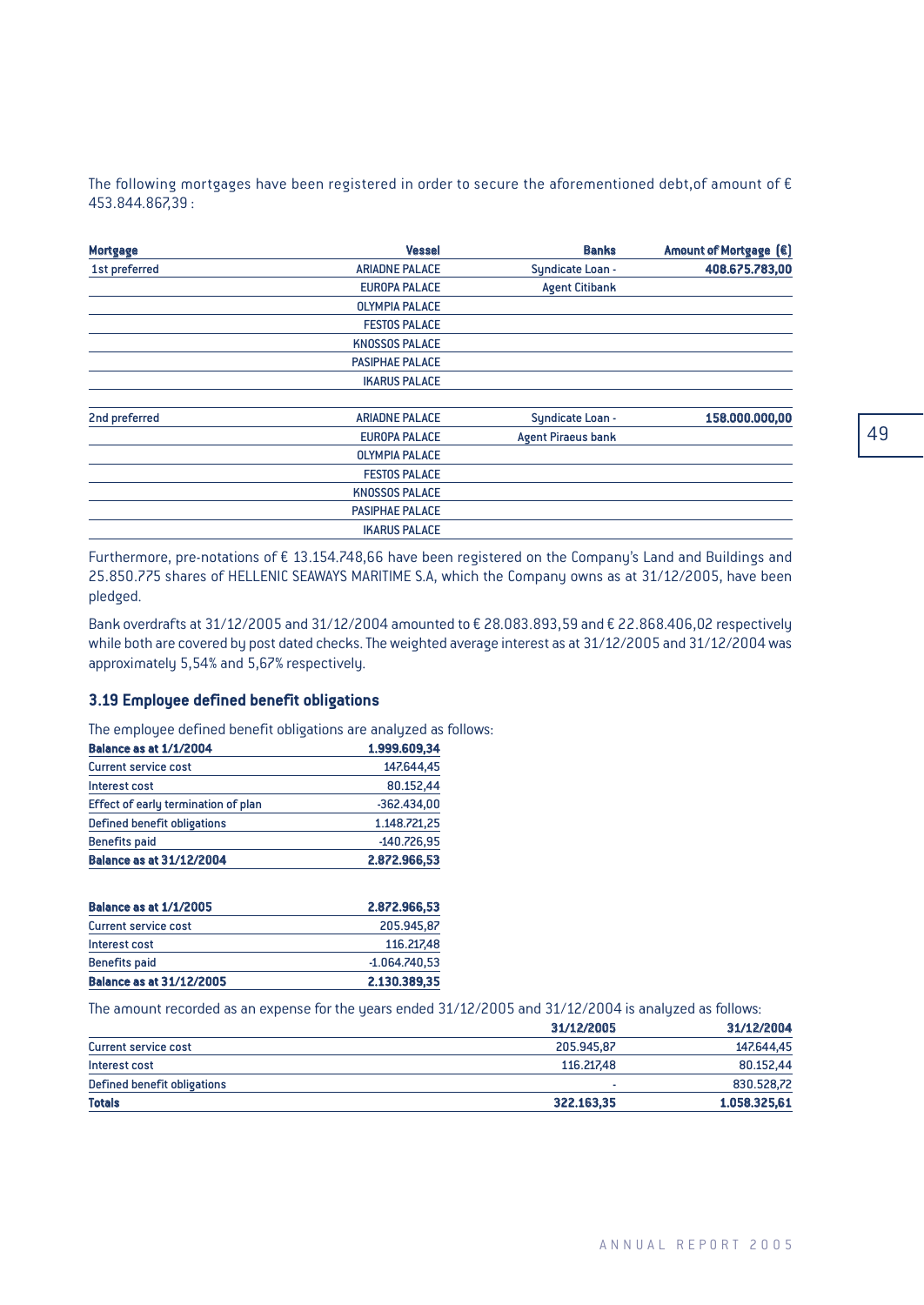The above expenditure is included in the following categories of the income statement:

|                         | 31/12/2005 | 31/12/2004   |
|-------------------------|------------|--------------|
| Distribution expenses   | 115.978.81 | 82.006,88    |
| Administrative expenses | 206.184.54 | 976.318,73   |
| <b>Totals</b>           | 322.163.35 | 1.058.325,61 |

The main assumptions used for the year ended 31/12/2005 are as follows:

- Discounted Rate 3,63%
- Long term average annual salaries increase 5%

#### **3.20 Deferred Government Grants**

The deferred government grant relates to the subsidy received by the Company from the Norwegian Government for the vessel IKARUS PALACE during the period of its shipbuilding. It is recognized as revenue in the income statement on a systematic basis over the useful life of the vessel. The amounts recorded in the income statement for the period ended 31/12/2005 and 31/12/2004 are  $£193.120,48$  and  $£193.119,94$ , respectively.

#### **3.21 Provisions**

Other Provisions are analyzed as follows:

|                                                         | 31/12/2005 | 31/12/2004   |
|---------------------------------------------------------|------------|--------------|
| European Competition Committee fine (interest included) |            | 4.311.395,28 |
| <b>Other Provisions</b>                                 | 57.308.36  | 177.575,12   |
| <b>Totals</b>                                           | 57,308,36  | 4.488.970.40 |

The Directorate General of the European Committee has commenced administrative proceedings against the Company and six other companies which were operating in the sea line Greece - Italy between 1987 and 1993 for breach of article 85§1 of the E.C. Treaty. In particular, it was considered that there was an agreement between the aforementioned companies regarding the ferry prices.

The European Committee commenced an administrative investigation and, in accordance with its decision issued on 9th December, 1998, imposed a penalty to the Company in the amount of  $\epsilon$  3,26 million plus interest.

The Company recorded a provision for the penalty including interest by charging to the income statement over the years 1998 - 2005 with the total amount of  $\epsilon$  4.491.520,82.

An unfavorable judgment was passed against the parent company, the above amount paid in January 2006 and the amount is recorded in the account Trade and Other Payables (note 3.22).

#### **3.22 Trade and Other payables**

Trade and other payables are analyzed as follows:

|                                                         | 31/12/2005    | 31/12/2004    |
|---------------------------------------------------------|---------------|---------------|
| <b>Suppliers</b>                                        | 11.712.212.37 | 15.283.980,15 |
| <b>Postdated Checks payable</b>                         | 18.135.114,68 | 3.319.708,13  |
| Income Tax payable                                      | 213.645,30    |               |
| Withholding Taxes-Social Security Contributions payable | 3.936.464.77  | 2.809.753,44  |
| Dividends payable                                       | 654.207.75    | 410.513,68    |
| <b>Sundry creditors</b>                                 | 4.318.632,27  | 4.859.023.65  |
| European Competition Committee fine (interest included) | 4.491.520.82  |               |
| <b>Accrued expenses</b>                                 | 3.083.092,60  | 3.097.390,55  |
| <b>Customer advances</b>                                | 1.181.335.98  | 615.689,48    |
| Deffered income                                         | 698.959,77    | 536,686,54    |
| Payables to affiliates and associates                   | 281.313,41    | 381.747,51    |
| <b>Totals</b>                                           | 48.706.499,72 | 31.314.493,13 |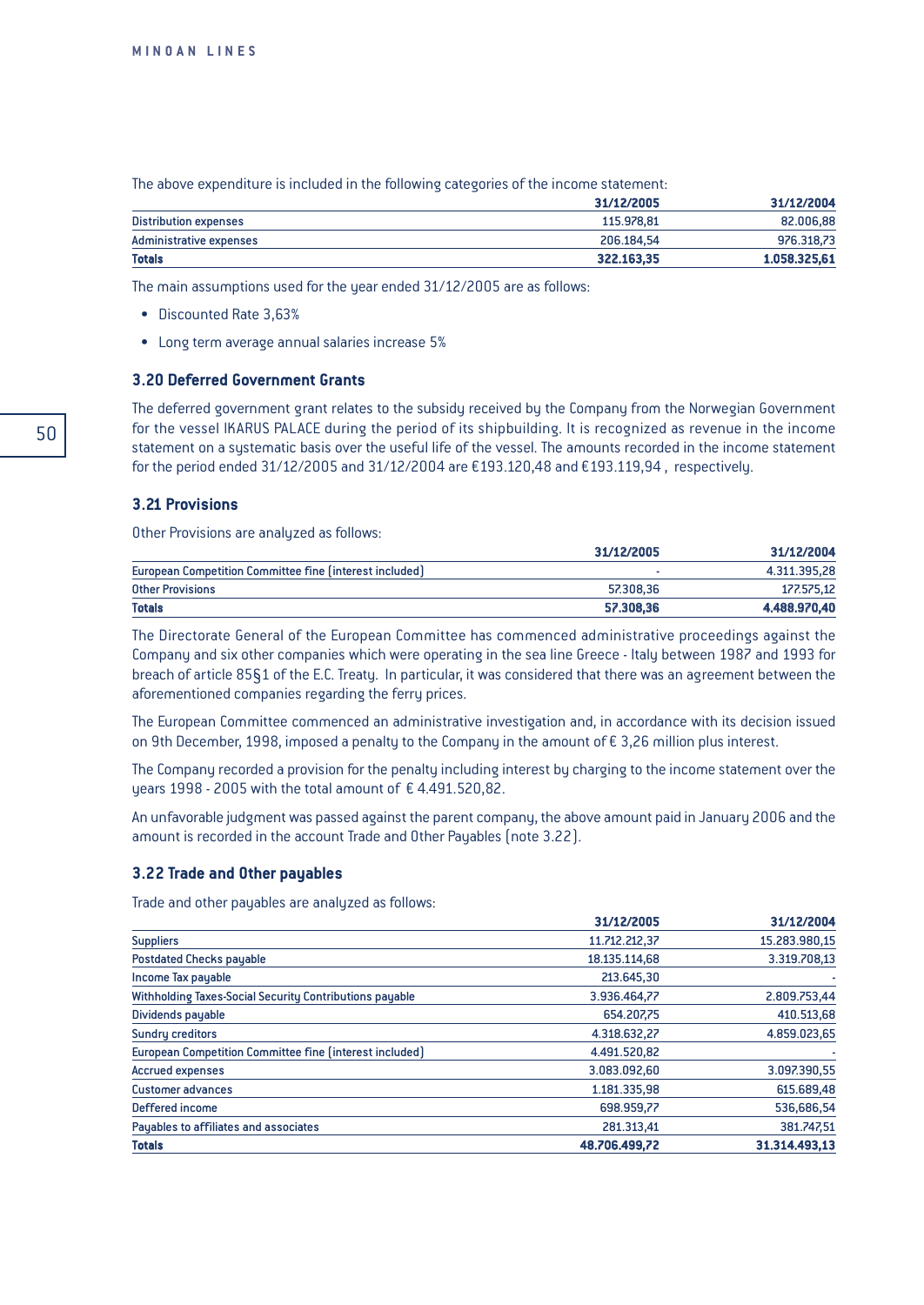# **4. Additional Information**

## **4.1. Analysis of business activities by geographical segment**

A segment is a distinguishable component of the Company that is engaged in providing specific services (business segment), or in providing services within a particular economic environment (geographical segment), which is subject to risks and rewards that are different from other segments. The Company has one primary business segment that is that of its shipping operations. The Company's geographical segments are the following based on the geographical location of the routes of the vessels:

- Greece
- Europe

|                                  | Greece         |                | <b>Europe</b>  |                | <b>Totals</b>  |                |
|----------------------------------|----------------|----------------|----------------|----------------|----------------|----------------|
|                                  | 31/12/2005     | 31/12/2004     | 31/12/2005     | 31/12/2004     | 31/12/2005     | 31/12/2004     |
| <b>Total non-current assets</b>  | 290.999.149,03 | 297.254.512.66 | 438.257.343.71 | 451.421.897,20 | 729.256.492.74 | 748.676.409,86 |
| Capital expenditure              | 247.137,39     | 222.301,24     | 334.392,11     | 723.899,64     | 581.529,50     | 946.200,88     |
| <b>Total Liabilities</b>         | 172.053.144,02 | 181.532.377.68 | 366.152.320.78 | 390.164.822.14 | 538.205.464.80 | 571.697.199,82 |
|                                  | 1/1-31/12/2005 | 1/1-31/12/2004 | 1/1-31/12/2005 | 1/1-31/12/2004 | 1/1-31/12/2005 | 1/1-31/12/2004 |
| Revenue                          | 65.870.470,05  | 57.060.699,87  | 138.327.200.09 | 134.489.322.21 | 204.197.670,14 | 191.550.022,08 |
| Gross Profit [*]                 | 23.304.188,85  | 17,769.814,44  | 39.737.368.86  | 49.946.020.42  | 63.041.557,71  | 67.715.834,86  |
| Profit before tax.               |                |                |                |                |                |                |
| financing costs and depreciation | 24.999.786.78  | 18.409.647.65  | 31.037.150.85  | 39.783.972.83  | 56.036.937.63  | 58.193.620,48  |
| $*includina donrociation$        |                |                |                |                |                |                |

*\* including depreciation*

The Company due to the nature of its business activities, encounters intensive seasonality relating to the revenue from passengers' and private cars' fares and the revenue from on-board services (bars - restaurants, shops) that represent 43,6% and 16,5% of the total annual revenue, respectively. The revenue that results from truck fares represents 39,9% of the total annual revenue and it is evenly earned throughout the year.

### **4.2. Earnings per share**

The earnings per share are calculated on the basis of profit or loss from continuing operations after tax divided by the weighted average number of shares outstanding during the period. There is no current obligation for issuing new shares in the future, thus it is not necessary to provide any other earnings ratio.

|                                                           | 31/12/2005    | 31/12/2004    |
|-----------------------------------------------------------|---------------|---------------|
| <b>Profit attributable to shareholders of the Company</b> | 17.021.659.42 | 12.204.272,72 |
| Weighted average number of shares outstanding             | 70.926.000    | 70.926.000    |
| Basic and diluted earnings per share                      | 0.24          | 0.17          |

#### **4.3 Dividends per share**

The Annual General Shareholders' Meeting of the Company that was held on 12 June 2005, approved the distribution of a dividend of 10 cents per share of total amount of € 7.092.600,00 from profits of the year 2004. The dividend is recorded as a payable in trade and other payables, and the outstanding amount at  $31/12/2005$  is  $\epsilon$ 388.265,80.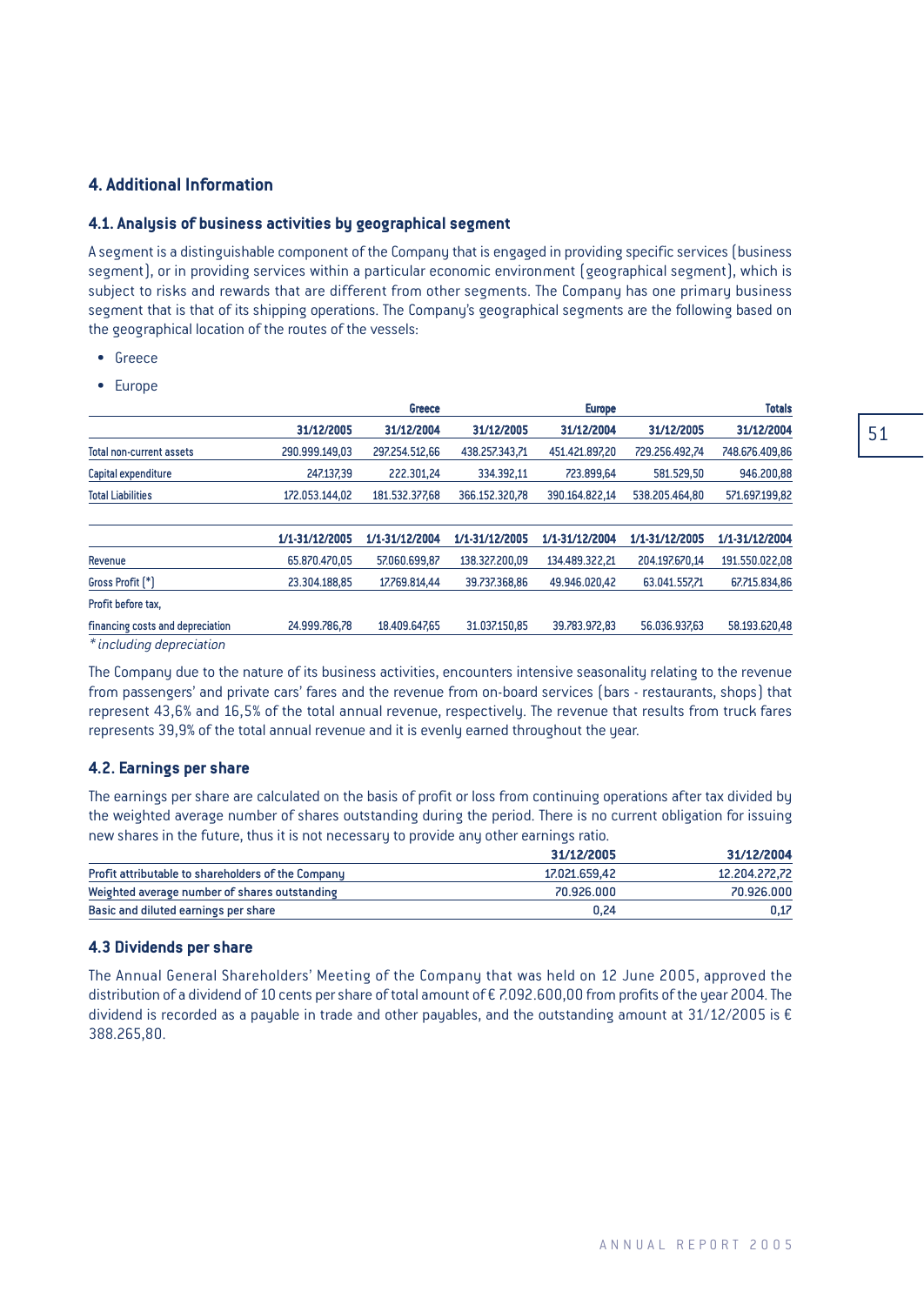## **4.4. Related-party transactions**

Related parties are considered the a) members of the Board of Directors and Management of the Company, b) members of the Board of Directors and Management of subsidiaries of the Group, c) financially dependent members and first-degree relatives (spouses, children etc) of the members of the Board of Directors and Management, and d) companies engaged with transactions with the Group, as long as the investment in them exceeds 20%.

Related party balances and transactions between the parent company and its subsidiaries and associates are as follows:

#### 4.4 a. Subsidiaries

| <b>Assets</b>                | 31/12/2005 | 31/12/2004 |
|------------------------------|------------|------------|
| Trade and other receivables  | 292.233,11 | 721,75     |
| <b>Liabilities</b>           |            |            |
| Trade and other payables     | 124.711,93 | 330.293,33 |
| Revenue                      |            |            |
| Revenue                      | 19.759,46  | 15.637,00  |
| Other operating income       | 2.360,84   | 2.360,84   |
| Dividend income              | 191.348,20 | 74.368,14  |
| <b>Expenses</b>              |            |            |
| <b>Distribution Expenses</b> | 832.618,40 | 790.542,31 |
| Cost of sales                | 216.090,00 | 217.462,00 |
|                              |            |            |

It is noted that the amount included in distribution expenses and cost of sales refers to the tickets commissions and agent fees that the Company pays to a subsidiary based on an agreement. These transactions are priced on an arm's length basis.

## 4.4.b Associates

| <b>Assets</b>               | 31/12/2005 | 31/12/2004   |
|-----------------------------|------------|--------------|
| Trade and other receivables | 193.954,03 | 449.859,03   |
| <b>Liabilities</b>          |            |              |
| Trade and other payables    | 156.601,48 | 229.969,45   |
| <b>Revenue</b>              |            |              |
| Other operating income      | 39.985.83  | 70.520.98    |
| Dividend income             |            | 1.225.872,25 |

# 4.4.c Members of the Board of Directors

The compensations paid to the members of the Board of Directors are as follows:

|                       | 31/12/2005 | 31/12/2004 |
|-----------------------|------------|------------|
| Executive members     | 316,744.82 | 179.987,29 |
| Non-executive members | 217,408.09 | 241.348,12 |
| <b>Totals</b>         | 534.152.91 | 421.335,41 |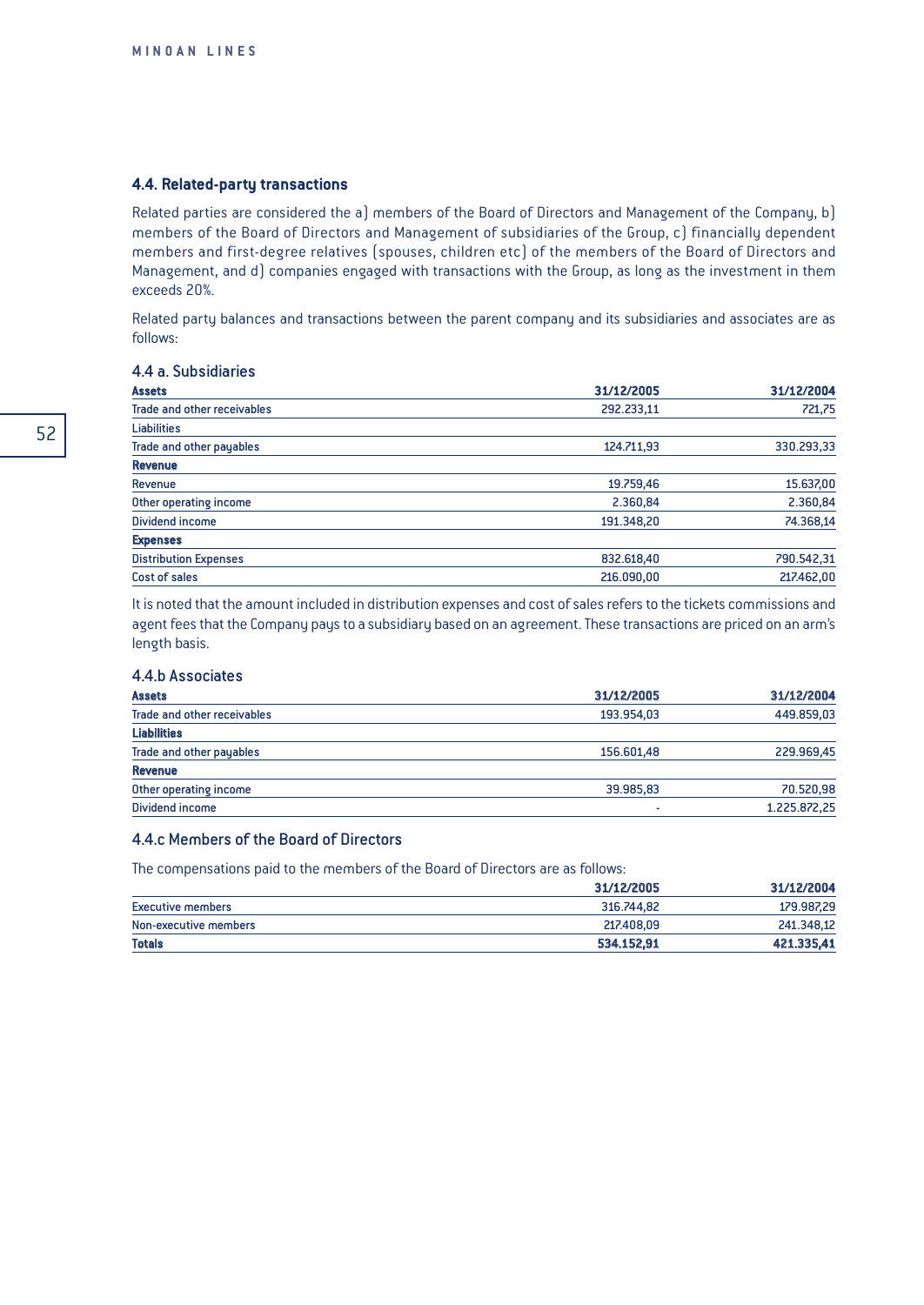# **4.5 Interest rate-credit-foreign currency risks**

• Interest rate risks

The loans are linked to variable interest rates and are consequently influenced by changing market conditions.

In November 2005, the Company signed hedging agreements with several financial institutions, in order to hedge its exposure to interest rate risks. These agreements cover approximately 50% of the weighted average balance of the Company's loans outstanding for the next 5 years.

• Credit risks

Credit evaluations are performed on all customers requiring credit and a credit limit is established for each customer. The accounts receivable's balances are evaluated so that the granted credit per customer does not exceed his determined credit limit.

The Company's maximum exposure to credit risks in case all customers do not pay their debts reaches, at the year ended 31/12/2005, the amount of the accounts receivable as stated in the balance sheet, decreased by the received Letters of Guarantee amounting to  $\epsilon$  2.354.821,67. At the balance sheet date, there were no significant concentrations of credit risk.

• Foreign currency risks

After the entrance of Greece in the Euro-Zone, the Company's foreign currency risk was almost eliminated given the fact that the transactions abroad are mainly realized in Euro. Furthermore, the Company is not subject to foreign currency risk regarding its loans, taking under consideration that these are denominated in Euro.

#### **4.6 Subsequent events**

On 21/2/2006, the Company sold its real estate in Patra at the price of  $\epsilon$  351.000,00 while its acquisition cost as at  $31/12/2005$  was  $\epsilon$  282.858,60. The proceeds will be paid within 50 days from the signing of the agreement.

Except for the aforementioned matter, no other subsequent events relating to the Company which have occurred need to be disclosed under the International Financial Reporting Standards (I.F.R.S.).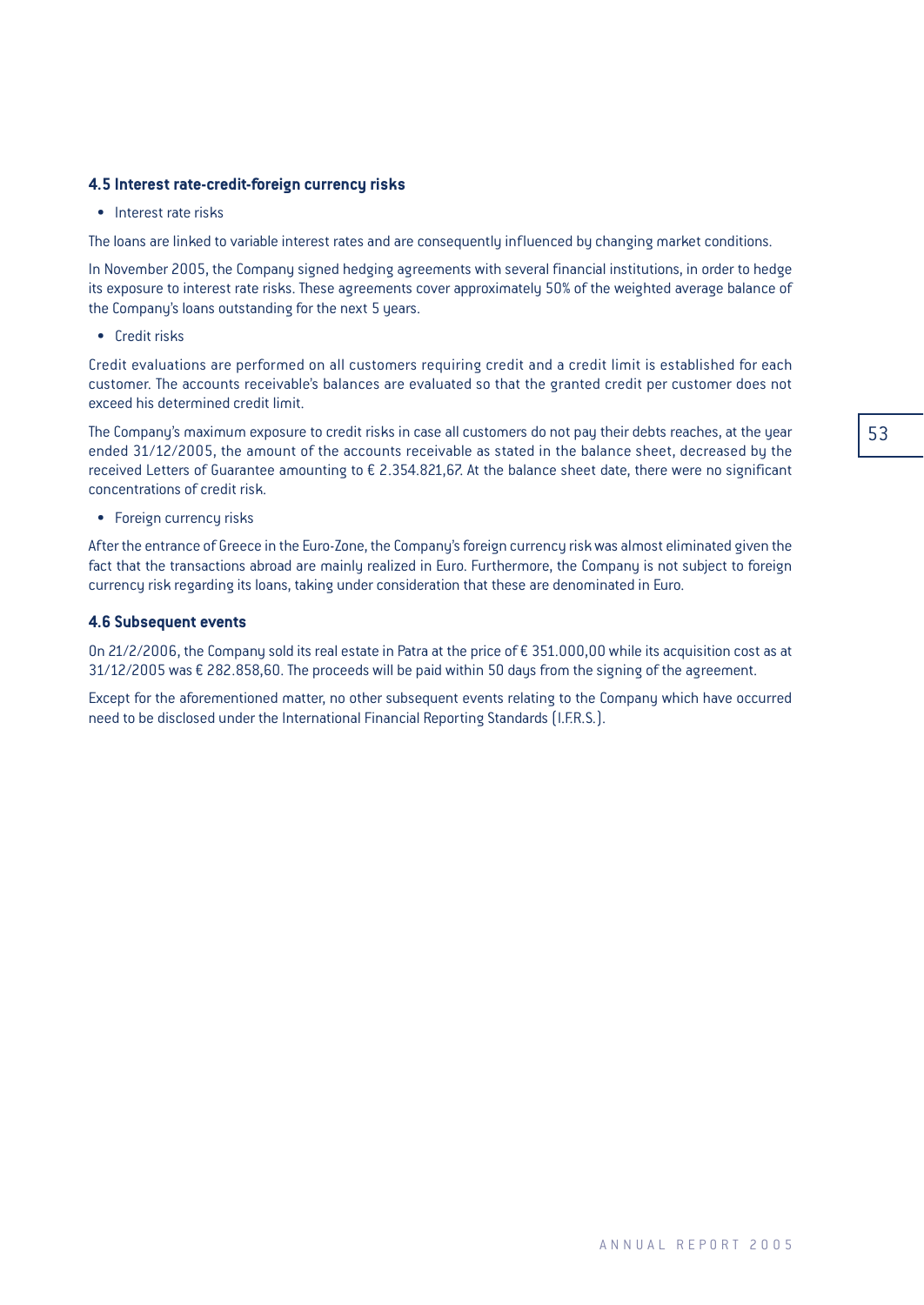#### **4.7 Contingent liabilities and commitments**

The company's contingent liabilities and commitments are the following:

a. By virtue of Decision No. 210/III/2002 of the Competition Committee, which is based on two reports of the Competition Secretariat, a penalty was imposed to the Company in the total amount of  $\epsilon$  4,5 million for:

(i) not making notification, and proceeding to concentration of business by the Company with the businesses of the joint venture named "JOINT VENTURE HYDROFOIL" and

(ii) not making notification and proceeding with twenty (20) business concentrations on coastal business the period between 3-3-1999 and 31-12-1999 by Hellenic Flying Dolphins A.N.E. (HELLENIC SEAWAYS A.N.E.) which was controlled by the Company.

The Company has filed before the Administrative Court of Appeal of Athens an appeal dated 19-4-2002 against the above Decision for legal falses and vague and conflicting valuation of the facts and arguments that were presented before the Competition Committee; furthermore, the Company filed before the aforementioned Court an application dated 22-4-2002 by virtue of which the execution of the above decision of the Competition Committee was suspended until the issuance of the court decision on the appeal against such Decision. Estimating that the appropriate Administrative Courts will issue a decision justifying the Company, the Company has not recorded any respective provision.

By virtue of Decision No. 1101/2005 of the Administrative Court of Appeal of Athens, the above mentioned Decision No. 210/III/2002 of the Competition Committee was nulled with regard to the section that is connected with the Company.

b. The Company has recorded provision amounting to approximately  $\epsilon$  0,04 million included in Provisions in the financial statements for tax audit differences of prior years (1985-1996) regarding income tax and Value Added Tax of total amount of  $\epsilon$  1,77 million. It should be mentioned that the Company has filed actions for the above disputes before the Administrative Courts and has been justified at first instance courts for all disputes and finally (at second instance courts) for the disputes that have been judged until today.

c. For tax audit differences (1998-1999) regarding income tax and Value Added Tax, amounting to  $\epsilon$  724 thousand, resulting from a tax audit realized in the current financial year, the Company has filed an appeal to the Administrative Courts. No provision was recorded for the aforementioned amount since the Company expects that it will finally be justified on these disputes.

d. The Company has not been audited by the tax authorities for the financial years 2000 to 2005 and consequently its tax obligations for the open tax years have not yet been finalized.

### **4.8 Effects on the financial statements from transition to International Financial Reporting Standards (I.F.R.S)**

According to the Regulation of the European Union (EU) 1606/2002 and the corporate law 2190/1920, which was modified and is in force by the law 3301/2004, from 1/1/2005 the companies listed to the Athens Stock Exchange are obliged to prepare their financial statements in accordance with the International Financial Reporting Standards.

Due to the obligation for presentation of comparatives for the financial year 2004, using consistent accounting policies, the beginning of the comparative period  $(1/1/2004)$  is determined as the date of transition to I.F.R.S., which is the date that the opening I.F.R.S. balance sheet is prepared according to I.F.R.S. 1 (regarding first time adoption of *I.F.R.S.*).

More specifically, I.F.R.S. 1 indicates the retroactive implementation of the International Accounting Standards and related interpretations in force during the first year of adoption.

However, in some cases, I.F.R.S. 1 allows limited exceptions from the obligation, which are distinguished to obligatory exceptions and exceptions about which, the selection of the adoption is optional.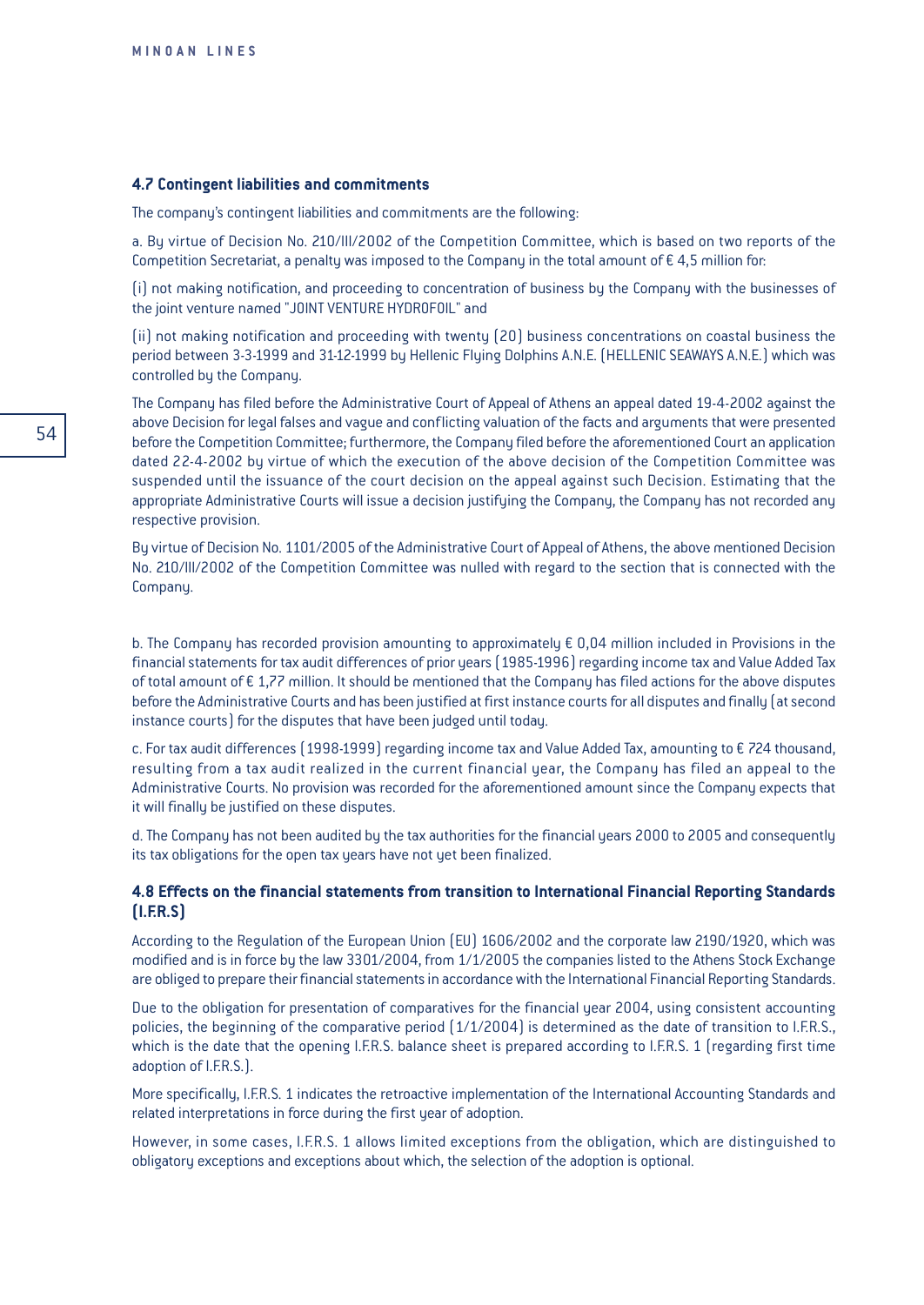# Obligatory exceptions of retroactive adoption of the I.F.R.S.

#### a) Estimates

The estimates based on which the financial statements are prepared at the transition date, must be consistent with the estimates made in the same periods according to the previous Generally Accepted Accounting Principles, unless there are objective reasons that these estimates were incorrect.

#### Optional exceptions of retroactive adoption of the I.F.R.S.

#### a) Use of fair value as deemed cost

The Company chose, at the date of transition, to recognize the land, the buildings and the vessels at their fair values considering these values as deemed cost. The depreciation is calculated based on the vessels' useful life on this cost, after subtracting the residual value (of the vessels) estimated by the Company,. The resulting adjustment was transferred to the Retained Earnings.

#### b) Employee benefits

The liabilities for employee benefits, were calculated on 1/1/2004 and recognized fully, including the accumulative actuarial loss that would not be recognized in case the Company chose the retroactive application of the IAS 19.

Presented below are the reconciliation tables of equity, balance sheets, and income statements that are required by IFRS, as well as their explanatory notes.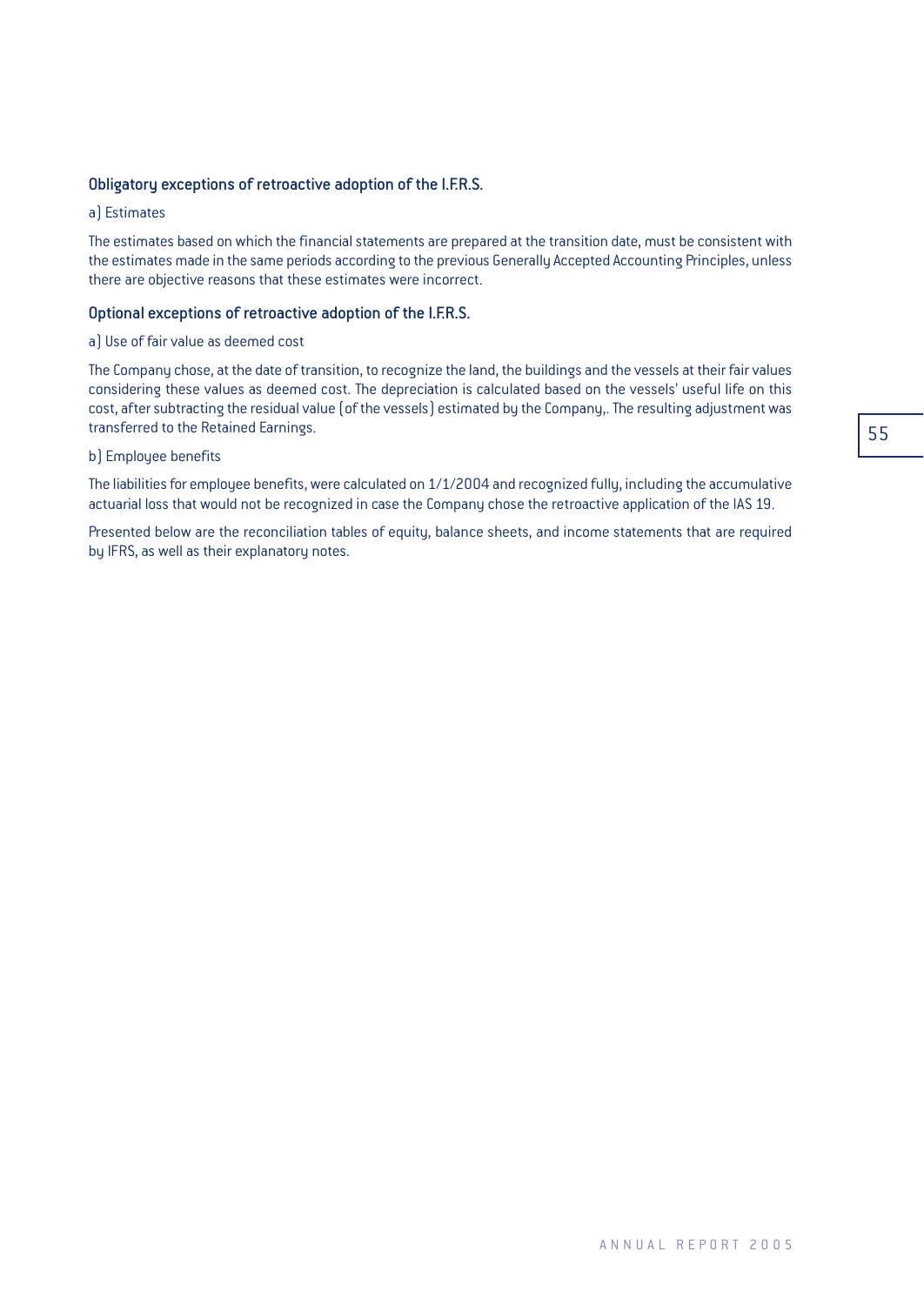# 4.8.a Transition Balance Sheet to I.F.R.S. as at  $(1/1/2004)$

|                                                          | <b>Notes</b> | Greek G.A.A.P. | <b>Reclassifications</b> | <b>Adjustments</b> | I.F.R.S.       |
|----------------------------------------------------------|--------------|----------------|--------------------------|--------------------|----------------|
| <b>Assets</b>                                            |              |                |                          |                    |                |
| Property, Plant and Equipment                            | a.b          | 751.380.273,10 |                          | 1.043.220,96       | 752.423.494,06 |
| <b>Investments in subsidiaries</b>                       | c            | 7.907.807,38   |                          | $-4.442.255.91$    | 3.465.551,47   |
| <b>Investments in associates</b>                         | d            | 72.223.722,96  | $-7.503.405,24$          | $-2.173.545,05$    | 62.546.772,67  |
| Other long term assets                                   |              | 33.716,64      |                          | ä,                 | 33.716,64      |
| <b>Total non-current assts</b>                           |              | 831.545.520,08 | $-7.503.405,24$          | $-5.572.580,00$    | 818.469.534,84 |
| <b>Inventories</b>                                       |              | 3.877.294,93   |                          |                    | 3.877.294,93   |
| <b>Trade and other receivables</b>                       | е            | 34.043.216,90  | i,                       | $-101.759,61$      | 33.941.457,29  |
| <b>Available for sale Securities</b>                     | f            | 5.240.589,79   | 7.503.405,24             | 11.888.148,36      | 24.632.143,39  |
| Other current assets                                     | Q            | 3.306.004,49   |                          | 627.615,80         | 3.933.620,29   |
| Cash and cash equivalents                                |              | 2.853.503,94   |                          |                    | 2.853.503,94   |
| <b>Total current assets</b>                              |              | 49.320.610,05  | 7.503.405,24             | 12.414.004,55      | 69.238.019,84  |
| <b>Total assets</b>                                      |              | 880.866.130,13 |                          | 6.841.424,55       | 887.707.554,68 |
| <b>Equity and liabilities</b>                            |              |                |                          |                    |                |
| <b>Equity</b>                                            |              |                |                          |                    |                |
| <b>Share Capital</b>                                     |              | 159.583.500,00 |                          | ×,                 | 159.583.500,00 |
| <b>Share Premium</b>                                     |              | 26.942.576,38  |                          |                    | 26.942.576,38  |
| <b>Fair value reserves</b>                               | f            |                |                          | 9.904.448,60       | 9.904.448,60   |
| <b>Other Reserves</b>                                    | h            | 53.917.655,61  | 14.831.368,51            | ×,                 | 68.749.024,12  |
| <b>Retained Earnings</b>                                 | j.           | 35.938,43      | -19.181.595,32           | $-7.932.606,44$    | -27.078.263,33 |
| <b>Total Equity</b>                                      |              | 240.479.670,42 | -4.350.226,81            | 1.971.842,16       | 238.101.285,77 |
| <b>Non current liabilities</b>                           |              |                |                          |                    |                |
| Interest-bearing loans and borrowings                    |              | 556.422.127,69 | ä,                       | ä,                 | 556.422.127,69 |
| <b>Employee defined benefit obligations</b>              |              | 1.791.709,98   |                          | 207.899,36         | 1.999.609,34   |
| <b>Deferred Government Grants</b>                        | h            |                | 5.768.746,81             |                    | 5.768.746,81   |
| <b>Provisions</b>                                        | k            | 2.927.438,52   |                          | 1.508.176,15       | 4.435.614,67   |
| <b>Total non current liabilities</b>                     |              | 561.141.276,19 | 5.768.746,81             | 1.716.075,51       | 568.626.098,51 |
| <b>Current liabilities</b>                               |              |                |                          |                    |                |
| <b>Bank overdrafts</b>                                   |              | 15.222.170,35  | ä,                       | ×,                 | 15.222.170,35  |
| Current portion of interest-bearing loans and borrowings |              | 30.250.000,00  | ×,                       | ä,                 | 30.250.000,00  |
| Trade and other payables                                 |              | 33.773.013,17  | $-1.418.520,00$          | 3.153.506,88       | 35.508.000,05  |
| <b>Total current liabilities</b>                         |              | 79.245.183,52  | -1.418.520,00            | 3.153.506,88       | 80.980.170,40  |
| <b>Total liabilities</b>                                 |              | 640.386.459,71 | 4.350.226,81             | 4.869.582,39       | 649.606.268,91 |
| <b>Total Equity and liabilities</b>                      |              | 880.866.130.13 |                          | 6.841.424.55       | 887.707.554,68 |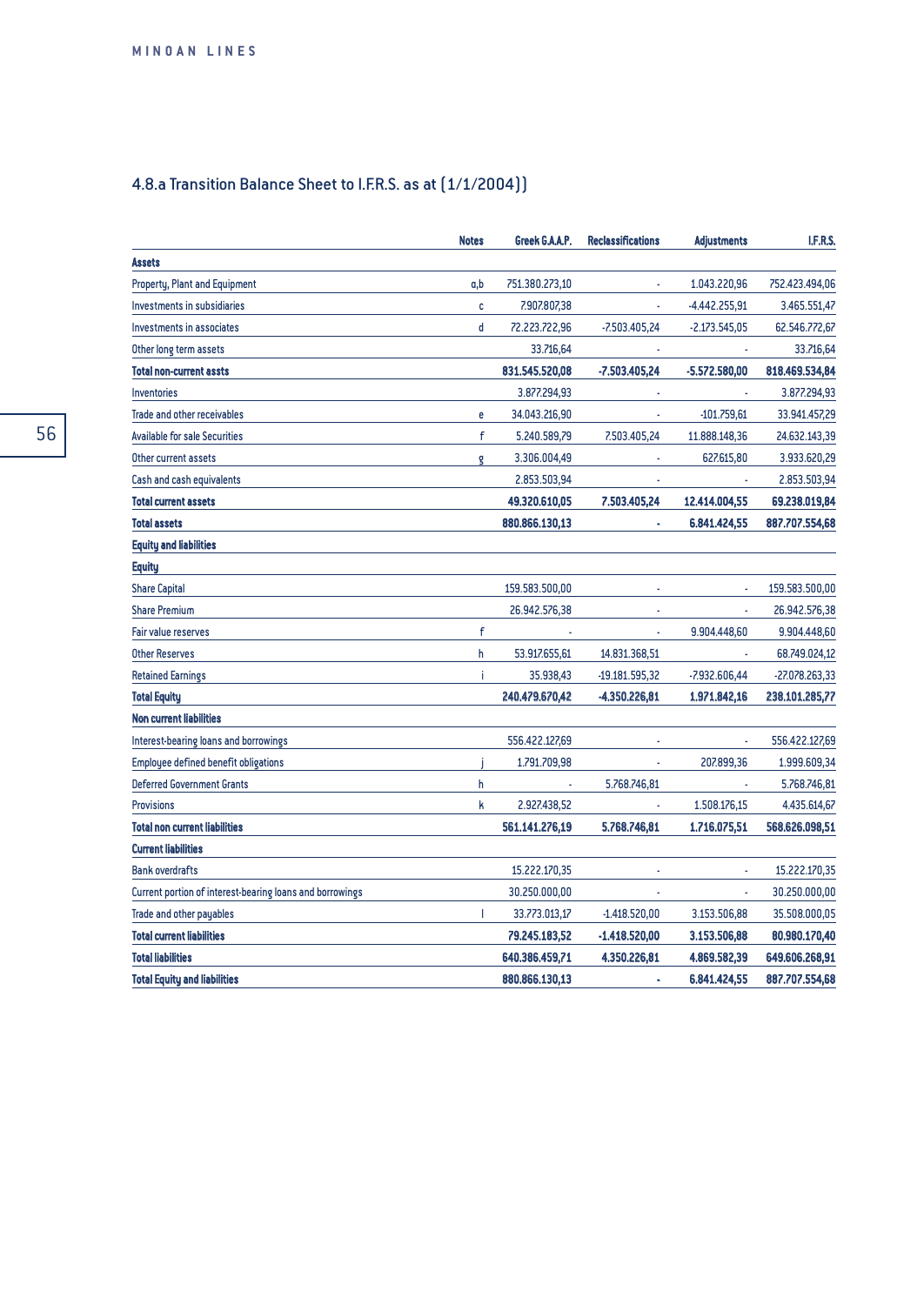# 4.8.b Reconciliation of Equity for the years 1/1/2005 and 1/1/2004 between Greek G.A.A.P and I.F.R.S.

|                                                           | <b>Notes</b> | 1/1/2005        | 1/1/2004        |
|-----------------------------------------------------------|--------------|-----------------|-----------------|
| Equity at the beginning of the years,                     |              |                 |                 |
| $[1/1/2005$ and $1/1/2004$ respectively]                  |              |                 |                 |
| according to Greek G.AA.P.                                |              | 243.312.160,22  | 240.479.670,42  |
| Write-off of establishment costs                          |              |                 |                 |
| and various intangible assets                             | a, b         | $-2.652.967,43$ | $-4.736.456,24$ |
| Valuation of fixed assets to deemed cost                  |              |                 |                 |
| and recomputation of depreciation charged                 |              |                 |                 |
| and recognition of property, plant and equipment          |              |                 |                 |
| under finance leases                                      | a            | 2.364.691,00    | 5.559.592,98    |
| Adjustment due to valuation                               |              |                 |                 |
| of investments and equity securities                      | c, d, f      | 5.333.376,29    | 5.272.347,40    |
| Reclassification of government grants                     |              |                 |                 |
| from equity to deferred income                            | h            | $-5.575.626,87$ | $-5.768.746.81$ |
| Adjustment to provision according to I.F.R.S.             | e, k, l      | $-3.243.557.22$ | $-4.123.641.98$ |
| Reversal of dividends not declared                        |              | 7.092.600,00    | 1.418.520,00    |
| Equity at the beginning of the year,                      |              |                 |                 |
| excluding minority interest                               |              |                 |                 |
| [1/1/2005 and 1/1/2004 respectively] adjusted to I.F.R.S. |              | 246.630.675,99  | 238.101.285,77  |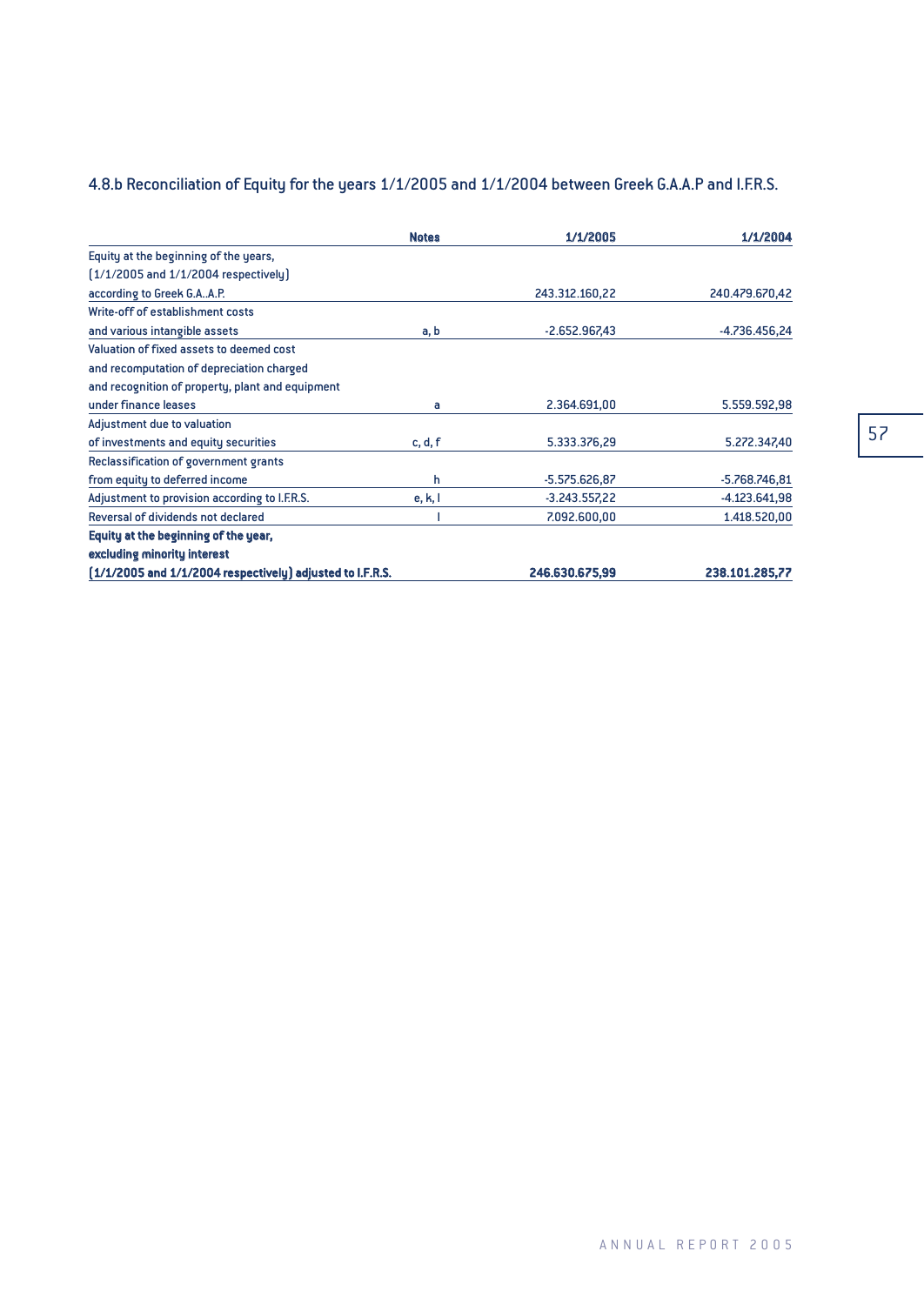# 4.8.c Balance Sheet for the year ended 31/12/2004

|                                                 | <b>Notes</b> | Greek G.A.A.P.  | <b>Reclassifications</b> | <b>Adjustments</b> | I.F.R.S.                   |
|-------------------------------------------------|--------------|-----------------|--------------------------|--------------------|----------------------------|
| <b>Assets</b>                                   |              |                 |                          |                    |                            |
| <b>Property, Plant and Equipment</b>            | a, b         | 685.383.592,39  | $-2.849.126,59$          | 94.465,45          | 682.628.931,25             |
| <b>Investments in subsidiaries</b>              | c            | 6.465.551,47    |                          | $-3.000.000,00$    | 3.465.551,47               |
| Investments in associates                       | d            | 62.546.772,67   | ×                        |                    | 62.546.772,67              |
| Other long term assets                          |              | 35.154,47       | ×                        | ä,                 | 35.154,47                  |
| <b>Total non-current assets</b>                 |              | 754.431.071,00  | $-2.849.126,59$          | $-2.905.534,55$    | 748.676.409,86             |
| <b>Inventories</b>                              |              | 3.723.449,92    |                          |                    | 3.723.449,92               |
| Trade and other receivables                     | е            | 37.600.811,64   |                          | $-1.039.015,96$    | 36.561.795,68              |
| <b>Available for sale Securities</b>            | f            | 13.867.419,86   |                          | 8.333.376,29       | 22.200.796,15              |
| Other current assets                            | q            | 3.556.687,75    | 2.849.126,59             | -238.240,99        | 6.167.573,35               |
| Cash and cash equivalents                       |              | 997.850,85      |                          | ×,                 | 997.850,85                 |
| <b>Total current assets</b>                     |              | 59.746.220,02   | 2.849.126,59             | 7.056.119,34       | 69.651.465,95              |
| <b>Total assets</b>                             |              | 814.177.291,02  |                          | 4.150.584,79       | 818.327.875,81             |
| <b>Equity and liabilities</b>                   |              |                 |                          |                    |                            |
| Equity                                          |              |                 |                          |                    |                            |
| <b>Share Capital</b>                            |              | 159.583.500,00  | ä                        | ä,                 | 159.583.500,00             |
| <b>Share Premium</b>                            |              | 26.942.576,38   | ×                        | ×,                 | 26.942.576,38              |
| <b>Fair value reserves</b>                      | f            | i,              | ×,                       | 7.648.086,10       | 7.648.086,10               |
| <b>Other Reserve</b>                            | h            | 56.651.080,04   | 12.564.944,08            |                    | 69.216.024,12              |
| <b>Retained Earnings</b>                        | i.           | 135.003,80      | -11.053.770,80           | $-5.840.743,61$    | $-16.759.510,61$           |
| <b>Total Equity</b>                             |              | 243.312.160,22  | 1.511.173,28             | 1.807.342,49       | 246.630.675,99             |
| <b>Non current liabilities</b>                  |              |                 |                          |                    |                            |
| Interest-bearing loans and borrowings           |              | 476.076.736,87  |                          | ä,                 | 476.076.736,87             |
| <b>Employee defined benefit obligations</b>     |              | 2.018.430,98    |                          | 854.535,55         | 2.872.966,53               |
| <b>Deferred Government Grants</b>               | h            |                 | 5.581.426,72             | $-5.799,85$        | 5.575.626,87               |
| <b>Provisions</b>                               | k            | 3.164.816,93    |                          | 1.324.153,47       | 4.488.970,40               |
| <b>Total non-current liabilities</b>            |              | 481.259.984,78  | 5.581.426,72             | 2.172.889,17       | 489.014.300,67             |
| <b>Current liabilities</b>                      |              |                 |                          |                    |                            |
| <b>Bank overdrafts</b>                          |              | 22.868.406,02   |                          | ä,                 | 22.868.406,02              |
| Current portion of Interest - bearing loans and |              |                 |                          |                    |                            |
| borrowings                                      |              | 28.500.000,00   |                          |                    | $-28.500.000,00$           |
| Trade and other payables                        |              | 1 38.236.740,00 | $-7.092.600,00$          | 170.353,13         | 31.314.493,13              |
| <b>Total current liabilities</b>                |              | 89.605.146,02   | $-7.092.600,00$          |                    | 170.353,13 82.682.899,15   |
| <b>Total liabilities</b>                        |              | 570.865.130,80  | $-1.511.173,28$          |                    | 2.343.242,30571.697.199,82 |
| <b>Total Equity and liabilities</b>             |              | 814.177.291,02  |                          |                    | 4.150.584,79818.327.875,81 |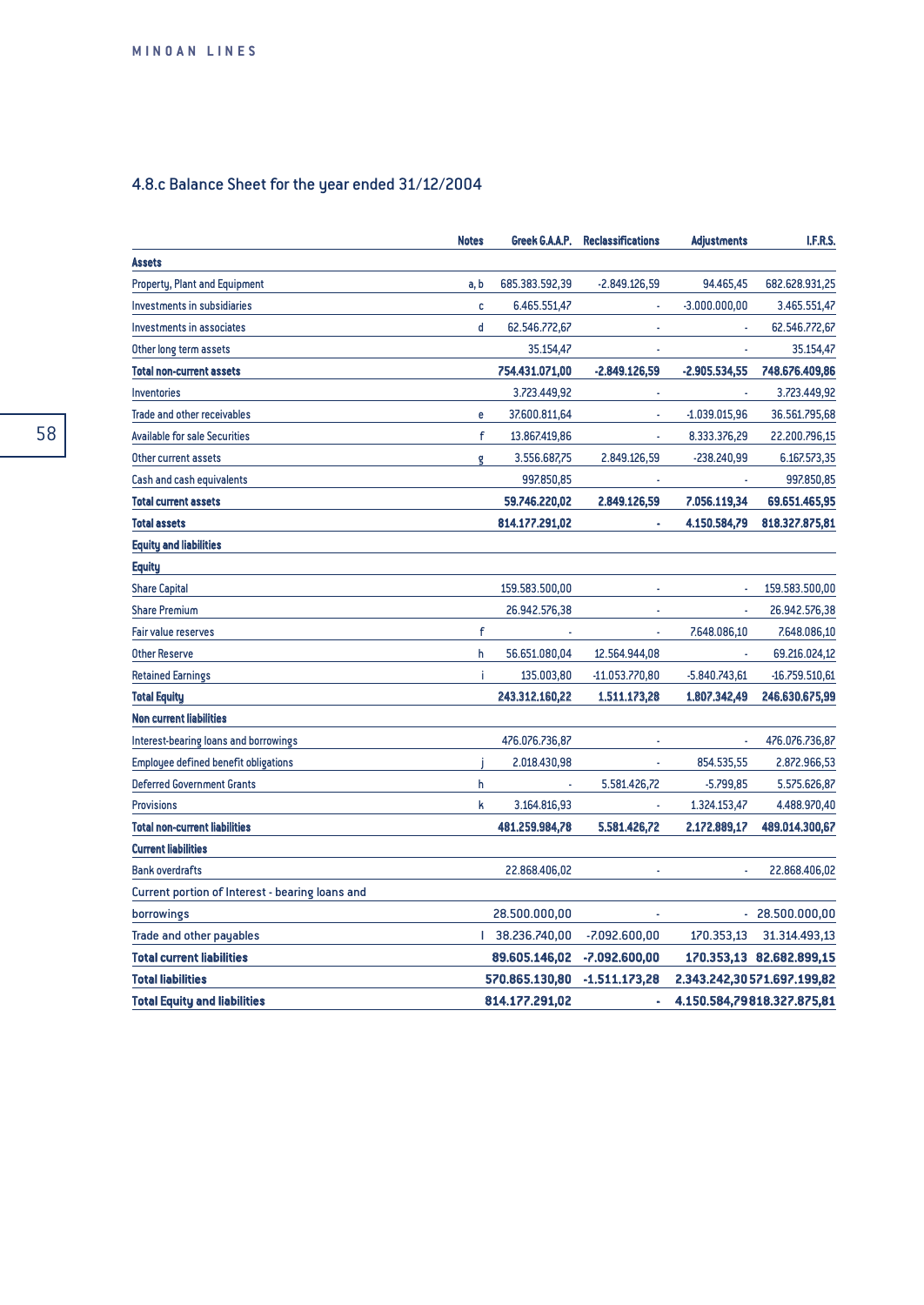# 4.8.d Income Statement for the year ended 31/12/2004

|                                                            | <b>Notes</b> | Greek G.A.A.P.   | <b>Reclassifications</b> | <b>Adjustments</b> | I.F.R.S.        |
|------------------------------------------------------------|--------------|------------------|--------------------------|--------------------|-----------------|
| Revenue                                                    |              | 191.537.439,18   |                          | 12.582,90          | 191.550.022,08  |
| <b>Cost of Sales</b>                                       | m, n         | -121.565.202,87  | 772.880,31               | $-3.041.864,66$    | -123.834.187,22 |
| <b>Gross Profit</b>                                        |              | 69.972.236,31    | 772.880,31               | $-3.029.281,76$    | 67.715.834,86   |
| <b>Other Operating Income</b>                              | n            | 530.939,88       | 9.909,00                 |                    | 540.848,88      |
| <b>Distribution expenses</b>                               | m, n         | -18.836.169,30   |                          | $-9.953,72$        | -18.846.123,02  |
| <b>Administrative expenses</b>                             | m, n         | $-11.234.462,51$ |                          | 608.669,09         | -10.625.793,42  |
| Other Operating expenses                                   | n            | ٠                | $-1.094.24768$           | $-636.988,81$      | $-1.731.236,49$ |
| <b>Operating profit before financing costs</b>             |              | 40.432.544,38    | $-311.458,37$            | $-3.067.555,20$    | 37.053.530,81   |
| <b>Financial income</b>                                    | 0, n         | 2.032.472,46     | 534.525,86               | $-4.953,41$        | 2.562.044,91    |
| <b>Financial expenses</b>                                  | p, n         | $-31.583.509,06$ | $-495.551,30$            | 3.894.053,11       | -28.185.007,25  |
| Extraordinary Income/Expense                               | n            | $-1.371.140.09$  | 272.483,81               | 1.098.656,28       |                 |
| Profit/[Loss] before tax                                   |              | 9.510.367,69     | ٠                        | 1.920.200,78       | 11.430.568,47   |
| Income Tax expense                                         | a            |                  |                          | 773.704,25         | 773.704,25      |
| Profit/[Loss] after tax                                    |              | 9.510.367,69     |                          | 2.693.905,03       | 12.204.272,72   |
| Attributable to:                                           |              |                  |                          |                    |                 |
| <b>Equity Holders</b>                                      |              | 9.510.367,69     | ٠                        | ۰                  | 12.204.272,72   |
| Basic and diluted earnings per Share after Taxation (in €) |              | 0,13             |                          |                    | 0,17            |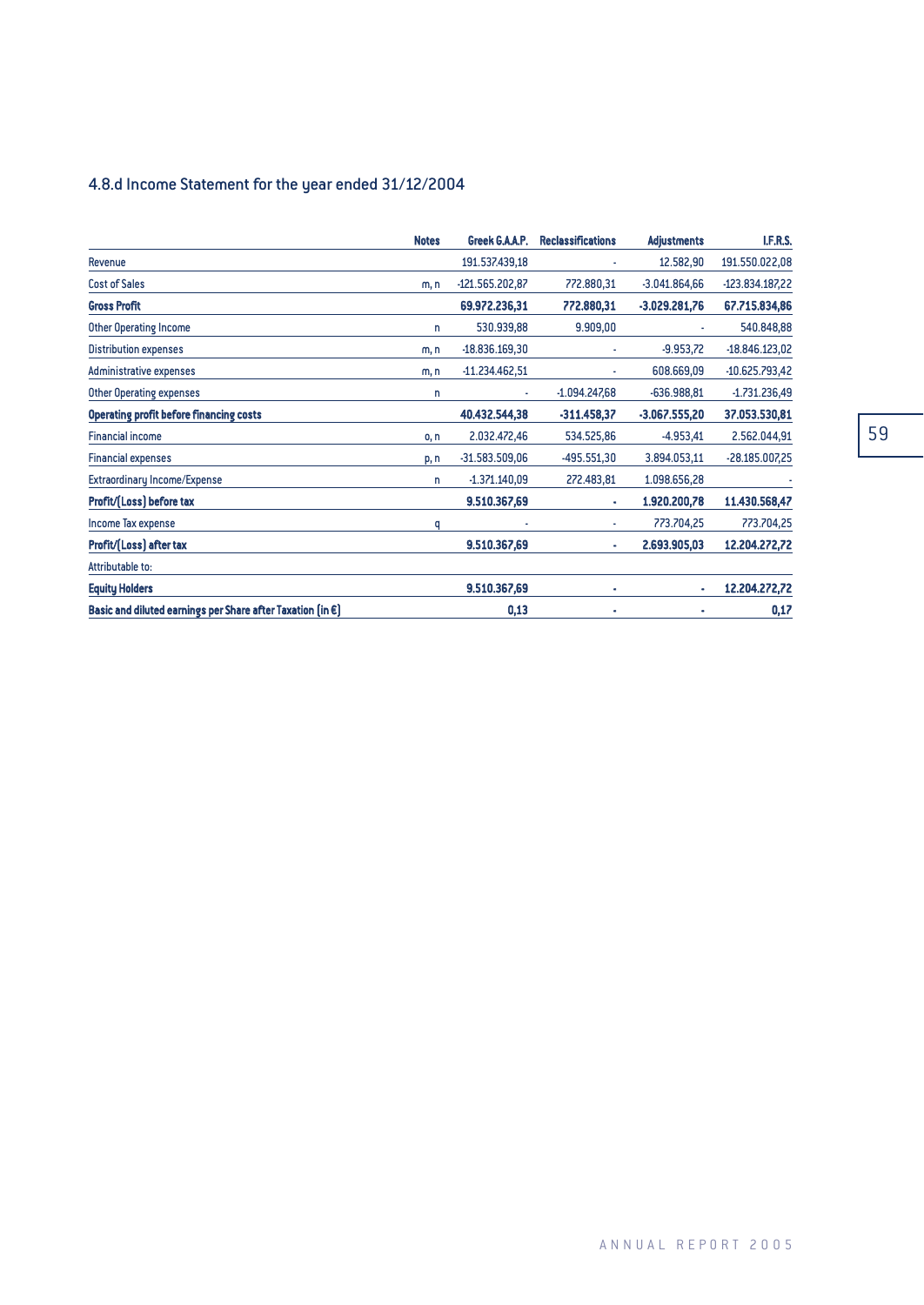#### • Explanatory notes

#### a. Plant, Property and Equipment

Independent appraisers assessed the fair values of the real estate and the vessels of the Company, which was considered at the transition date as the deemed cost. The increase in property, plant and equipment that resulted from the revaluation was recognized in the item "Retained Earnings". Additionally leased assets are recognized as finance leases according to I.A.S.17.

#### b. Intangible Assets

The intangible assets that did not fill the recognition conditions of I.A.S. 38 were written off to Retained Earnings and amounts that were allowed to be capitalized in accordance with I.F.R.S. were reclassified to other captions.

#### c. Investments in subsidiaries

The investments in subsidiaries were measured at their cost less impairment losses, which was charged to Retained Earnings.

#### d. Investments in Associates

The investments in associates were measured at their cost less the impairment losses, which were charged to Retained Earnings.

# e. Trade and Other Receivables

After testing for impairment of the trade and other receivables, the relevant impairment loss was charged to Retained Earnings.

#### f. Available for sale securities

The listed shares were measured at fair values in accordance with I.A.S. 39, while the non listed shares were measured at cost. The gains and the losses that resulted from the valuation were recorded to Fair Value Reserves. Additionally impairment losses that were previously recorded in the income statement were reversed and recorded to Retained earnings as they were recognised in the income statement in the previous years. In addition an investment in associate was transferred to this category because it was management's intention to sell its participation and the entire sale was finally concluded in August 2005.

#### g. Other current assets

This account was affected by the reclassification of deferred charges relating to the cost of debt in accordance with I.A.S.39 and the recognition of accrued income which was collected in the forth-coming year.

#### h. Other Reserves

Items that according to I.F.R.S. are not recognized in these categories were transferred either to the item Retained Earnings or to the item "Deferred Government Grants".

#### i. Retained Earnings

The account was affected by transfers, reclassifications and re-adjustments in accordance with I.F.R.S..

#### j. Employee defined benefit obligations

This account was affected by the differences arising from the actuarial valuation obtained by the Company in accordance with I.A.S. 19.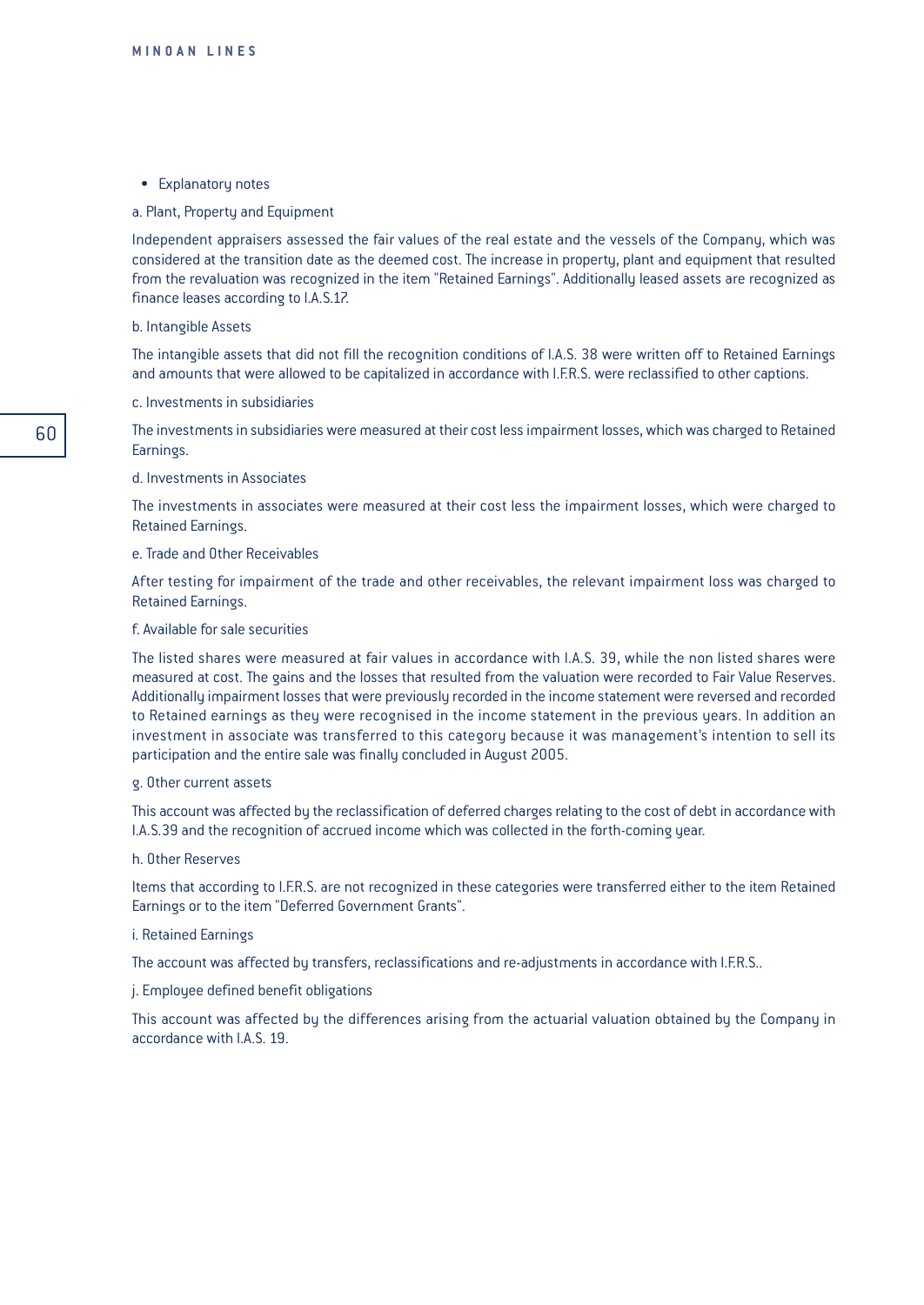#### ANNUAL REPORT 2005

61

# k. Provisions

This account was affected by the Company recording its provisions as required by I.F.R.S..

l. Trade and other payables

This item was affected by reversing the dividends not declared, recording the finance lease obligations and other adjustments relating to accrued expenses as required by I.F.R.S.

m. Cost of sales-Distribution expenses-Administration expenses

The accounts were primarily affected from changes in the depreciation charges which were computed on the deemed cost based on the estimated useful lives, recognition of accrued expenses, reversal of amortisation on intangible assets that were written off for I.F.R.S. purposes, transfer of cost from extraordinary expenses and higher charges resulting from the employee defined benefit obligation which was based on an actuarial valuation.

# n. Extraordinary Income/Expenses

According to the I.F.R.S. the recognition of extraordinary items is not permitted. On that basis the extraordinary items were reclassified and transferred to the relevant categories of the income statement.

# o. Financial Income

The account was affected by the transfers of the extraordinary items and the re-adjustment of the gains arising from the sale of associate companies and available for sale securities.

# p. Financial expense

This account was affected from the amortization of deferred charges, the reversal of the losses on available for sale securities and interest on the capital leases.

# q. Income Taxes

According to I.A.S.12 income taxes are recognized as tax expense in the income statement, while according to the Greek G.A.A.P. they are recorded directly to equity.

# Heraklion March 14th 2006

| THE CHAIRMAN OF THE BOARD      | THE CHIEF EXECUTIVE OFFICER | THE CHIEF FINANCIAL OFFICER       | THE CHIEF ACCOUNTANT        |
|--------------------------------|-----------------------------|-----------------------------------|-----------------------------|
| <b>KONSTANTINOS KLIRONOMOS</b> | ANTONIOS MANIADAKIS         | <b>GEORGE VASSILOKONSTANDAKIS</b> | <b>DIMITRA BATSI</b>        |
| <b>ID C No K 980430</b>        | <b>ID C No X 850531</b>     | ID C No $\equiv$ 945118           | <b>ID C No P 487723</b>     |
|                                |                             |                                   | <b>ID 23944 FIRST CLASS</b> |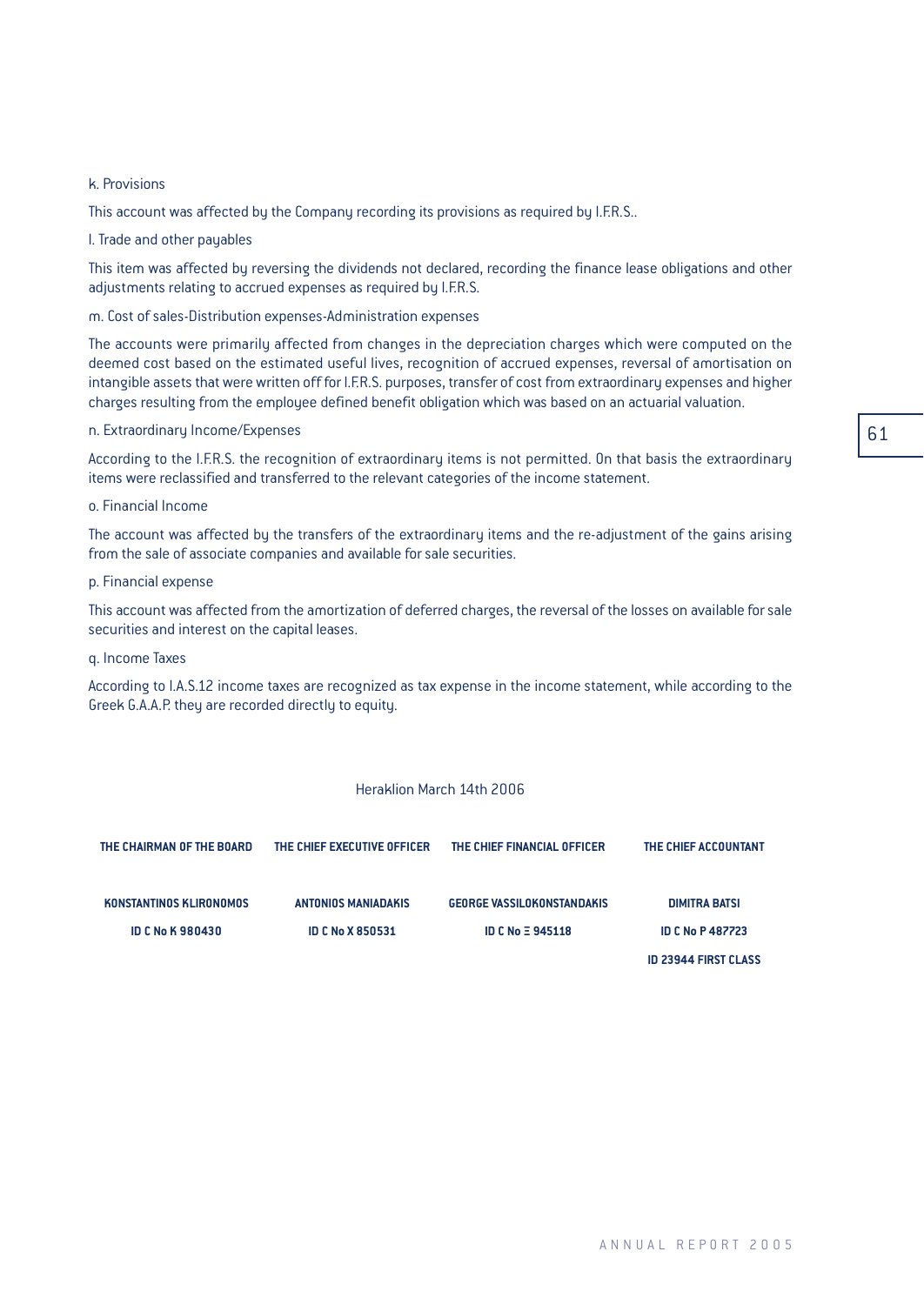Translation from the Greek original

# **Independent Auditor's Report**

#### **To the Shareholders of MINOAN LINES S.A.**

We have audited the accompanying Financial Statements of MINOAN LINES A.E. ("the Company") which comprise the balance sheet as at 31 December 2005 and the income statement, statement of changes in equity and cash flow statement for the year then ended and a summary of significant accounting policies and other explanatory notes. These financial statements are the responsibility of the Company's management. Our responsibility is to express an opinion on these Financial Statements based on our audit.

We conducted our audit in accordance with the Greek Auditing Standards which are aligned with the International Standards on Auditing. These Standards require that we plan and perform the audit to obtain reasonable assurance about whether the financial statements are free of material misstatements. An audit includes examining, on a test basis, evidence supporting the amounts and disclosures in the financial statements. An audit also includes assessing the accounting principles used and significant estimates made by management, as well as evaluating the overall presentation of the financial statements and the consistency of the content of the Board of Directors' Report with the financial statements. We believe that our audit provides a reasonable basis for our opinion.

In our opinion, the accompanying Financial Statements give a true and fair view of the financial position of the Company as of 31 December 2005 and the result of operations, the changes in equity and the cash flows for the year then ended, in accordance with the International Financial Reporting Standards which have been adopted by the European Union and the content of the Board of Directors' report is consistent with the accompanying Financial Statements.

Without qualifying our audit report we wish to draw your attention to Note 4.7d of the Financial Statements, which states that the tax obligations of the Company for the years 2000 to 2005 have not been examined by the tax authorities and consequently its tax obligations relating to these years have not yet been finalized. The outcome of the tax audit can not be determined at this time.

> Athens, 16 March 2006 KPMG Kyriacou Certified Auditors A.E.

Marios T. Kyriacou, Certified Auditor Accountant

AM SOEL 11121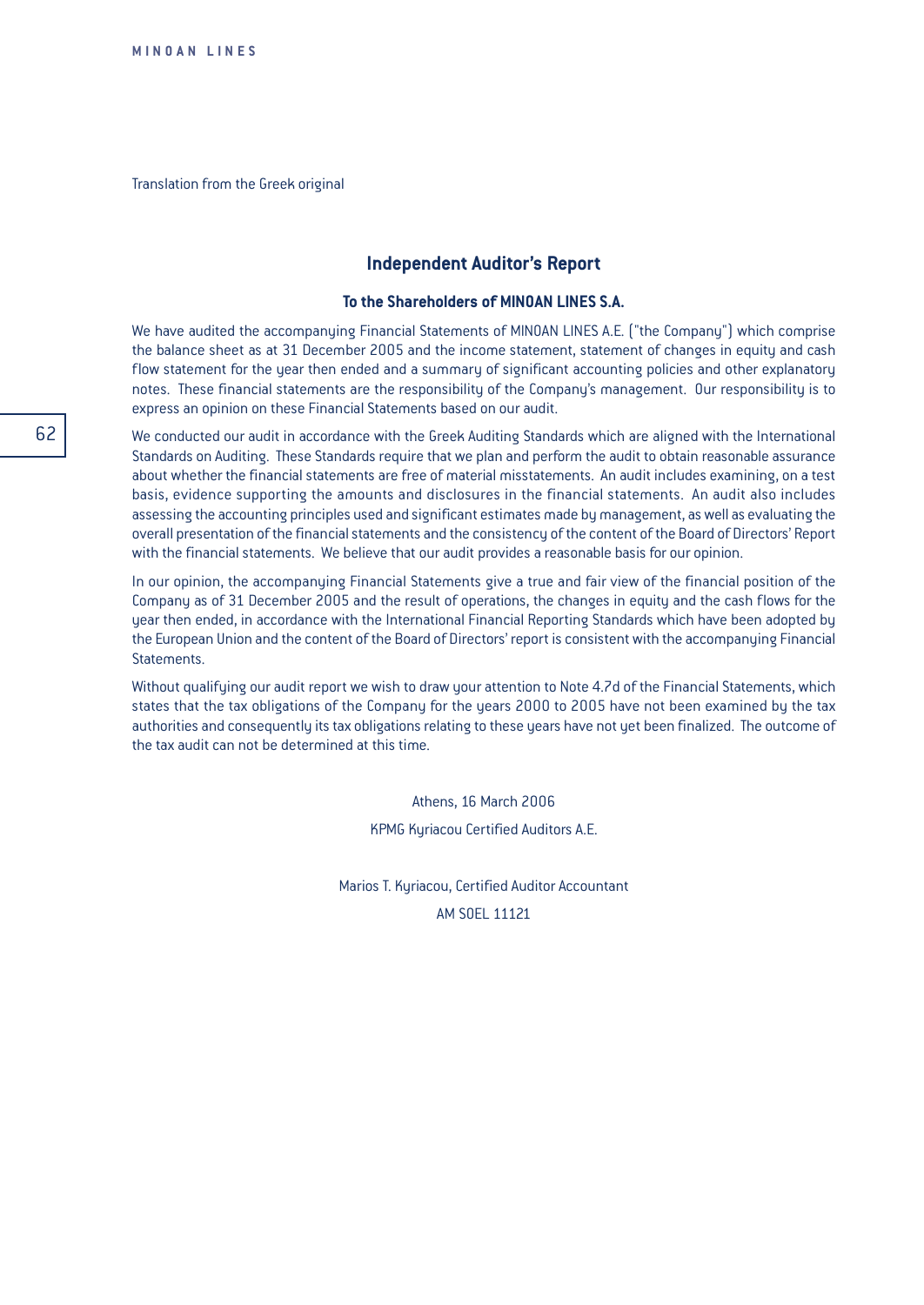# **CONSOLIDATED FINANCIAL STATEMENTS FOR THE YEAR ENDED 2005 (1/1-31/12/2005)**

The Accompanying Annual Consolidated Financial Statements have been approved by the Board of Directors on 14/3/2006 and have been uploaded to the company's website (www.minoan.gr).

| <b>Consolidated Income Statement</b>                                 | <b>Note</b> | 1/1 - 31/12/2005 | 1/1 - 31/12/2004 |
|----------------------------------------------------------------------|-------------|------------------|------------------|
| Revenue                                                              | 3.1         | 204.808.782,81   | 192.182.714,87   |
| <b>Cost of Sales</b>                                                 | 3.2         | -141.976.881,15  | -124.609.984,42  |
| <b>Gross Profit</b>                                                  |             | 62.831.901,66    | 67.572.730,45    |
| <b>Other Operating Income</b>                                        | 3.3         | 2.385.925,18     | 549.463,52       |
| <b>Distribution expenses</b>                                         |             | -18.692.054,43   | -18.230.161,74   |
| Administrative expenses                                              |             | $-10.310.403,85$ | -10.920.934,84   |
| <b>Other Operating expenses</b>                                      | 3.4         | $-672.834,18$    | $-1.731.386,54$  |
| <b>Operating profit before financing costs</b>                       |             | 35.542.534.38    | 37.239.710,85    |
| <b>Financial income</b>                                              | 3.5         | 8.116.887,44     | 1.310.751,70     |
| <b>Financial expenses</b>                                            | 3.6         | $-26.565.261,74$ | $-28.199.617,16$ |
| Share of [Loss] Profit of associates                                 | 3.7         | 662.282,94       | $-1.940.631,81$  |
| <b>Profit before tax</b>                                             |             | 17.756.443,02    | 8.410.213,58     |
| Income Tax expense                                                   | 3.9         | $-145.725.08$    | 636.054,66       |
| Profit/[Loss] after tax                                              |             | 17.610.717,94    | 9.046.268,24     |
| Attributable to:                                                     |             |                  |                  |
| <b>Equity holders of the parent</b>                                  |             | 17.612.845,90    | 9.055.632,64     |
| <b>Minority Interest</b>                                             |             | $-2.127,96$      | $-9.364,40$      |
| Basic and Diluted earnings per Share after Taxation (in $\epsilon$ ) | 4.2         | 0,25             | 0,13             |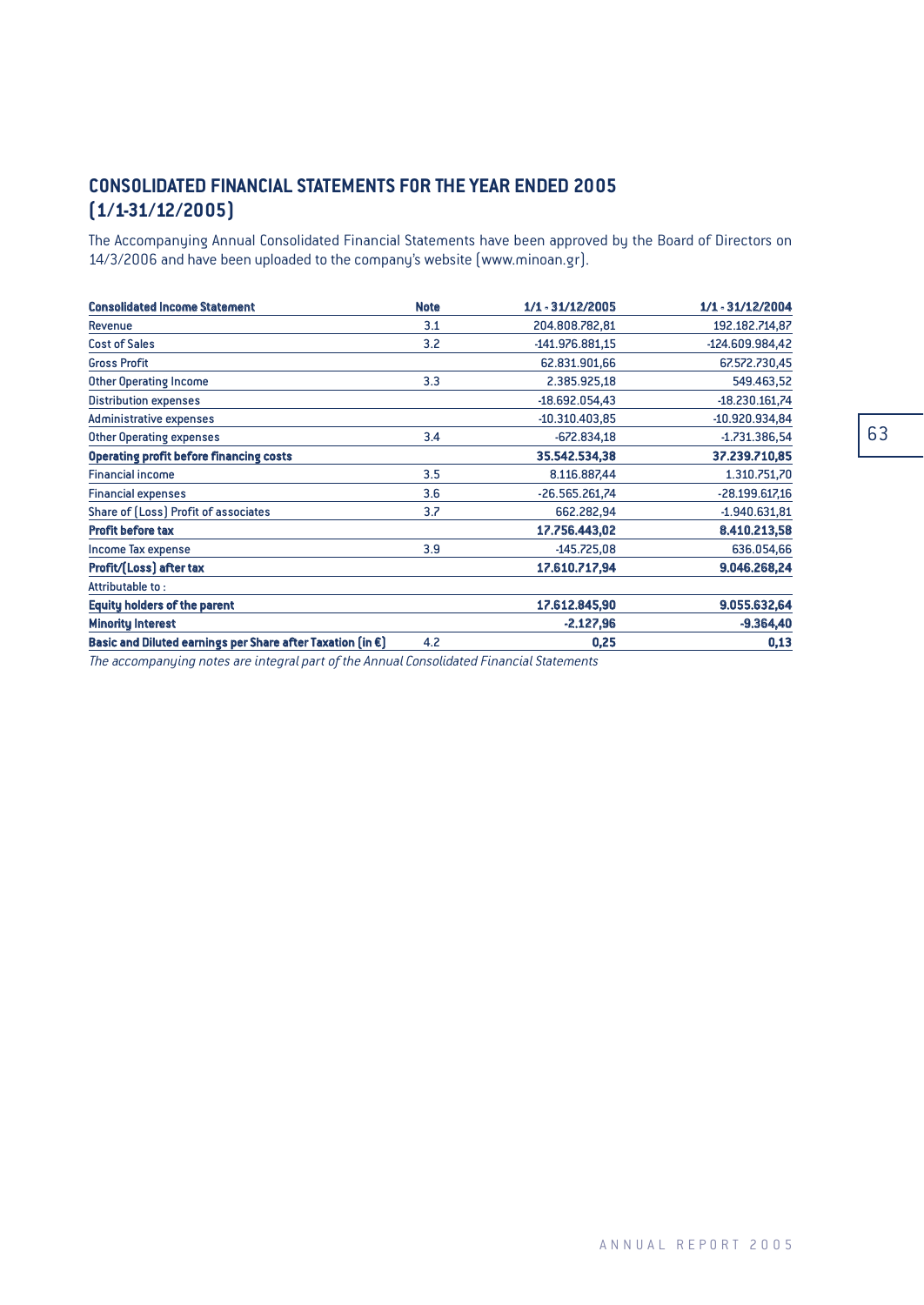| <b>Consolidated Balance Sheet</b>                         | <b>Notes</b> | 31/12/2005      | 31/12/2004     |
|-----------------------------------------------------------|--------------|-----------------|----------------|
| <b>Assets</b>                                             |              |                 |                |
| Property, plant and equipment                             | 3.10         | 664.907.564,79  | 687.862.556,13 |
| Investments in associates                                 | 3.11         | 66.062.812,79   | 61.870.911,56  |
| Other long term assets                                    |              | 36.546,84       | 40.737,90      |
| <b>Total non-current assets</b>                           |              | 731.006.924,42  | 749.774.205,59 |
| <b>Inventories</b>                                        | 3.12         | 4.048.037,97    | 3.723.449,92   |
| <b>Trade and other receivables</b>                        | 3.13         | 43.674.919,25   | 36.958.014,49  |
| Available -for- sale securities                           | 3.14         | 64.508,30       | 22.200.796,15  |
| Other current assets                                      | 3.13         | 6.419.546,89    | 6.182.133,52   |
| <b>Cash and cash equivalents</b>                          | 3.15         | 4.342.769,57    | 1.135.679,00   |
| <b>Total current assets</b>                               |              | 58.549.781,98   | 70.200.073,08  |
| <b>Total assets</b>                                       |              | 789.556.706,40  | 819.974.278,67 |
| <b>Equity and liabilities</b>                             |              |                 |                |
| <b>Equity</b>                                             |              |                 |                |
| Share capital                                             | 3.16         | 159.583.500,00  | 159.583.500,00 |
| Share premium                                             | 3.16         | 26.942.576,38   | 26.942.576,38  |
| Fair value reserves                                       | 3.14         | 0,00            | 7.648.086,10   |
| Other reserves                                            | 3.17         | 69.252.152,85   | 69.245.866,00  |
| <b>Retained earnings</b>                                  |              | $-4.761.880,46$ | -15.277.429,73 |
| Total Equity attributable to equity holders of the parent |              | 251.016.348,77  | 248.142.598,75 |
| <b>Minority Interest</b>                                  |              | 54.791,97       | 60.633,43      |
| <b>Total Equity</b>                                       |              | 251.071.140,74  | 248.203.232,18 |
| <b>Non current liabilities</b>                            |              |                 |                |
| Interest-bearing loans and borrowings                     | 3.18         | 425.344.867,39  | 476.076.736,87 |
| <b>Employee defined benefit obligations</b>               | 3.19         | 2.201.038,33    | 2.925.281,49   |
| Deferred government grants                                | 3.20         | 5.382.506,39    | 5.575.626,87   |
| <b>Provisions</b>                                         | 3.21         | 63.333,72       | 4.492.080,49   |
| <b>Total non-current liabilities</b>                      |              | 432.991.745,83  | 489.069.725,72 |
| <b>Current liabilities</b>                                |              |                 |                |
| <b>Bank overdrafts</b>                                    | 3.18         | 28.083.893,59   | 22.868.406,02  |
| Current portion of interest -bearing loans and borrowings | 3.18         | 28.500.000,00   | 28.500.000,00  |
| Trade and other payables                                  | 3.22         | 48.909.926,24   | 31.332.914,75  |
| <b>Total current liabilities</b>                          |              | 105.493.819,83  | 82.701.320,77  |
| <b>Total liabilities</b>                                  |              | 538.485.565,66  | 571.771.046,49 |
| <b>Total Equity and liabilities</b>                       |              | 789.556.706,40  | 819.974.278,67 |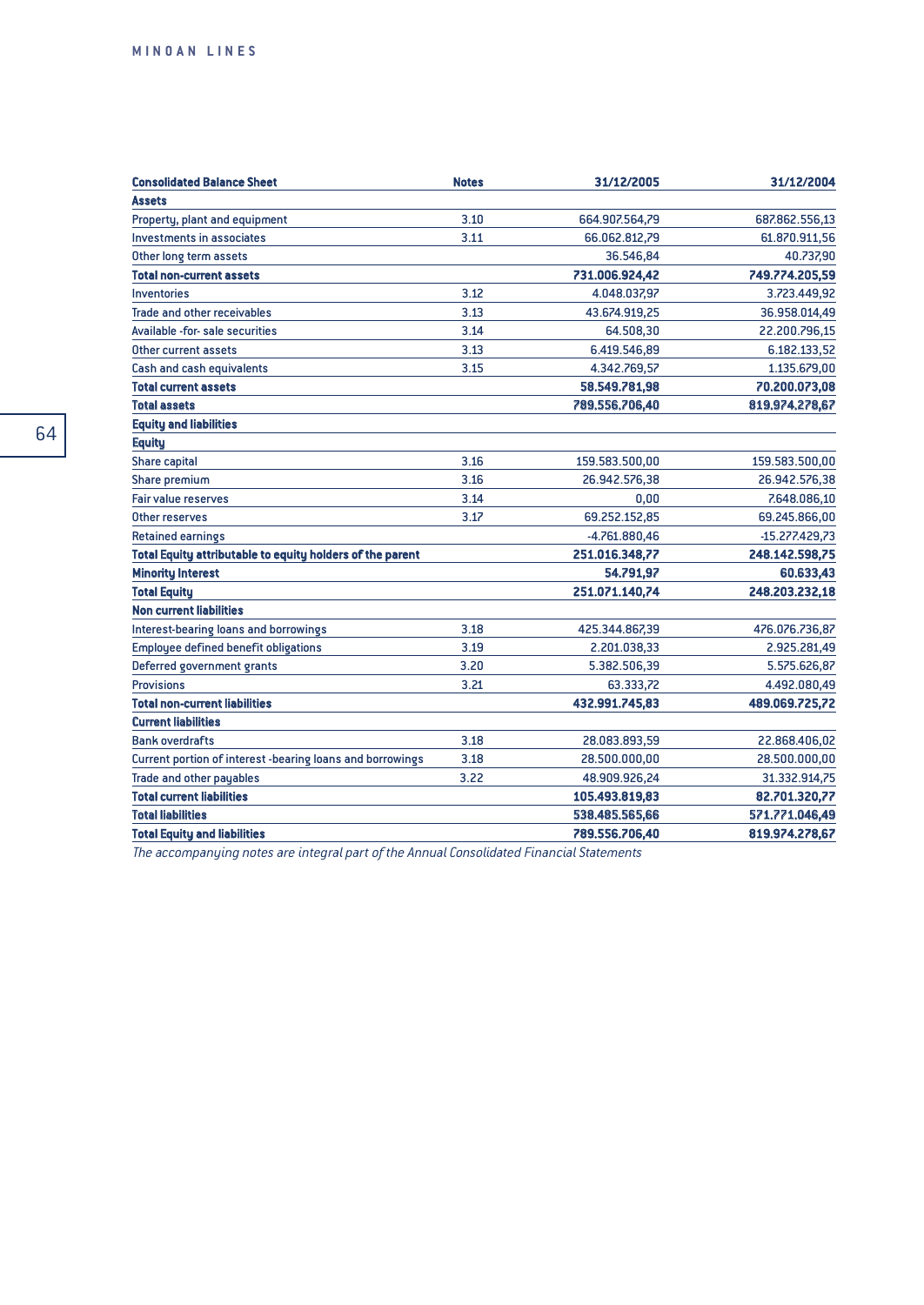# Consolidated Statement of Changes in Equity

|                                                 |                                |                         |                                      | <b>EQUITY HOLDERS OF THE PARENT COMPANY</b> |                                    |                 |                                    |                     |
|-------------------------------------------------|--------------------------------|-------------------------|--------------------------------------|---------------------------------------------|------------------------------------|-----------------|------------------------------------|---------------------|
|                                                 | <b>Share</b><br><b>Capital</b> | <b>Share</b><br>Premium | <b>Fair Value</b><br><b>Reserves</b> | <b>Other</b><br><b>Reserves</b>             | <b>Retained</b><br><b>Earnings</b> | <b>Total</b>    | <b>Minority</b><br><b>Interest</b> | <b>Total Equity</b> |
| <b>Balance as at 1/1/2004</b>                   |                                |                         |                                      |                                             |                                    |                 |                                    |                     |
| according to the I.F.R.S.                       | 159.583.500,00                 | 26.942.576,38           | 9.904.448.60                         | 68.767.879,77                               | $-22.436.196.21$                   | 242.762.208.54  | 71.007,66                          | 242.833.216,20      |
| Changes in equity for the year 1/1 - 31/12/2004 |                                |                         |                                      |                                             |                                    |                 |                                    |                     |
| Change in fair value                            |                                |                         |                                      |                                             |                                    |                 |                                    |                     |
| of securities available for sale                |                                |                         | $-2.256.362,50$                      |                                             | $-359,93$                          | $-2.256.722.43$ | ×.                                 | $-2.256.722,43$     |
| Dividends paid                                  |                                |                         |                                      |                                             | $-1.418.520,00$                    | $-1.418.520,00$ | $-1.009,83$                        | $-1.419.529.83$     |
| <b>Reserves</b>                                 |                                |                         |                                      | 477.986,23                                  | -477.986,23                        | 0,00            |                                    |                     |
| Net Profir for the year                         |                                |                         |                                      |                                             |                                    |                 |                                    |                     |
| $1/1 - 31$ 12/2004                              |                                |                         |                                      | ×                                           | 9.055.632,64                       | 9.055.632,64    | $-9.364,40$                        | 9.046.268,24        |
| <b>Balance as at 31/12/2004</b>                 | 159.583.500.00                 | 26.942.576.38           | 7.648.086.10                         | 69.245.866,00                               | $-15.277.429.73$                   | 248.142.598.75  | 60.633.43                          | 248.203.232,18      |
| <b>Balance as at 1/1/2005</b>                   |                                |                         |                                      |                                             |                                    |                 |                                    |                     |
| according to the I.F.R.S.                       | 159.583.500.00                 | 26.942.576.38           | 7.648.086.10                         | 69.245.866.00                               | $-15.277.429.73$                   | 248.142.598.75  | 60.633.43                          | 248.203.232.18      |
| Changes in equity for the year 1/1 - 31/12/2005 |                                |                         |                                      |                                             |                                    |                 |                                    |                     |
| Change in fair value                            |                                |                         |                                      |                                             |                                    |                 |                                    |                     |
| of securities available for sale                |                                |                         | $-7.648.086,10$                      |                                             | 1.590,22                           | $-7.646.495.88$ | ×,                                 | $-7.646.495.88$     |
| Dividends paid                                  |                                |                         |                                      |                                             | $-7.092.600,00$                    | $-7.092.600,00$ | $-3.713,50$                        | $-7.096.313,50$     |
| <b>Reserves</b>                                 |                                |                         |                                      | 6.286,85                                    | $-6.286,85$                        | 0,00            |                                    |                     |
| Profir for the year                             |                                |                         |                                      |                                             |                                    |                 |                                    |                     |
| $1/1 - 31$ 12/2005                              | à,                             |                         | ×                                    | ×                                           | 17.612.845,90                      | 17.612.845,90   | $-2.127,96$                        | 17.610.717,94       |
| <b>Balance as at 31/12/2005</b>                 | 159.583.500.00                 | 26.942.576.38           | ö                                    | 69.252.152,85                               | -4.761.880.46                      | 251.016.348.77  | 54.791.97                          | 251.071.140,74      |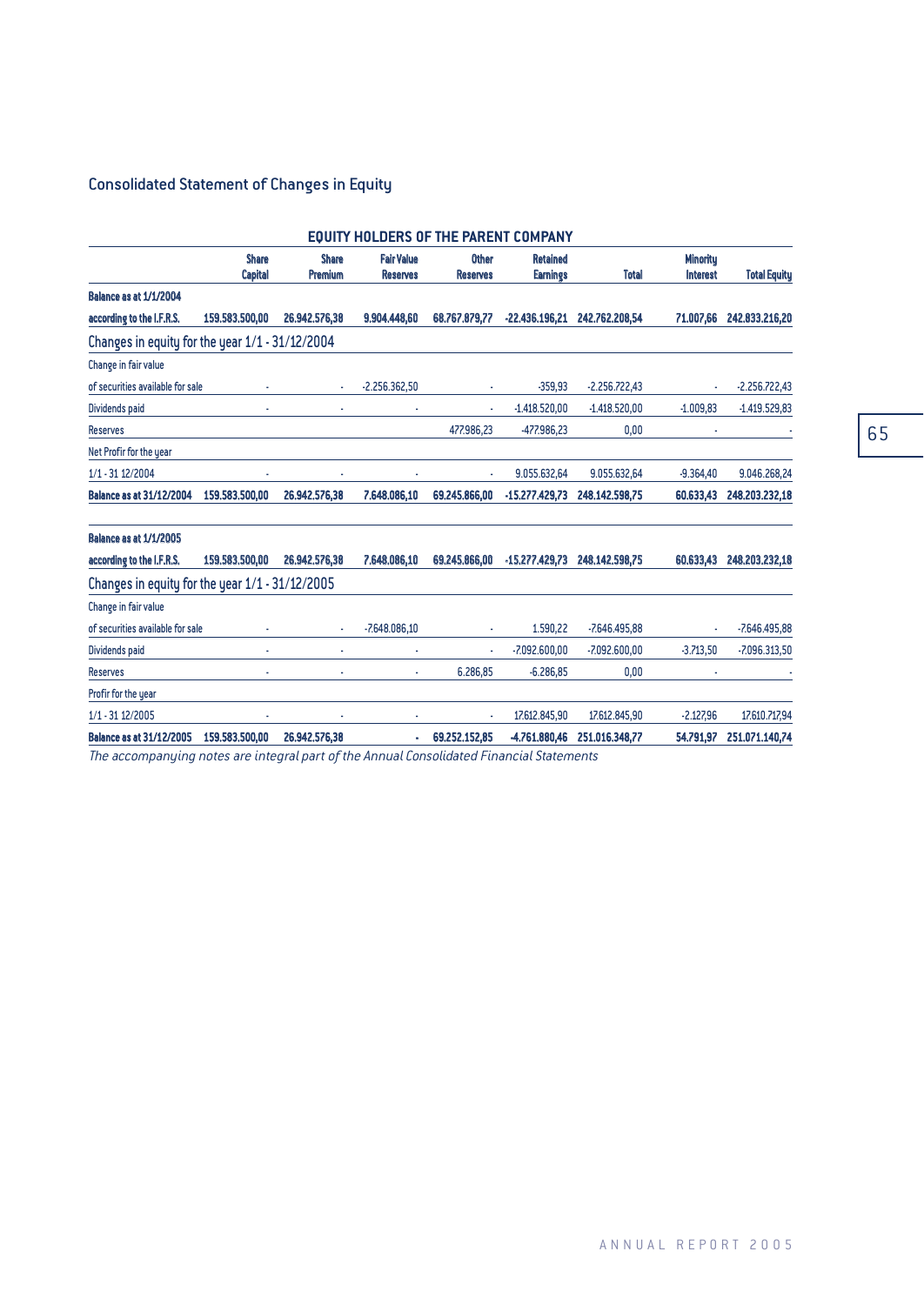| <b>Consolidated Statement of Cash Flows</b>                      | 1/1-31/12/2005   | 1/1 - 31/12/2004 |
|------------------------------------------------------------------|------------------|------------------|
| <b>Cash flow from Operating Activities</b>                       |                  |                  |
| <b>Profit before Tax</b>                                         | 17.756.443,02    | 8.410.213,58     |
| Adjustments for:                                                 |                  |                  |
| Depreciation and amortization                                    | 20.709.559,04    | 21.149.258,37    |
| <b>Provisions</b>                                                | 741.006,09       | 1.898.669,40     |
| <b>Unrealized Foreign Exchange Differences</b>                   | 342.825,50       | -381.847,99      |
| Gain (Loss) from tangible asset disposal                         | $-10.289.160,82$ | 721.390,68       |
| <b>Financial expenses</b>                                        | 25.648.839,32    | 27.650.266,96    |
| Other non-monetary income (expenses)                             | $-192.661,52$    | $-69.015,00$     |
| Operating Results before changes in working capital              | 54.716.850,63    | 59.378.936,00    |
| (Increase) decrease in Inventories                               | $-324.588,05$    | 153.845,01       |
| Increase in Trade and other receivables                          | $-7.795.797.61$  | $-5.206.552,75$  |
| Decrease (Increase) in liabilities                               | 9.620.375,89     | $-6.840.284,80$  |
| Interest and related expenses paid                               | -22.996.137,42   | $-25.738.160,08$ |
| <b>Taxes paid</b>                                                | $-145.725,08$    | 636.054,66       |
| Cash flows from operating activities (a)                         | 33.074.978,36    | 22.383.838,04    |
| <b>Cash flow from Investing Activities</b>                       |                  |                  |
| Acquisition of subsidiaries and associates net of cash           |                  | $-265.570,00$    |
| Purchase of tangible and intangible assets                       | -584.839,84      | -864.207,99      |
| Proceeds from tangible and intangible assets disposal            | 23.052.679,03    | 50.271.405,87    |
| (Increase) in other long-term assets                             | $-3.651,00$      | $-3.722,85$      |
| Interest income received                                         | 94.331,79        | 224.289,93       |
| Dividends received                                               | 166.402,74       | 1.278.740,65     |
| <b>Cash flows from investing activities (b)</b>                  | 22.724.922,72    | 50.640.935,61    |
| <b>Cash flow from Financing activities</b>                       |                  |                  |
| Proceeds from the issue of share capital                         |                  |                  |
| Proceeds from the issue of short term borrowings                 |                  |                  |
| Repayment of long/short term borrowings                          | -45.666.054,55   | -72.843.109,64   |
| Repayment of finance lease liabilities                           | -74.128,93       | $-70.945,25$     |
| Dividends paid                                                   | $-6.852.627,03$  | $-1.944.233.39$  |
| <b>Cash Flow from Financing activities [c]</b>                   | -52.592.810,51   | -74.858.288,28   |
| Net Increase/(Decrease) in cash and cash equivalents (a)+(b)+(c) | 3.207.090,57     | $-1.833.514,63$  |
| Cash and cash equivalents at the beginning of the year           | 1.135.679,00     | 2.969.193,63     |
| Cash and cash equivalents at the end of the year                 | 4.342.769,57     | 1.135.679,00     |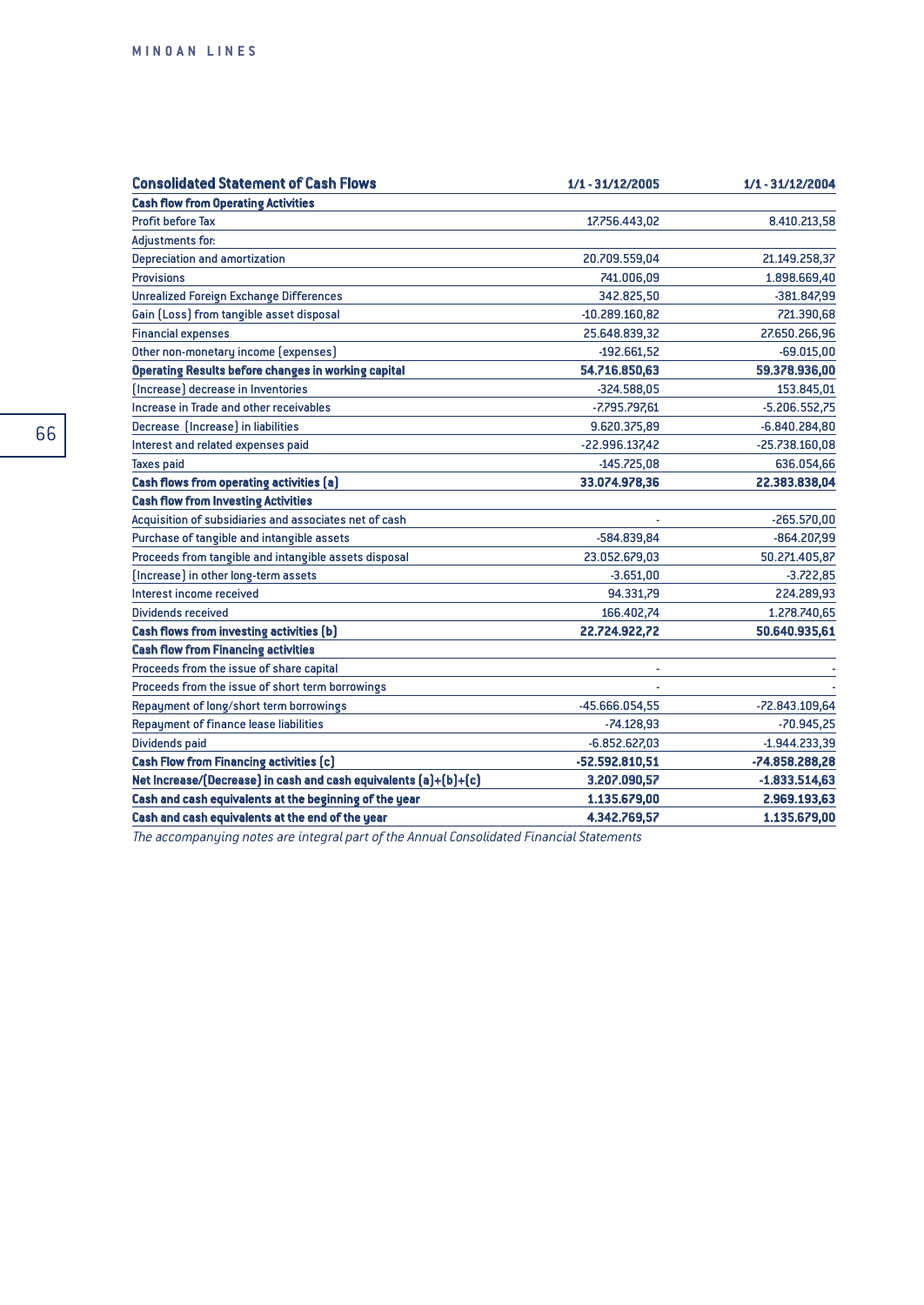67

# **NOTES TO THE CONSOLIDATED FINANCIAL STATEMENTS FOR THE YEAR ENDED 2005 (1/1-31/12/2005)**

# **1. General Company's Information**

**•** General Information

The Parent company was established on 25/05/1972 (FEK 939/25.05.1972).

The Company's headquarters are based on the Heraklion Crete Municipality while its discrete title is "MINOAN LINES S.A."

The parent company operates in the Ferry shipping sector both in Domestic and International sea routes.

The number of the personnel employeed for the year ended 31/12/2005 was 917 persons.

Minoan Lines' shares are listed on the Athens Stock Exchange (code: MINOA). The corresponding code under Reuters is MILr.AT and under Bloomberg is MINOA GA.

The total number of common shares outstanding at 31/12/2005 was 70.926.000, while the total market capitalization reached  $\epsilon$  225.544.680,00. Every share carries one voting right.

The parent company's share participates in the composition of the following Athens Stock Exchange indices:

| <b>Index</b>                             | Code         |
|------------------------------------------|--------------|
| <b>Athex Composite Share Price Index</b> | GD           |
| FTSE / Athex International               | <b>FTSEI</b> |
| FTSE / Athex 140                         | <b>FTSEA</b> |
| Athex Composite Index Total Return Index | <b>SAGD</b>  |
| Eurobank Mid Cap Private Sector 50 Index | <b>EPS50</b> |
| FTSE / Athex Travel-Leisure              | <b>DTA</b>   |
| Athex All Share Index                    | n∩M          |

• Management

The General Shareholders' Meeting elects the Board of Directors.

The Board of Directors constists of twelve members of which three are executive and nine are non-executive members.

Four among the non-executive members are acting independently.

The consolidated financial statements for the year ended 31/12/2005 were approved by the Board of Directors on 14/03/2006.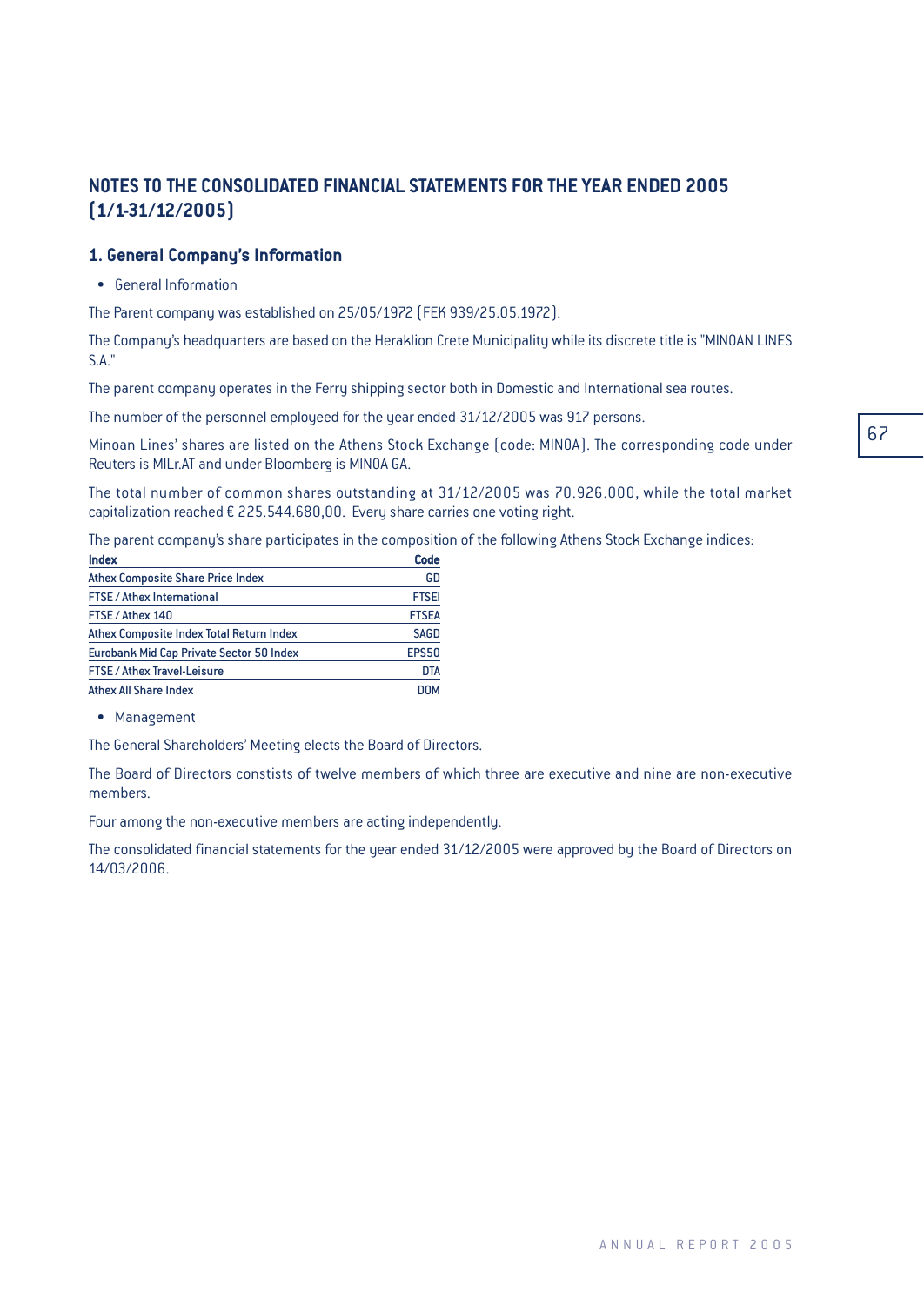## **2. Significant accounting policies**

The accounting policies applied during the composition of the consolidated financial statements for the fiscal year 2005 are presented below.

### **2.1 Basis of preparation**

The annual consolidated financial statements have been prepared in accordance with International Financial Reporting Standards (IFRS) as issued by the International Accounting Standards Committee and adopted by the European Union.

An explanation of the impact of the transition to IFRS on the financial position and comparative figures previously reported in accordance with Greek generally accepted accounting principles (Greek GAAP), is included in note 4.8. This note provides reconciliations between Greek G.A.A.P. and I.F.R.S. of consolidated balance sheet, equity and income statement accounts.

Until 31/12/2004, the Company's consolidated financial statements were prepared according to the Greek Corporate Law 2190/1920 and Greek Accounting Principles which in some cases are not in line with I.F.R.S. According to the European Union legislation (1606/2002) and Greek corporate law (3229/2004), companies listed in stock exchange markets were obliged to prepare their consolidated financial statements with a starting date of 1/1/2005 in accordance with I.F.R.S.. In reference to the I.F.R.S. 1 such companies are also obliged to provide comparative consolidated financial statements for one fiscal year (31/12/2004) at least. The Parent Company has applied IFRS 1 to the opening balance sheet for the purposes of the transition to IFRS.

The consolidated financial statements are presented in Euro. They are prepared on the historical cost basis except for available-for-sale securities that are stated at their fair value.

The preparation of the consolidated financial statements in conformity with IFRSs requires management to make judgements, estimates and assumptions that affect the application of policies and reported amounts of assets and liabilities, income and expenses. The estimates and relevant assumptions are based on historical experience and various other factors that are believed to be reasonable under the circumstances, the results of which form the basis of making the judgements about carrying values of assets and liabilities that are not readily apparent from other sources. Actual results may differ from these estimates.

The estimates and underlying assumptions are reviewed on an ongoing basis. Revisions to accounting estimates are recognized in the period in which the estimate is revised if the revision affects only that period, or in the period of the revision and future periods if the revision affects both current and future periods.

Judgements made by management in the application of IFRS that have significant effect on the consolidated financial statements refer to the useful and residual values of vessels. The estimates are not expected to be differentiated within the next 12 months.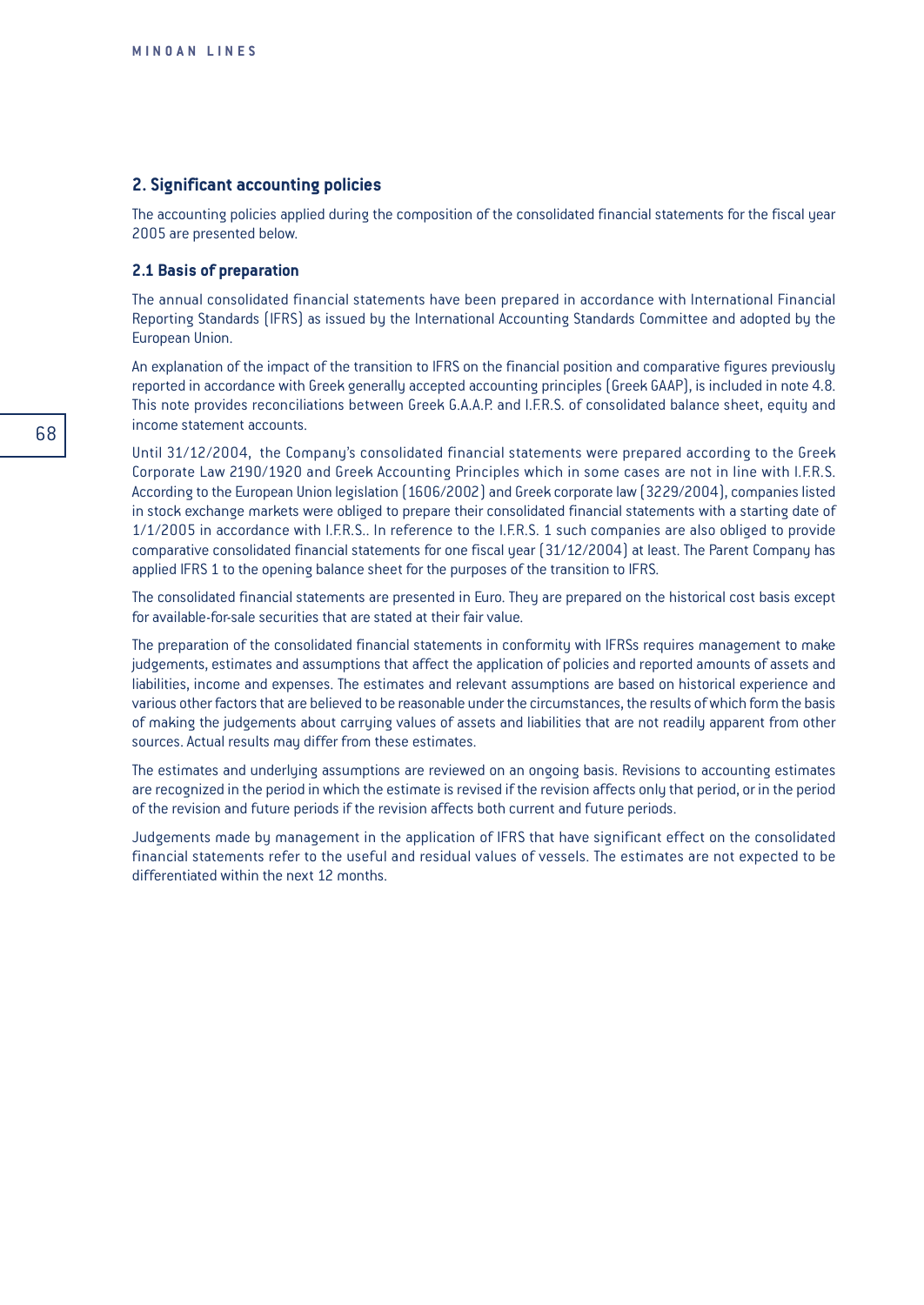# **2.2 Property, Plant and Equipment**

Items of property, plant and equipment are stated at cost less accumulated depreciation and impairment losses, and increased by the subsequent additions.

a)Land, Buildings and Vessels have been revalued to fair value which has been determined by independent appraisals on or prior to the date of transition to IFRS (1 January 2004) which fair value has been considered as deemed cost.

b)The remaining tangible assets have been recorded at historical cost.

The table below show the effect on the carrying amount of the tangible assets as stated at the transition date:

| <b>Adjusted carrying amount</b>                                          | 8.174.083.72  |
|--------------------------------------------------------------------------|---------------|
| Carrying amount at the date of transition according to previous G.A.A.P. | 7.533.364.98  |
| Deemed cost for I.F.R.S.                                                 | 15.707.448,70 |
| Tangible assets recorded at deemed cost                                  |               |

The differences from the transition to I.F.R.S. for the year 2004 arise from the recalculation of the depreciations based on the recent valuation of the acquisition cost and the expected future residual lives of the assets.

For the equipment acquired through a finance lease, the relevant leased asset and liability are recognized at an amount equal to the fair value of leased asset or, if lower, the present value of the minimum lease payments. The present value is measured with the discount interest rate refering to the lease contract. After the initial recognition the leased assets are depreciated over the terms of the lease agreements. The lease payments are apportioned between the finance charge and reduction of the outstanding liability.

The depreciation of vessels is calculated on the cost less the residual value. The residual values are based on the historical data and assumptions that, at the present time, are considered reasonable.

Depreciation is charged to the income statement on a straight-line basis over the estimated useful lives of each asset. Land is not depreciated.

The estimated useful lives are as follows:

| <b>Buildings</b>                       | 33 years   |
|----------------------------------------|------------|
| <b>Vessels</b>                         | 35 years   |
| Vessels' equipment                     | 4,16 years |
| <b>Transportation Means</b>            | 6,66 years |
| Furniture and relevant equipment       | 6,66 years |
| <b>Computers and Software</b>          | 4,16 years |
| Leased assets (Computers and Software) | 3 years    |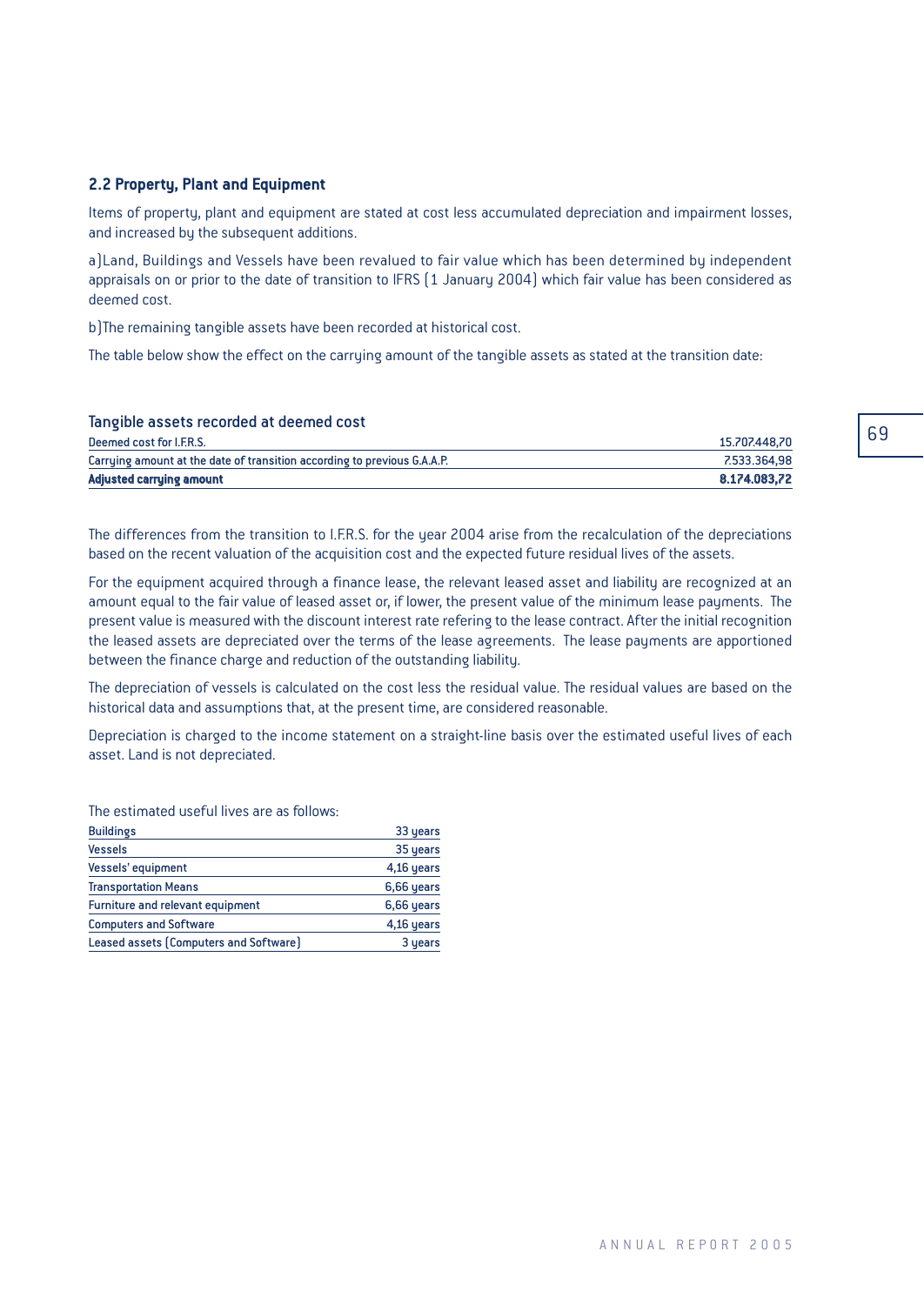### **2.3 Basis of Consolidation**

#### 2.3.a Subsidiaries

Subsidiaries are entities controlled by the Company. Control exists when the Company has the power directly or indirectly, to govern the financial and operating policies of an entity so as to obtain benefits from its activities. In assessing control, potential voting rights that presently are exercisable or convertible are taken into account.

The financial statements of subsidiaries are included in the consolidated financial statements from the date that control commences until the date that control ceases.

Balances and any gains or losses arising from intragroup transactions are eliminated in the consolidated financial statements.

The subsidiaries included in the consolidated financial statements with the relevant direct or indirect participation of the Parent company are stated below :

| Name                                                                | Domicile                  | % Participation |
|---------------------------------------------------------------------|---------------------------|-----------------|
| EUROPEAN THALASSIC AGENCIES SHIPPING MANAGEMENT & CONSULTANTS S.A.* | Panama                    | 100,00%         |
| <b>KRITIKI FILOXENIA S.A.</b>                                       | <b>Heraklion - Greece</b> | 99,99%          |
| MINOAN AGENCIES S.r.I.                                              | Ancona - Italy            | 95.00%          |
| <b>MINOAN CRUISES S.A.</b>                                          | <b>Heraklion - Greece</b> | 80,28%          |
| ATHINA A.V.E.E.                                                     | <b>Heraklion - Greece</b> | 99,99%          |
|                                                                     |                           |                 |

*\*under liquidation*

#### 2.3.b Associates

Associates are those entities for which the Group has significant influence, but no control, over the financial and operating policies. The consolidated financial statements include the Group's share of the total gains or losses of associates under the equity method, from the date that significant influence commences until the day that significant influence ceases. When the Group's share of losses exceeds its interest in an associate, the carrying amount of the investment in associates is reduced to nil and recognition of further loss is not realized.

#### **2.4 Foreign currency transactions**

The consolidated financial statements are presented in Euro.

Transactions in foreign currencies are translated to Euro at the exchange rates ruling at the date of the transaction.

Monetary assets and liabilities denominated in foreign currencies at the balance sheet date are translated to Euro at the closing exchange rate on that date. Foreign exchange differences arising on translation are recognized in the income statement.

Non-monetary assets and liabilities are recognized at the exchange rate ruling at the date of the transaction.

#### **2.5 Inventories**

Inventories are stated at the lower of cost and net realisable value. Net realisable value is the estimated selling price in the ordinary course of business, less the estimated costs of completion and selling expenses.

The cost of inventories is based on the FIFO (First In First Out) method.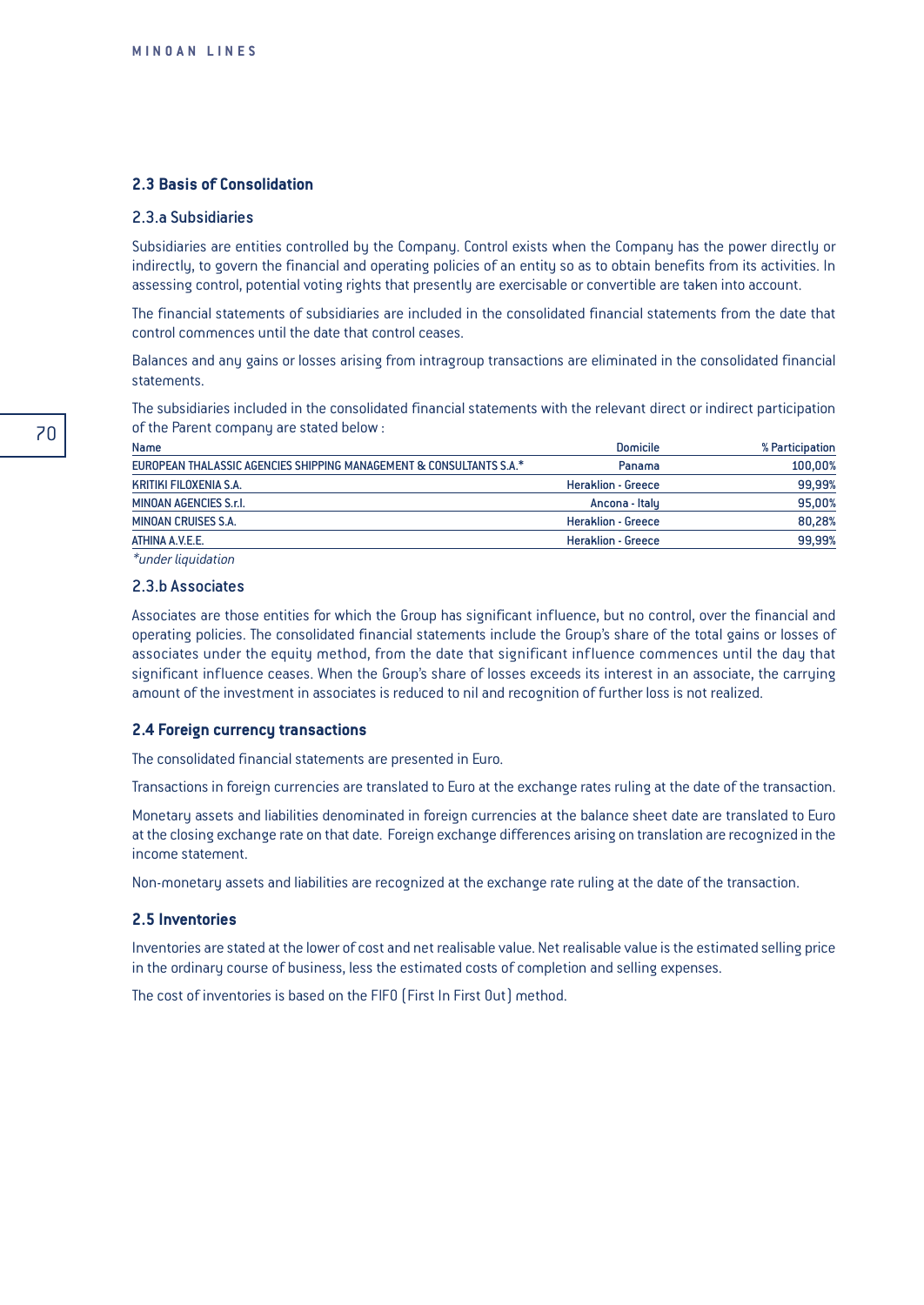Trade and Other Receivables are stated at the umamortised cost with the effective interest rate method, except of the cases which an impairment indication exists. In such cases a provision is determined while the item is estimated at the recoverable amount and the relevant loss is recognized at the Consolidated income statement. Receivables with a short duration are not discounted.

# **2.7 Available for sale securities**

Available for sale securities include investments in entities that are listed on a stock exchange and non listed and are recognized at the initial acquisition cost less any transaction costs. Subsequent to the initial recognition available for sale securities for listed entities are stated at their fair value (the quoted bid price at the balance sheet date) and any resultant gain or loss is recognized directly in equity, except for impairment losses which are recognisd directly in the Consolidated income statement. When these securities are disposed, the accumulated gain or loss that previously recognized in equity is recognized directly in the income statement. Securities not listed in the stock exchange for which there is no other method of reliably determining fair value are measured at acquisition cost (note 3.14).

# **2.8 Cash and cash equivalents**

Cash and cash equivalents comprise of cash in hand and in banks, as well as short term investments of high liquidity, such as short-term balances due from banks maturing within three months after the date of the consolidated financial statements.

# **2.9 Impairment of Assets**

The carrying amounts of the Group's assets other than inventories are reviewed at each balance sheet date to determine if there is any indication of impairment. If any such indication exists, the asset's recoverable amount is estimated. Impairment loss is recognized when the carrying amount of an asset exceeds its recoverable amount and it is recognized in the Consolidated income statement.

#### **2.10 Calculation of recoverable amount and reversals of impairment**

The recoverable amount of the assets is the greater of their net selling price and value in use. In assessing value in use, the estimated future cash flows are discounted to their present value using a pre-tax discount rate that reflects current market assessments of the time value of money and the risks specific to the asset.

An impairment loss is reversed if there has been a change in the estimates used to determine the recoverable amount.

An impairment loss is reversed only to the extent that the asset's carrying amount does not exceed the carrying amount that would have been determined, net of depreciation or amortisation, if no impairment loss had been recognized.

#### **2.11 Dividends**

Dividends payable are recognized as a liability at the time they are declared (approved) by the General Shareholder's Meetings of the companies participating in the consolidation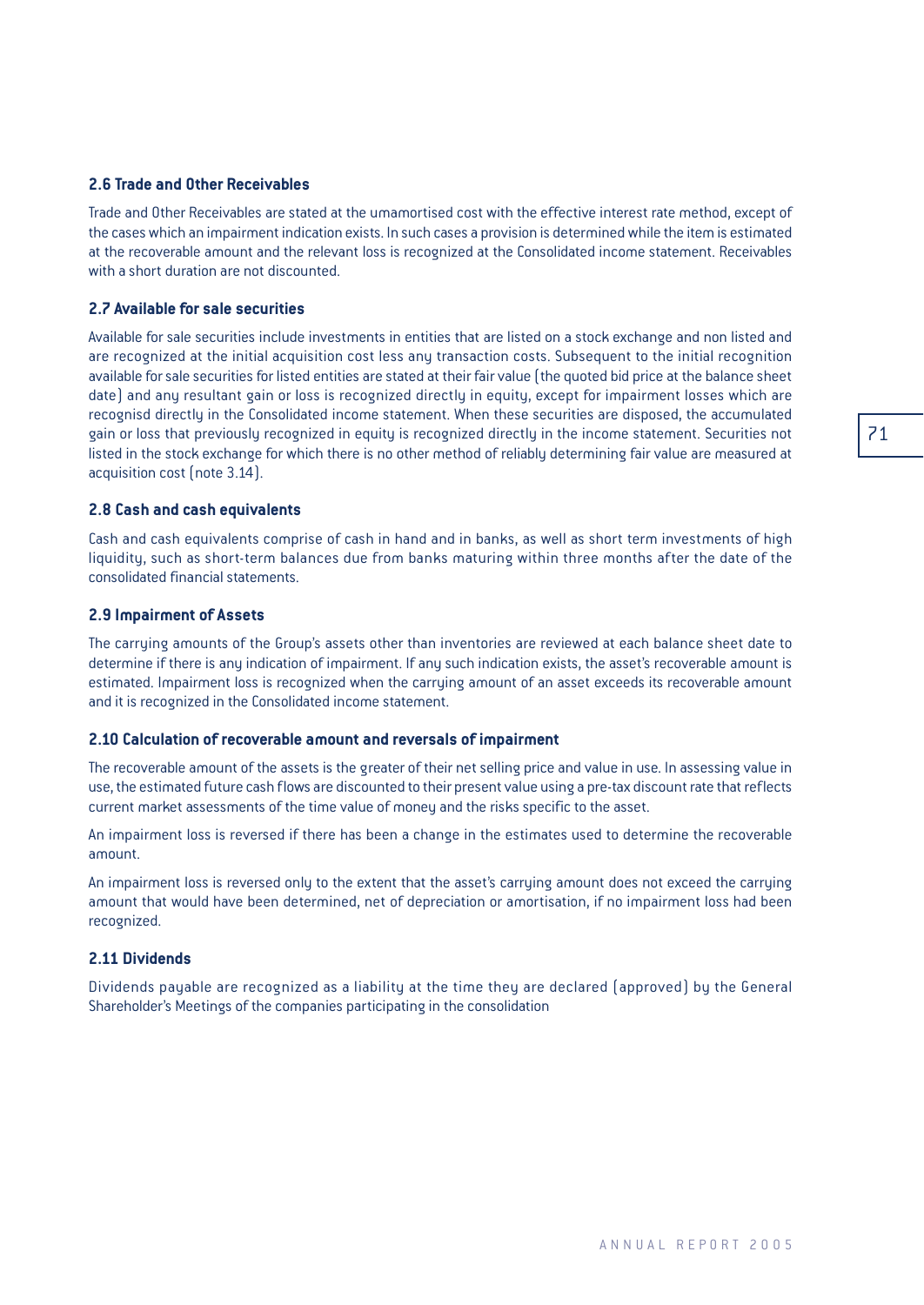#### **2.12 Employee Benefits**

The short term employee benefits are recognized as salaries expenses on an accrued basis.

A defined benefit plan is a pension plan that defines an amount of pension benefit that an employee will receive a lump sum payment on retirement.

The obligation recognized in respect of defined benefit pension plans is the present value of the future benefit that employees have earned in return for their service in the current and prior years. The calculation is determined by discounting the expected future cash flows at a rate that reflects the weighted average interest of the Government bonds.

The defined benefit obligation is calculated annually based on actuarial valuation performed by independent actuaries using the projected unit credit method.

Cumulative actuarial gains and losses arising from experience adjustments and changes, and actuarial assumption variations to the extent that they exceed 10 per cent of the greater of the accrued obligations and the fair value of plan assets are amortized in a period equal to the average remaining working lives of the employees.

#### **2.13 Interest bearing borrowings**

The Group's interest bearing borrowings are initially measured at their fair value. Subsequent to initial recognition, the loans are stated at amortized cost.

### **2.14 Provisions**

A provision is recognized when the Group has a present contractual or legal obligation as a result of a past event and it is probable that an outflow of economic benefits will be required to settle the obligation and the amount has been reliably estimated.

Provisions are determined by discounting the expected future cash flows at a rate that reflects current market assessments of the time value of money.

At each reporting period provisions are re-assessed.

#### **2.15 Suppliers and other short term liabilities**

Suppliers and other short-term liabilities are stated at cost.

#### **2.16 Revenue**

#### 2.16.a Operating Revenue

Income from vessel's services (fares from passengers vehicles and trucks) is recognized in the consolidated income statement when the trip is completed which coincides when the services are rendered.

#### 2.16.b Revenue from on-board services

Income from on-board services (shops, bars and restaurants services) is recognized in the consolidated income statement when the risks and rewards of ownership have been transferred to the buyer and the collection is reasonably assured.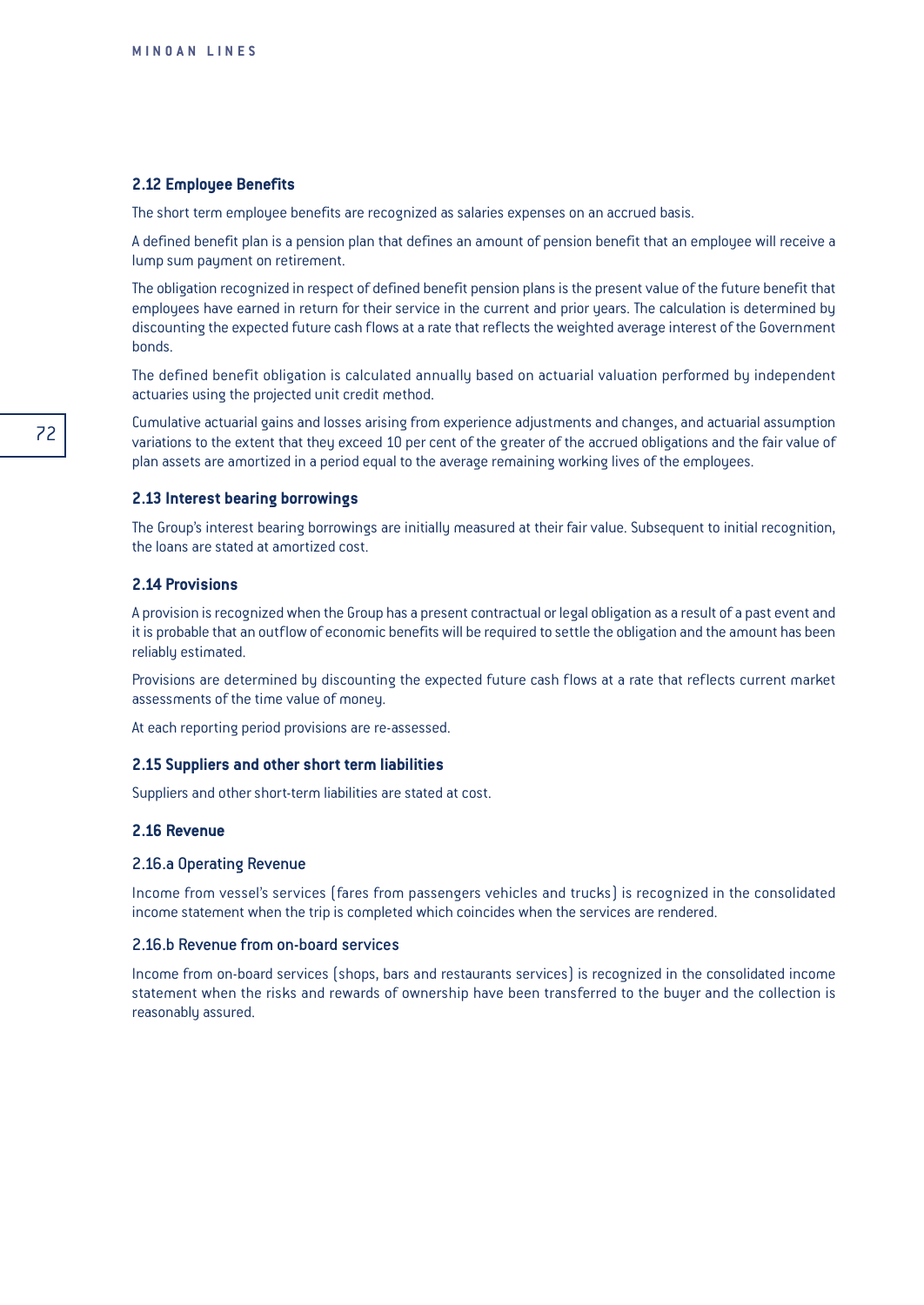## 2.16.c Other income

Other income is recognized as revenue in the consolidated income statement when the services have been rendered.

#### 2.16.d Dividend income

Dividend income is recognized as revenue at the date the dividends are approved from the General Shareholder's Meeting.

#### 2.16.e Government Grants

Government grants are recognized in the consolidated balance sheet initially as deferred income where there is reasonable assurance that it will be received and that the Group will comply with the conditions attaching to it. Grants that compensate the Group for expenses incurred are recognized as revenue in the income statement on a systematic basis in the same periods in which the expenses are incurred. Grants that compensate the Group for the cost of an asset are recognized in the consolidated income statement as other operating income on a systematic basis over the useful life of the asset.

#### **2.17 Expenses**

#### 2.17.a Net Financing result

Net financing costs comprise interest payable on borrowings calculated using the effective interest rate method, interest receivable on funds invested, foreign exchange gains and losses, dividends income, gains or losses from the sale of other investments and securities , and gains or losses on hedging instruments that are recognized in the consolidated income statement.

## 2.17.b Income Tax

Income Tax comprises current and deferred taxes. Current Tax is the expected tax payable on the taxable income for the year using tax rates enacted or substantially enacted at the balance sheet date, and any adjustment to tax payable in respect of previous years. Deferred tax is provided using the balance sheet liability method, providing for temporary differences between the carrying amounts of assets and liabilities for financial reporting purposes and the amounts used for taxation purposes.

Temporary differences are not provided for the initial recognition of assets or liabilities that affect neither accounting nor taxable profit and differences relating to investments in subsidiaries to the extent they will not reverse in the forseeable future. The amount of deferred tax provided is based on the expected manner of realisation or settlement of the carrying amount of assets and liabilities, using tax rates enacted or substantially enacted at the balance sheet date.

A deferred tax asset is recognized only to the extent that it is probable that future taxable profits will be available against which the asset can be utilized. Deferred tax assets are reduced to the extent that it is no longer probable that the related tax benefit will be realized.

No deferred taxes are recognized in the Company's consolidated financial statements by reason of the special fiscal regime (shipping company ) according to the law 27/1975 indicating that no tax is imposed to the revenues acquired by vessels with greek flag. For other than vessel's profits the computation of taxable income is made after deducting the tax free amount which equals to the ratio of vessel's profit to the total gross profits of the Company. The applicable rates are 32% in 2005, 29% in 2006 and 25% in 2007.

Income tax is recognized in the consolidated income statement except to the extent that it relates to items recognized directly in equity, in which case it is recognized in equity. Any tax benefit recognized at the consolidated financial statements relates to the reimbursement of income tax of prior years from the tax authorities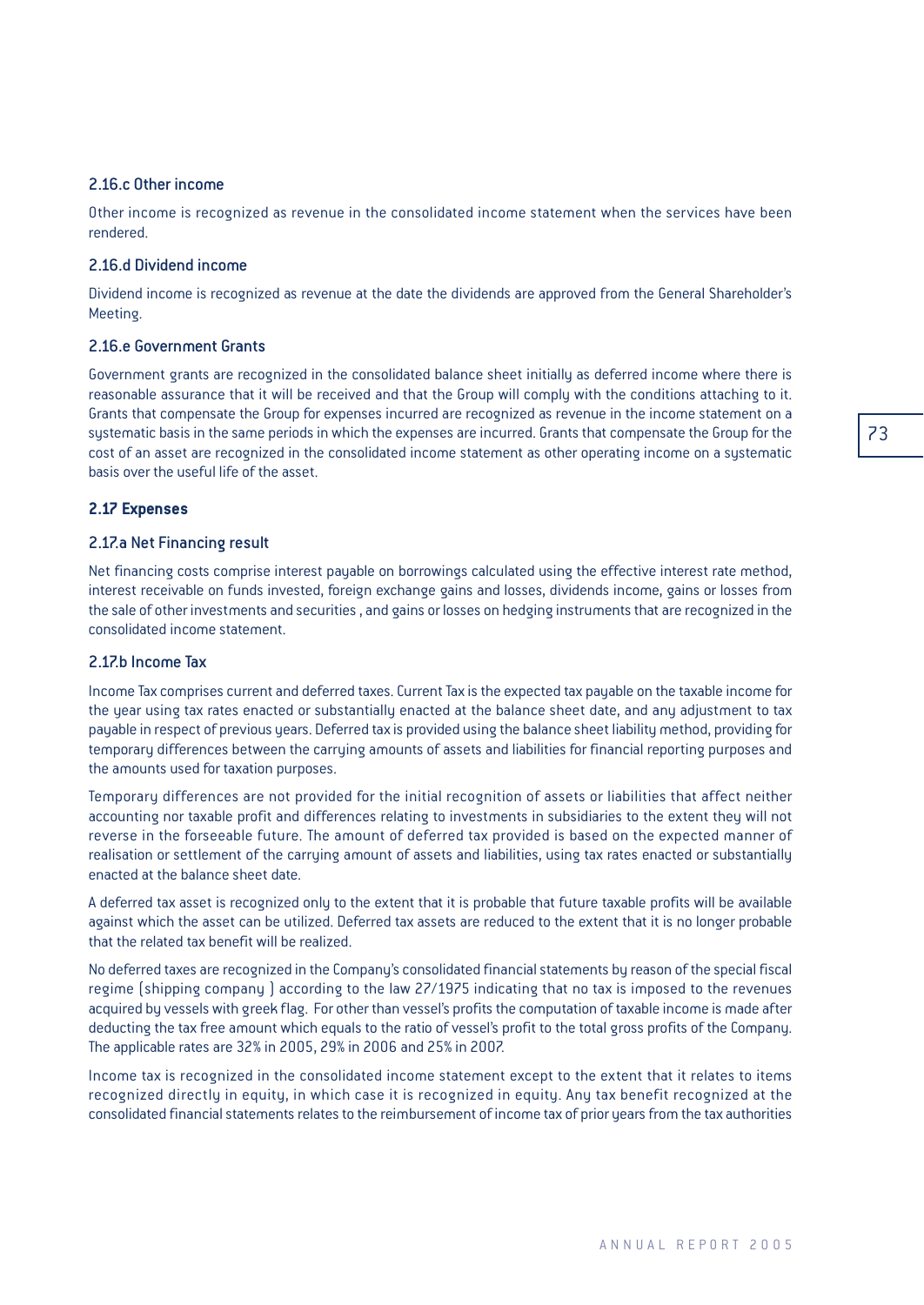#### **2.18 Derivative financial instruments**

The Group uses derivative financial instruments to hedge its exposure to interest rate risks arising from financing activities. In accordance with its treasury policy, the Group does not hold or issue derivative financial instruments for trading purposes.

Derivative financial instruments are recognized initially at cost. Subsequent to initial recognition, derivative financial instruments are stated at fair value. The gain or loss on re-assessment to fair value is recognized directly in the consolidated income statement.

The fair value of interest rate swaps is the estimated amount that the Group would receive or pay to terminate the swap at the balance sheet date, taking into account current interest rates and the current creditworthiness of the swap counterparties.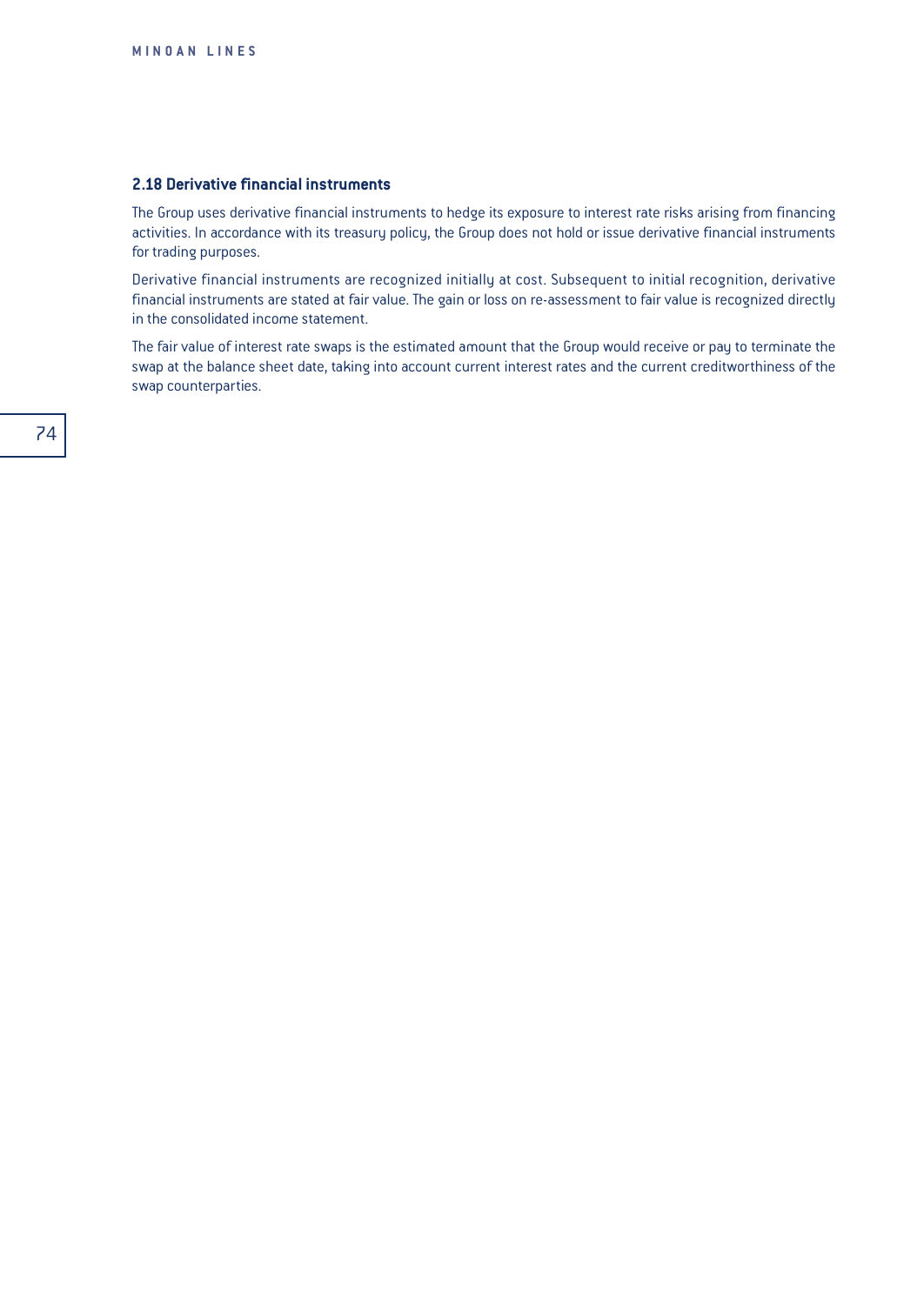# **3. Financial statement analyses**

## **3.1. Revenue**

Revenue is analyzed as follows:

|                                       | 31/12/2005     | 31/12/2004     |
|---------------------------------------|----------------|----------------|
| <b>Revenue from Vessel Operations</b> | 171.501.462,09 | 161.998.832,80 |
| Revenue from restaurant - bars        | 19.223.661,82  | 17.114.193,27  |
| Revenue from shops on board           | 11.576.347,90  | 10.443.681,78  |
| Revenue from slot machines            | 1.876.438.87   | 1.977.677,23   |
| Other revenue                         | 555.428,19     | 568.700,79     |
| Revenue from rent owned assets        | 75.443.94      | 79.629,00      |
| <b>Totals</b>                         | 204.808.782.81 | 192.182.714,87 |

# **3.2. Cost of Sales**

Cost of sales is analyzed as follows:

|                                                                            | 31/12/2005     | 31/12/2004     |
|----------------------------------------------------------------------------|----------------|----------------|
| Crew Salaries and employer's contribution                                  | 32.383.812.38  | 32.565.148,03  |
| <b>Bunkers and Lubricants</b>                                              | 53.650.970,91  | 39.910.115,50  |
| Repairs - Maintenance - Consumables - Salaries and technical work expenses | 8.517.289,15   | 5.589.327,93   |
| Food - Beverages - Shops merchandize                                       | 12.590.341,89  | 11.567.038,89  |
| <b>Other Costs</b>                                                         | 15.268.340,42  | 15.015.578,24  |
| <b>Depreciation</b>                                                        | 19.566.126.40  | 19.962.775,83  |
| <b>Totals</b>                                                              | 141.976.881.15 | 124.609.984,42 |

# **3.3. Other Income**

Other income is analyzed as follows:

|                                           | 31/12/2005   | 31/12/2004 |
|-------------------------------------------|--------------|------------|
| Gains from disposal of vessel (note 3.10) | 2.083.587,36 |            |
| <b>Commissions</b>                        | 142.838.21   | 137.178,92 |
| Rental revenue                            | 36.155.28    | 66.361,90  |
| <b>Revenue from Grants</b>                | 10.396.93    | 314.223,16 |
| Other revenue                             | 112.947.40   | 31.699.54  |
| <b>Totals</b>                             | 2.385.925.18 | 549.463.52 |

# **3.4 Other expenses**

Other expenses are analyzed as follows:

|                                      | 31/12/2005 | 31/12/2004   |
|--------------------------------------|------------|--------------|
| Impairment loss on trade Receivables | 400.817.65 | 1.258.764,22 |
| Third party claims                   |            | 193.000,00   |
| Other Expenses                       | 272.016.53 | 279.622,32   |
| <b>Totals</b>                        | 672.834,18 | 1.731.386,54 |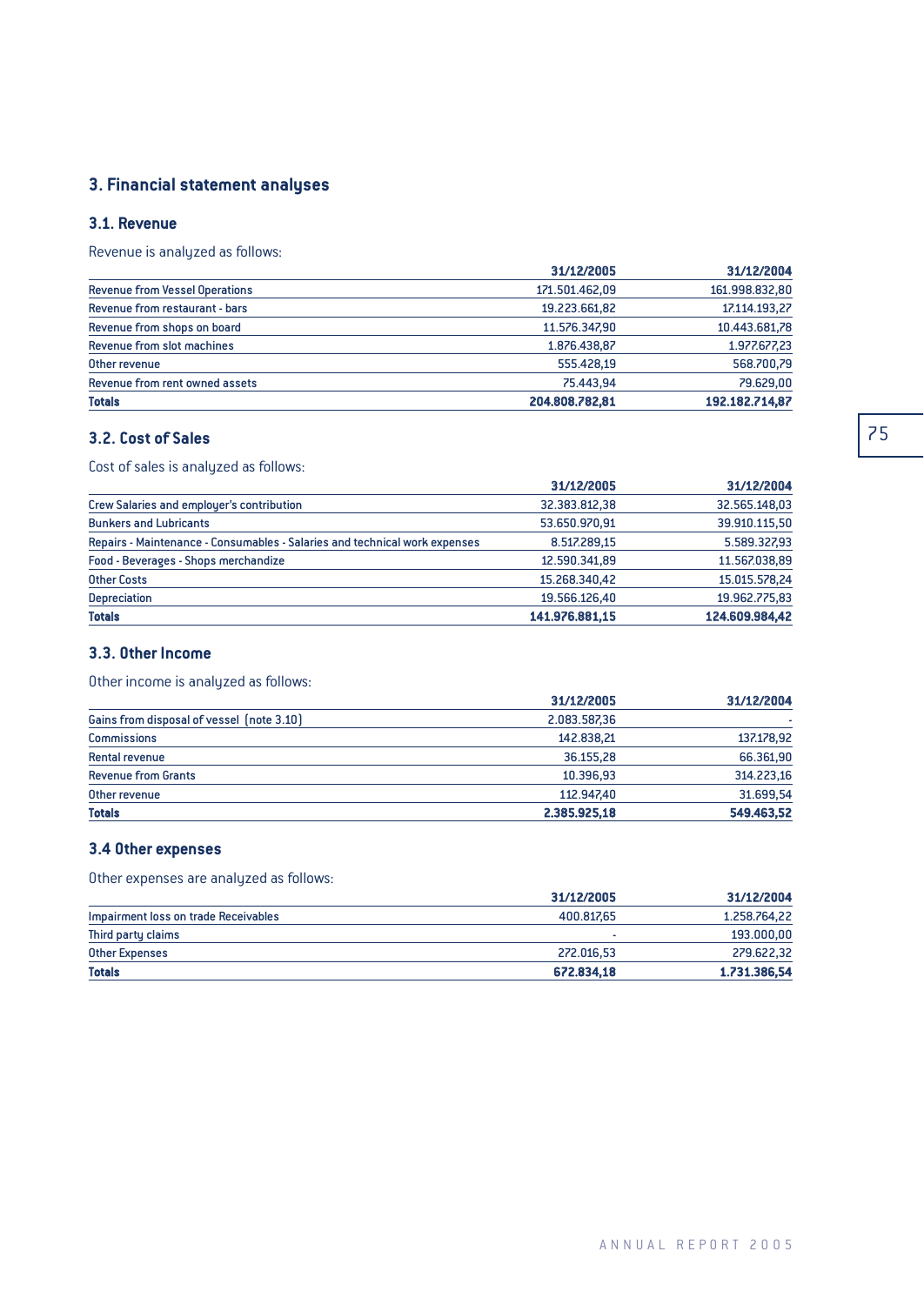## **3.5. Financial Income**

Financial income is analyzed as follows:

|                                                               | 31/12/2005   | 31/12/2004   |
|---------------------------------------------------------------|--------------|--------------|
| Dividend Income from securities                               | 166.402.74   | 101.211.05   |
| Gain on disposal of available for sale securities (note 3.14) | 7.798.658,96 | 450.724,86   |
| Foreign exchange gains                                        | 57.493.95    | 534.525.86   |
| Interest and related income                                   | 64.319.02    | 224.289,93   |
| Interest rate swap income                                     | 30.012.77    |              |
| <b>Totals</b>                                                 | 8.116.887,44 | 1.310.751,70 |

# **3.6 Financial Expenses**

Financial expenses are analyzed as follows:

|                                                   | 31/12/2005    | 31/12/2004    |
|---------------------------------------------------|---------------|---------------|
| Loss on disposal of available for sale securities | 516.102.97    | 91.510,57     |
| Interest expenses & bank commissions              | 24.776.212,81 | 27.237.624,82 |
| <b>Commissions on Letters of Guarantee</b>        | 53.918,41     | 63.759,83     |
| <b>Credit card commissions</b>                    | 134.813,77    | 115.279,40    |
| <b>Foreign Exchange Losses</b>                    | 400.319,45    | 275.551,30    |
| Amortization of Loans Restructuring Cost          | 503.768,79    | 233.602,91    |
| Interest Expense on European Committee's Fine     | 180.125.54    | 182.288,33    |
| <b>Totals</b>                                     | 26.565.261.74 | 28.199.617.16 |

## **3.7 Net result from investment in associates**

The profit/loss from associates are analysed as follows:

|                                                           | 31/12/2005 | 31/12/2004      |
|-----------------------------------------------------------|------------|-----------------|
| Share on profit (loss) of associate Hellenic Seaways S.A. | 662.282.94 | $-1.940.631,81$ |
| <b>Totals</b>                                             | 662.282.94 | $-1.940.631,81$ |

## **3.8 Employee benefits**

Employee benefits are analyzed as follows:

| <b>Totals</b>                                | 42.804.649,39 | 42.189.221,19 |
|----------------------------------------------|---------------|---------------|
| Technical staff social security contribution | 90.218.34     | 83.755,06     |
| <b>Technical staff salaries</b>              | 516.596.20    | 431.033,57    |
| Personnel social security contribution       | 1.814.890.06  | 1.759.940.93  |
| <b>Personnel salaries</b>                    | 7.999.132.41  | 7.349.343,60  |
| Crew social security contribution            | 2.728.281,04  | 2.788.102.29  |
| <b>Crew salaries</b>                         | 29.655.531,34 | 29.777.045,74 |
|                                              | 31/12/2005    | 31/12/2004    |

## **3.9 Income taxes**

Income taxes are analyzed as follows :

|                              | 31/12/2005    | 31/12/2004    |
|------------------------------|---------------|---------------|
| Income taxes returned        | 209.162.84    | 773,704,25    |
| Prior years' tax differences | $-211.664.65$ |               |
| Current tax provision        | $-140.308.00$ | $-134.539,50$ |
| Deferred taxes               | $-2.915.27$   | $-3.110.09$   |
| <b>Totals</b>                | $-145.725.08$ | 636.054.66    |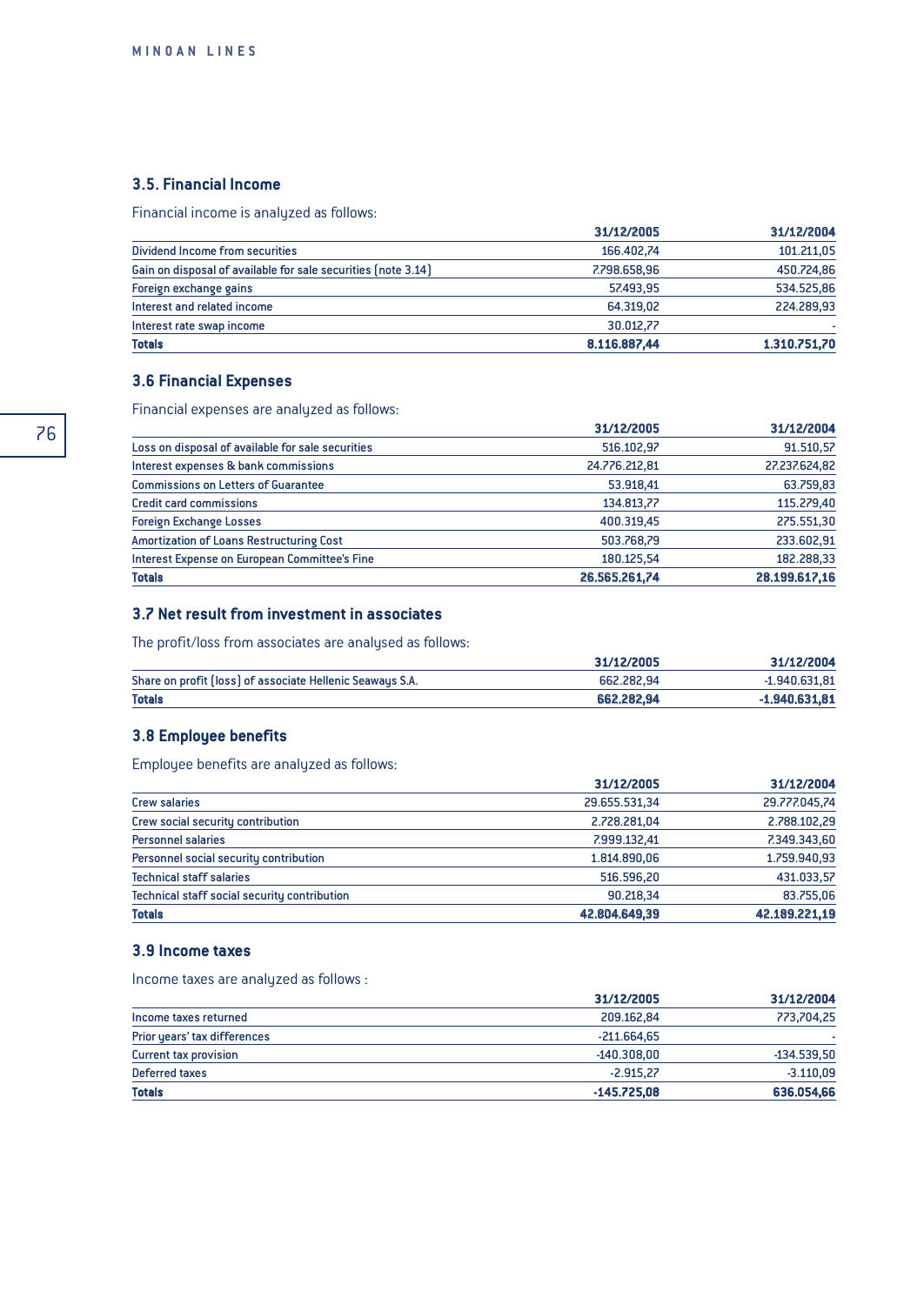## **3.10 Property, Plant and Equipment**

Property, Plant and Equipment are analyzed as follows:

|                                          | Land         | <b>Buildings</b><br>Technical works | Transportation<br><b>Equipment</b> | <b>Vessels</b> | <b>Furniture and</b><br><b>Other Equipmnet</b> | <b>Computer</b><br><b>Software</b> | <b>Totals</b>  |
|------------------------------------------|--------------|-------------------------------------|------------------------------------|----------------|------------------------------------------------|------------------------------------|----------------|
| Cost 1/1/2004                            | 8.144.535,60 | 8.378.973,40                        | 138.101.66                         | 743.387.849,05 | 3.876.281,78                                   | 2.497.055,57                       | 766.422.797.06 |
| Accumulated Depreciation 1/1/2004        | ٠            | 816,060,30                          | 94.007.42                          | 3.447.656.81   | 2.871.583,45                                   | 1.557.941.54                       | 8.787.249,52   |
| <b>Acquisitions and additions 2004</b>   |              | ٠                                   | 42.249,23                          | 658.402,83     | 143.431,12                                     | 132.857,78                         | 976.940,96     |
| Disposals for the year 2004              |              | ٠                                   | 15.872,21                          | 51.664.110,23  | 190.078,95                                     | 458.174,16                         | 52.328.235,55  |
| Less: Disposed assets depreciation       |              |                                     | 7.037.89                           | 2.085.367.54   | 177.757,19                                     | 457.398,93                         | 2.727.561,55   |
| Depreciation for the year 2004           |              | 343.688.99                          | 23.009,52                          | 19.962.775.83  | 396.651,35                                     | 423.132,68                         | 21.149.258,37  |
| Carruing amounts 31/12/2004 8.144.535.60 |              | 7.219.224.11                        | 54.499.63                          | 671.057.076.55 | 739.156.34                                     | 648.063.90                         | 687.862.556,13 |

| Cost 1/1/2005                                  | 8.144.535.60 | 8.378.973.40 | 164.478.68 | 692.382.141.65 | 3.829.633,95 | 2.171.739.19 | 715.071.502,47 |
|------------------------------------------------|--------------|--------------|------------|----------------|--------------|--------------|----------------|
| Accumulated Depreciation 1/1/2005              |              | 1.159.749.29 | 109.979.05 | 21.325.065.10  | 3.090.477.61 | 1.524.678.92 | 27.209.949,97  |
| Acquisitions and additions for the year 2005 - |              |              | 9.915.00   | 344.656.43     | 135.280.10   | 94.988.30    | 584.839,83     |
| Disposals for the year 2005                    |              |              |            | 4.699.629.82   | 23.044,72    |              | 4.722.674,54   |
| Less: Disposed assets depreciation             |              |              |            | 1.870.415.82   | 22.990.22    |              | 1.893.406,04   |
| Depreciation for the year 2005                 |              | 343.689.00   | 17.509.35  | 19.566.126.40  | 311.099.40   | 471.134.89   | 20.709.559.04  |
| Carrying amounts 31/12/2005 8.144.535,60       |              | 6.875.535.11 | 46.905.28  | 649.006.392.58 | 563.282.54   | 270.913.68   | 664.907.564.79 |

- On 26/10/2005 the Parent Company sold the F/B DAEDALUS to the ADRIA FERRIES L.T.D. for total proceeds amounting to  $\epsilon$  4,88 million. The gain from the aforementioned sale amounted to approximately  $\epsilon$  2 million and is recorded in the consolidated income statement under Other Income.
- In Furniture and Other Equipment is included computer equipment held under a finance lease. Upon the expiry of the contract the Company has the right to purchase the equipment at a bargain purchase option. At the  $31/12/2005$  its net book value amounted to  $\epsilon$  106.200,00.

The analysis of depreciation of property plant and equipment charged to the various captions in the consolidated income statement is as follows:

|                                | 31/12/2005    | 31/12/2004    |
|--------------------------------|---------------|---------------|
| <b>Cost of Sales</b>           | 19.566.126.40 | 19.962.775.83 |
| <b>Distribution Expenses</b>   | 125.705.49    | 127.581,14    |
| <b>Administrative Expenses</b> | 1.017.727.15  | 1.058.901,40  |
| <b>Totals</b>                  | 20.709.559.04 | 21.149.258,37 |

## **3.11 Investments in associates**

The investments in associates are analyzed as follows:

| <b>Name</b>                         | <b>Headquarter</b> |            | <b>Participation %</b> |            | <b>Amount</b>                      |
|-------------------------------------|--------------------|------------|------------------------|------------|------------------------------------|
|                                     |                    | 31/12/2005 | 31/12/2004             | 31/12/2005 | 31/12/2004                         |
| Mediterranean Ferries S.r.L S.r.I.* | Genova, Italy      | 50.00%     | 50.00%                 |            |                                    |
| <b>Hellenic Seaways S.A.</b>        | <b>Piraeus</b>     | 33.31%     |                        |            | 31,59% 66.062.812,79 61.870.911,56 |
| <b>Totals</b>                       |                    |            |                        |            | 66.062.812.79 61.870.911.56        |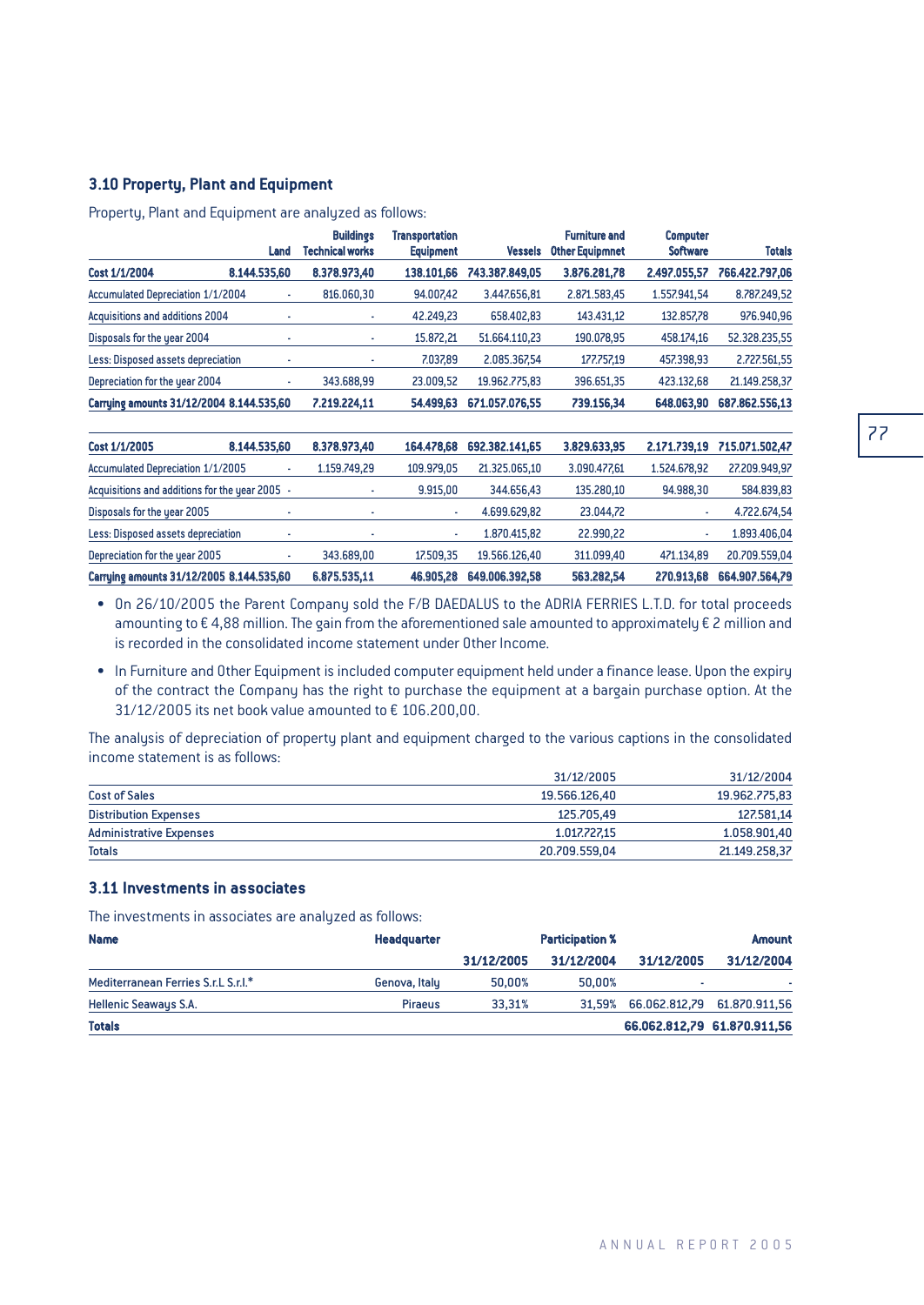Presented below is a summary of the consolidated financial information of the associate company Hellenic Seaways S.A as at 31/12/2005 in accordance with IFRS.

|                                            | 31/12/2005     |
|--------------------------------------------|----------------|
| <b>Total assets</b>                        | 312.269.809.47 |
| <b>Total liabilities</b>                   | 113.942.542,02 |
| <b>Total equity</b>                        | 198.327.267.45 |
| <b>Total Revenue</b>                       | 141.084.798.38 |
| Net consolidated profit for the year ended | 1.988.240.59   |

## **3.12 Inventories**

The inventories are analyzed as follows:

| <b>Totals</b> | 4.048.037.97 | 3.723.449,92 |
|---------------|--------------|--------------|
| Consumables   | 1.532.368.22 | 1.184.560,99 |
| Merchandise   | 2.515.669.75 | 2.538.888.93 |
|               | 31/12/2005   | 31/12/2004   |

#### **3.13 Trade and other receivables**

Trade and other receivables and other current assets are analyzed as follows:

|               | <b>Account Receivables</b> |
|---------------|----------------------------|
| 31/12/2005    | 31/12/2004                 |
| 15.296.178,33 | 6.770.175,77               |
| 26.684.789,57 | 28.604.496,55              |
| 193.954,03    | 449.859,03                 |
| 1.499.997,32  | 1.133.483,14               |
| 43.674.919,25 | 36.958.014,49              |
|               | Other current assets       |
| 31/12/2005    | 31/12/2004                 |
| 6.308.954.64  | 6.126.804,04               |
| 51.698,78     | 25.748,28                  |
| 58.893,47     | 29.581,20                  |
| 6.419.546.89  | 6.182.133.52               |
|               |                            |

# **3.14 Available for sale securities**

The available for sale securities are analyzed as follows:

|                                              | <b>Carrying amount</b> | <b>Fair Value Reserves</b> |
|----------------------------------------------|------------------------|----------------------------|
| <b>Equity Securities in Listed Companies</b> |                        |                            |
| Balance as at 1/1/2004 [a]                   | 20.660.262.44          | 9.904.448.60               |
| Balance as at 31/12/2004 [b]                 | 18.050.618.55          | 7.646.082,25               |
| Balance as at 31/12/2005 [c]                 |                        |                            |
| <b>Other Equity Securities</b>               |                        |                            |
| Balance as at 1/1/2004 [d]                   | 3.971.880,95           |                            |
| Balance as at 31/12/2004 [e]                 | 4.150.177,60           | 2.003,85                   |
| Balance as at 31/12/2005 [f]                 | 64.508,30              |                            |
| <b>Total Available for Sale Securities</b>   |                        |                            |
| Total as at 1/1/2004 [a+d]                   | 24.632.143,39          | 9.904.448,60               |
| Totals as at 31/12/2004 [b+e]                | 22.200.796,15          | 7.648.086,10               |
| Totals as at 31/12/2005 [c+f]                | 64.508,30              |                            |

The Fair Value Reserve includes the cummulative change on the fair value of the available for sale securities until their disposal.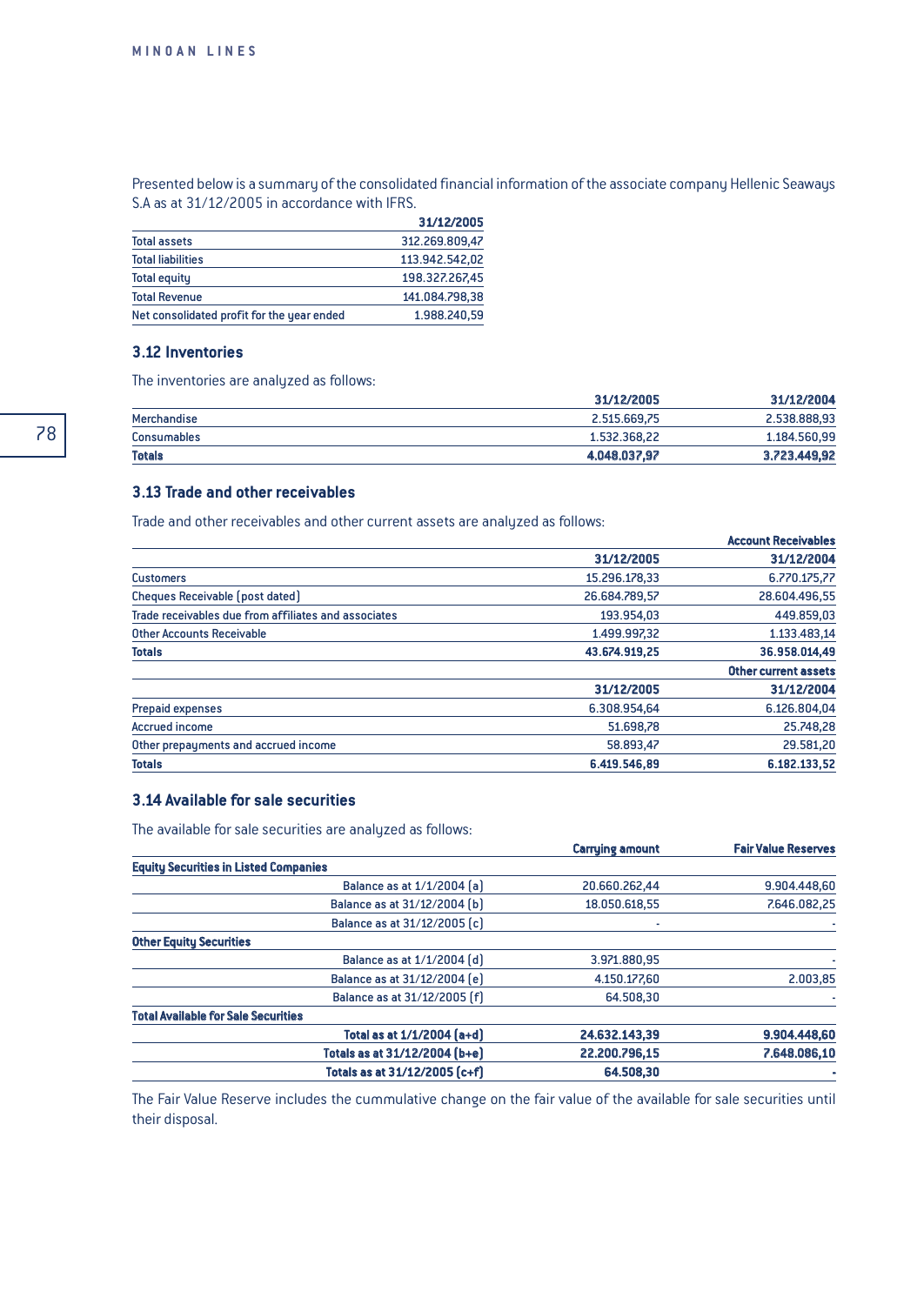During 2005, securities listed in the A.S.E. and mutual funds were sold resulting in a gain of  $\epsilon$  7.195.720.32. Also, non-listed securities (total carrying amount of  $\epsilon$  3.819.665,45) were sold resulting in a gain of  $\epsilon$  85.677,73.

#### **3.15 Cash and cash equivalents**

Cash and cash equivalents are analyzed as follows:

| <b>Totals</b>                   | 4.342.769,57 | 1.135.679,00 |
|---------------------------------|--------------|--------------|
| Cash in banks and time deposits | 4.109.405.82 | 971.771,34   |
| Cash on hand                    | 233.363.75   | 163.907,66   |
|                                 | 31/12/2005   | 31/12/2004   |

## **3.16 Share Capital-Share Premium**

Share capital is divided into 70.926.000 common shares with a nominal value of 2,25 euros each. The Share Premium is a result of the the increase of share capital which was approved by the Regular General Meeting of the Company's shareholders held on 16/5/1999. Every share carries one voting right.

### **3.17 Other Reserves**

The other reserves are analyzed as follows:

|                          | 31/12/2005    | 31/12/2004    |
|--------------------------|---------------|---------------|
| <b>Statutory Reserve</b> | 9.706.752.07  | 9.704.682,39  |
| <b>Special Reserve</b>   | 56.978.689.06 | 56.978.689,06 |
| Tax-free reserves        | 2.566.711.72  | 2.562.494,55  |
| <b>Totals</b>            | 69.252.152.85 | 69.245.866.00 |

Statutory reserve : According to the Greek and the Italian corporate law, Companies are required to transfer 5% at least of their net profit to the statutory reserve, until such a reserve reaches 1/3 or 1/5 respectively of the issued share capital. This reserve can be used exclusively before any distribution of dividends to off-set a deficit.

Special reserve: The reserve is established in accordance with the Parent Company's Articles of Association. This reserve results from the balance of the annual earnings which remains after deducting the statutory reserve and the dividends.

Tax-free Reserves: Represent reserves formed from income taxed in a special way or tax-free reserves that were not distributed. In reference to the Parent company and according to the decisions of the Admistrative Courts (special fiscal regime law N.27/1975) in case of such reserves are distributed no income tax is calculated. In reference to the subsidiaries in case of these reserves are distributed, they undergo taxation based on the general terms of the income tax law.The subsidiaries do not intent to distribute these reservses therefore according to I.A.S.12 no deffered tax was calculated in them.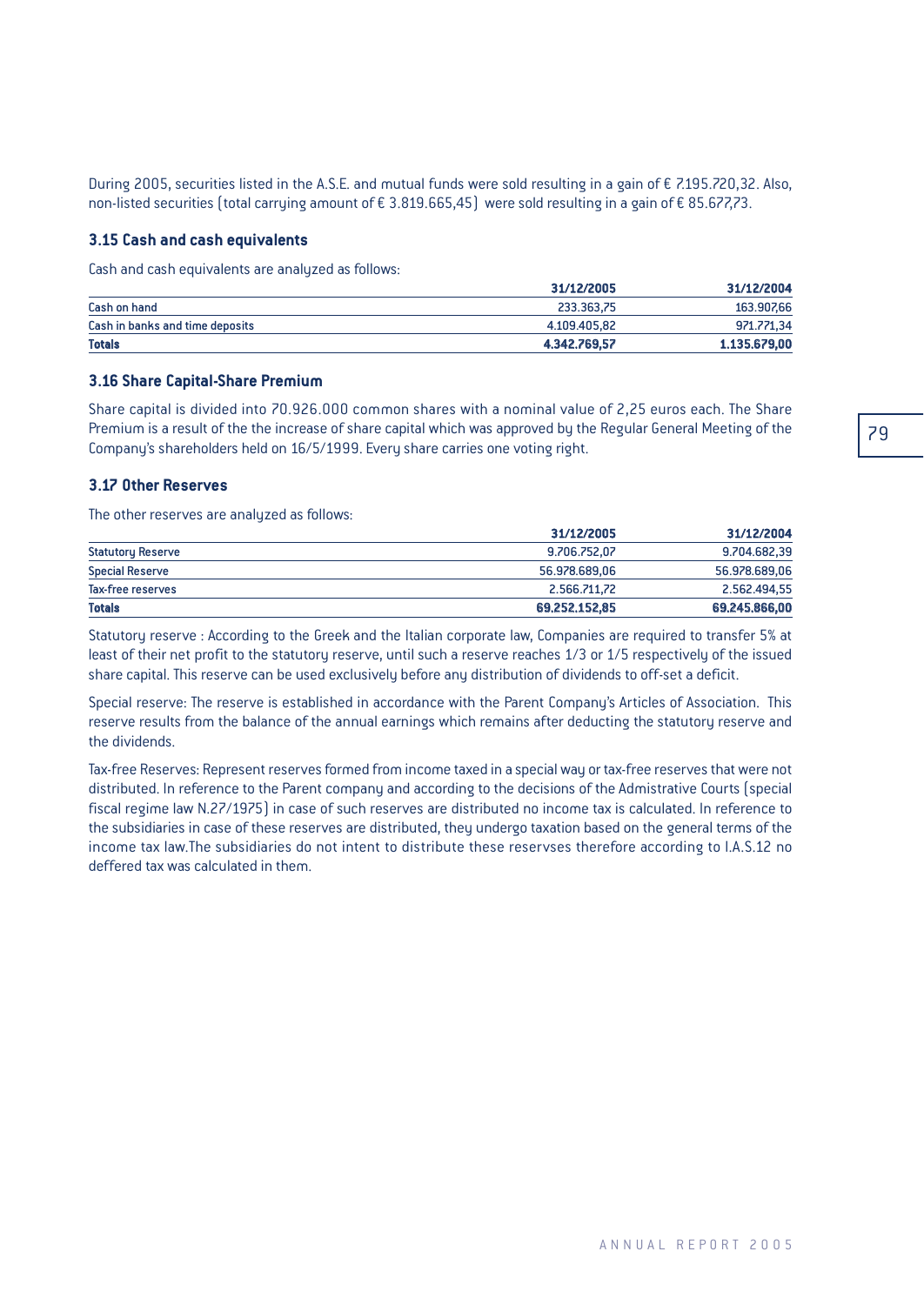### **3.18 Long term -bank overdrafts - and current portion of interest bearing loans and borrowings**

Interest - bearing loans and borrowings are analyzed as follows :

|                                     |                 | 31/12/2005            |     |                 | 31/12/2004            |
|-------------------------------------|-----------------|-----------------------|-----|-----------------|-----------------------|
|                                     | <b>Currencu</b> | Amounts in $\epsilon$ |     | <b>Currencu</b> | Amounts in $\epsilon$ |
| Syndicate Loan - Agent Citibank     |                 | 352.425.783.00        |     |                 | 374.925.783,00        |
| Syndicate Loan - Agent Piraeus Bank |                 | 72.919.084.39         |     |                 | 98.622.990,33         |
| Syndicate Loan - Agent Piraeus Bank |                 |                       | USD | 3.443.339.14    | 2.527.963,54          |
| <b>Totals</b>                       |                 | 425.344.867,39        |     |                 | 476.076.736,87        |

The current portion of the Interest - bearing loans and borrowings are analyzed as follows:

|                                     |                 | 31/12/2005            |            |                 | 31/12/2004    |
|-------------------------------------|-----------------|-----------------------|------------|-----------------|---------------|
|                                     | <b>Currency</b> | Amounts in $\epsilon$ |            | <b>Currency</b> | Amounts in €  |
| Syndicate Loan - Agent Citibank     |                 | 22.500.000.00         | €          | ٠               | 22.500.000,00 |
| Syndicate Loan - Agent Piraeus Bank |                 | 6.000.000.00          | €          |                 | 5.850.048,07  |
| Syndicate Loan - Agent Piraeus Bank |                 |                       | <b>USD</b> | 204.249.52      | 149.951,93    |
| <b>Totals</b>                       |                 | 28.500.000,00         |            |                 | 28.500.000,00 |

The weighted average interest rate of interest bearing loans and borrowings for the years ended 31/12/2005 and 31/12/2004 was approximately 4,31% and 4,36%, respectively.

The Syndicate Loan agreements include certain covenants and the Parent Company is required to provide information on a constant basis to the agent bank regarding its business activities.

The breakdown of the Syndicate Loans payments is analyzed below:

|                               | 31/12/2005     |
|-------------------------------|----------------|
| Payments within the next year | 28.500.000.00  |
| Payments from 1 to 5 years    | 215.340.117,39 |
| Payments over 5 years         | 210.004.750.00 |
| <b>Totals</b>                 | 453.844.867,39 |
|                               |                |

The following mortgages have been registered in order to secure the aforementioned debt of amount of  $\epsilon$ 453.844.867,39:

| Mortgage      | <b>Vessel</b>          | <b>Banks</b>              | Amount of Mortgage (€) |
|---------------|------------------------|---------------------------|------------------------|
| 1st preferred | <b>ARIADNE PALACE</b>  | Syndicate Loan -          | 408.675.783,00         |
|               | <b>EUROPA PALACE</b>   | <b>Agent Citibank</b>     |                        |
|               | <b>OLYMPIA PALACE</b>  |                           |                        |
|               | <b>FESTOS PALACE</b>   |                           |                        |
|               | <b>KNOSSOS PALACE</b>  |                           |                        |
|               | PASIPHAE PALACE        |                           |                        |
|               | <b>IKARUS PALACE</b>   |                           |                        |
|               | <b>ARIADNE PALACE</b>  |                           | 158.000.000.00         |
| 2nd preferred |                        | Syndicate Loan -          |                        |
|               | <b>EUROPA PALACE</b>   | <b>Agent Piraeus bank</b> |                        |
|               | <b>OLYMPIA PALACE</b>  |                           |                        |
|               | <b>FESTOS PALACE</b>   |                           |                        |
|               | <b>KNOSSOS PALACE</b>  |                           |                        |
|               | <b>PASIPHAE PALACE</b> |                           |                        |
|               | <b>IKARUS PALACE</b>   |                           |                        |

Furthermore, pre-notations of  $\epsilon$  17.154.748,66 have been registered on the Group's Land and Buildings and 25.850.775 shares of HELLENIC SEAWAYS MARITIME S.A, which the Parent company owns as at 31/12/2005, have been pledged.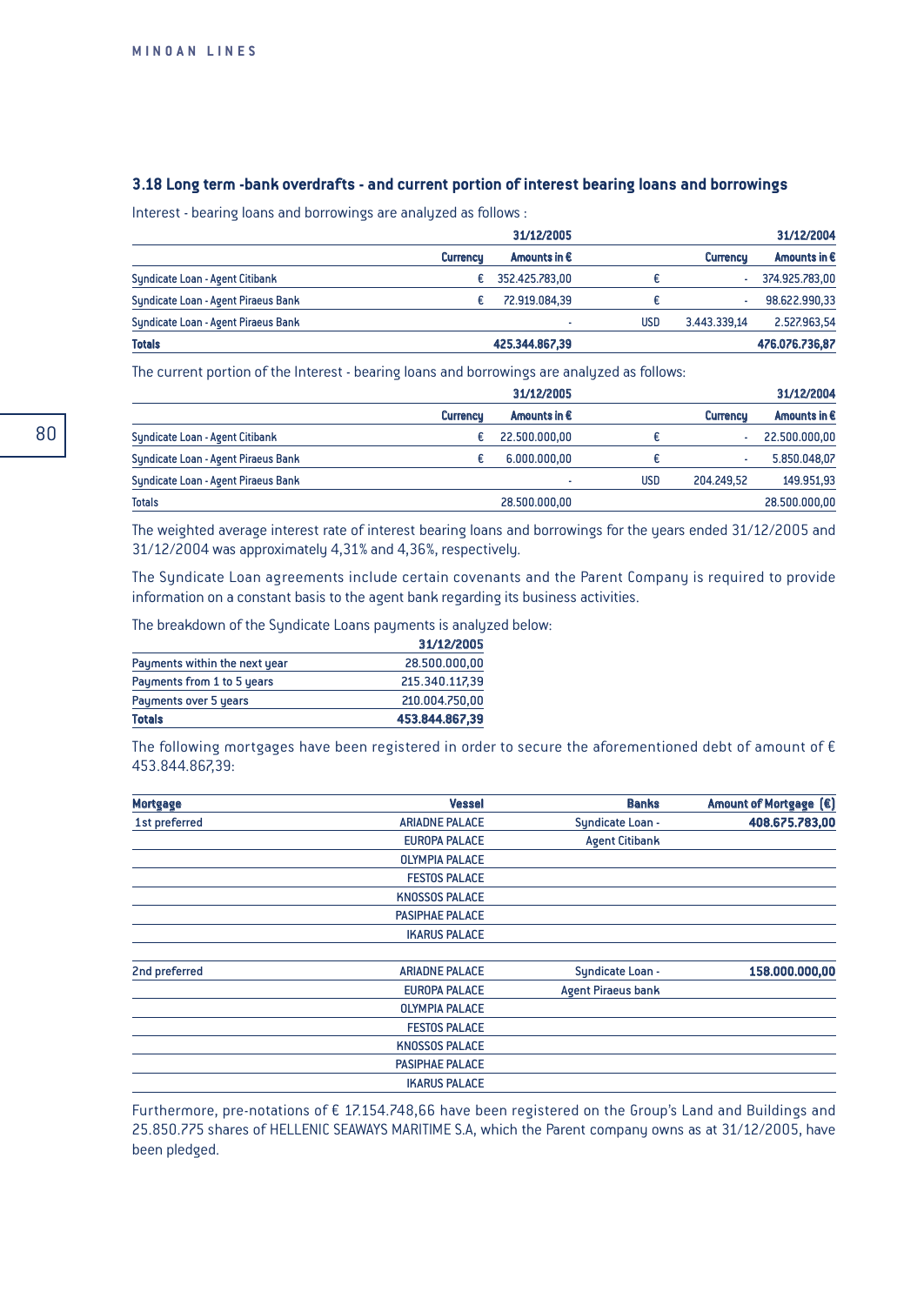Bank overdrafts at 31/12/2005 and 31/12/2004 amounted to  $\epsilon$  28.083.893.59 and  $\epsilon$  22.868.406.02 respectively while both are covered by post dated checks. The weighted average interest as at 31/12/2005 and 31/12/2004 was approximately 5,54% and 5,67% respectively.

### **3.19 Employee defined benefit obligations**

The employee defined benefit obligations are analyzed as follows:

| 168.711,10<br>80.152,44 |
|-------------------------|
|                         |
|                         |
| $-362.434,00$           |
| 1.148.721,25            |
| $-140.726,95$           |
| 2.925.281,49            |
|                         |

| <b>Balance as at 1/1/2005</b>   | 2.925.281.49    |
|---------------------------------|-----------------|
| <b>Current service cost</b>     | 227.229.41      |
| Interest cost                   | 117.665.84      |
| <b>Benefits paid</b>            | $-1.069.138.41$ |
| <b>Balance as at 31/12/2005</b> | 2.201.038.33    |

The amount recorded as an expense for the years ended 31/12/2005 and 31/12/2004 is analyzed as follows:

|                             | 31/12/2005 | 31/12/2004   |
|-----------------------------|------------|--------------|
| Current service cost        | 227,229.41 | 168.711,10   |
| Interest cost               | 117.665.84 | 80.152,44    |
| Defined benefit obligations |            | 830.528,72   |
| <b>Totals</b>               | 344.895.25 | 1.079.392,26 |

The above expenditure is included in the following categories of the consolidated income statement:

|                         | 31/12/2005 | 31/12/2004   |
|-------------------------|------------|--------------|
| Distribution expenses   | 115.978.81 | 82.006,88    |
| Administrative expenses | 209.075.13 | 978.997,57   |
| Cost of sales           | 19.841.31  | 18.387,81    |
| <b>Totals</b>           | 344.895.25 | 1.079.392.26 |

The main assumptions used for the year ended 31/12/2005 are as follows:

- Discounted Rate 3,63%
- Long term average annual salaries increase 5%

#### **3.20 Deferred Government Grants**

The deferred government grant relates to the subsidy received by the Parent company from the Norwegian Government for the vessel IKARUS PALACE during the period of its shipbuilding.

It is recognized as revenue in the consolidated income statement on a systematic basis over the useful life of the vessel.

The amounts recorded in the consolidated income statement for the period ended 31/12/2005 and 31/12/2004 are €193.120,48 and €193.119,94, respectively.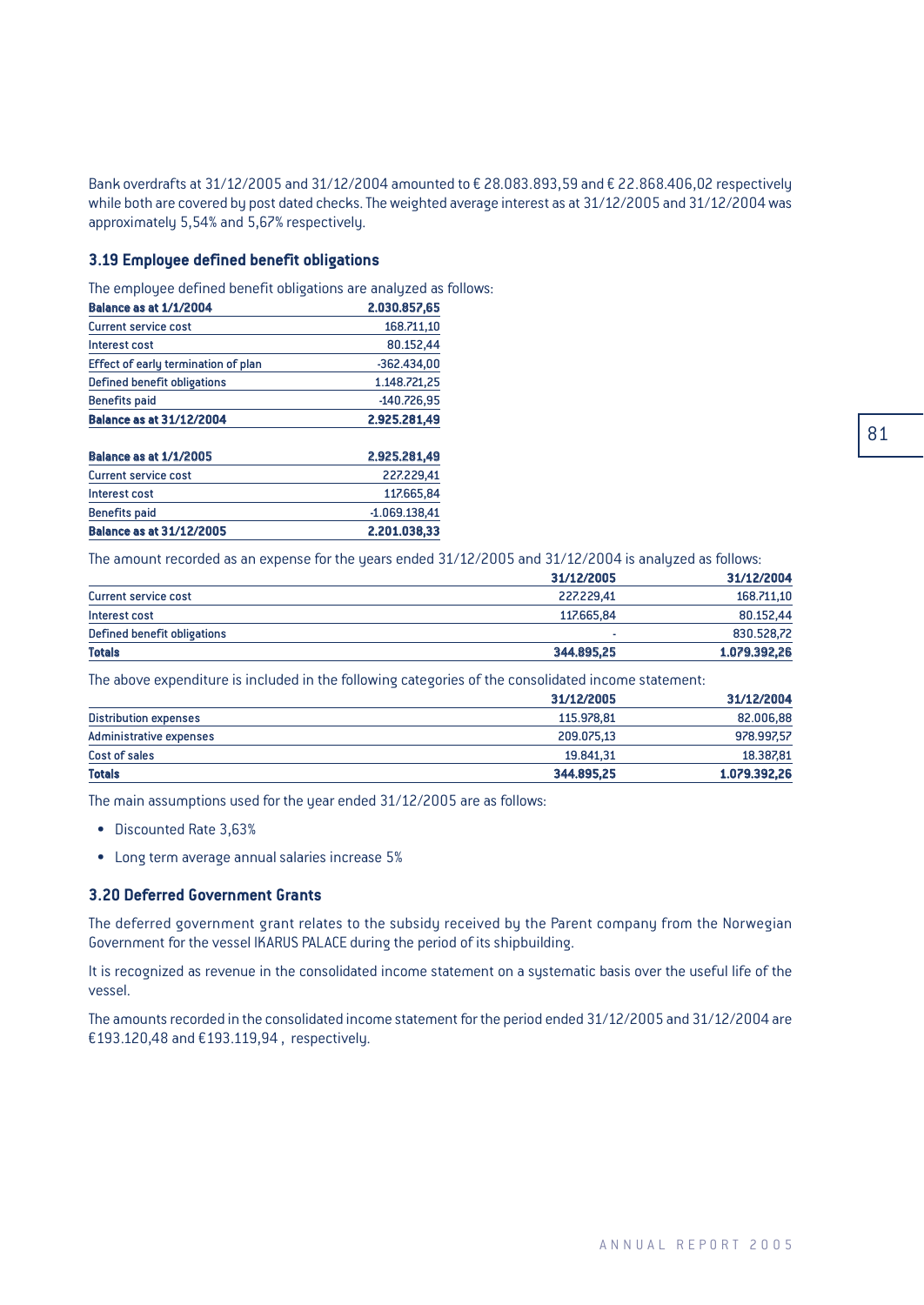### **3.21 Provisions**

Provisions are analyzed as follows:

|                                                         | 31/12/2005 | 31/12/2004   |
|---------------------------------------------------------|------------|--------------|
| European Competition Committee fine (interest included) |            | 4.311.395.28 |
| <b>Other Provisions</b>                                 | 63.333.72  | 180.685,21   |
| <b>Totals</b>                                           | 63.333.72  | 4.492.080,49 |

The Directorate General of the European Committee has commenced administrative proceedings against the Parent company and six other companies which were operating in the sea line Greece - Italy between 1987 and 1993 for breach of article 85§1 of the E.C. Treaty. In particular, it was considered that there was an agreement between the aforementioned companies regarding the ferry prices.

The European Committee commenced an administrative investigation and, in accordance with its decision issued on 9th December, 1998, imposed a penalty to the Parent company in the amount of  $\epsilon$  3,26 million plus interest.

The Parent company recorded a provision for the penalty including interest by charging to the consolidated income statement over the years 1998 - 2005 with the total amount of  $\epsilon$  4.491.520,82.

An unfavorable judgment was passed against the Parent Company, the above amount paid in January 2006 and the amount is recorded in the account Trade and Other Payables (note 3.22).

#### **3.22 Trade and Other payables**

Trade and other payables are analyzed as follows:

| <b>Suppliers</b><br>11.768.299.94<br><b>Postdated Checks payable</b><br>18.135.114,68<br>349.929,86<br>Income Tax payable<br>Withholding Taxes-Social Security Contributions payable<br>3.985.367.34<br>654.207,80<br>4.404.919.18<br>European Competition Committee fine (interest included)<br>4.491.520,82<br>3.083.669,39<br><b>Accrued expenses</b><br>1.181.335,98<br><b>Customer advances</b><br>Deffered income<br>698.959,77<br>Payables to affiliates and associates<br>156.601,48<br>48.909.926,24<br><b>Totals</b> | 31/12/2005 | 31/12/2004    |
|--------------------------------------------------------------------------------------------------------------------------------------------------------------------------------------------------------------------------------------------------------------------------------------------------------------------------------------------------------------------------------------------------------------------------------------------------------------------------------------------------------------------------------|------------|---------------|
| Dividends payable<br><b>Sundry creditors</b>                                                                                                                                                                                                                                                                                                                                                                                                                                                                                   |            | 15.333.181,58 |
|                                                                                                                                                                                                                                                                                                                                                                                                                                                                                                                                |            | 3.319.708,13  |
|                                                                                                                                                                                                                                                                                                                                                                                                                                                                                                                                |            | 134.539,50    |
|                                                                                                                                                                                                                                                                                                                                                                                                                                                                                                                                |            | 2.862.747,24  |
|                                                                                                                                                                                                                                                                                                                                                                                                                                                                                                                                |            | 410.513,68    |
|                                                                                                                                                                                                                                                                                                                                                                                                                                                                                                                                |            | 4.961.921,61  |
|                                                                                                                                                                                                                                                                                                                                                                                                                                                                                                                                |            |               |
|                                                                                                                                                                                                                                                                                                                                                                                                                                                                                                                                |            | 3.097.884,71  |
|                                                                                                                                                                                                                                                                                                                                                                                                                                                                                                                                |            | 437.174,21    |
|                                                                                                                                                                                                                                                                                                                                                                                                                                                                                                                                |            | 545.274,64    |
|                                                                                                                                                                                                                                                                                                                                                                                                                                                                                                                                |            | 229.969,45    |
|                                                                                                                                                                                                                                                                                                                                                                                                                                                                                                                                |            | 31.332.914,75 |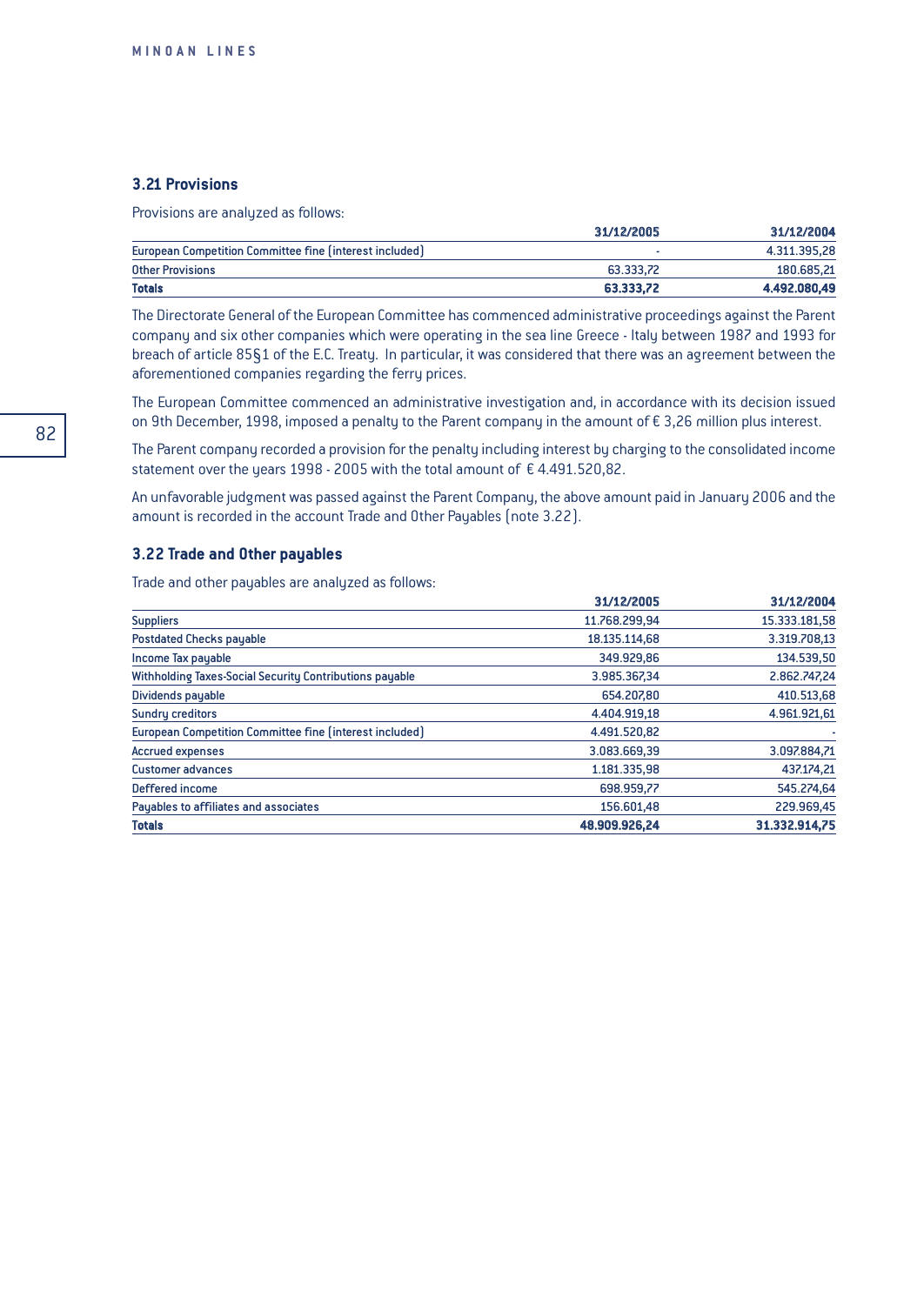# **4.Additional Information**

### **4.1. Analysis of business activities by geographical segment**

A segment is a distinguishable component of the Group that is engaged in providing specific services (business segment), or in providing services within a particular economic environment (geographical segment), which is subject to risks and rewards that are different from other segments. The Group has one primary business segment that is that of its shipping operations. The Group's geographical segments are the following based on the geographical location of the routes of the vessels:

- Greece
- Europe

|                                    |                | Greece         |                | <b>Europe</b>  |                | <b>Totals</b>  |
|------------------------------------|----------------|----------------|----------------|----------------|----------------|----------------|
|                                    | 31/12/2005     | 31/12/2004     | 31/12/2005     | 31/12/2004     | 31/12/2005     | 31/12/2004     |
| <b>Total non-current assets</b>    | 292.763.830,87 | 298.352.308.39 | 438.243.093,55 | 451.421.897,20 | 731.006.924,42 | 749.774.205,59 |
| Capital expenditure                | 247.137,39     | 222.301.24     | 337.702.44     | 754.639,72     | 584.839,83     | 976.940,96     |
| <b>Total Liabilities</b>           | 172.089.505,22 | 181.512.695.22 | 366.396.060.44 | 390.258.351,27 | 538.485.565.66 | 571.771.046,49 |
|                                    | 1/1-31/12/2005 | 1/1-31/12/2004 | 1/1-31/12/2005 | 1/1-31/12/2004 | 1/1-31/12/2005 | 1/1-31/12/2004 |
| Revenue                            | 65.945.913,99  | 57.140.328.87  | 138.862.868.82 | 135.042.386.00 | 204.808.782.81 | 192.182.714,87 |
| Gross Profit [*]                   | 23.379.632,79  | 17.849.443.44  | 39.452.268.87  | 49.723.287.01  | 62.831.901.66  | 67.572.730,45  |
| Profit before tax, financing costs |                |                |                |                |                |                |
| and depreciation                   | 25.024.354.75  | 18.405.567.05  | 31.227.738.62  | 39.983.402.17  | 56.252.093.37  | 58.388.969,22  |
| $*inolutioned equation$            |                |                |                |                |                |                |

*\* including depreciation*

The revenue of the Parent Company represents the 99,7% of the total consolidated revenue and due to the nature of its business activities, encounters intensive seasonality relating to the revenue from passengers' and private cars' fares and the revenue from on-board services (bars - restaurants, shops) that represent 43,6% and 16,5% of the total annual revenue, respectively. The revenue that results from truck fares represents 39,9% of the total annual revenue and it is evenly earned throughout the year.

## **4.2. Earnings per share**

The earnings per share are calculated on the basis of profit or loss from continuing operations after tax divided by the weighted average number of shares outstanding during the period. There is no current obligation for issuing new shares in the future, thus it is not necessary to provide any other earnings ratio.

|                                                               | 31/12/2005    | 31/12/2004   |
|---------------------------------------------------------------|---------------|--------------|
| Profit attributable to shareholders of the the Parent Company | 17.612.845.90 | 9.055.632,64 |
| Weighted average number of shares outstanding                 | 70.926.000    | 70.926.000   |
| <b>Basic and diluted earnings per share</b>                   | 0.25          | 0,13         |

### **4.3 Dividends per share**

The Annual General Shareholders' Meeting of the Parent company that was held on 12 June 2005, approved the distribution of a dividend of 10 cents per share of total amount of  $\epsilon$  7.092.600,00 from profits of the year 2004. The dividend is recorded as a payable in trade and other payables, and the outstanding amount at 31/12/2005 is  $\epsilon$ 388.265,80.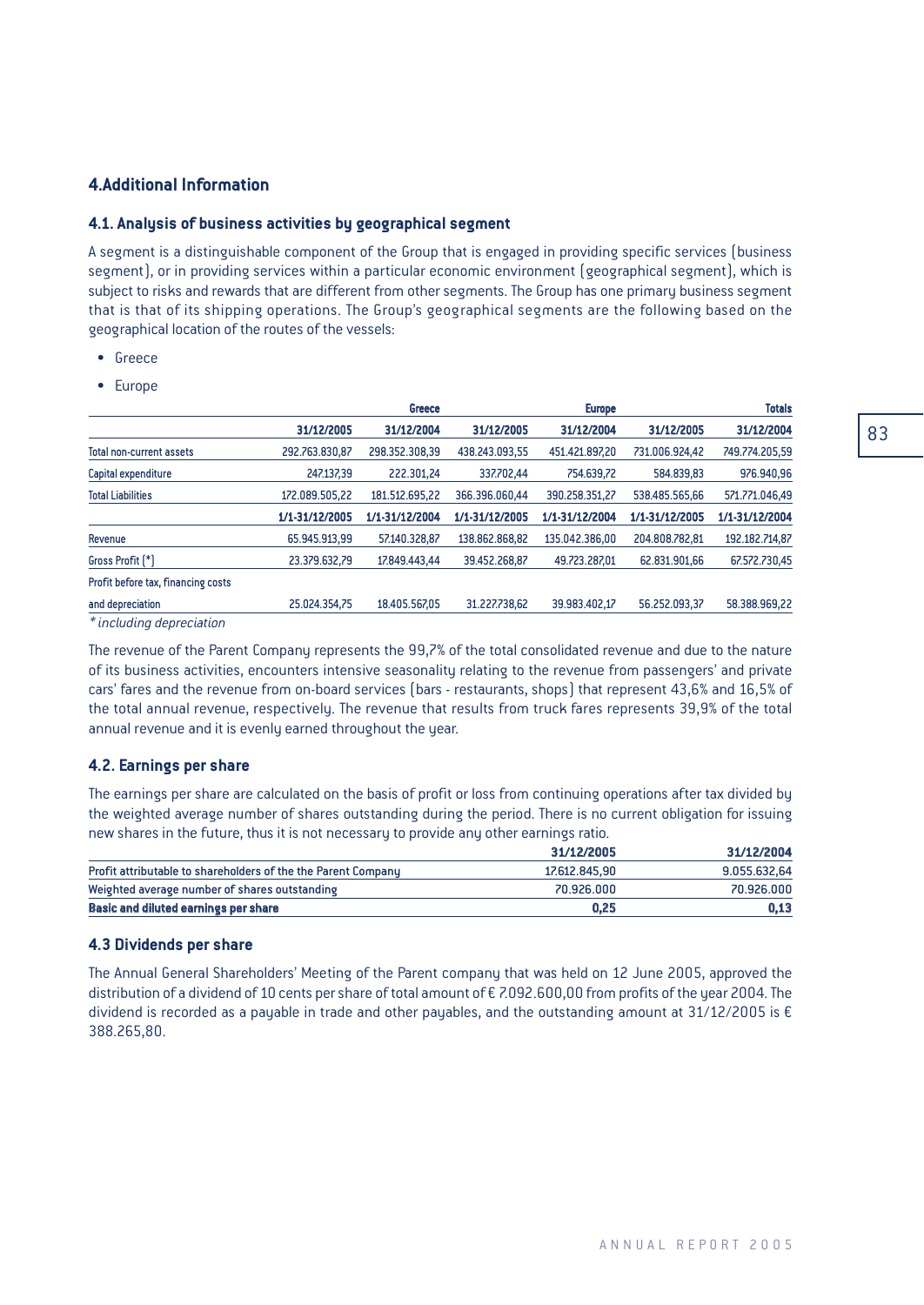#### **4.4. Related-party transactions**

Related parties are considered the a) members of the Board of Directors and Management of the Company, b) members of the Board of Directors and Management of subsidiaries of the Group, c) financially dependent members and first-degree relatives (spouses, children etc) of the members of the Board of Directors and Management, and d) companies engaged with transactions with the Group, as long as the investment in them exceeds 20%.

Taking under consideration the fact that balances and transactions between the Parent Company and its subsidiaries, as well as dividend received from associates have been fully eliminated on consolidation, related party balances and transactions between the parent company and its associates are stated below :

#### 4.4 a. Associates

| <b>Assets</b>               | 31/12/2005 | 31/12/2004 |
|-----------------------------|------------|------------|
| Trade and other receivables | 193.954.03 | 449.859,03 |
| <b>Liabilities</b>          |            |            |
| Trade and other payables    | 156.601.48 | 229.969,45 |
| Revenue                     |            |            |
| Other operating income      | 39.985.83  | 70.520,98  |

#### 4.4.b Members of the Board of Directors

The compensations paid to the members of the Board of Directors of the Parent Company are as follows:

|                       | 31/12/2005 | 31/12/2004 |
|-----------------------|------------|------------|
| Executive members     | 316.744.82 | 179.987,29 |
| Non-executive members | 217.408.09 | 241.348,12 |
| <b>Totals</b>         | 534.152.91 | 421.335.41 |

#### **4.5 Interest rate-credit-foreign currency risks**

• Interest rate risks

The loans are linked to variable interest rates and are consequently influenced by changing market conditions.

In November 2005, the Parent company signed hedging agreements with several financial institutions, in order to hedge its exposure to interest rate risks. These agreements cover approximately 50% of the weighted average balance of the Company's loans outstanding for the next 5 years.

• Credit risks

Credit evaluations are performed on all customers requiring credit and a credit limit is established for each customer. The accounts receivable's balances are evaluated so that the granted credit per customer does not exceed his determined credit limit.

The Group's maximum exposure to credit risks in case all customers do not pay their debts reaches, at the year ended 31/12/2005, the amount of the accounts receivable as stated in the consolidated balance sheet, decreased by the received Letters of Guarantee amounting to  $\epsilon$  2.354.821,67. At the balance sheet date, there were no significant concentrations of credit risk.

• Foreign currency risks

After the entrance of Greece in the Euro-Zone, the Group's foreign currency risk was almost eliminated given the fact that the transactions abroad are mainly realized in Euro. Furthermore, the Group is not subject to foreign currency risk regarding its loans, taking under consideration that these are denominated in Euro.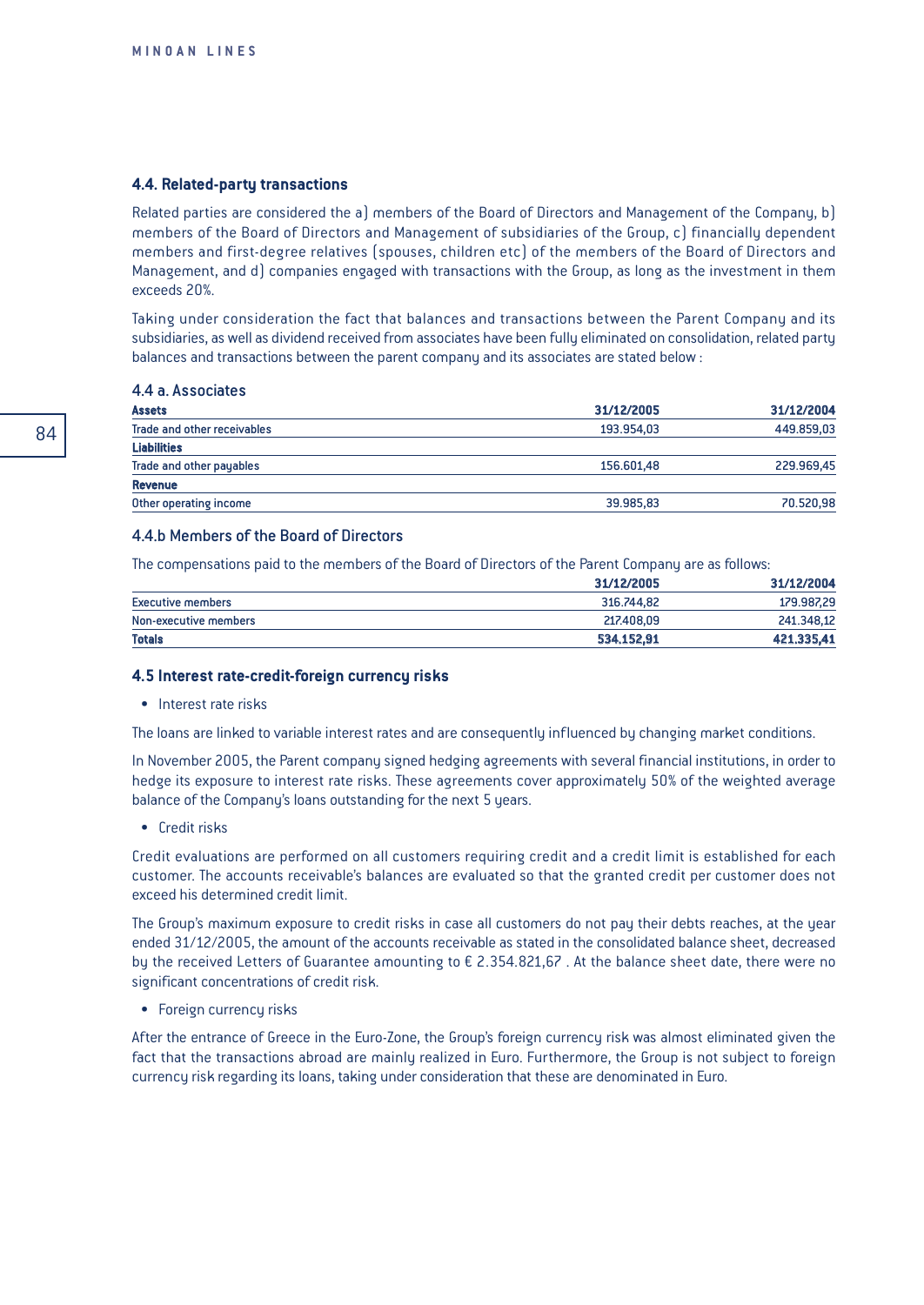#### **4.6 Subsequent events**

On 21/2/2006, the Parent company sold its real estate in Patra at the price of  $\epsilon$  351.000,00 while its acquisition cost as at  $31/12/2005$  was  $\epsilon$  282.858,60. The proceeds will be paid within 50 daus from the signing of the agreement.

Except for the aforementioned matter, no other subsequent events relating to the Group which have occurred need to be disclosed under the International Financial Reporting Standards (I.F.R.S.).

#### **4.7 Contingent liabilities and commitments**

The Group's contingent liabilities and commitments are the following :

a. By virtue of Decision No. 210/III/2002 of the Competition Committee, which is based on two reports of the Competition Secretariat, a penalty was imposed to the Parent company in the total amount of  $\epsilon$  4,5 million for:

(i) not making notification, and proceeding to concentration of business by the Parent company with the businesses of the joint venture named "JOINT VENTURE HYDROFOIL" and

(ii) not making notification and proceeding with twenty (20) business concentrations on coastal business the period between 3-3-1999 and 31-12-1999 by Hellenic Flying Dolphins A.N.E. (HELLENIC SEAWAYS A.N.E.) which was controlled by the Company.

The Company has filed before the Administrative Court of Appeal of Athens an appeal dated 19-4-2002 against the above Decision for legal falses and vague and conflicting valuation of the facts and arguments that were presented before the Competition Committee; furthermore, the Company filed before the aforementioned Court an application dated 22-4-2002 by virtue of which the execution of the above decision of the Competition Committee was suspended until the issuance of the court decision on the appeal against such Decision. Estimating that the appropriate Administrative Courts will issue a decision justifying the Company, the Company has not recorded any respective provision.

By virtue of Decision No. 1101/2005 of the Administrative Court of Appeal of Athens, the above mentioned Decision No. 210/III/2002 of the Competition Committee was nulled with regard to the section that is connected with the Company.

b. The Parent company has recorded provision amounting to approximately  $\epsilon$  0,04 million included in Provisions in the consolidated financial statements for tax audit differences of prior years (1985-1996) regarding income tax and Value Added Tax of total amount of  $\epsilon$  1,77 million. It should be mentioned that the Company has filed actions for the above disputes before the Administrative Courts and has been justified at first instance courts for all disputes and finally (at second instance courts) for the disputes that have been judged until today.

c. For tax audit differences (1998-1999) regarding income tax and Value Added Tax, amounting to  $\epsilon$  724 thousand, resulting from a tax audit realized in the current financial year, the Parent company has filed an appeal to the Administrative Courts. No provision was recorded for the aforementioned amount since the Company expects that it will finally be justified on these disputes.

d. The companies participating in the consolidated fianancial statements for the year ended 2005, have not been audited by the tax authorities for the financial years presented below:

| Company                                                            | Open tax years |
|--------------------------------------------------------------------|----------------|
| Minoan Lines Shipping S.A.                                         | $2000 - 2005$  |
| <b>Minoan Cruises S.A.</b>                                         | 2000 - 2005    |
| Kritiki Filoxenia S.A.                                             | $2000 - 2005$  |
| Athina A.V.E.E.                                                    | $2000 - 2005$  |
| European Thalassic Agencies Shipping Management & Consultants S.A. | none           |
| Minoan Agencies S.r.l.                                             | 2002 - 2005    |
| Mediterranean Ferries S.r.l.                                       | 2002 - 2005    |
| <b>Hellenic Seaways S.A.</b>                                       | 2000 - 2005    |
|                                                                    |                |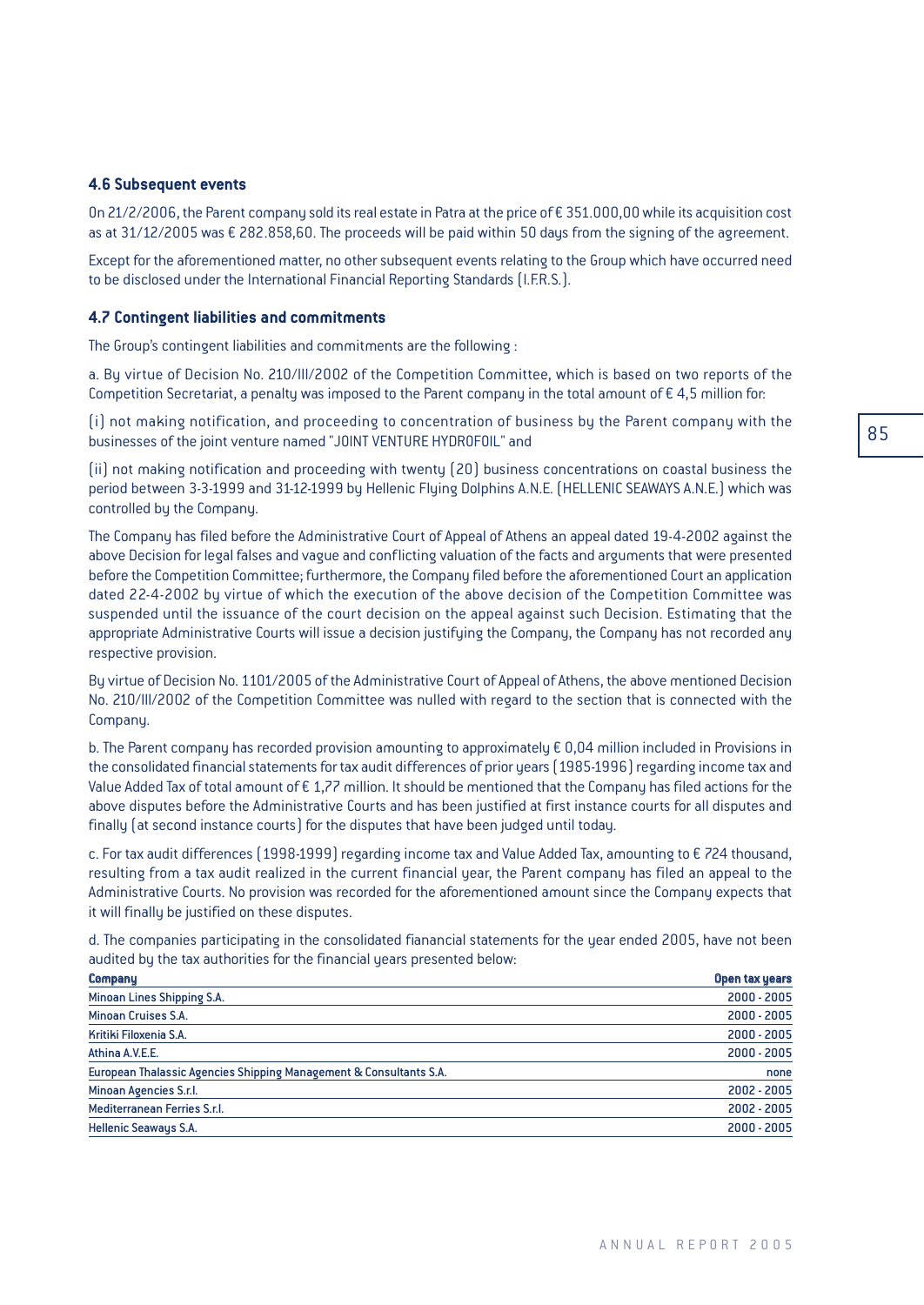e. The adverse effect on the operating results of one of the subsidiaries by the amounts of USD 0,56 mil. and  $\epsilon$  0,21 mil. for which letters of guarantee have been issued to the Seamen's Pension Fund depends on the results of the legal proceedings commenced by both the subsidiary and the Seamen's Pension Fund. The subsidiary has not made any provision estimating that it will be justified by the appropriate Courts.

## **4.8 Effects on the consolidated financial statements from transition to International Financial Reporting Standards (I.F.R.S)**

According to the Regulation of the European Union (EU) 1606/2002 and the corporate law 2190/1920, which was modified and is in force by the law 3301/2004, from 1/1/2005 the companies listed to the Athens Stock Exchange are obliged to prepare their consolidated financial statements in accordance with the International Financial Reporting Standards.

Due to the obligation for presentation of comparatives for the financial year 2004, using consistent accounting policies, the beginning of the comparative period (1/1/2004) is determined as the date of transition to I.F.R.S., which is the date that the opening I.F.R.S. balance sheet is prepared according to I.F.R.S. 1 (regarding first time adoption of I.F.R.S.). More specifically, I.F.R.S. 1 indicates the retroactive implementation of the International Accounting Standards and related interpretations in force during the first year of adoption. However, in some cases, I.F.R.S. 1 allows limited exceptions from the obligation, which are distinguished to obligatory exceptions and exceptions about which, the selection of the adoption is optional.

#### Obligatory exceptions of retroactive adoption of the I.F.R.S.

#### a) Estimates

The estimates based on which the consolidated financial statements are prepared at the transition date, must be consistent with the estimates made in the same periods according to the previous Generally Accepted Accounting Principles, unless there are objective reasons that these estimates were incorrect.

#### Optional exceptions of retroactive adoption of the I.F.R.S.

#### a) Use of fair value as deemed cost

The Company chose, at the date of transition, to recognize the land, the buildings and the vessels at their fair values considering these values as deemed cost. The depreciation is calculated based on the vessels' useful life on this cost, after subtracting the residual value (of the vessels) estimated by the Company,. The resulting adjustment was transferred to the Retained Earnings.

#### b) Consolidations

The company chose for the consolidation of companies that were recognized before the transition date to maintain the accounting treatment that was previously followed according to the Greek Accounting Standards.

#### c) Employee benefits

The liabilities for employee benefits, were calculated on 1/1/2004 and recognized fully, including the accumulative actuarial loss that would not be recognized in case the Company chose the retroactive application of the IAS 19.

#### d) Assets and liabilities of subsidiaries and associates

In order to be consolidated, the subsidiaries and associates' financial statements are adjusted in accordance with the I.F.R.S. and the Group's accounting principles as well.

Presented below are the reconciliation tables of equity, balance sheets, and income statements that are required by IFRS, as well as their explanatory notes.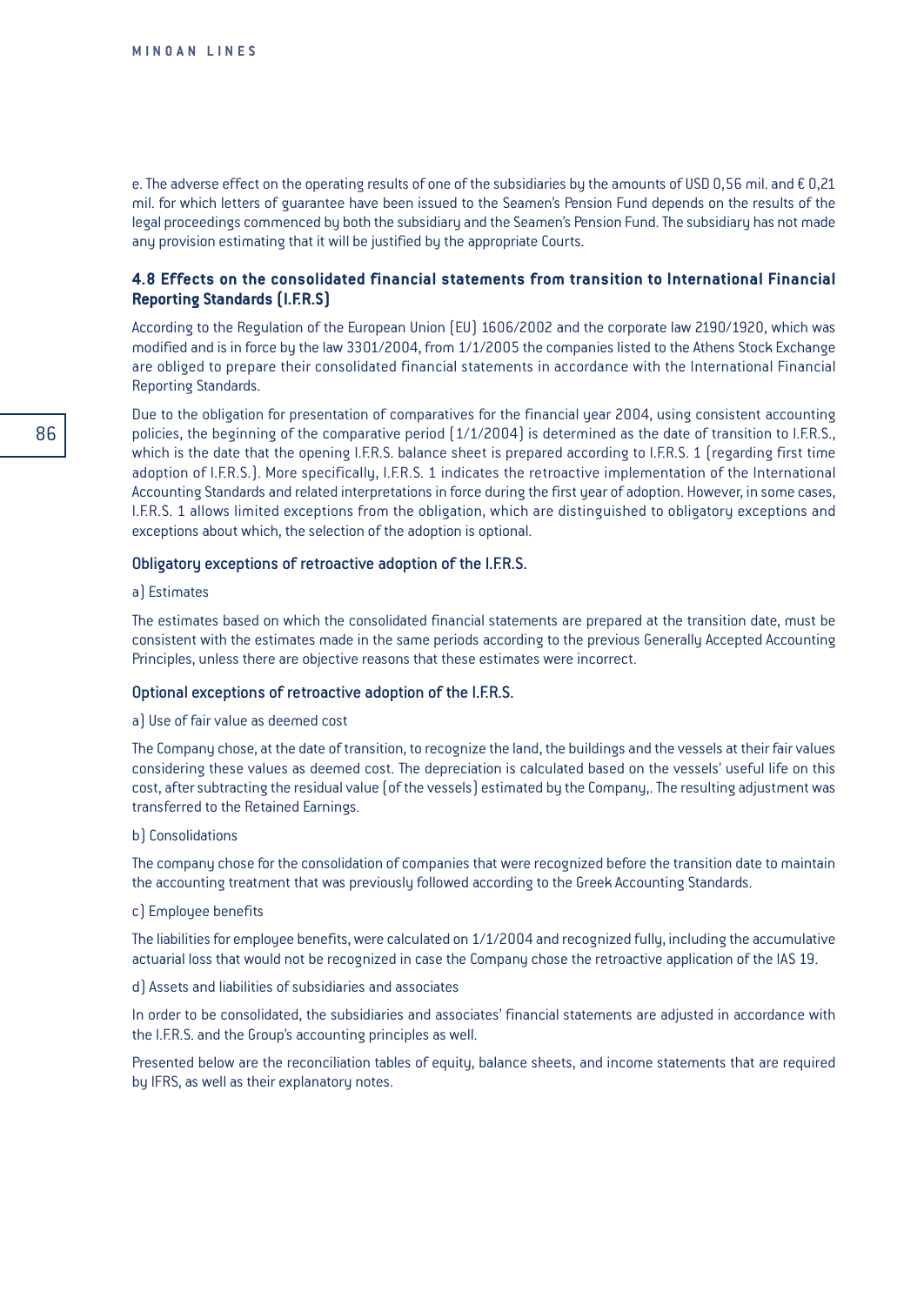# 4.8.a Transition Consolidated Balance Sheet to I.F.R.S. as at (1/1/2004)

| <b>The Group</b>                                          | <b>Note</b> | Greek G.A.P.   | <b>Reclassifications</b> | <b>Adjustments</b> | I.F.R.S.         |
|-----------------------------------------------------------|-------------|----------------|--------------------------|--------------------|------------------|
| Assets                                                    |             |                |                          |                    |                  |
| Non current-assets                                        | a,b         | 754.010.494,78 |                          | 3.625.052,76       | 757.635.547,54   |
| Investments in associates                                 | c           | 73.180.210,60  | $-7.503.405,24$          | -639.389,74        | 65.037.415,62    |
| Other long term assets                                    |             | 39.248,42      |                          |                    | 39.248,42        |
| <b>Total non-current assets</b>                           |             | 827.229.953,80 | -7.503.405,24            | 2.985.663,02       | 822.712.211,58   |
| <b>Inventories</b>                                        |             | 3.877.294,93   |                          |                    | 3.877.294,93     |
| <b>Trade and other receivables</b>                        | d           | 34.630.926,40  |                          | $-101.759.61$      | 34.529.166,79    |
| <b>Available for sale Securities</b>                      | е           | 5.240.589,79   | 7.503.405,24             | 11.888.148,36      | 24.632.143,39    |
| Other current assets                                      | f           | 3.349.695,24   |                          | 627.615,80         | 3.977.311,04     |
| Cash and cash equivalents                                 | g           | 2.970.277,68   |                          | $-1.084,05$        | 2.969.193,63     |
| <b>Total current assets</b>                               |             | 50.068.784,04  | 7.503.405,24             | 12.412.920,50      | 69.985.109,78    |
| <b>Total assets</b>                                       |             | 877.298.737,84 | 0,00                     | 15.398.583,52      | 892.697.321,36   |
| <b>Equity and liabilities</b>                             |             |                |                          |                    |                  |
| <b>Equity</b>                                             |             |                |                          |                    |                  |
| <b>Share Capital</b>                                      |             | 159.583.500,00 |                          | ä,                 | 159.583.500,00   |
| <b>Share Premium</b>                                      |             | 26.942.576,38  | ä                        | ä,                 | 26.942.576,38    |
| <b>Fair value reserves</b>                                | е           |                |                          | 9.904.448,60       | 9.904.448,60     |
| <b>Other Reserves</b>                                     | h           | 53.936.152,54  | 14.831.727,23            |                    | 68.767.879,77    |
| <b>Retained Earnings</b>                                  | i.          | -3.876.364,74  | -19.181.955,25           | 622.123,78         | $-22.436.196,21$ |
| Total Equity attributable to equity holders of the parent |             | 236.585.864,18 | -4.350.228,02            | 10.526.572,38      | 242.762.208,54   |
| <b>Minority Interest</b>                                  |             | 70.219,64      | 1,21                     | 786,81             | 71.007,66        |
| <b>Total Equity</b>                                       |             | 236.656.083,82 | -4.350.226,81            | 10.527.359,19      | 242.833.216,20   |
| <b>Non current liabilities</b>                            |             |                |                          |                    |                  |
| Interest-bearing loans and borrowings                     |             | 556.422.127,69 |                          |                    | 556.422.127,69   |
| <b>Employee defined benefit obligations</b>               |             | 1.822.958,29   |                          | 207.899,36         | 2.030.857,65     |
| <b>Deferred Government Grants</b>                         | h           |                | 5.768.746,81             | ä,                 | 5.768.746,81     |
| <b>Provisions</b>                                         | k           | 2.927.438,52   |                          | 1.508.176,15       | 4.435.614,67     |
| <b>Total non-current liabilities</b>                      |             | 561.172.524,50 | 5.768.746,81             | 1.716.075,51       | 568.657.346,82   |
| <b>Current liabilities</b>                                |             |                |                          |                    |                  |
| <b>Bank overdrafts</b>                                    |             | 15.222.170,35  |                          |                    | 15.222.170,35    |
| Current portion of interest-bearing loans and borrowings  |             | 30.250.000,00  |                          |                    | 30.250.000,00    |
| Trade and other payables                                  | T           | 33.997.959,17  | $-1.418.520,00$          | 3.155.148,82       | 35.734.587,99    |
| <b>Total current liabilities</b>                          |             | 79.470.129,52  | $-1.418.520,00$          | 3.155.148,82       | 81.206.758,34    |
| <b>Total liabilities</b>                                  |             | 640.642.654,02 | 4.350.226,81             | 4.871.224,33       | 649.864.105,16   |
| <b>Total Equity and liabilities</b>                       |             | 877.298.737.84 | 0.00                     | 15.398.583,52      | 892.697.321,36   |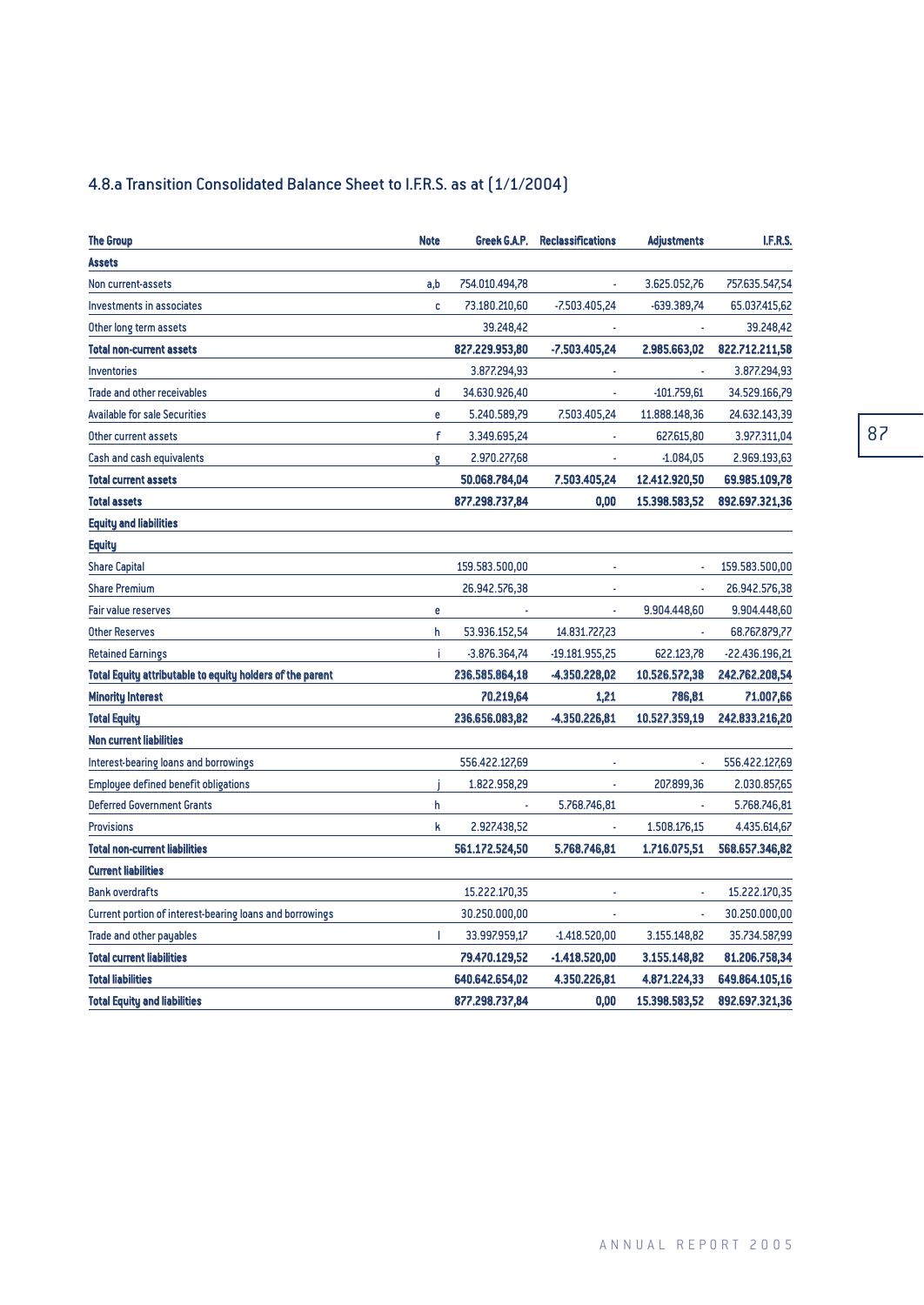4.8 b Reconciliation of Consolidated Equity for the opening balances 1/1/2005 and 1/1/2004 between Greek G.A.A.P and I.F.R.S.

| <b>The Group</b>                                         | <b>Note</b> | 1/1/2005        | 1/1/2004        |
|----------------------------------------------------------|-------------|-----------------|-----------------|
| Equity at the deginning of the years,                    |             |                 |                 |
| excluding minority interest                              |             |                 |                 |
| $[1/1/2005$ and $1/1/2004$ respectively]                 |             |                 |                 |
| according to Greek G.A.P.                                |             | 240.595.764,45  | 236.585.864,18  |
| Write-off of establishment costs                         |             |                 |                 |
| and various intangible assets                            | a,b         | $-2.661.760,74$ | -4.761.428,46   |
| Valuation of fixed assets to deemed cost                 |             |                 |                 |
| and recomputation of depreciation charged                |             |                 |                 |
| and recognition of property, plant                       |             |                 |                 |
| and equipment under finance leases                       | a           | 4.971.236,84    | 8.166.138,82    |
| Adjustment due to valuation of investments               |             |                 |                 |
| and equity securities                                    | c,e         | 6.963.942,29    | 11.246.983,80   |
| Reclassification of government grants                    |             |                 |                 |
| from equity to deferred income                           | h           | $-5.575.626.87$ | $-5.768.746.81$ |
| Adjustment to provision according to I.F.R.S.            | f,k,l       | $-3.243.557.22$ | $-4.125.122,99$ |
| Reclassification of divedends from liabilities to equity |             | 7.092.600,00    | 1.418.520,00    |
| Equity at the beginning of the year,                     |             |                 |                 |
| excluding minority interest                              |             |                 |                 |
| $[1/1/2005$ and $1/1/2004$ respectively]                 |             |                 |                 |
| adjusted to I.F.R.S.                                     |             | 248.142.598,75  | 242.762.208,54  |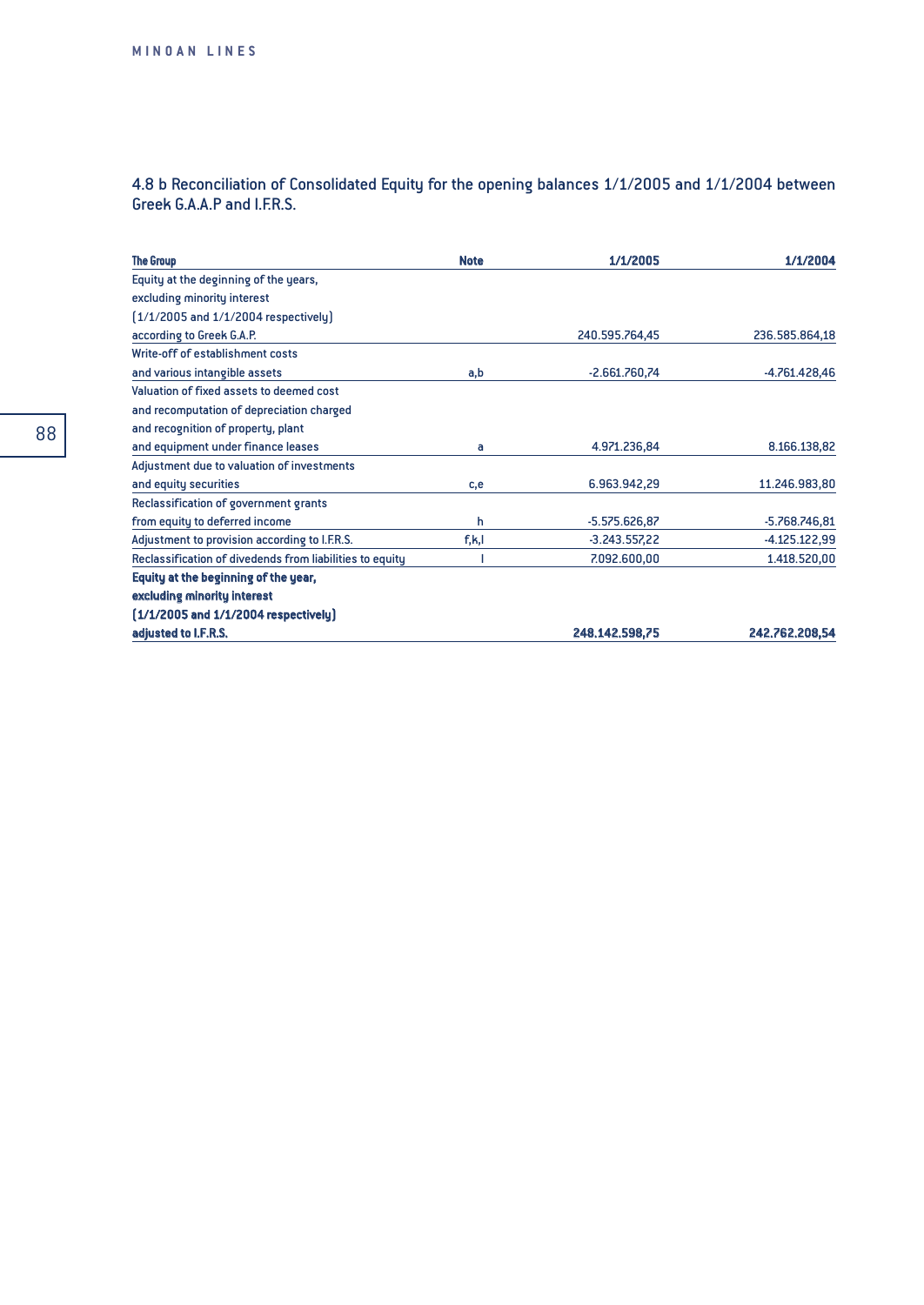# 4.8.c Consolidated Balance Sheet for the year ended 31/12/2004

| <b>The Group</b>                                          | <b>Note</b> | Greek G.A.P.    | <b>Reclassifications</b> | <b>Adjustments</b> | I.F.R.S.       |
|-----------------------------------------------------------|-------------|-----------------|--------------------------|--------------------|----------------|
| <b>Assets</b>                                             |             |                 |                          |                    |                |
| Non current-assets                                        | a,b         | 688.019.655,84  | $-2.849.126,59$          | 2.692.026,88       | 687.862.556,13 |
| Investments in associates                                 | c           | 63.237.916,41   |                          | $-1.367.004,85$    | 61.870.911,56  |
| Other long term assets                                    |             | 40.737,90       |                          |                    | 40.737,90      |
| <b>Total non-current assets</b>                           |             | 751.298.310,15  | $-2.849.126,59$          | 1.325.022,03       | 749.774.205,59 |
| <b>Inventories</b>                                        |             | 3.723.449,92    |                          |                    | 3.723.449,92   |
| <b>Trade and other receivables</b>                        | d           | 37.997.030,45   |                          | $-1.039.015,96$    | 36.958.014,49  |
| <b>Available for sale Securities</b>                      | e           | 13.867.419,86   |                          | 8.333.376,29       | 22.200.796,15  |
| Other current assets                                      | f           | 3.571.247,92    | 2.849.126,59             | -238.240,99        | 6.182.133,52   |
| Cash and cash equivalents                                 | g           | 1.136.763,05    |                          | $-1.084,05$        | 1.135.679,00   |
| <b>Total current assets</b>                               |             | 60.295.911,20   | 2.849.126,59             | 7.055.035,29       | 70.200.073,08  |
| <b>Total assets</b>                                       |             | 811.594.221,35  | 0,00                     | 8.380.057,32       | 819.974.278,67 |
| <b>Equity and liabilities</b>                             |             |                 |                          |                    |                |
| <b>Equity</b>                                             |             |                 |                          |                    |                |
| <b>Share Capital</b>                                      |             | 159.583.500,00  |                          | à,                 | 159.583.500,00 |
| <b>Share Premium</b>                                      |             | 26.942.576,38   | ä,                       | i.                 | 26.942.576,38  |
| <b>Fair value reserves</b>                                | e           |                 |                          | 7.648.086,10       | 7.648.086,10   |
| <b>Other Reserves</b>                                     | h           | 56.677.875,07   | 12.567.990,93            |                    | 69.245.866,00  |
| <b>Retained Earnings</b>                                  | i.          | $-2.608.187,00$ | -11.056.817,65           | $-1.612.425.08$    | -15.277.429,73 |
| <b>Total Equity</b>                                       |             | 240.595.764,45  | 1.511.173,28             | 6.035.661,02       | 248.142.598,75 |
| <b>Minority Interest</b>                                  |             | 60.169,15       |                          | 464,28             | 60.633,43      |
| Total Equity attributable to equity holders of the parent |             | 240.655.933,60  | 1.511.173,28             | 6.036.125,30       | 248.203.232,18 |
| <b>Non current liabilities</b>                            |             |                 |                          |                    |                |
| Interest-bearing loans and borrowings                     |             | 476.076.736,87  |                          |                    | 476.076.736,87 |
| <b>Employee defined benefit obligations</b>               |             | 2.070.745,94    |                          | 854.535,55         | 2.925.281,49   |
| <b>Deferred Government Grants</b>                         | h           |                 | 5.581.426,72             | $-5.799.85$        | 5.575.626,87   |
| <b>Provisions</b>                                         | k           | 3.166.739,30    |                          | 1.325.341,19       | 4.492.080,49   |
| <b>Total non-current liabilities</b>                      |             | 481.314.222,11  | 5.581.426,72             | 2.174.076,89       | 489.069.725,72 |
| <b>Current liabilities</b>                                |             |                 |                          |                    |                |
| <b>Bank overdrafts</b>                                    |             | 22.868.406,02   |                          | ä,                 | 22.868.406,02  |
| Current portion of interest-bearing loans and borrowings  |             | 28.500.000,00   |                          |                    | 28.500.000,00  |
| Trade and other payables                                  | Т           | 38.255.659,62   | $-7.092.600,00$          | 169.855,13         | 31.332.914,75  |
| <b>Total current liabilities</b>                          |             | 89.624.065,64   | -7.092.600,00            | 169.855,13         | 82.701.320,77  |
| <b>Total liabilities</b>                                  |             | 570.938.287,75  | -1.511.173,28            | 2.343.932,02       | 571.771.046,49 |
| <b>Total Equity and liabilities</b>                       |             | 811.594.221,35  | 0,00                     | 8.380.057,32       | 819.974.278,67 |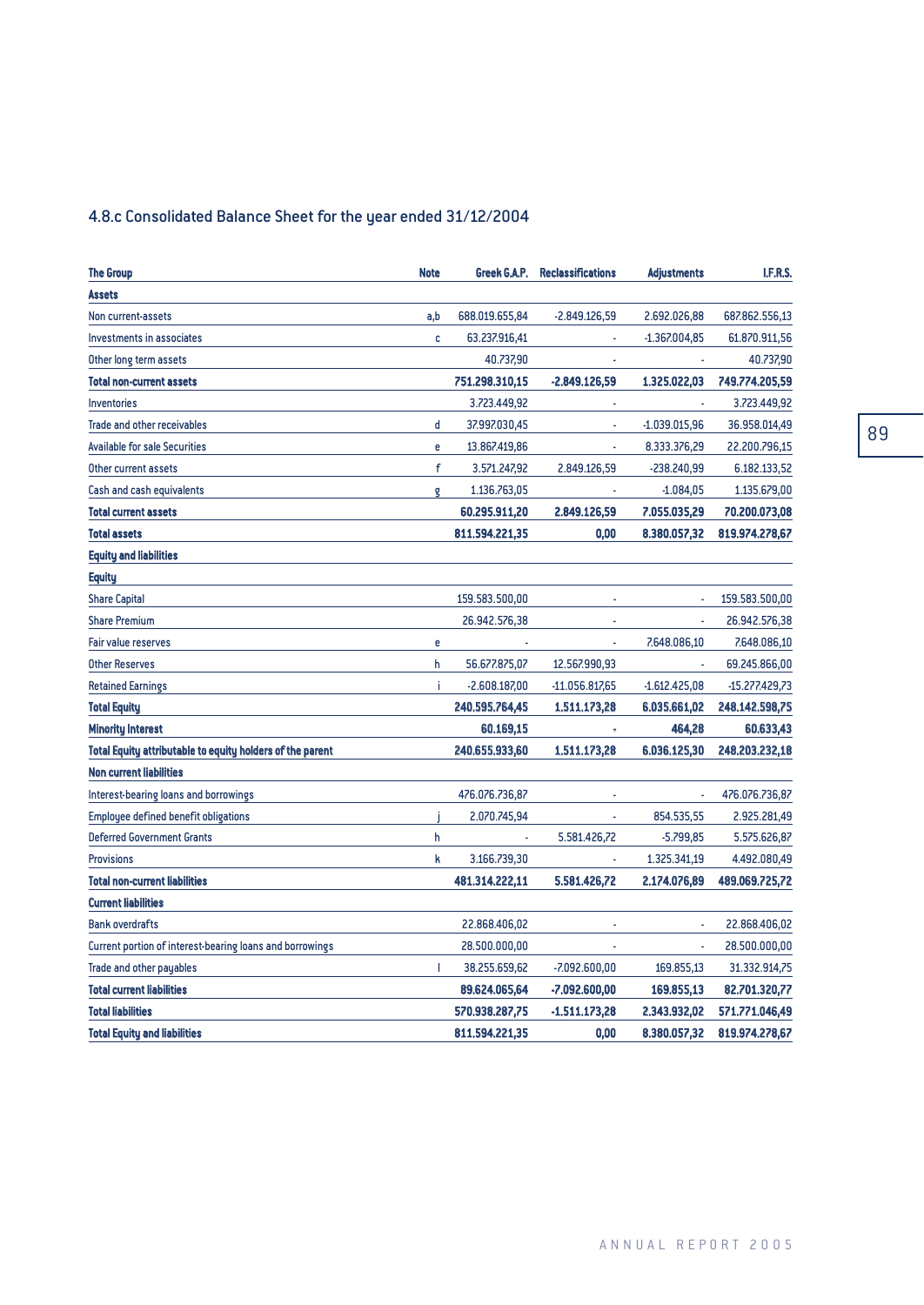# 4.8.d Consolidated Income Statement for the year ended 31/12/2004

| <b>The Group</b>                                                     | <b>Note</b> | Greek G.A.P.     | <b>Reclassifications</b> | <b>Adjustments</b> | I.F.R.S.        |
|----------------------------------------------------------------------|-------------|------------------|--------------------------|--------------------|-----------------|
| Revenue                                                              |             | 192.170.131,97   |                          | 12.582,90          | 192.182.714,87  |
| <b>Cost of Sales</b>                                                 | m,n         | -122.274.152,78  | 772.880,31               | $-3.108.711,95$    | -124.609.984,42 |
| <b>Gross Profit</b>                                                  |             | 69.895.979,19    | 772.880,31               | $-3.096.129,05$    | 67.572.730,45   |
| <b>Other Operating Income</b>                                        | n           | 538.553,46       | 10.910,06                |                    | 549.463,52      |
| <b>Distribution expenses</b>                                         | m,n         | -18.221.817,80   |                          | $-8.343,94$        | -18.230.161,74  |
| <b>Administrative expenses</b>                                       | m,n         | -11.561.777,82   | -186.763,68              | 827.606,66         | -10.920.934,84  |
| <b>Other Operating expenses</b>                                      | n           |                  | $-1.094.397.73$          | $-636.988,81$      | $-1.731.386,54$ |
| <b>Operating profit before financing costs</b>                       |             | 40.650.937,03    | -497.371,04              | $-2.913.855,14$    | 37.239.710,85   |
| <b>Financial income</b>                                              | n, o        | 781.158,49       | 534.525,86               | $-4.932,65$        | 1.310.751,70    |
| <b>Financial expenses</b>                                            | n, p        | $-28.001.120,64$ | $-495.551,30$            | 297.054,78         | -28.199.617,16  |
| Share of (Loss) Profit of associates                                 | q           | $-2.182.803,53$  |                          | 242.171,72         | $-1.940.631,81$ |
| Extraordinary Income/Expense                                         | n           | $-1.385.613,23$  | 271.634,50               | 1.113.978,73       |                 |
| Profit/Loss before tax                                               |             | 9.862.558,12     | $-186.761,98$            | $-1.265.582,56$    | 8.410.213,58    |
| Income Tax expense                                                   | r           | $-324.909,57$    | 186.761,98               | 774.202,25         | 636.054,66      |
| <b>Profit/Loss after tax</b>                                         |             | 9.537.648,55     | 0                        | $-491.380,31$      | 9.046.268,24    |
| Attributable to:                                                     |             |                  |                          |                    |                 |
| <b>Equity holders of the parent</b>                                  |             | 9.546.329,27     |                          |                    | 9.055.632,64    |
| <b>Minority Interest</b>                                             |             | $-8.680,72$      |                          |                    | $-9.364,40$     |
| Basic and Diluted Earnings per Share after Taxation (in $\epsilon$ ) |             | 0,13             |                          |                    | 0,13            |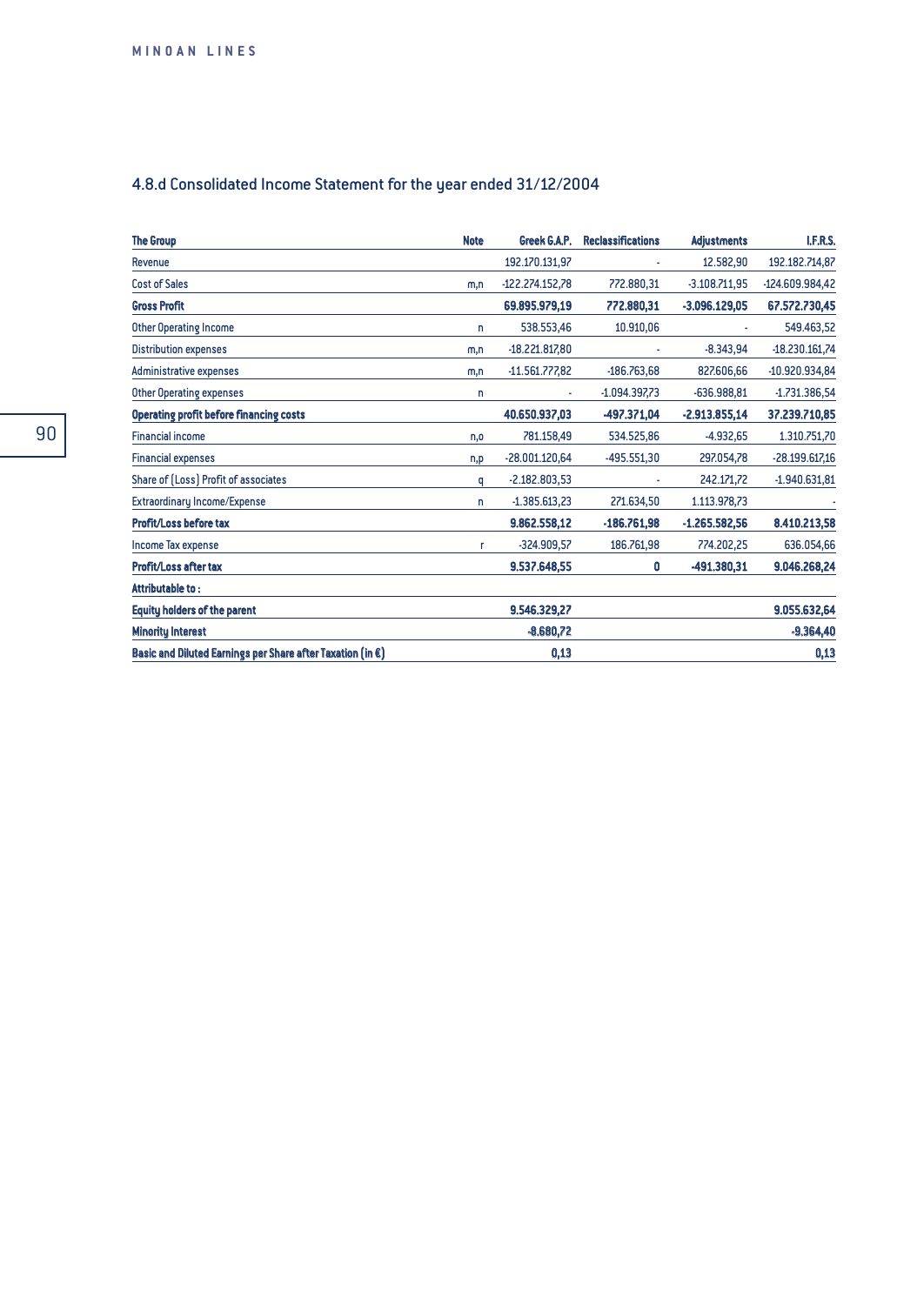91

#### • Explanatory notes

### a. Plant, Property and Equipment

Independent appraisers assessed the fair values of the real estate and the vessels of the Group, which was considered at the transition date as the deemed cost. The increase in property, plant and equipment that resulted from the revaluation was recognized in the item "Retained Earnings". Additionally leased assets are recognized as finance leases according to I.A.S.17.

#### b. Intangible Assets

The intangible assets that did not fill the recognition conditions of I.A.S. 38 were written off to Retained Earnings and amounts that were allowed to be capitalized in accordance with I.F.R.S. were reclassified to other captions.

#### c. Investments in Associates

The account was affected by the adjustments in the financial statements of the associates according to I.F.R.S..

#### d. Trade and Other Receivables

After testing for impairment of the trade and other receivables, the relevant impairment loss was charged to Retained Earnings.

#### e. Available for sale securities

The listed shares were measured at fair values in accordance with I.A.S. 39, while the non listed shares were measured at cost. The gains and the losses that resulted from the valuation were recorded to Fair Value Reserves. Additionally an investment in associate was transferred to this category because it was management's intention to sell its participation and the entire sale was finally concluded in August 2005.

#### f. Other current assets

This account was affected by the reclassification of deferred charges relating to the cost of debt in accordance with I.A.S.39 and the recognition of accrued income which was collected in the forth-coming year.

#### g. Cash and cash equivalents

The account was affected by the foreign currency translation adjustment of cash and cash equivalents of one of the subsidiaries.

#### h. Other Reserves

Items that according to I.F.R.S. are not recognized in these categories were transferred either to the item Retained Earnings or to the item "Deferred Government Grants".

#### i. Retained Earnings

The account was affected by transfers, reclassifications and re-adjustments in accordance with I.F.R.S..

### j. Employee defined benefit obligations

This account was affected by the differences arising from the actuarial valuation obtained by the Company in accordance with I.A.S. 19. In one of the subsidiaries, the accumulated amount of the employee defined benefit obligations was already calculated according to I.F.R.S..

## k. Provisions

This account was affected by the Group recording its provisions as required by I.F.R.S..

### l. Trade and other payables

This item was affected by reversing the dividends not declared, recording the finance lease obligations and other adjustments relating to accrued expenses as required by I.F.R.S..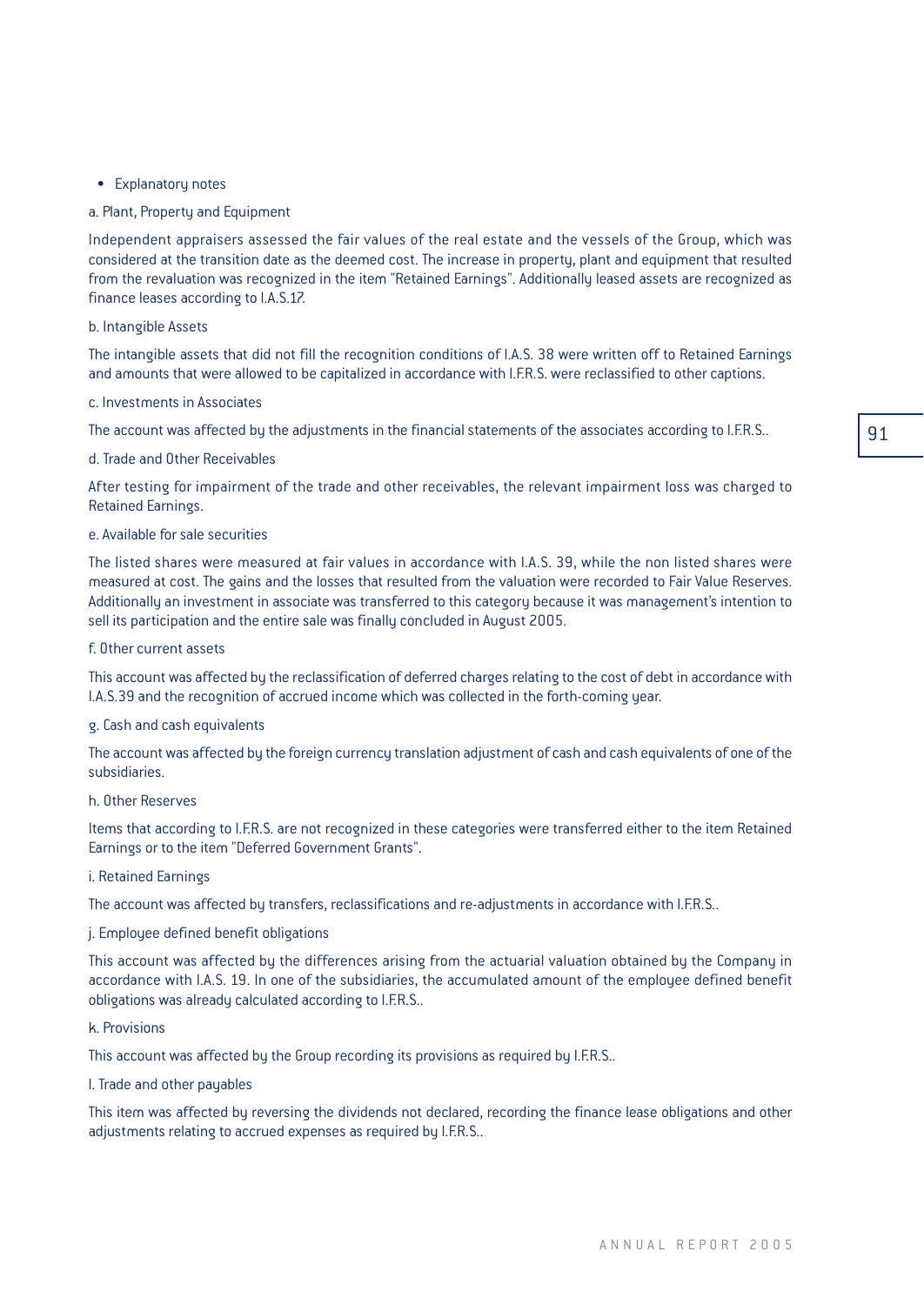#### m. Cost of sales-Distribution expenses-Administration expenses

The accounts were primarily affected from changes in the depreciation charges which were computed on the deemed cost based on the estimated useful lives, recognition of accrued expenses, reversal of amortisation on intangible assets that were written off for I.F.R.S. purposes, transfer of cost from extraordinary expenses and higher charges resulting from the employee defined benefit obligation which was based on an actuarial valuation.

#### n. Extraordinary Income/Expenses

According to the I.F.R.S. the recognition of extraordinary items is not permitted. On that basis the extraordinary items were reclassified and transferred to the relevant categories of the consolidated income statement.

#### o. Financial Income

The account was affected by the transfers of the extraordinary items and the re-adjustment of the gains arising from the sale of associate companies and available for sale securities.

#### p. Financial expense

This account was affected by the reclassification of the extraordinary items,the amortization of deferred charges, the reversal of the losses on available for sale securities and interest on the capital leases.

#### q. Profit/Loss from associates

The account was affected by the changes in equity of the associates in accordance with I.F.R.S.

#### r. Income Taxes

According to I.A.S.12 income taxes are recognized as tax expense in the consolidated income statement, while according to the Greek G.A.A.P. they are recorded directly to equity.

#### Heraklion March 14th 2006

| THE CHAIRMAN OF THE BOARD      | THE CHIEF EXECUTIVE OFFICER | THE CHIEF FINANCIAL OFFICER       | THE CHIEF ACCOUNTANT        |
|--------------------------------|-----------------------------|-----------------------------------|-----------------------------|
| <b>KONSTANTINOS KLIRONOMOS</b> | ANTONIOS MANIADAKIS         | <b>GEORGE VASSILOKONSTANDAKIS</b> | <b>DIMITRA BATSI</b>        |
| <b>ID C No K 980430</b>        | <b>ID C No X 850531</b>     | ID C No $\equiv$ 945118           | <b>ID C No P 487723</b>     |
|                                |                             |                                   | <b>ID 23944 FIRST CLASS</b> |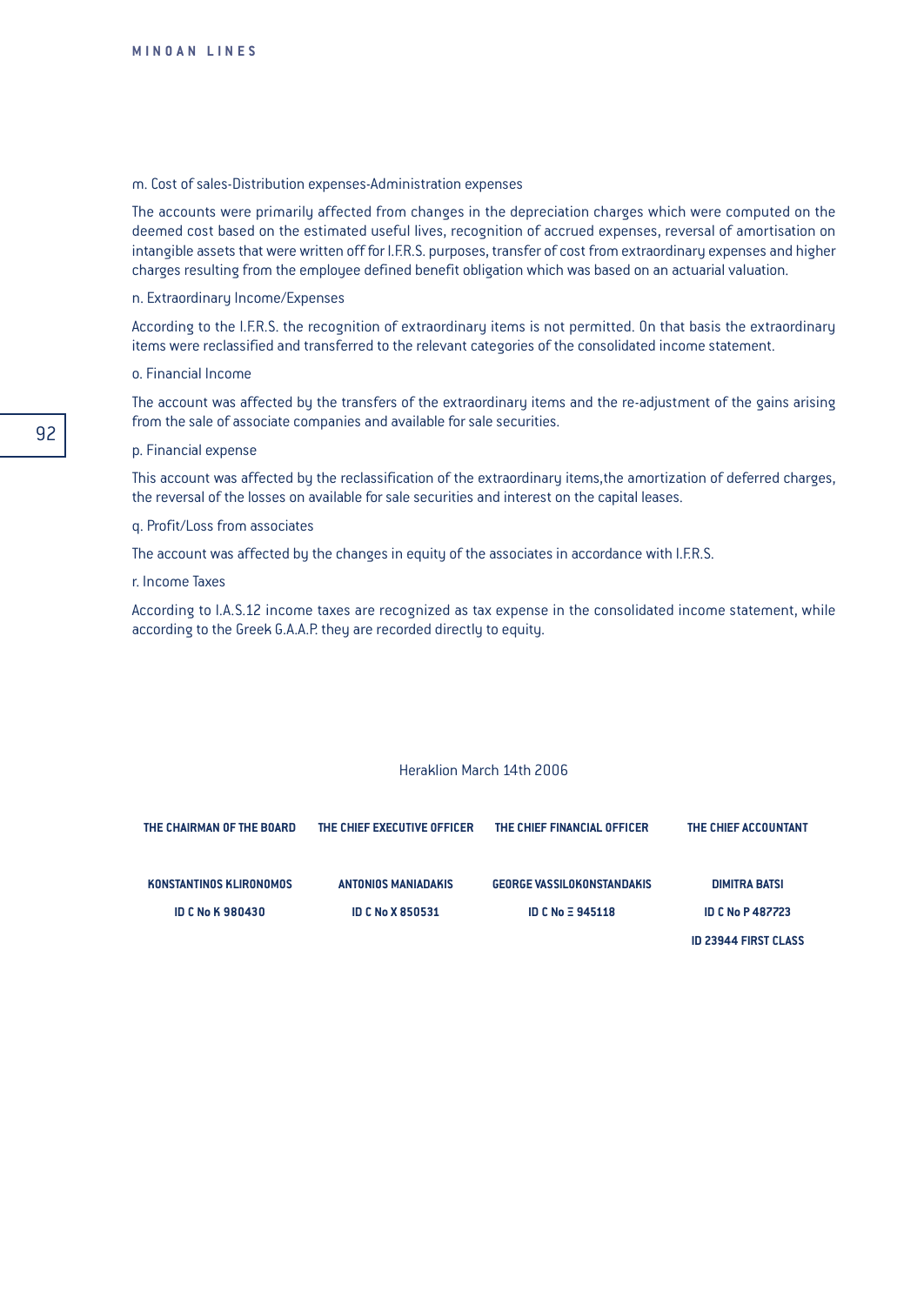Translation from the Greek original

# **Independent Auditor's Report**

#### **To the Shareholders of MINOAN LINES S.A.**

We have audited the accompanying Consolidated Financial Statements of MINOAN LINES A.E. ("the Company") which comprise the Consolidated balance sheet as at 31 December 2005 and the Consolidated income statement, statement of changes in equity and cash flow statement for the year then ended and a summary of significant accounting policies and other explanatory notes. These Consolidated Financial Statements are the responsibility of the Company's management. Our responsibility is to express an opinion on these Consolidated Financial Statements based on our audit.

We conducted our audit in accordance with the Greek Auditing Standards which are aligned with the International Standards on Auditing. These Standards require that we plan and perform the audit to obtain reasonable assurance about whether the financial statements are free of material misstatements. An audit includes examining, on a test basis, evidence supporting the amounts and disclosures in the financial statements. An audit also includes assessing the accounting principles used and significant estimates made by management, as well as evaluating the overall presentation of the financial statements and the consistency of the content of the Board of Directors' Report with the Consolidated Financial Statements. We believe that our audit provides a reasonable basis for our opinion.

In our opinion, the accompanying Consolidated Financial Statements give a true and fair view of the financial position of the Group as of 31 December 2005 and the result of operations, the changes in equity and the cash flows for the year then ended, in accordance with the International Financial Reporting Standards which have been adopted by the European Union and the content of the Board of Directors' report is consistent with the accompanying Consolidated Financial Statements.

Without qualifying our audit report we wish to draw your attention to Note 4.7 d of the Consolidated Financial Statements, which states that the tax obligations of the Company and its subsidiaries for various years have not been examined by the tax authorities and consequently their tax obligations relating to these years have not yet been finalized. The outcome of the tax audit can not be determined at this time

> Athens, 16 March 2006 KPMG Kyriacou Certified Auditors A.E.

Marios T. Kyriacou, Certified Auditor Accountant AM SOEL 11121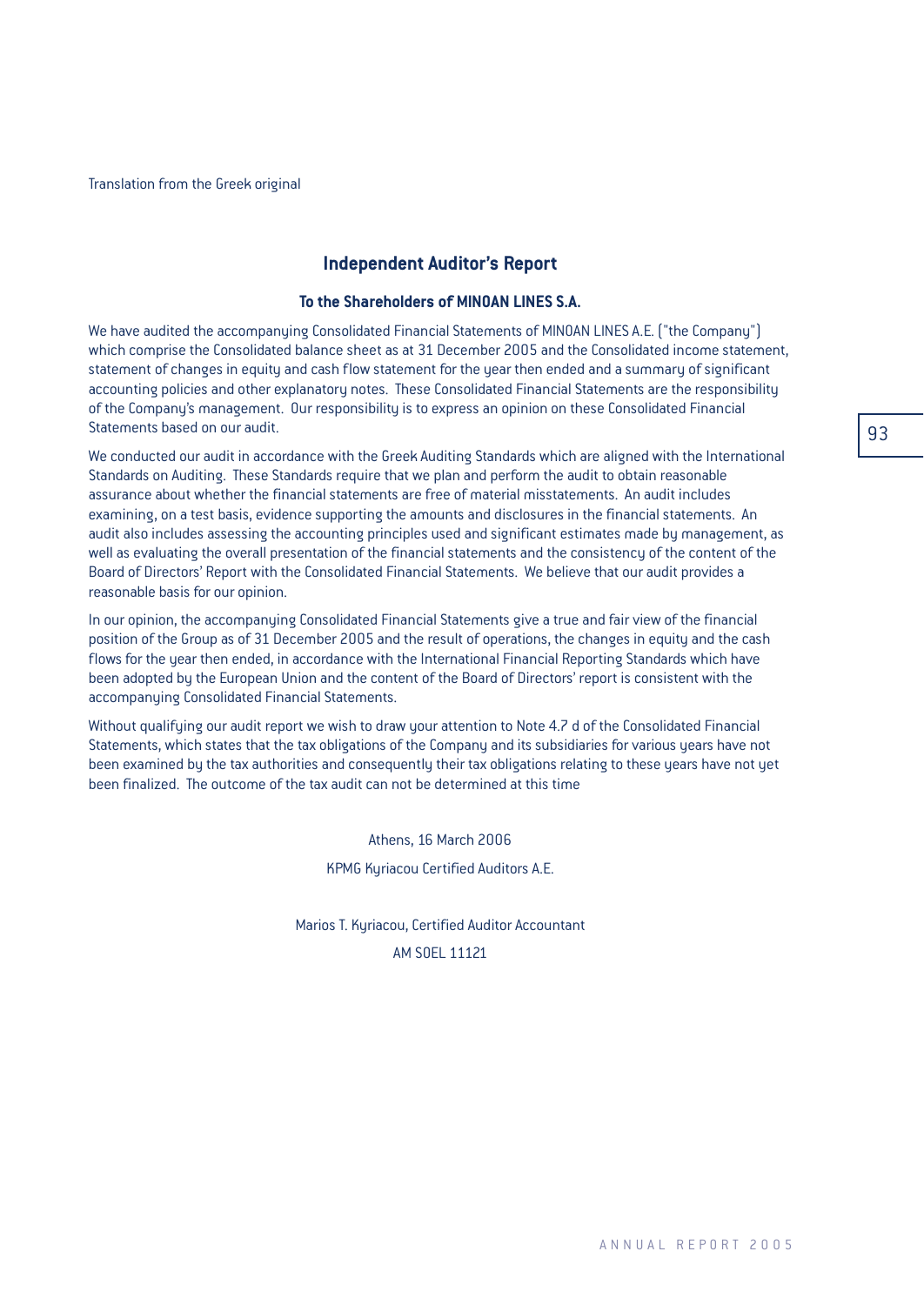# **RELATED-PARTY TRANSACTIONS** In accordance with the Article 2 §4 n. 3016/2002

| Amounts in $E$                |                    |                 |                 |                  |                 |
|-------------------------------|--------------------|-----------------|-----------------|------------------|-----------------|
|                               | <b>TRADE</b>       | <b>TRADE</b>    |                 |                  |                 |
| <b>COMPANY</b>                | <b>RECEIVABLES</b> | <b>PAYABLES</b> | <b>REVENUES</b> | <b>DIVIDENDS</b> | <b>EXPENSES</b> |
| <b>MINOAN CRUISES S.A</b>     | 29.571,45          |                 | 600,00          |                  |                 |
| <b>KRITIKI FILOXENIA S.A.</b> | 33.016,64          |                 | 1.760,84        | 59.708.99        |                 |
| ATHINA A.V.E.E.               |                    | 124.711,93      |                 |                  |                 |
| <b>MINOAN AGENCIES S.r.I.</b> | 229.645,02         |                 | 19.759,46       | 131.639,21       | 1.048.708,40    |
| <b>Total</b>                  | 292.233.11         | 124.711.93      | 22.120,30       | 191.348,20       | 1.048.708,40    |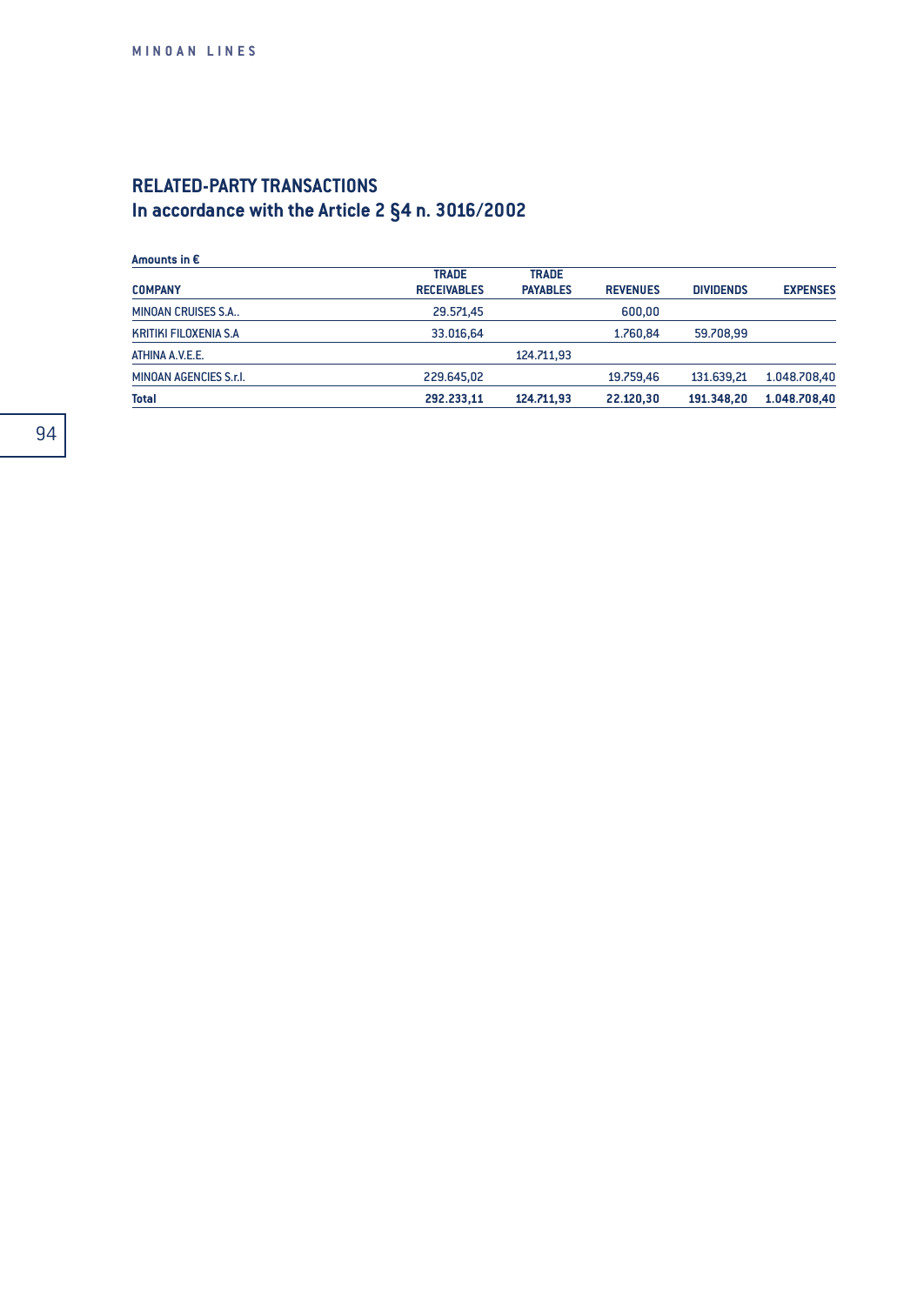# **COMPANY ANNOUNCEMENTS FOR THE FISCAL YEAR 2005 ACCORDING TO THE ARTICLE 10 - LAW-3401/2005**

| <b>SUBJECT</b>                                                                                  | <b>WEB SITE</b> | <b>DATE</b>      |
|-------------------------------------------------------------------------------------------------|-----------------|------------------|
| New Chief Executive Officer Mr. Antonios Maniadakis                                             | www.minoan.gr   | 31/1/2005        |
| Clarifications relating to Mr. Antonios Maniadakis assignment as C.E.O. of Minoan Lines         | www.ase.gr      | 31/1/2005        |
| Announcement for the sale of the participation in Aegean Air Lines company                      |                 |                  |
| and increase of the stake in Hellenic Sea Ways company                                          | www.ase.gr      | 8/2/2005         |
| Program of intended corporate actions                                                           | www.ase.gr      | 24/2/2005        |
| Announcement relating to change in shareholders participation                                   | www.ase.gr      | 25/2/2005        |
| Announcement of 2004 full year financial results                                                | www.minoan.gr   | 28/2/2005        |
| <b>Comments on financial results of 2004</b>                                                    | www.minoan.gr   | 28/2/2005        |
| Announcement relating to change in shareholders participation                                   | www.ase.gr      | 1/3/2005         |
| Announcement of financial estimations for the fiscal year 2005                                  | www.ase.gr      | 7/3/2005         |
| Announcement relating to the change of senior executives                                        | www.ase.gr      | 8/3/2005         |
| Comments on press releases relating to the eventual sale of Hellenic Sea Ways                   | www.ase.gr      | 16/3/2005        |
| Announcement relating to the financial results                                                  | www.ase.gr      | 31/3/2005        |
| Corporate presentation in the association of institutional inventors                            | www.minoan.gr   | 22/4/2005        |
| Invitation to the ordinary general meeting                                                      | www.minoan.gr   | 17/5/2005        |
| Annual report of the fiscal year 2004                                                           | www.minoan.gr   | 31/5/2005        |
| Announcement of the 1st quarter 2005 financial results                                          | www.minoan.gr   | 7/6/2005         |
| Comments on the 1st quarter 2005 financial results                                              | www.minoan.gr   | 7/6/2005         |
| Resolutions of the annual ordinary general meeting                                              | www.minoan.gr   | 13/6/2005        |
| Announcement of ex • dividend date • payment of dividend                                        | www.ase.gr      | 13/6/2005        |
| Announcement of the composition of Board of directors                                           | www.minoan.gr   | 13/6/2005        |
| <b>Comments on press articles</b>                                                               | www.ase.gr      | 15/6/2005        |
| Announcement for the sale of the stake in FORTHnet S.A company                                  | www.minoan.gr   | 27/7/2005        |
| Announcement for the sale of shares in A.N.E.K. S.A company                                     | www.ase.gr      | 28/7/2005        |
| Additional information relating to the sale of A.N.E.K. S.A                                     | www.ase.gr      | 28/7/2005        |
| Announcement for the payment of dividend of the fiscal year 2004                                | www.minoan.gr   | 1/8/2005         |
| Announcement relating to the transaction in the A.S.E. for the sale of the FORTHnet A.E company | www.ase.gr      | 1/8/2005         |
| Announcement of the 2nd quarter 2005 financial results                                          | www.minoan.gr   | 27/9/2005        |
| Comments on the 2nd quarter 2005 financial results                                              | www.minoan.gr   | 27/9/2005        |
| Announcement regarding the sale of vessel Daedalus                                              | www.ase.gr      | 26/10/2005       |
| Additional information regarding the sale of vessel Daedalus                                    | www.ase.gr      | 27/10/2005       |
| Announcement of the 3nd quarter 2005 financial results                                          | www.minoan.gr   | 23/11/2005       |
| Comments on the 3nd quarter 2005 financial results                                              | www.minoan.gr   | 23/11/2005       |
| Announcement relating to change in shareholders participation                                   | www.ase.gr      | 2/12/2005        |
| Insider's transactions according to L.3340/2005                                                 | www.ase.gr      | <b>Year 2005</b> |